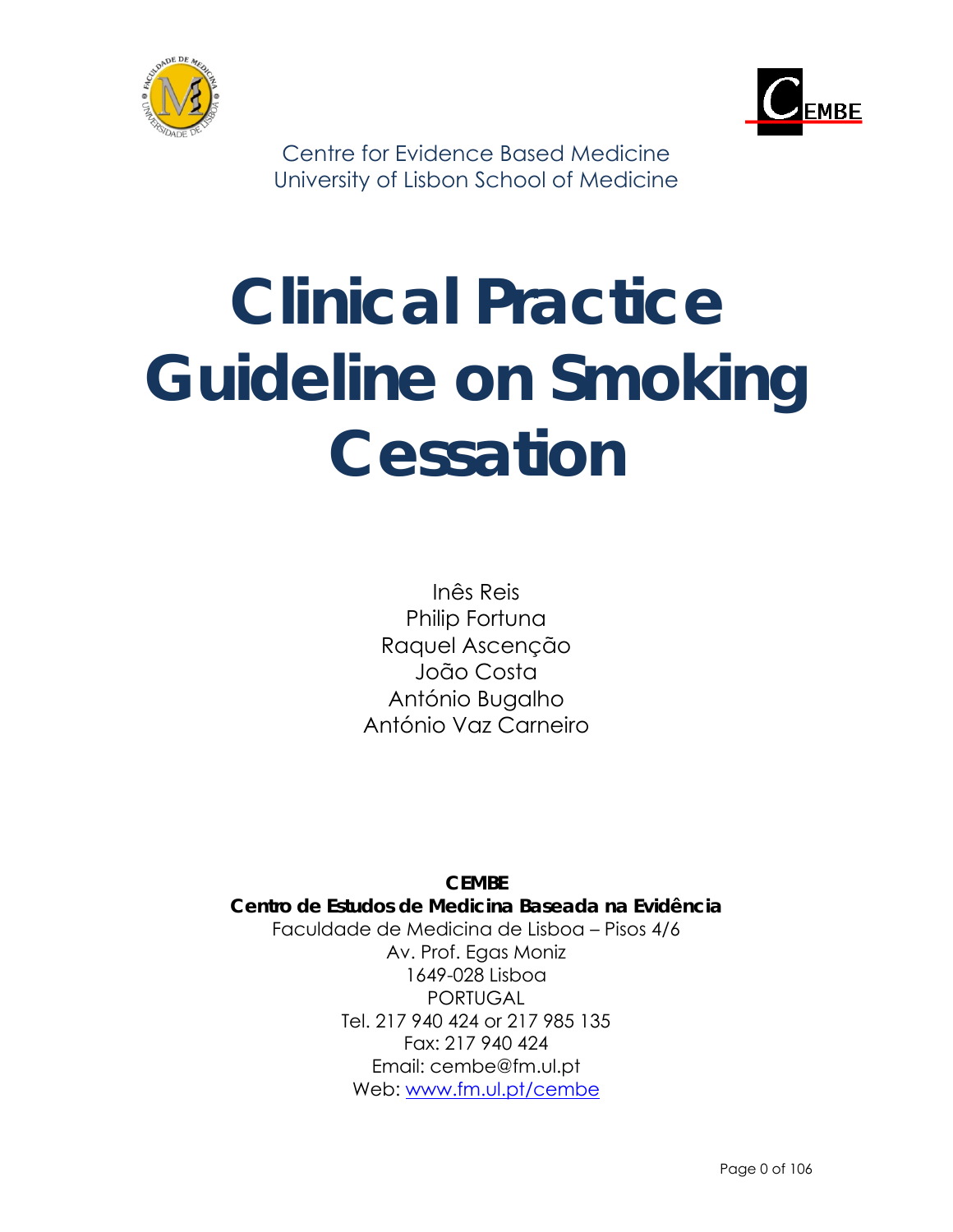



# February 2008

# **TABLE OF CONTENTS**

| 1.2 Tobacco and cardiovascular and/or cerebrovascular risk  4     |  |
|-------------------------------------------------------------------|--|
| 1.3 Smoking, hypercholesterolemia and diabetes mellitus  5        |  |
|                                                                   |  |
|                                                                   |  |
|                                                                   |  |
|                                                                   |  |
|                                                                   |  |
|                                                                   |  |
|                                                                   |  |
|                                                                   |  |
|                                                                   |  |
|                                                                   |  |
|                                                                   |  |
| 8.1 Articles Published in Journals or Electronic Databases 11     |  |
|                                                                   |  |
|                                                                   |  |
|                                                                   |  |
| 10. Methodology of critical evaluation of scientific evidence  24 |  |
|                                                                   |  |
| 12. Methods of analysis and scientific evidence validation 28     |  |
|                                                                   |  |
|                                                                   |  |
|                                                                   |  |
|                                                                   |  |
|                                                                   |  |
|                                                                   |  |
|                                                                   |  |
|                                                                   |  |
|                                                                   |  |
|                                                                   |  |
|                                                                   |  |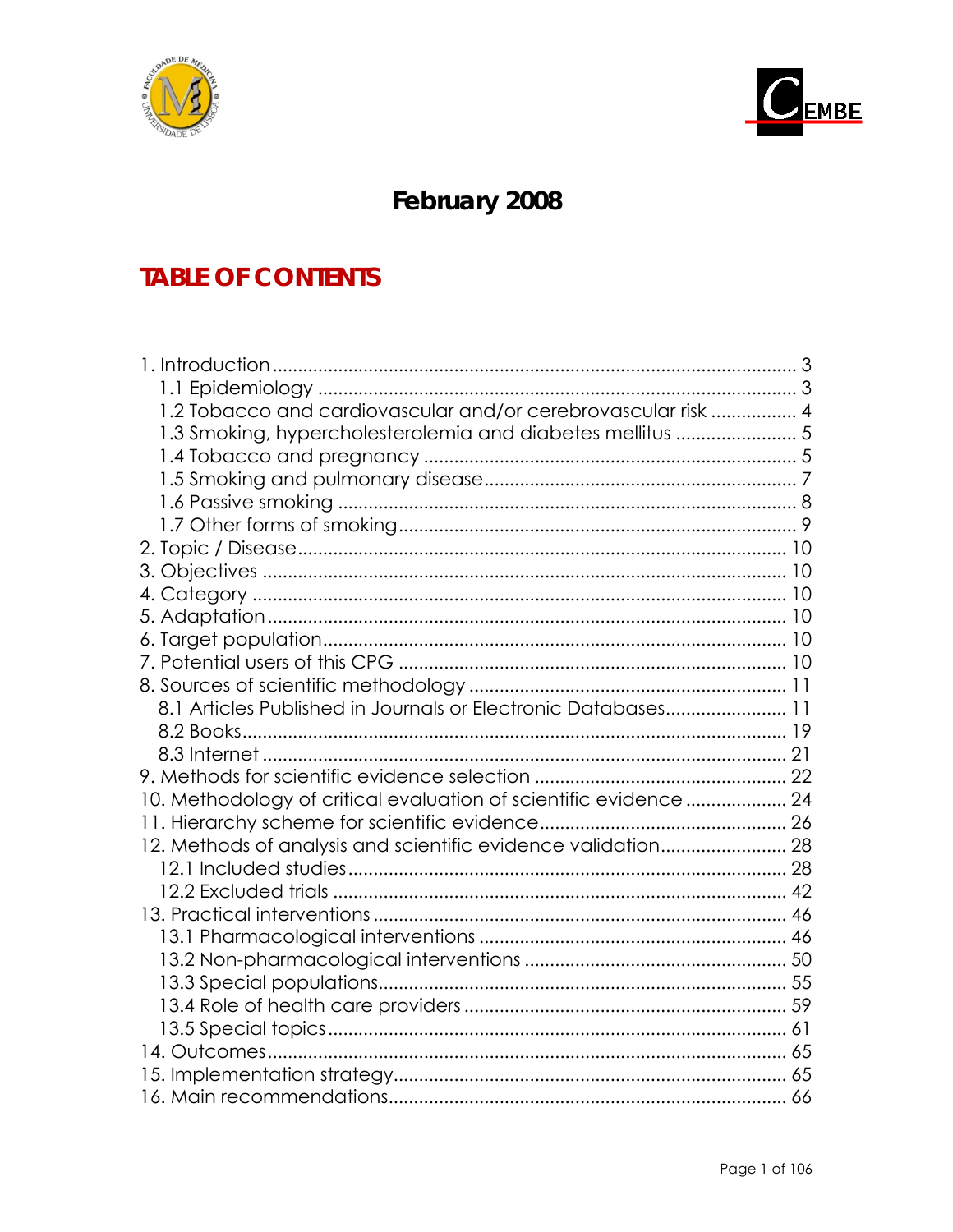



| UADE UV                                                       |  |
|---------------------------------------------------------------|--|
|                                                               |  |
|                                                               |  |
|                                                               |  |
|                                                               |  |
|                                                               |  |
|                                                               |  |
|                                                               |  |
|                                                               |  |
|                                                               |  |
|                                                               |  |
|                                                               |  |
|                                                               |  |
|                                                               |  |
|                                                               |  |
|                                                               |  |
|                                                               |  |
|                                                               |  |
|                                                               |  |
|                                                               |  |
|                                                               |  |
|                                                               |  |
|                                                               |  |
|                                                               |  |
| 31.1 Fagerström scale (evaluation of the dependency level) 76 |  |
|                                                               |  |
|                                                               |  |
|                                                               |  |
|                                                               |  |
|                                                               |  |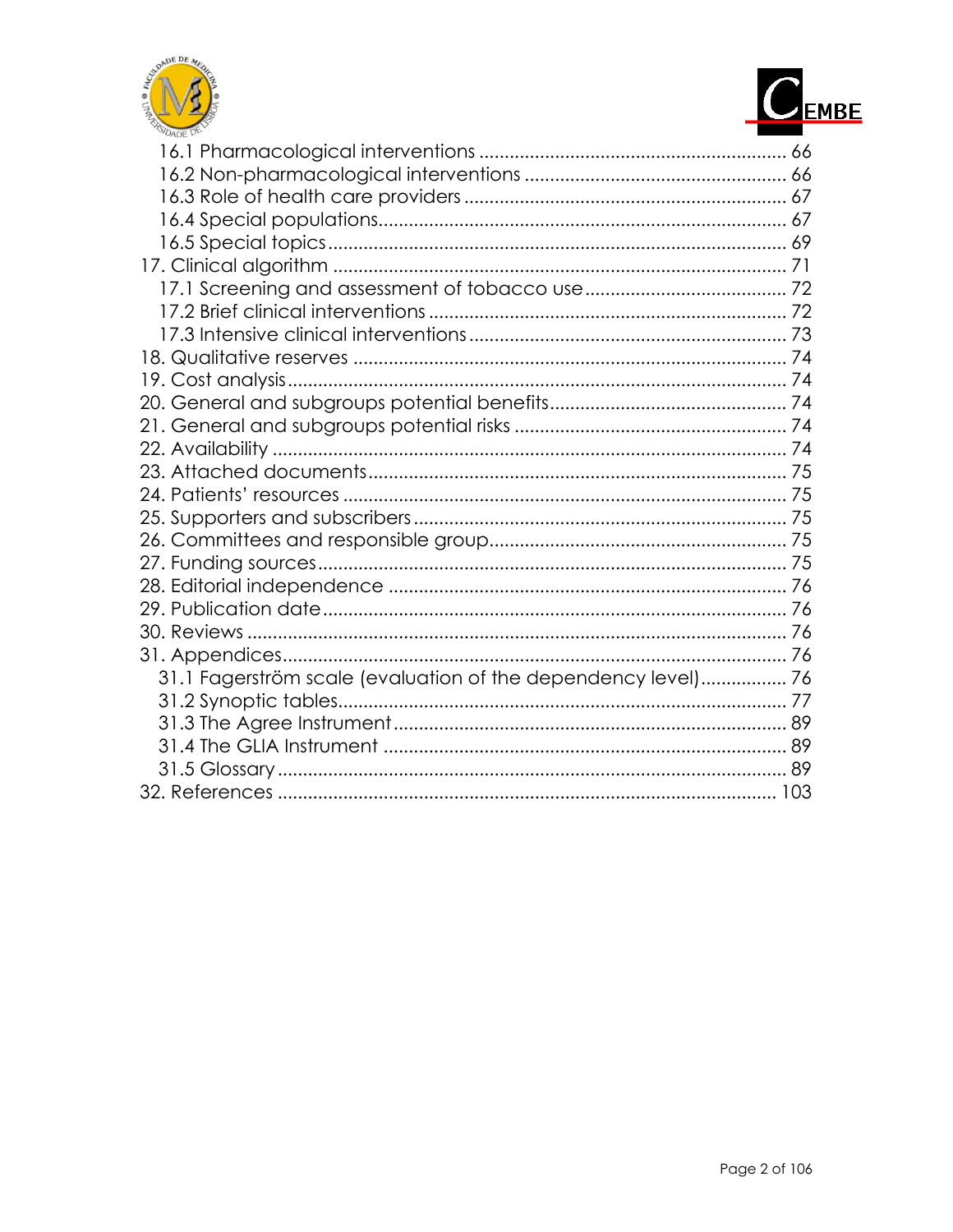<span id="page-3-0"></span>



# **1. Introduction**

## **1.1 Epidemiology**

Tobacco is produced in several areas of the world, and is legally marketed in all countries. The World Health Report 2002 refers that at least one third of all disease burden in industrialized countries of North America, Europe and Asia is due to tobacco, alcohol abuse, hypertension, cholesterol increase and obesity. In fact, more than three quarters of cardiovascular diseases (the main cause of global mortality) are due to high levels of cholesterol, tobacco, hypertension or their respective combination. Globally, hypercholesterolemia causes more than 4 millions premature deaths per year, tobacco around 5 millions and hypertension 7 million more.

Despite all efforts to reduce the selling and tobacco use, smoking is still increasing, side by side with the world population. Nowadays, more than 15 billion cigarettes are consumed per day and it is estimated that one third of the adult population has smoking habits<sup>1</sup>.

The European Report for Tobacco Control, launched in 2007 by the World Health Organization (WHO), considers the prevalence of smokers (on a daily basis and age  $\geq$  15 years) within Europe of 28.6%, 40% men and 18.2% women. In young people under 15 the smoking habits prevalence (at least one cigarette per week) is estimated by WHO, in the study *Health Behaviour in School-aged Children* (2001/2002)2, as 2% from 11 to 13 years, 8% at 13, and 24% at 15. The same study points out rates of prevalence in Portugal of around 18 % in boys and 26% in girls.

In our country the most recent data comes form the 4th National Health Enquiry (NHE) (conducted in 2005/2006), which estimates the smoking prevalence (daily, ages >10) in mainland as 19.6% (28.7% men and 11.2% women). In this geographical area there seems to exist a trend for a decrease in male smokers and an increase in women, already verified in previously conducted National Health Enquiries (1987, 1996, and 1998/1999). In Madeira region, the present estimate of smoking percentages is similar to the one found in the Continent. On the other hand, in Azores these proportions are higher: 24% overall, 36.4% men and 11.9% women. The 4th NHE was the first to include the whole national territory; therefore the Autonomous Regions do not have results corresponding to periods preceding 2005/2006. (National Health Enquiry 2005/2006).

Smoking has been identified as a major factor in diminishing health life expectancy and increasing mortality. Smoking is the main risk factor for premature death in Europe, being responsible for about 1.6 million deaths per year. It is estimated that within the European region of WHO, tobacco is the second more important risk factor, causing, in 2000, 12.3% of the total lost years due to premature mortality and Quality Adjusted Life Years (QALYs),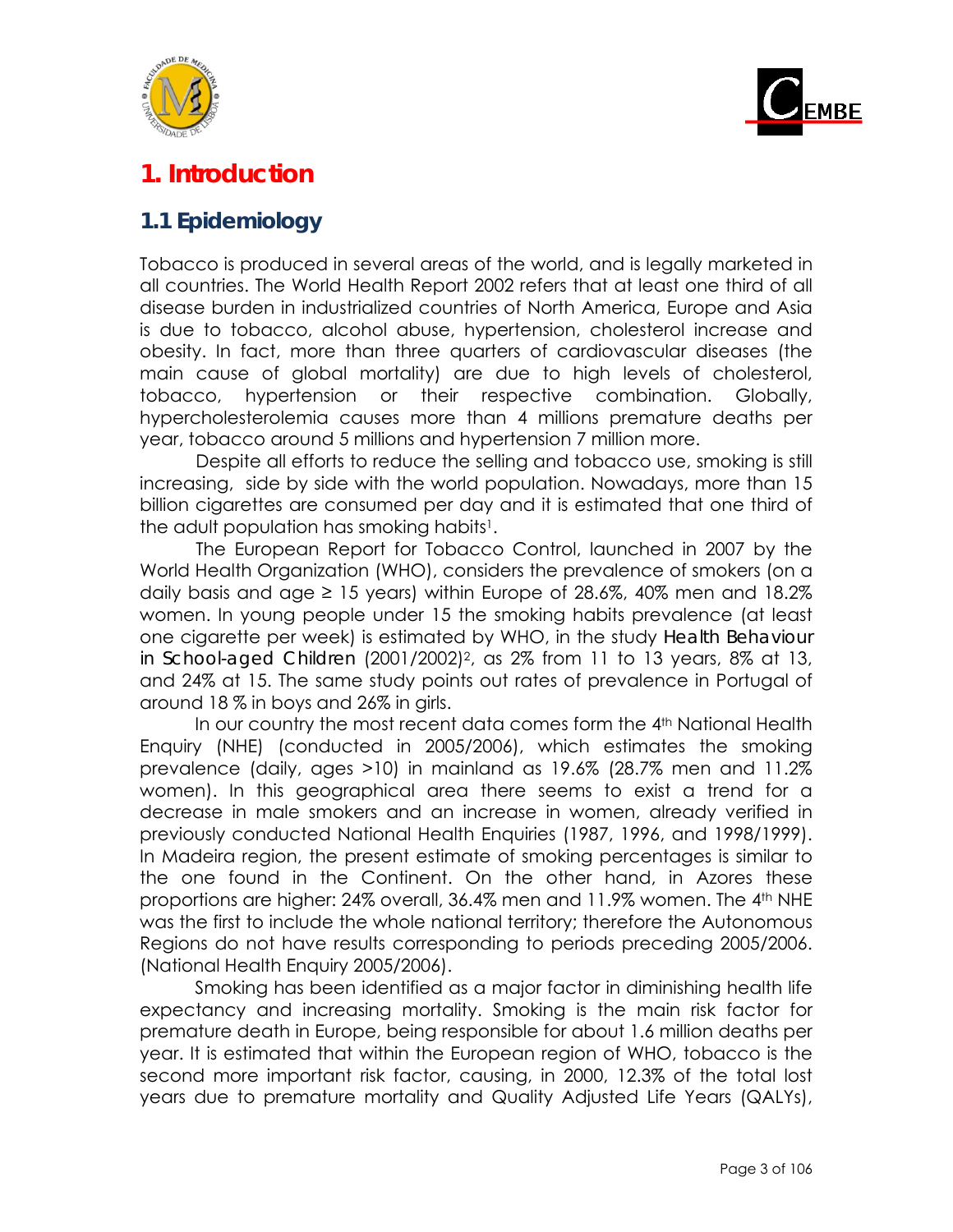<span id="page-4-0"></span>



which equals the loss of around 18.6 million years of life. In 2002, in Portugal, tobacco was also the second more important risk factor, contributing to 10.4% of QALYs 3.

Lung cancer related mortality is still increasing in European countries. In spite of mortality rates due to lung neoplasia in women in Europe being lower than the ones found in men, the actual increase in tobacco consumption amongst teenagers and women is a worrying factor. Considering the time interval between the beginning of smoking habits and the disease manifestations, we can foresee an increase in cancer mortality in this group. The diminishing of the prevalence of tobacco consumption in European men, at least since 1980, has been reflected in the slight decrease noted in mortality rates due to this neoplasic disease in men since 1990.

Nowadays, in Portugal there is an increase in both genders of mortality rates due to respiratory system neoplasias. This fact is connected to the increasing of tobacco consumption amongst women in our country. The nonoccurrence of a decrease in mortality rate in men due to these neoplasias is explained by the time lapse between beginning of smoking and its reflex in mortality and morbidity3.

The price of tobacco to governments, employers and environment includes several kinds of costs such as social security and health systems, absenteeism, diminishing productivity, deflorestation and collection of cigarette-ends. In 1999, smoking was responsible for 6% of health expenses in the United States of America 1.

According to the Family Budgets Enquiry, conducted in our country in the year 2000 by the National Institute of Statistics, the family expenses with tobacco was around 749 euros (4.2% of the total expense). (*Information to the Media, INE, 220 – accessed in May 2007*).

The countries with lower Gross National Product (GNP) per capita present smoking prevalence rates that are higher than 50%, when compared to an average of 34% in richer countries. This fact is reverberated in the higher mortality rate due to tobacco consumption in countries with lower GNP, in individuals aged 35-69 years.

## **1.2 Tobacco and cardiovascular and/or cerebrovascular risk**

Tobacco consumption is an independent risk factor to coronaropathy, cerebrovascular disease and atherosclerotic disease, contributing to the global mortality increase and due to cardiovascular causes 4.

The incidence of **acute myocardial infarction** (AMI) is increased six fold in women and three fold in men who smoke 20 of more cigarettes per day, comparing to individuals who never smoked. In the INTERHEART study, smokers represented 36% of the population at risk to the first AMI5. In spite of these data, more than 60% of 737 smokers did not believe they were at higher risk to this nosologic entity.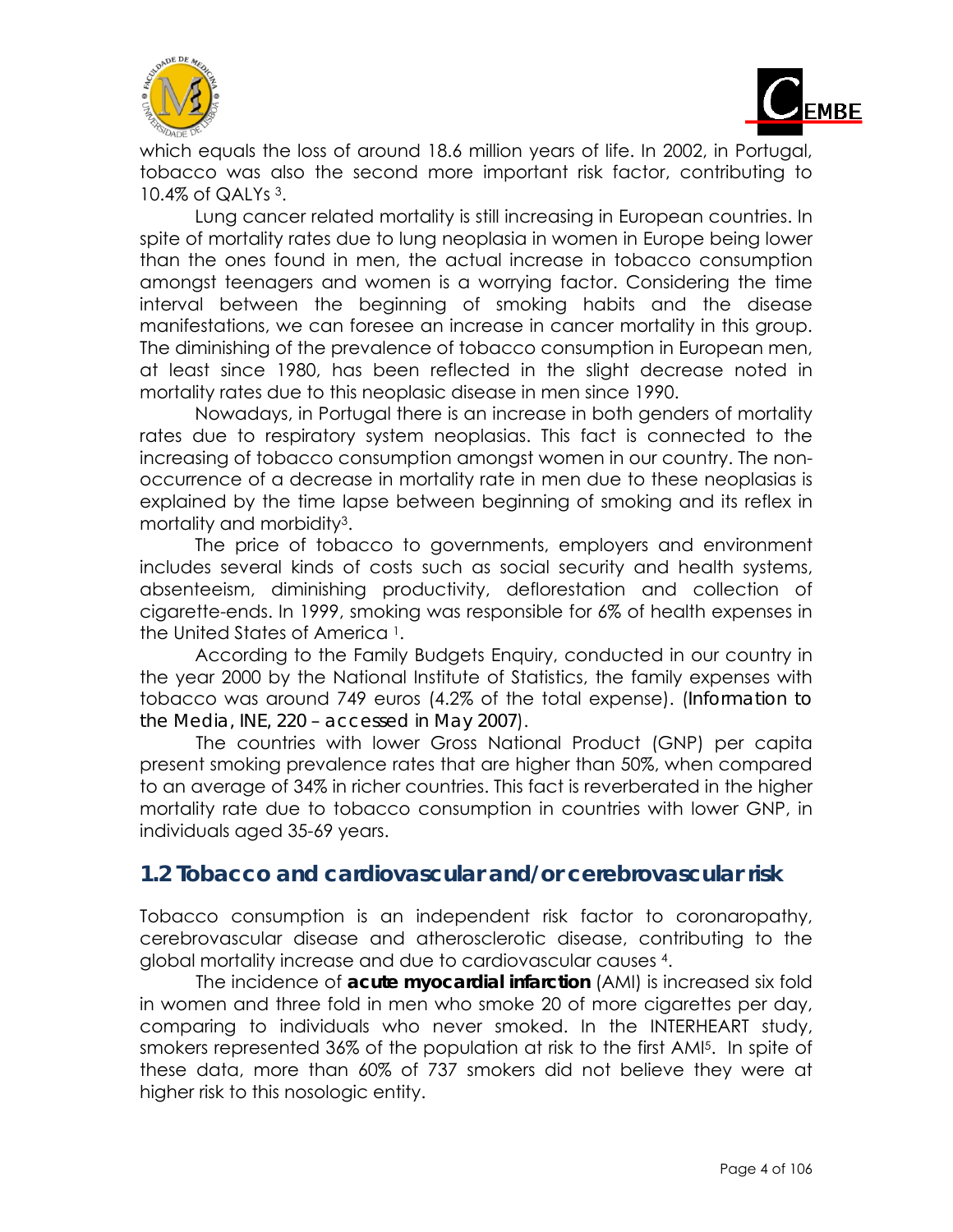<span id="page-5-0"></span>



The risk of **ischemic stroke** also decreases, gradually, after smoking cessation. In a series including smoking women, the accumulated risk disappeared in two to four years after smoking cessation.

Among individuals with no known **coronariopathy**, the reduction of cardiac events associated to smoking cessation varies between 7% and 47%. The cardiovascular risk associated to tobacco smoke decreases shortly after smoking cessation and this tendency is stable during the time of the eviction. In a meta-analysis in which all patients had AMI, coronary artery bypass grafts (CABG), angioplasty or other coronary disease, the relative risk of mortality of smokers who stopped smoking comparing to smokers was 0.64, and this benefit was not affected by age, gender, cardiac index, nationality or year of the beginning of the study<sup>6</sup>.

Tobacco use before **CABG** does not affect survival after surgery, but smokers have an increased mortality risk by any cause (RR 1.68), cardiac death (RR 1.75) and need to repeat revascularization (RR 1.14) comparing to the ones who have stopped smoking at least a year before7.

After **angioplasty**, persistent smokers face a greater risk of death (1.76) and of Q wave-AMI (2.08) comparing to the non-smokers, and an increased risk of death from any cause and for cardiac causes (1.44 and 1.49 respectively) when compared with the ones who have stopped smoking<sup>8</sup>.

 Among patients with **left ventricular dysfunction** (FE < 35%), tobacco increases the all cause mortality (RR 1.41 comparatively to non-smokers or exsmokers) and the incidence of death and hospitalization due to cardiac failure or AMI (RR  $1.39$ )<sup>9</sup>.

## **1.3 Smoking, hypercholesterolemia and diabetes mellitus**

Smoking is associated to an increase in serum concentrations of total cholesterol and VLDL cholesterol, and to an increase of insulin resistance, and diabetic patients who smoke have a greater difficulty in controlling glycemia, a greater risk for end stage renal disease and a diminished survival rate as soon as they begin dialysis<sup>10</sup>.

In diabetes type 1 patients, tobacco smoke is independently associated with an increase in urinary albumin and non-proliferate retinopathy and, if smoking is discontinued, there is a decrease in the albuminuria to a level similar to the one found in non-smokers.

## **1.4 Tobacco and pregnancy**

Smoking is the most important modifiable risk factor associated to a bad prognosis during pregnancy. The prevalence of tobacco use during pregnancy is around 10% - 20% (it varies according to the data collection method), although it seems to be decreasing slightly. It is estimated that, in populations with high smoking prevalence in women, cessation during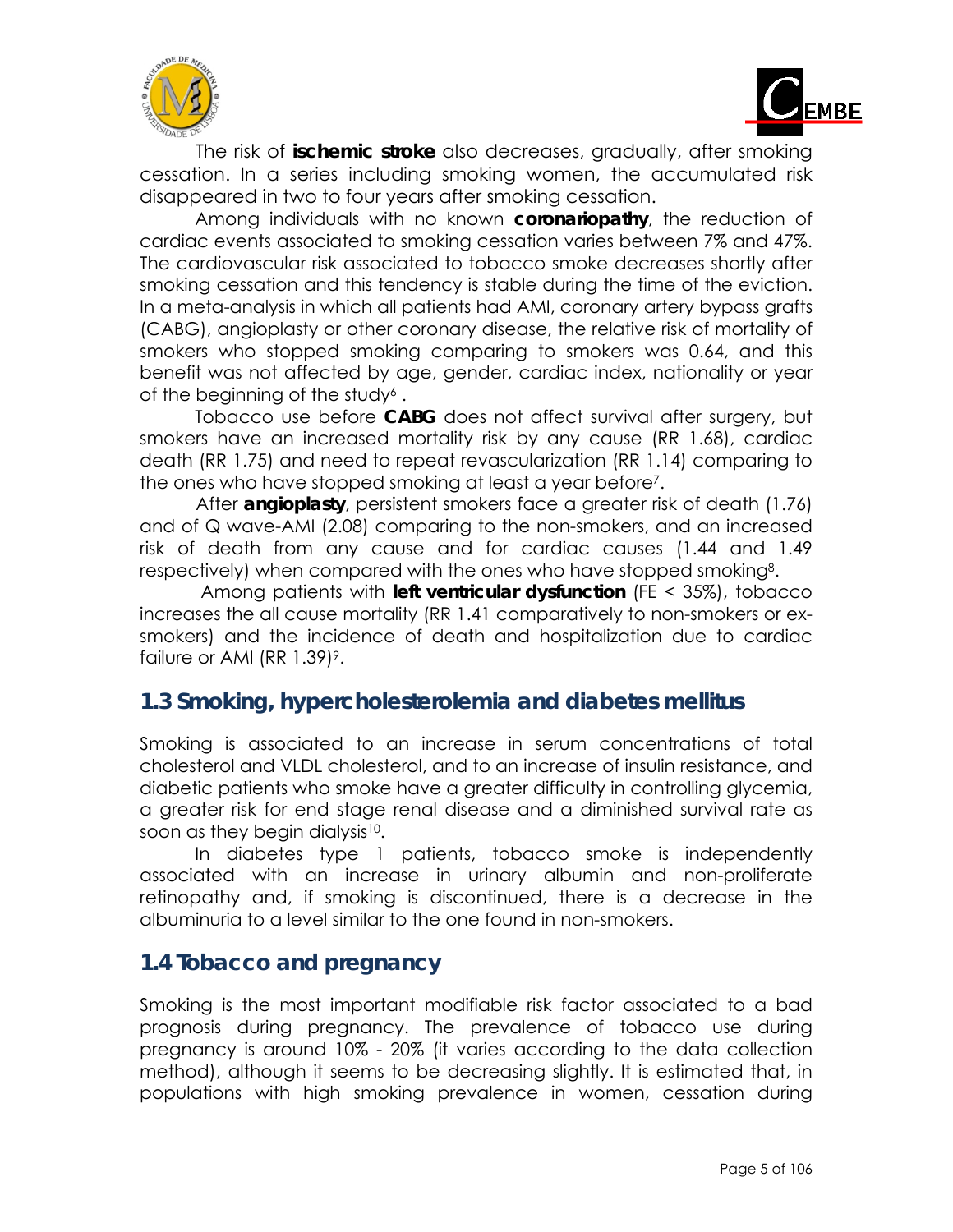



pregnancy might prevent 10% of perinatal deaths, 35% of low weight birth infants and 15% of pre-term labours. Furthermore, active and passive smoking increase the risk for infertility, placenta rupture, premature rupture of this membrane and placenta praevia.

The reduction in fetal oxygenation is the most studied physiopathological cause for the adverse effects of smoking in pregnancy; however, smoking may also damage the genetic material of the fetus, from the direct toxicity of the more than 2500 deleterious constituents of cigarettes.

A meta-analysis of 12 studies detected an increase of the risk of **infertility** in smoking women, relatively to the non-smokers (OR 1.60) and studies in women submitted to *in vitro* fertilization (IVF) have also shown a reduction in the fertility of smokers, the pregnancy rate by number of cycles, in IVF treatment, being significant smaller in this group (OR  $0.66$ )<sup>11</sup>.

All pregnant women who smoke have 1.5 to 3.5 times greater probability of having a **low birth weight fetus (LBWF** < 2500 g), and this risk increases with the number of cigarettes consumed. The weight deficit associated to a smoking mother varies between 200 to 300 g. At least 20% of all LBWF are attributable to tobacco exposition during pregnancy, and smoking in the third trimester seems to have a greater impact in this pathology<sup>12</sup>.

There is significant evidence that smoking over 10 cigarettes per day may be associated with an increase in the number of **spontaneous abortions**, with a RR of 1.2 to 3.4. Large case-control and cohort studies have shown RR of **fetal death (after 28 weeks of gestation)** of 1.2 to 1.4 in smoking women, with larger risk with heavy smoking. A prospective study has shown, furthermore, that non-smoking women passively exposed to tobacco smoke are at greater risk of intra-uterine death than the ones not exposed (OR 1.53). There is a considerable increase in the risk of preterm premature rupture of membranes (PPROM) amongst smoking women, with a RR of 1.9 to 4.2. Smoking also increases the risk of abruptio placenta with an adjusted relative risk described from 1.4 to 2.5 and has been constantly associated with the occurrence of **placenta praevia** with RR between 1.4 and 4.4.

Pregnant smoking women have 1.3 to 2.5 times a greater probability of having a **pre-term delivery**, particularly before the 32nd week of gestation. It should be noted that smoking and drug abuse are frequently the only potentially modifiable risk factors associated to this intercurrence.

It is not clear yet that smoking effectively increases the risk of **congenital malformations** but the risk of **neonatal death** (in the first 28 days of life) seems increased in smoking women, with RR 1.2 to 1.4 and the **sudden infant death syndrome** has been constantly associated to maternal smoking, with a relative risk of children exposed in utero or during post natal life of 2.0 to 7.2. It has been suggested that pre natal exposure is a greater risk factor than the exposure to passive smoke during childhood at home. Furthermore,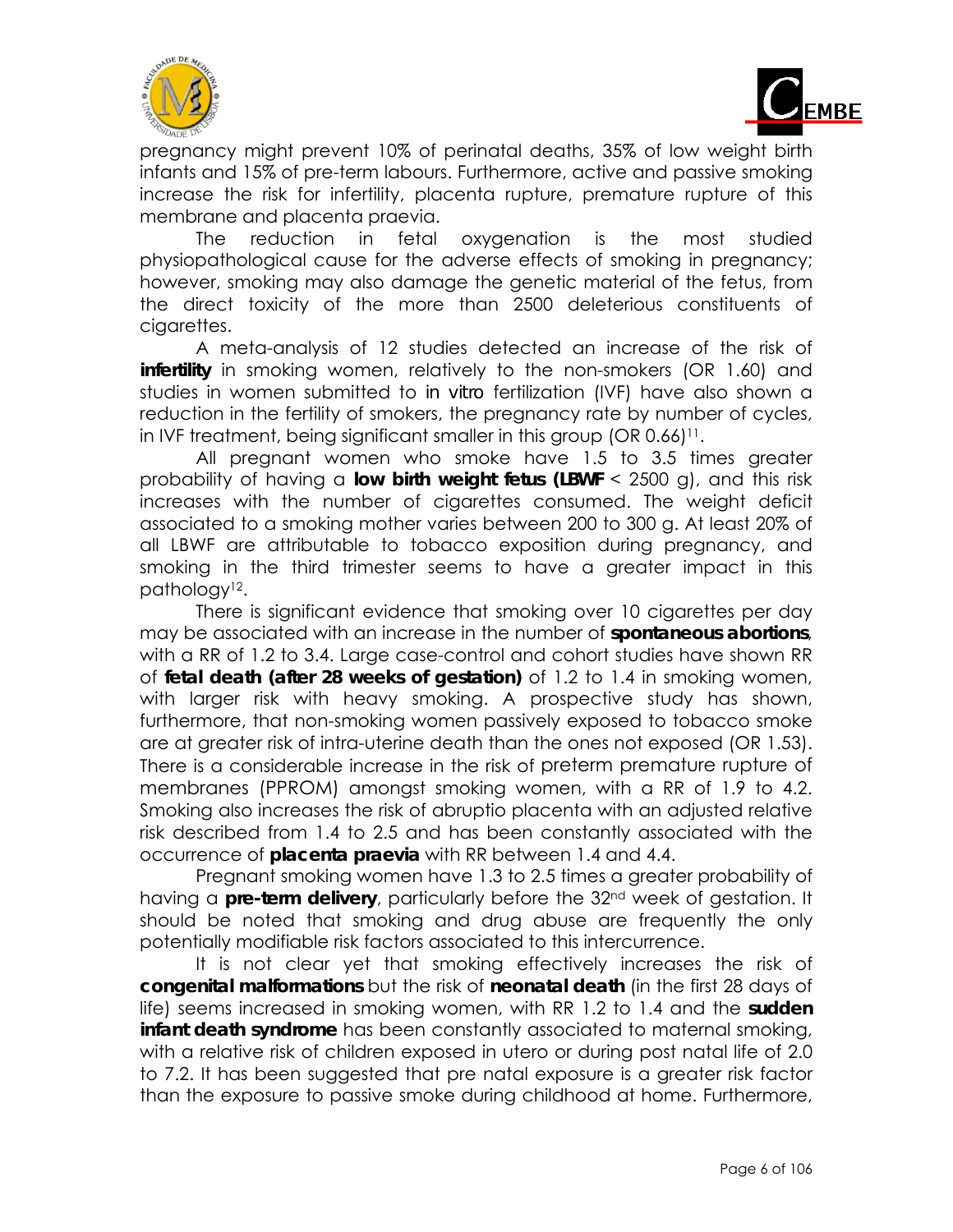<span id="page-7-0"></span>



as it was mentioned above, smoking increases other risk factors known as SIDS such as pre term delivery and low birth weight.

The *British Child Development Study* data suggests that maternal smoking habits during pregnancy are associated to an increased risk for **DM2** in offspring from 33 years of age on<sup>13</sup>.

Maternal smoking may also have long term implications in the exposed reproductive healthof the offspring. Adult men subjected to tobacco exposure in utero seem to have a 25% reduction of total count of spermatozoids comparatively to the non-exposed, and it was also suggested that there is a possible relationship between reduced feminine fertility and pre natal smoking exposure14.

Also associated to maternal smoking is a precocious abandon of maternal lactation and other morbidities such as respiratory infections, asthma, otitis media, colic, bronchiolitis, small height, lower scores of reading and speech, lower levels of attention, hyperactivity, school obesity and lower school performance.

Finally, it should be mentioned that, in spite of the existence of metaanalysis that show a significant reduction of **preeclampsia** risk in smoking pregnant women (OR 0.51), this benefit does not supersedes the many clinical and obstetric problems previously described15.

All the risks mentioned above are insufficient to motivate cessation, and it is estimated that only 20% to 40% women stop smoking completely during pregnancy, and the majority does so before the first pre natal visit.

## **1.5 Smoking and pulmonary disease**

Smoking alters the structure and function of central and peripheral airways, parenchyma, capillaries and pulmonary immunological system, producing an increase of respiratory symptoms amongst smokers. The increase risk of several kinds of **respiratory infections** it is a well known fact, and smoking is an important factor to the development of invasive pneumococcal disease in non elderly immunocompetent adults. Furthermore, it seems to increase the incidence of death due to tuberculosis.

Active smoking is by far the most important risk factor to **chronic obstructive pulmonary disease (COPD)**, being responsible to 80% to 90% of the risk of developing this disease. It is also recognized that smoking is associated to a doubling or tripling of decline rate in  $FEV<sub>1</sub>$ , and a 2 to 20 times increase in the death risk by COPD16.

 Tobacco is the main cause to the development of **lung cancer (LC)**. It is estimated that smoking is responsible for about 87% of LC cases, and it should be underlined that LC is the most common death cause by neoplasia in the world. Estimates of RR by LC in long time smokers, compared to nonsmokers, vary from 10 to 30 times<sup>17</sup>. The cumulative risk for cancer is proportional to the total consumption of cigarettes, and it can attain 30% in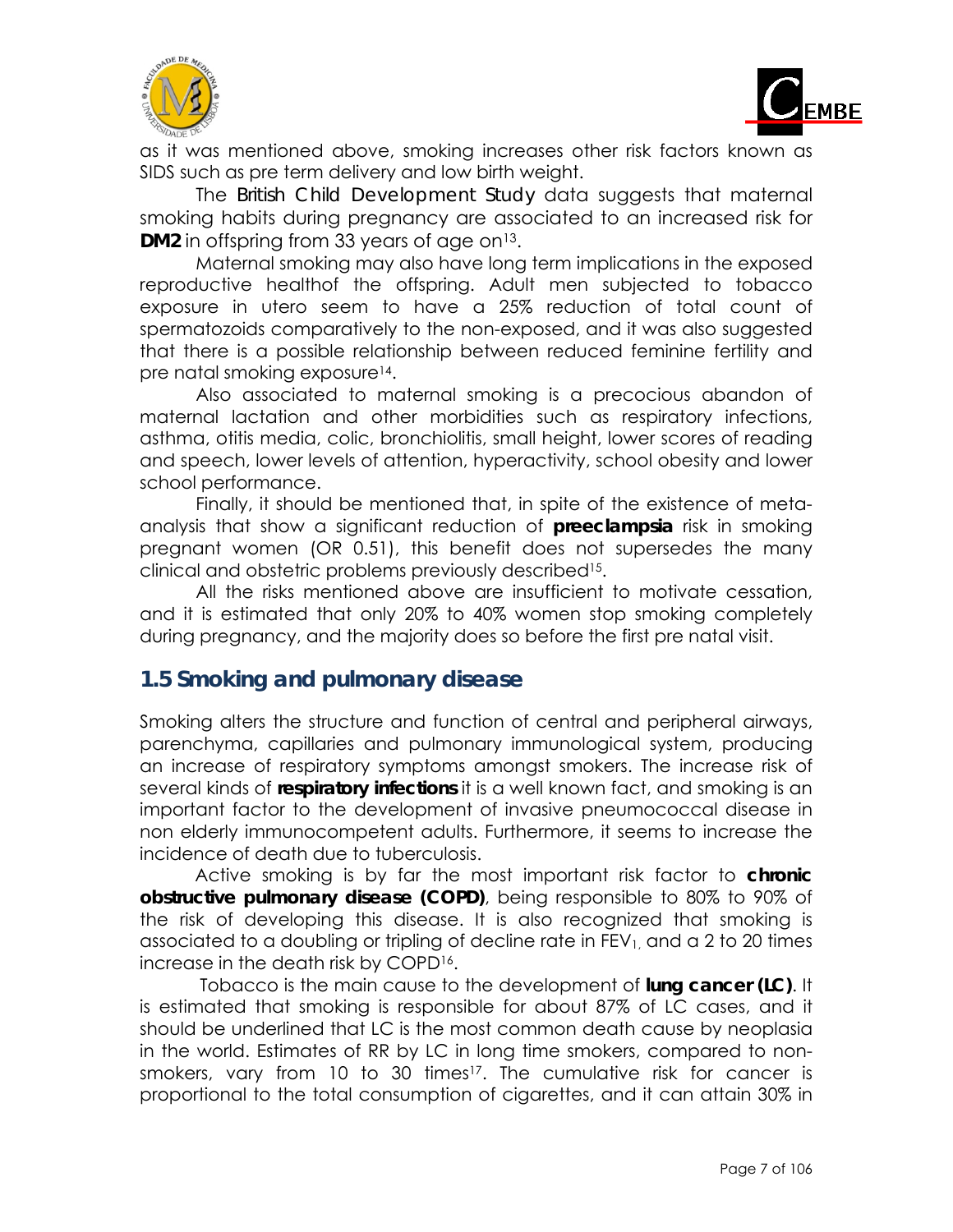<span id="page-8-0"></span>



smokers with marked smoking load, comparatively to the risk, lower or equal to 1%, expected during the life of a non-smoking person<sup>17</sup>. Smoking cessation clearly decreases the LC risk of ex-smokers, when compared to active smokers. The size of this reduction is evident after 5 years from the beginning of eviction and varies between 20 and 90%, according to the duration of the abstinence. In smokers who are not able to stop smoking, the reduction might have some effect in the reduction of LC risk. Epidemiological studies have shown that non-smokers exposed to high levels of tobacco smoke present an increased risk of LC when compared to lesser cumulative exposures, and there is a dose-response relation between the intensity of the exposure and the relative risk (as will be referred in the passive smoking chapter).

Strong associations between smoking and the development of **other neoplasias** (e.g. cancer of the mouth, larynx, oesophageal cancer, cancer of the bladder, renal cell cancer, cancer of the pancreas, gastric cancer and cervical cancer) have been found, although the risk is not as high as the risk for LC. The manifestation of a second neoplasia connected to tobacco is more likely to occur when there is a previous history of one of the mentioned malignant tumours<sup>18</sup>.

## **1.6 Passive smoking**

Nowadays, 1.3 billion adults in the entire world are smokers, meaning that passive smoking, defined as the involuntary exposure of the non-smokers to the tobacco smoke of active smokers, is inevitable for children or for the 2/3 of non-smoking adults.

The *2006 US Surgeon General's Report* confirms, explicitly, that any exposure to tobacco smoke is harmful to human health. Several assessments of nicotine levels conducted during the last decades show that passive smoking has been largely prevalent in working places and homes. **Lung cancer** has been increasing in non-smokers, and there are around 10.000 cases per year, from which it is estimated that about 2.000 to 3.000 are caused by passive smoking, probably connected to the continuous exposure to tobacco carcinogenic components, with the influence of genetic factors not being excluded. A meta-analysis, including 52 trials, has shown a relative risk of LC for non-smokers exposed to passive smoking of their partner of 1.21, and other – which included 25 trials – referred that the relative risk in the working place was 1.2219.

As far as **cardiovascular disease** is concerned, it is estimated that passive smoking is responsible for about 40.000 deaths due to cardiac disease every year in the United States of America<sup>20</sup> and a meta-analysis of the trials conducted to examine the association between passive smoking and coronary disease (CD) estimated an excess of risk for CD of 27% in passive smokers19. It was also shown in a study including 60.377 women in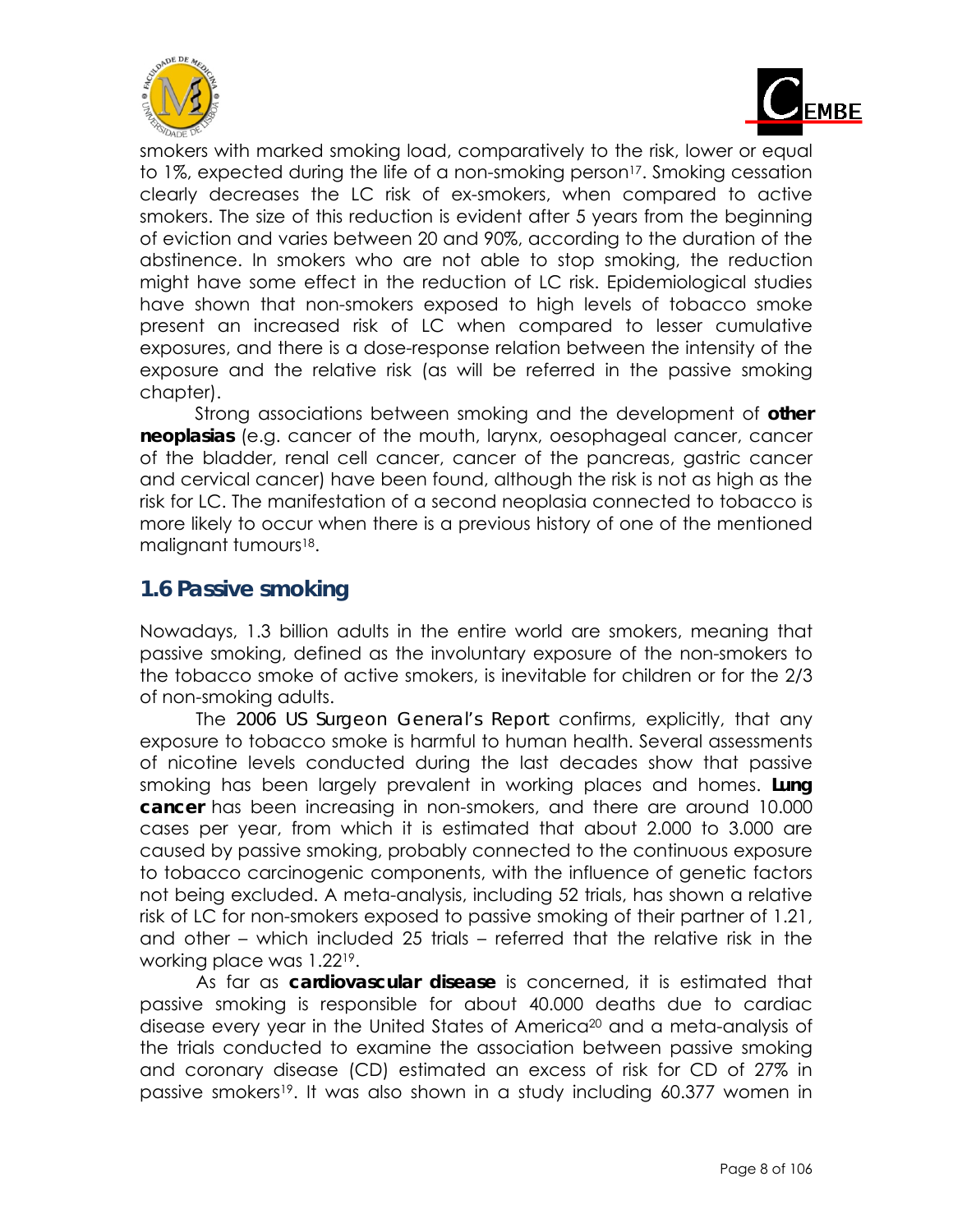<span id="page-9-0"></span>



China, that there is an association between **stroke** and their active smoking husbands.

In 2005, the Environment Protection Agency in California established that 22.700 of the 69.000 deaths due to CD in 2000 were caused by passive smoking. The *2006 Surgeon General's Report* refers a 25 to 30% increase in CD risk due to passive smoking19.

Of the few data existent on the association between **global mortality** and passive smoking, it was suggested an increase of about 15% in the mortality of non-smokers living with smokers, comparative to non-smokers living in a tobacco free household.

Although there is no scientific evidence of exceptional quality yet, all available data suggests that there are clinically relevant consequences due to passive smoking in adults with **chronic respiratory disease**.

Multiple reports in public health have identified specific risks associated to **infant passive smoking**. In an inquiry involving around 17.448 children in the USA, it was seen that children exposed to passive smoking had, in average, two more days of activity restriction, one more day bed driven and 1.4 more days of school abstinence than the non-exposed $2^1$ . Children whose parents are smokers present an increased risk of diseases of the lower respiratory tract (the risk is increased in 50% if both parents are smokers), including a significantly increased frequency of bronchitis and pneumonia during their first year of life. The exposure to passive smoking during childhood is associated to a greater prevalence and seriousness of infant asthma and expression of the latter in adulthood. It is known that the smoking from parents harms the development of pulmonary function during childhood and that there is an association between that exposure and the occurrence of medium otitis.

Passive smoking in healthy non-smoker teenagers may be associated to lower levels of HDL cholesterol and the relation between total cholesterol / HDL cholesterol. There is also increased evidence pointing out that passive smoking influences future cardiovascular risk in children<sup>22</sup>.

## **1.7 Other forms of smoking**

Epidemiologic studies have shown that cigarette brands that contain less tar coal and nicotine reduce LC risk only marginally. Likewise, there was only a small difference in the mortality rate between smokers of filter and non-filter cigarettes<sup>18</sup>.

Cigar smoke contains the same toxic and carcinogenic compounds found in cigarette smoke and the individuals who smoke four or more cigars per day are exposed to a smoke amount equivalent to 10 cigarettes. Even those who do not inhale cigarette smoke are subject to their own environmental smoke. Cigar use is related to an increase of LC risk, apparently less important than the one found with cigarette use (RR 2.1 and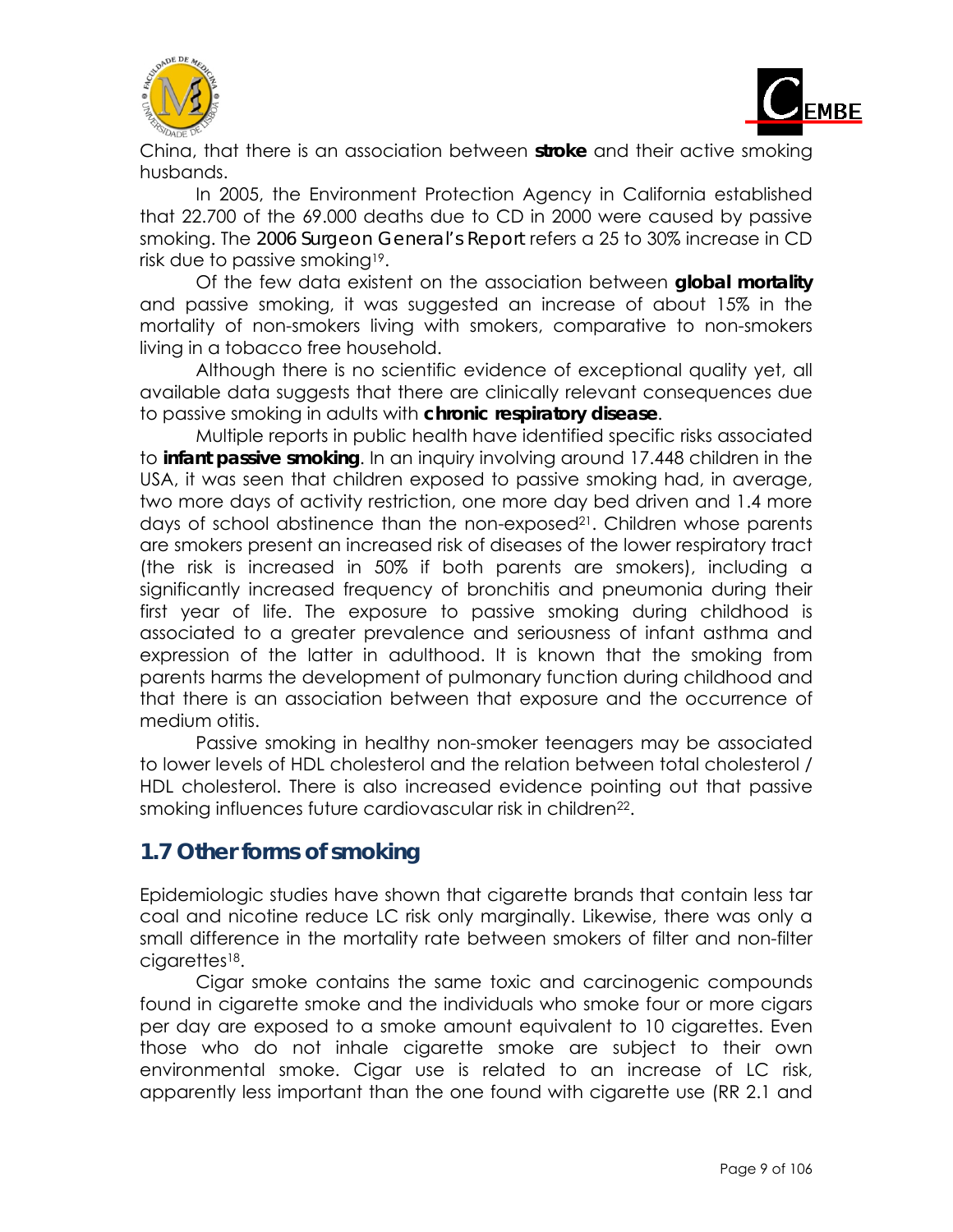<span id="page-10-0"></span>



5.1 in two different trials), the threshold from which the LC risk increases not being defined yet<sup>23</sup>.

Pipe tobacco use also increases LC risk, being this similar to the one referred to the use of cigars.

# **2. Topic / Disease**

The disease referred to in this CPG is tobacco dependence, regardless of the way it is used (cigarettes, cigars, cigarillo, pipe, chewed, etc.).

# **3. Objectives**

The purpose of the present CPG is to provide recommendations based in scientific evidence relating to the use and dependence of tobacco treatment.

# **4. Category**

This is a CPG of therapeutic effectiveness.

# **5. Adaptation**

This CPG was not directly adapted from any recommendation, protocol, consensus or CPG published to date. It comes, partially, as an update of the "Clinical orientation guideline to the treatment of tobacco use and dependency" developed by the Institute of Quality in Health (IQS) and CEMBE in 2002.

# **6. Target population**

All users or individuals exposed to tobacco, regardless of gender and age.

## **7. Potential users of this CPG**

- Doctors (family doctors, occupational medicine, internal medicine, cardiology, pneumology, obstetrics, paediatrics, etc.)
- Dentists
- Nurses
- Psychologists
- Pharmacists
- Others.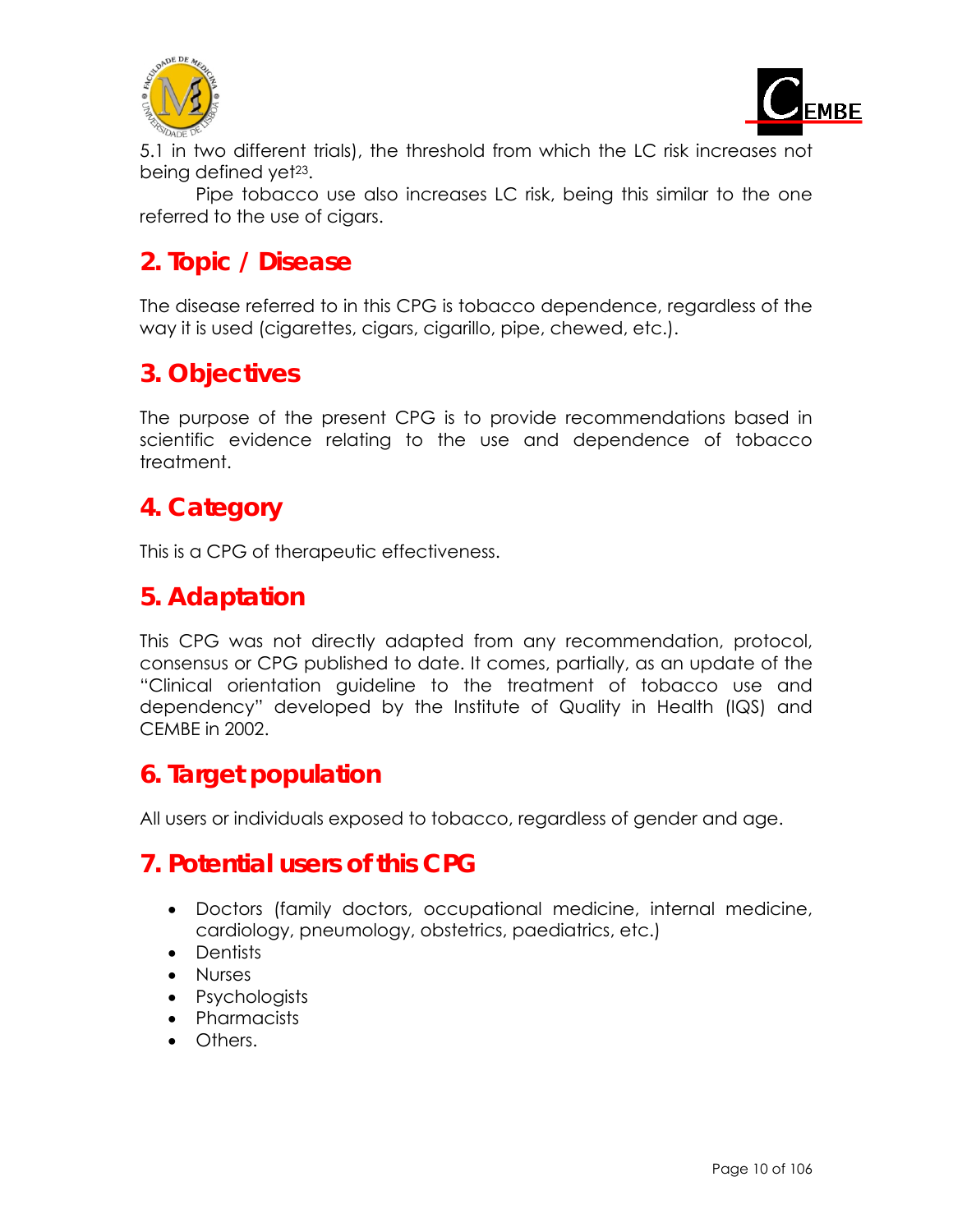<span id="page-11-0"></span>



# **8. Sources of scientific methodology**

The methodological sources of scientific evidence used as basis for this CPG include articles, books and Internet pages of specific organizations. These sources are common to all CPGs, and are included here as information to the users who wish to elaborate this type of documents. It is important to underline that only the ones deemed fundamental by the authors of the present CPG are presented, so the list is, by definition, incomplete.

## **8.1 Articles Published in Journals or Electronic Databases**

- *ADAPTE: manual for guideline adaptation*. ADAPTE Group; 2007. Available by emailing contact@adapte.org.
- Anonymous. Clinical practice guidelines and conflict of interest. *CMAJ*  2005;173(11):1297
- Atkins D, Briss PA, Eccles M, Flottorp S, Guyatt GH et al. Systems for grading the quality of evidence and the strength of recommendations II: Pilot study of a new system. *BMC Health Serv Res* 2005, 5:25
- Atkins D, Eccles M, Flattop S, et al. Systems for grading the quality of evidence and the strength of recommendations I: Critical appraisal of existing approaches. The GRADE Working Group *BMC Health Serv Res*  2004, 4:38
- Bland JM. Sample size in guideline trials. *Fam Pract* 2000; 17:S17-S20
- Boyd EA, Bero LA. Improving the use of research evidence in guideline development: 4. Managing conflicts of interests. *Health Res Policy Syst*  2006,4:16
- Brock WA. Development of protocols, guidelines, and critical pathways in the intensive care environment. *Intensive Care Med* 1999; 5:321-325
- Brook RH. Practice guidelines and practicing medicine. *JAMA* 1989; 262:3027-3030
- Burgers J, Grol R, Eccles M. Clinical guidelines as a tool for implementing change in patient care (chapter 5). In Grol R, Wensing M, Eccles M (editors). *Improving patient care: the implementation of change in clinical practice*. Edinburgh: Elsevier; 2005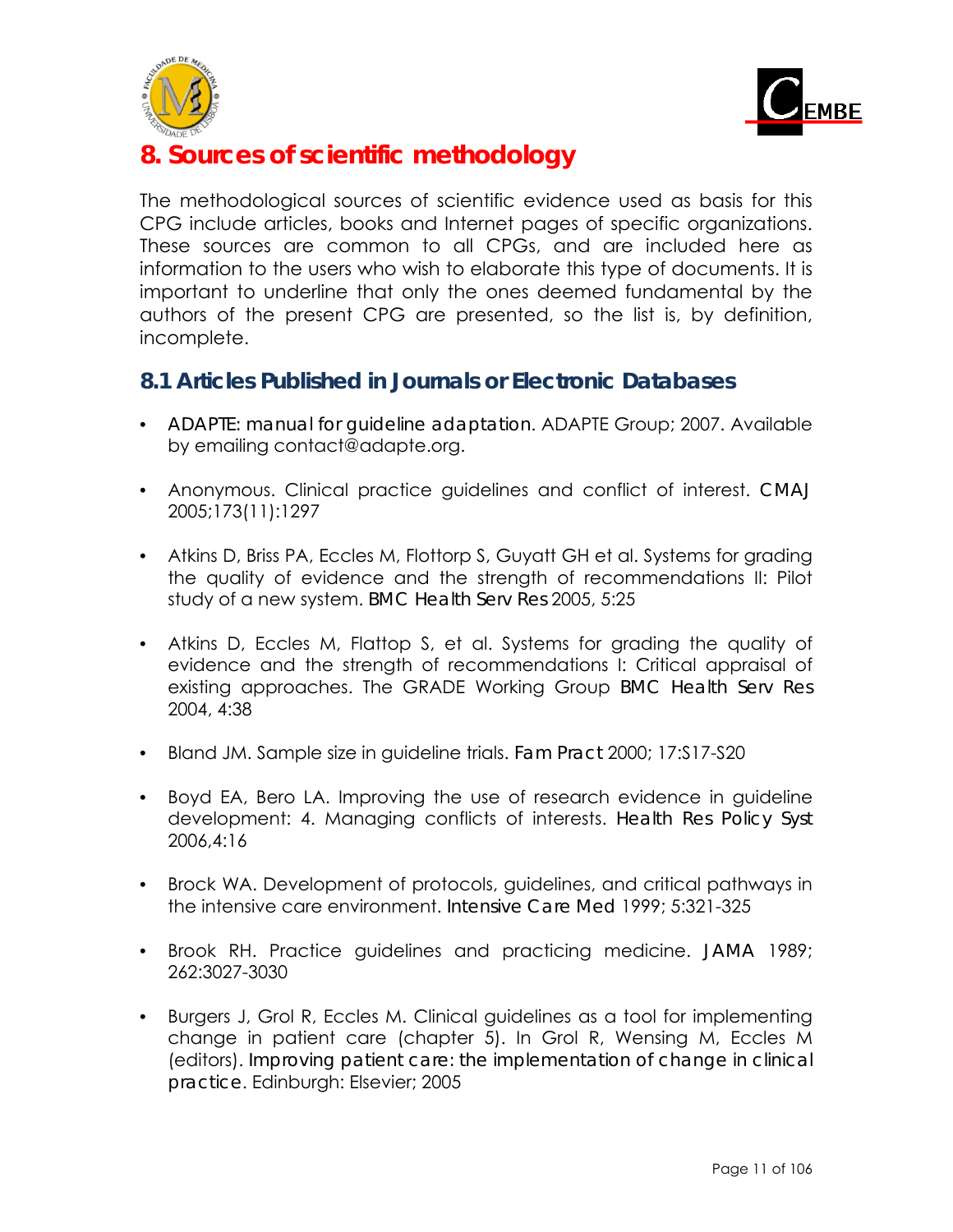



- Cabana MD, Rand CS, Powe NR, Wu AW, Wilson MH, Abboud PAC et al. Why don't physicians follow clinical practice guidelines? A framework for improvement. *JAMA* 1999; 282:1458-1465
- Choudhry NK, Stelfox HT, Detsky AS. Relationships between authors of clinical practice guidelines and the pharmaceutical industry. *JAMA*  2002;287:612-7
- Clinical Guidelines Working Group of the Royal College of General Practitioners. The Development and Implementation of Clinical Guidelines. 1-31. 1995. London, Royal College of General Practitioners
- Cook DJ, Ellrodt G. The potential role of clinical practice guidelines in the ICU. *Curr Opin Crit Care* 1996; 2:326-330
- Cook DJ, Giacomini MK. The trials and tribulations of clinical practice guidelines. *JAMA* 1999; 281:1950-1951
- Cook DJ, Greengold NL, Ellrodt AG, Weingarten SR. The relation between systematic reviews and practice guidelines. *Ann Int Med* 1997; 127:210-216
- Cook DJ. Practice guidelines an emerging synthetic science. *Intensive Care Med* 1994; 20:540-541
- Costantini O, Papp KK, Como J, Aucott J, Carlson MD, Aron DC. Attitudes of faculty, house staff, and medical students toward clinical practice guidelines. *Academic Med* 1999; 74:1138-1143
- Davis D, Palda V, Drazin Y, et al. Assessing and scaling the knowledge pyramid: the good-guideline guide. *CMAJ* 2006;174(3):337
- Davis DA, Taylor-Vaisey A. Translating guidelines into practice. *Can Med Assoc J* 1997; 157:408-416
- Demonaco HJ. Guidelines, pathways, and the end result. *Crit Care Med*  2000; 28:889-890
- Detsky AS. Sources of bias for authors of clinical practice guidelines. *CMAJ 2*006;175(9):1033
- Ebell MH, Siwek J, Weiss BD, et al. Simplifying the language of evidence to improve patient care. Strength of Recommendation Taxonomy (SORT): a patient-centered approach to grading evidence in the medical literature. *J Fam Pract* 2004;53:111-120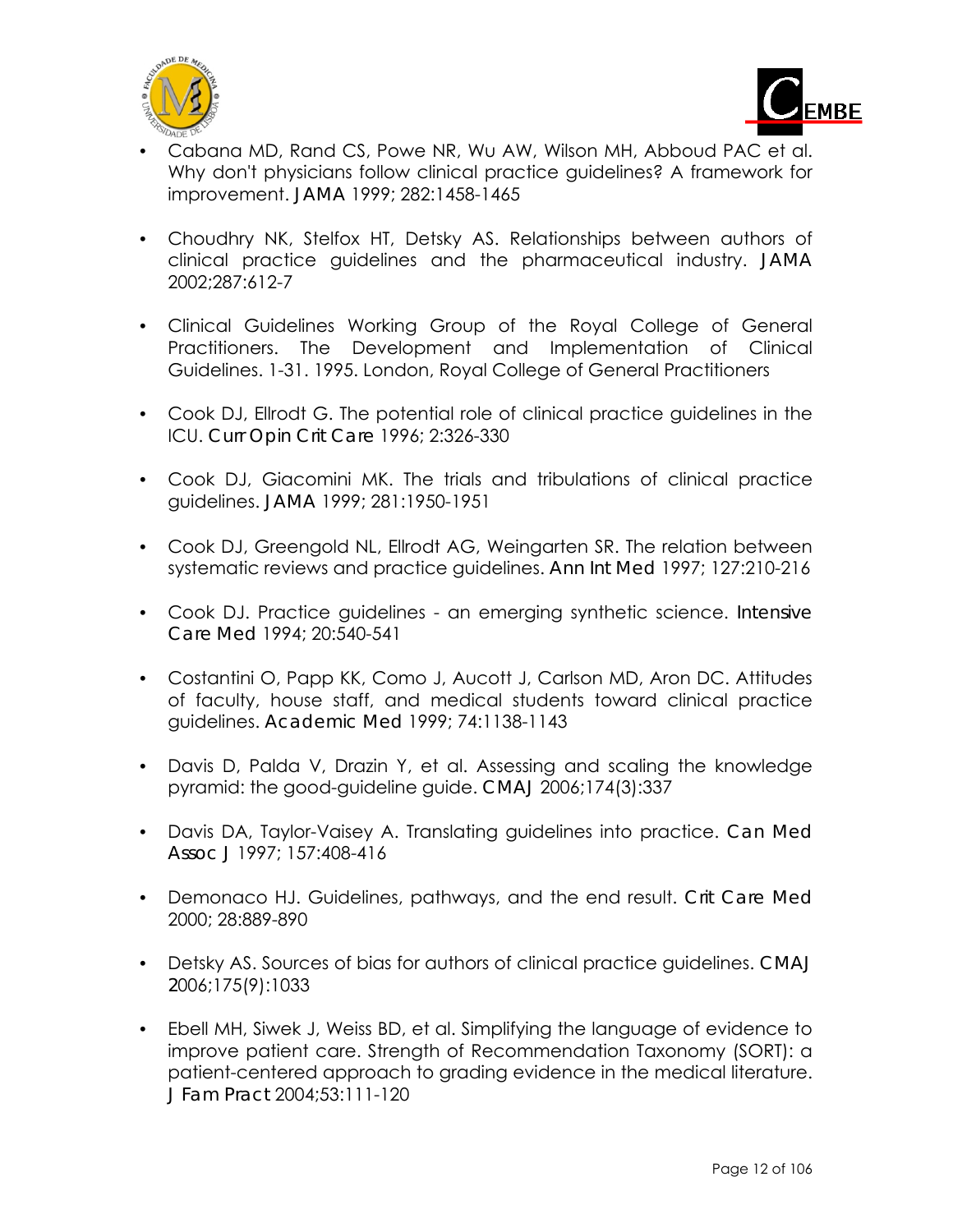



- Eccles M, Clapp Z, Grimshaw J, Adams PC, Higgins B, Purves I et al. North of England evidence-based guidelines development project: methods of guideline development. *BMJ* 1996; 312:760-762
- Edejer TTT. Improving the use of research evidence in guideline development: 11. Incorporating considerations of cost-effectiveness, affordability and resource implications. *Health Res Pol Syst* 2006; 4:23
- Education Group for Guidelines on Evaluation. Guidelines for evaluating papers on educational interventions. *BMJ* 1999; 318:1265-1267
- Ellrodt AG, Conner L, Riedinger M, Weingarten S. Measuring and improving physician compliance with clinical practice guidelines. *Ann Int Med* 1995; 122:277-282
- Feder G, Eccles M, Grol R, Griffiths C, Grimshaw J. Using clinical quidelines. *BMJ* 1999; 318:728-730
- Fervers B, Burgers JS, Haugh MC, et al. Predictors of high quality clinical practice guidelines: examples in oncology. *Int J Qual Health Care*  2005;17:123-32
- Fletcher SW, Fletcher RH. Development of clinical guidelines. Lancet 1998; 352:1876
- Force. A review of the process. *Am J Prev Med* 2001;20(3S):21–35
- Freemantle N. Implementation strategies. Fam Pract 2000; 17:S7-S10
- Fretheim A, Schunemann HJ, Oxman AD. Improving the use of research evidence in guideline development: 5. Group processes. *Health Res Policy Syst* 2006,4:17
- Fretheim A, Schünemann HJ, Oxman AD. Improving the use of research evidence in guideline development: 3. Group composition and consultation process. *Health Res Policy Syst* 2006; 4:15
- Fretheim A, Schünemann HJ, Oxman AD. Improving the use of research evidence in guideline development: 15. Disseminating and implementing guidelines. *Health Res Policy Syst* 2006; 4:27
- GRADE Working Group. Grading quality of evidence and strength of recommendations. *BMJ* 2004;328:1490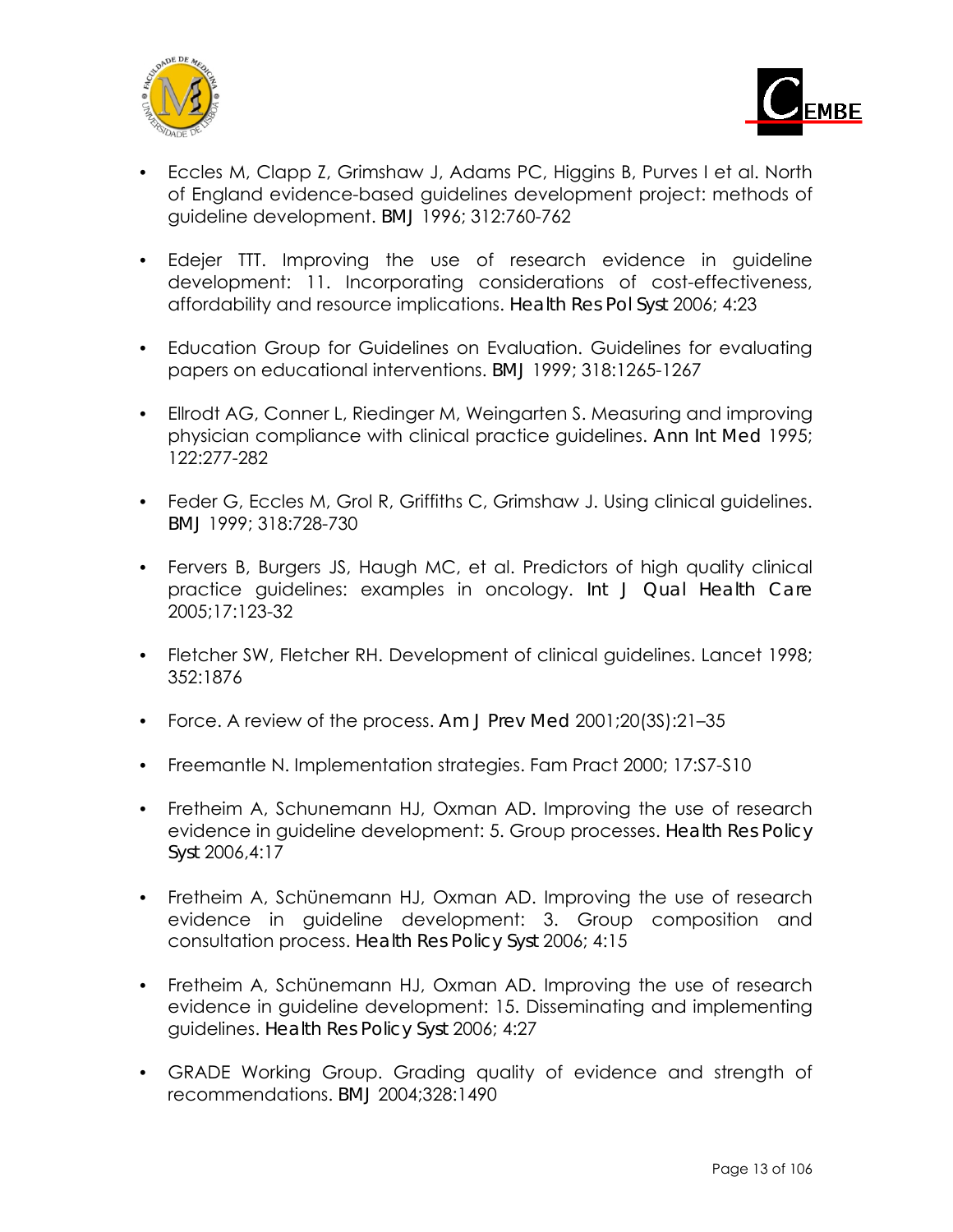



- Graham ID, Calder L, Hebert P, et al. A comparison of clinical practice guideline appraisal instruments. *Int J Technol Assess Health Care*  2000;16:1024-38
- Grant J, Cottrell R, Cluzeau F, Fawcet G. Evaluating "payback" on biomedical research from papers cited in clinical guidelines: applied bibliometric study. *BMJ* 2000; 320:1107-1111
- Grilli R, Magrini N, Penna A, Mura G, Liberati A. Practice guidelines developed by specialty societies: the need for critical appraisal. *Lancet*  2000; 355:103-106
- Grimshaw J, Campbell MJ, Eccles M, Steen N. Experimental and quasiexperimental designs for evaluating guideline implementation strategies. *Fam Pract* 2000; 17:S11-S18
- Grimshaw JM, Russell IT. Effect of clinical guidelines on medical practice: a systematic review of rigorous evaluations. *Lancet* 1993; 342:1317-1322.
- Grol R, Buchan H. Clinical guidelines: what can we do to increase their use? *Med J Aust* 2006;185:301-2
- Grol R, Dalhuijsen J, Thomas S, Veld Ci, Rutten G, Mokkink H. Attributes of clinical guidelines that influence use of guidelines in general practice: observational study. *BMJ* 1998; 317:858-861
- Grol R, Jones R. Twenty years of implementation research. *Fam Pract* 2000; 17:S32-S35
- Grol R, Wensing M, Eccles M (editors). *Improving patient care: the implementation of change in clinical practice*. Edinburgh: Elsevier; 2005
- Grol R. Development of guidelines for general practice. *Brit J Gen Pract*  1993; 43:146-151
- Guidelines/Practice Parameters Committee of the American College of Critical Care Medicine SoCCMM. Guidelines for resident physician training in critical care medicine. *Crit Care Med* 1995; 23:1920-1923
- Haycox A, Bagust A, Walley T. Clinical guidelines the hidden costs. *BMJ*  1999; 318:391-393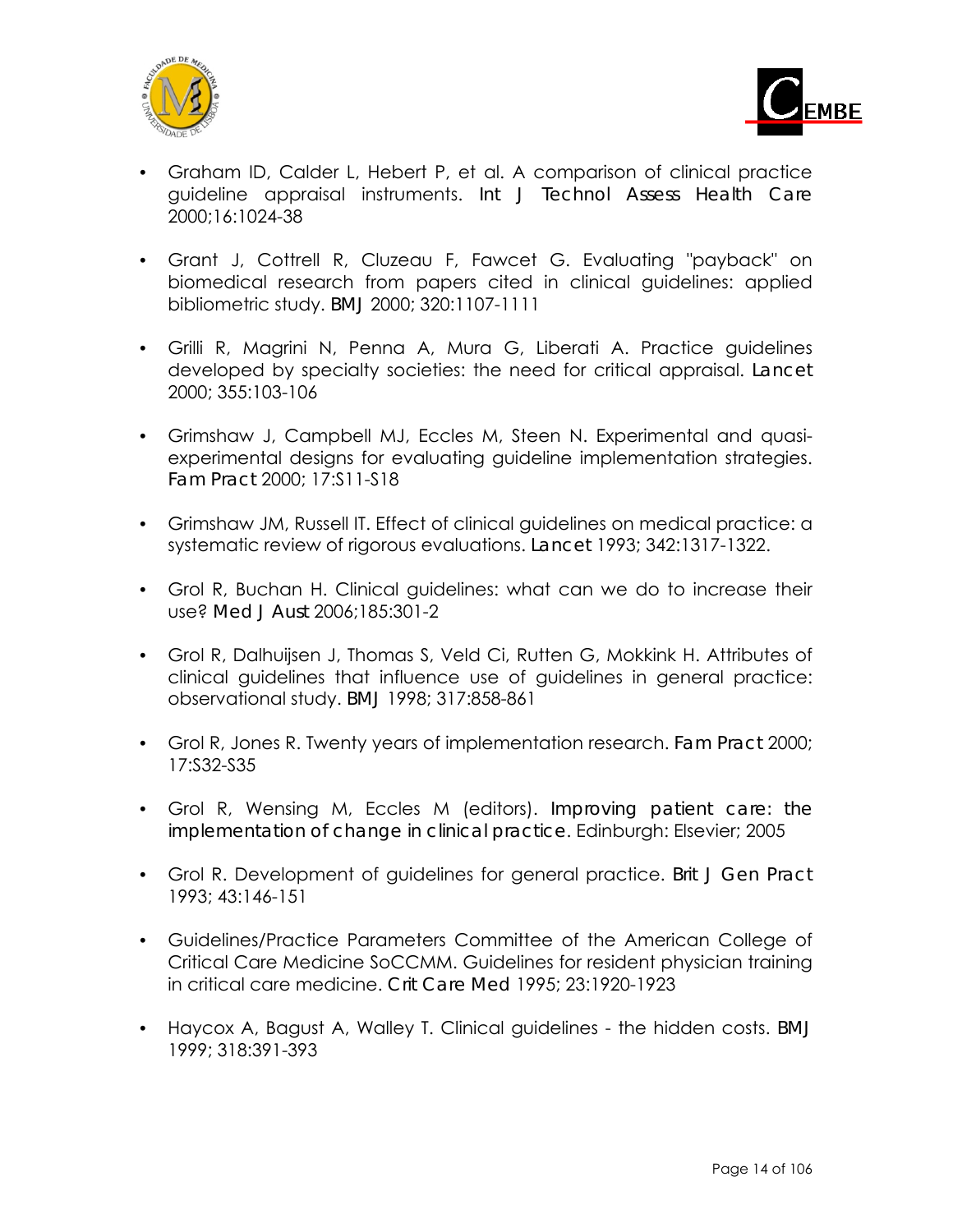



- Hayward RSA, Wilson MC, Tunis SR, Bass EB, Rubin HR, Haynes RB. More informative abstracts of articles describing clinical practice guidelines. *Ann Int Med* 1993; 118:731-737
- Hibble A, Kanka D, Pencheon D, Pooles F. Guidelines in general practice: the new Tower of Babel? *BMJ* 1998; 317:862-863
- Hurwitz B. Legal and political considerations of clinical practice guidelines. *BMJ* 1999; 318:661-664
- Hutchings A, Raine R. A systematic review of factors affecting the judgments produced by formal consensus development methods in health care. *J Health Serv Res Policy* 2006;11:172-9
- Hyams AL, Brandenburg JA, Lipsitz SR, Shapiro DW, Brennan TA. Practice guidelines and malpractice litigation: a two-way street. *Ann Int Med* 1995; 122:450-455
- Irwig LM, Tosteson ANA, Gatsonis C, Lau J, Colditz G, Chalmers TC et al. Guidelines for meta-analysis evaluating diagnostic tests. *Ann Int Med* 1994; 120:667-676
- Jackson R, Feder G. Guidelines for clinical guidelines. *BMJ* 1998; 317:427- 428.
- JAMA 2001;286:1461-7
- Jones R, Dowie R, Robinson M. Guidelines implementation and research in the future. *Fam Pract* 2000; 17:S36-S37
- Kassirer JP, Angell M. Evaluation and management guidelines fatally flawed. *N Engl J Med* 1998; 339:1697-1698
- Kilo CM, Kabcenell A, Berwick DM. Beyond survival: toward continuous improvement in medical care. *New Horiz* 1998; 6:3-11
- Littlejohns P, Cluzeau F. Guidelines for evaluation. *Fam Pract* 2000; 17:S3-S6
- Lomas J, Anderson GM, Domnick-Pierre K, Vayda E, Enkin MW, Hannah WJ. Do practice guidelines guide practice? *N Engl J Med* 1989; 321:1306- 1311
- Lomas J, Enkin MW, Anderson GM. Opinion leaders vs. audit and feedback to implement practice guidelines. *JAMA* 1991; 265:2202-2207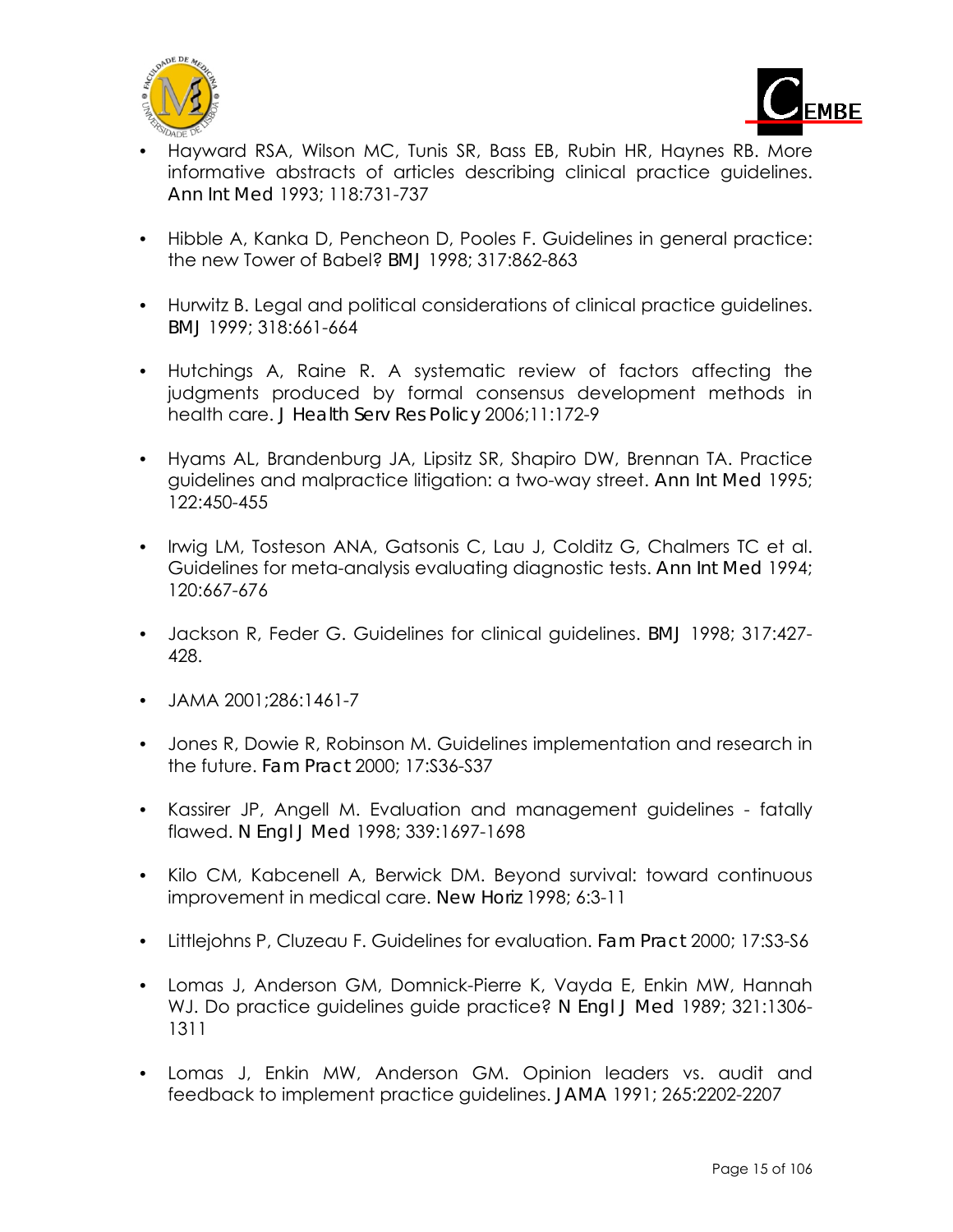



- Lorenz KA, Ryan GW, Morton SC, et al. A qualitative examination of primary care providers' and physician managers' uses and views of research evidence. *Int J Qual Health Care* 2005;17:409-14
- Michie S., Johnston M. Changing clinical behaviour by making guidelines specific. *BMJ* 2004; 328: 343-345
- Miller JD, Petrie J. Development of practice guidelines. *Lancet* 2000; 355:82-83
- Murphy MK, Black NA, Lamping DL, et al. Consensus development methods, and their use in clinical guideline development. *Health Technol Assess* 1998,2:1-88
- Oxman AD, Fretheim A, Schünemann HJ, SURE. Improving the use of research evidence in guideline development: introduction. *Health Res Policy Syst* 2006; 4:12
- Oxman AD, Schunemann HJ, Fretheim A. Improving the use of research evidence in guideline development: 16. Evaluation. *Health Res Policy Syst*  2006,4:28
- Oxman AD, Schünemann HJ, Fretheim A. Improving the use of research evidence in guideline development: 2. Priority setting. *Health Res Policy Syst* 2006; 4:14
- Oxman AD, Schünemann HJ, Fretheim A. Improving the use of research evidence in guideline development: 7. Deciding what evidence to include. *Health Res Policy Syst* 2006; 4:19
- Oxman AD, Schünemann HJ, Fretheim A. Improving the use of research evidence in guideline development: 8. Synthesis and presentation of evidence. *Health Res Policy Syst* 2006; 4:20
- Oxman AD, Schünemann HJ, Fretheim A. Improving the use of research evidence in guideline development: 12. Incorporating considerations of equity. *Health Res Policy Syst* 2006; 4:24
- Oxman AD, Schünemann HJ, Fretheim A. Improving the use of research evidence in guideline development: 14. Reporting guidelines. *Health Res Policy Syst* 2006; 4:26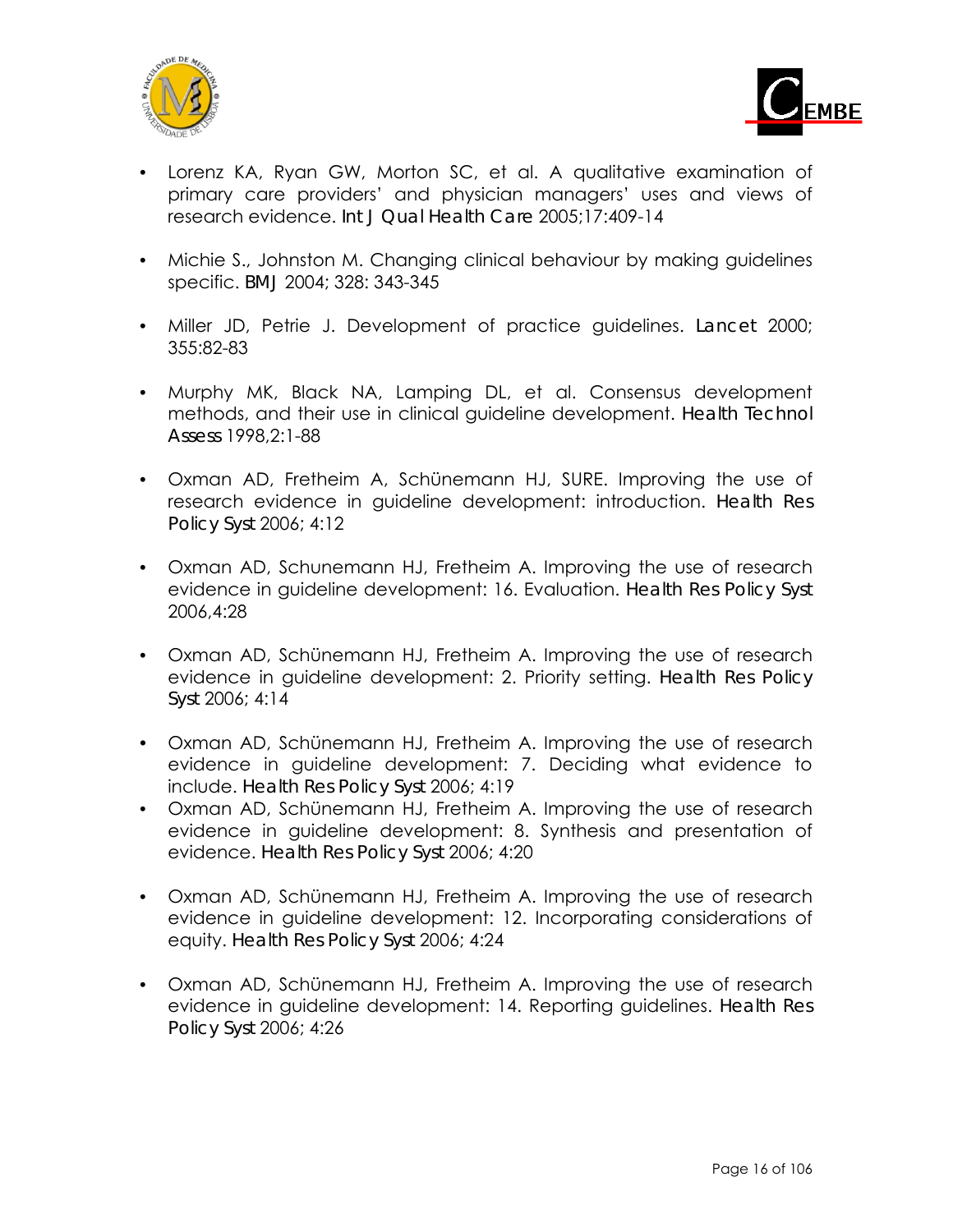



- Pagliari C, Grimshaw J. Impact of group structure and process on multidisciplinary evidence-based guideline development: an observational study. *J Eval Clin Pract* 2002;8:145-53
- Rawlins M. In pursuit of quality: the National Institute for Clinical Excellence. *Lancet* 1999; 353:1079-1082
- Roche N, Durieux P. Clinical practice guidelines: from methodological to practical issues. *Intensive Care Med* 1994; 20:593-601
- Sanders GD, Nease RF, Owens DK. Design and pilot evaluation of a system to develop computer-based site-specific practice guidelines from decision models. *Med Decis Making* 2000; 20:145-159
- Schulz KF. Randomised trials, human nature, and reporting guidelines. *Lancet* 1996; 348:596-598
- Schünemann HJ, Fretheim A, Oxman AD. Improving the use of research evidence in guideline development: 1. Guidelines for guidelines. *Health Res Policy Syst* 2006; 4:13
- Schünemann HJ, Fretheim A, Oxman AD. Improving the use of research evidence in guideline development: 9. Grading evidence and recommendations. *Health Res Policy Syst* 2006; 4:21
- Schünemann HJ, Fretheim A, Oxman AD. Improving the use of research evidence in guideline development: 10. Integrating values and consumer involvement. *Health Res Policy Syst* 2006; 4:22
- Schünemann HJ, Fretheim A, Oxman AD. Improving the use of research evidence in guideline development: 13. Applicability, transferability and adaptation. *Health Res Policy Syst* 2006; 4:25
- Schünemann HJ, Jaeschke R, Cook DJ, et al. An Official ATS Statement: Grading the quality of evidence and strength of recommendations in ATS guidelines and recommendations. *Am J Respir Crit Care Med*  2006;174:605-14
- Schünemann HJ, Oxman AD, Fretheim A. Improving the use of research evidence in guideline development: 6. Determining which outcomes are important. *Health Res Policy Syst* 2006; 4:18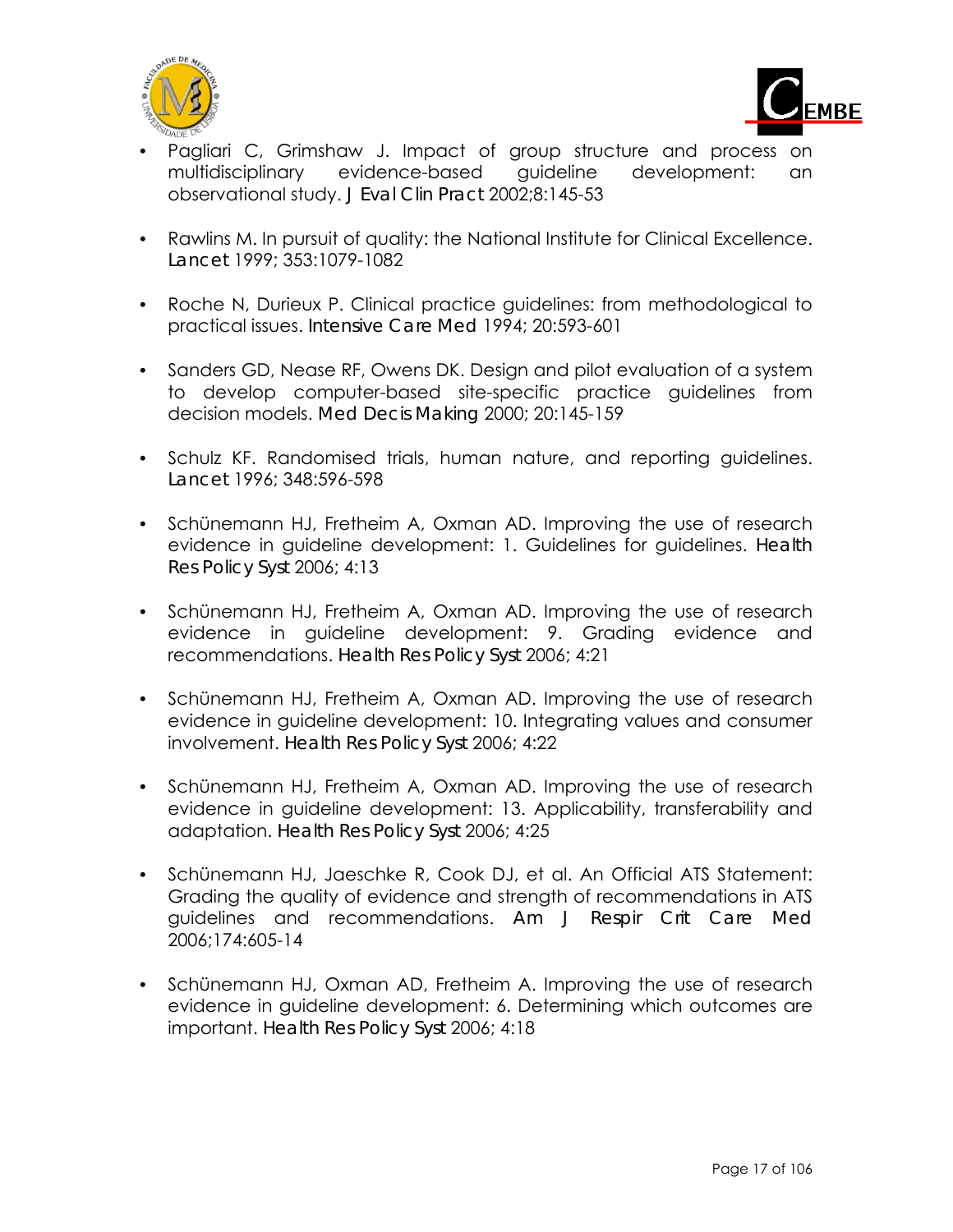



- Sculpher MJ. Evaluating the cost-effectiveness of interventions designed to increase the utilization of evidence-based guidelines. *Fam Pract* 2000; 17:S26-S31
- Shaneyfelt TM, Mayo-Smith MF, Rothwangl J. Are guidelines following guidelines? *JAMA* 1999; 281:1900-1905
- Shekelle P, Eccles MP, Grimshaw JM, Woolf SH. When should clinical guidelines be updated? *BMJ* 2001; 323: 155-157
- Shekelle PG, Ortiz E, Rhodes S, et al. Validity of the Agency for Healthcare Research and Quality clinical practice guidelines: how quickly do guidelines become outdated? *JAMA* 2001;286:1461-7
- Shekelle PG, Woolf SH, Eccles M, Grimshaw J. Developing guidelines. *BMJ*  1999; 318:593-596
- Shiffman RN, Dixon J, Brandt C, et al. The GuideLine Implementability Appraisal (GLIA): development of an instrument to identify obstacles to guideline implementation. *BMC Med Inform Decis Mak* 2005;5:23
- Shiffman RN, Shekelle P, Overhage JM, Slutsky J, Grimshaw J, Deshpande AM. Standardized reposting of clinical practise guidelines: a proposal from the conference on guideline standardization. *Ann Intern Med* 2003; 139(6): 493-498
- Shiffman RN, Shekelle P, Overhage M, et al. Standardized reporting of clinical practice guidelines: a proposal from the conference on guideline standardization. *Ann Intern Med* 2003;139:493-8
- SIGN 50: a guideline developer's handbook. Edinburgh: Scottish Intercollegiate Guidelines Network; 2004. (Available at [www.sign.ac.uk/guidelines/fulltext/50/index.html](http://www.sign.ac.uk/guidelines/fulltext/50/index.html) )
- Sniderman AD. Clinical trials, consensus conferences, and clinical practice. *Lancet* 1999; 354:327-330
- Solberg LI, Brekke ML, Fazio CJ, Fowles J, Jacobsen DN, Kottke TE et al. Lessons from experienced guideline implementers: attend to many factors and use multiple strategies. *J Qual Improv* 2000; 26:171-188
- Steinbrook R. Guidance for guidelines. *N Engl J Med* 2007;356:331-3
- Stross JK. Guidelines have their limits. *Ann Int Med* 1999; 131:304-306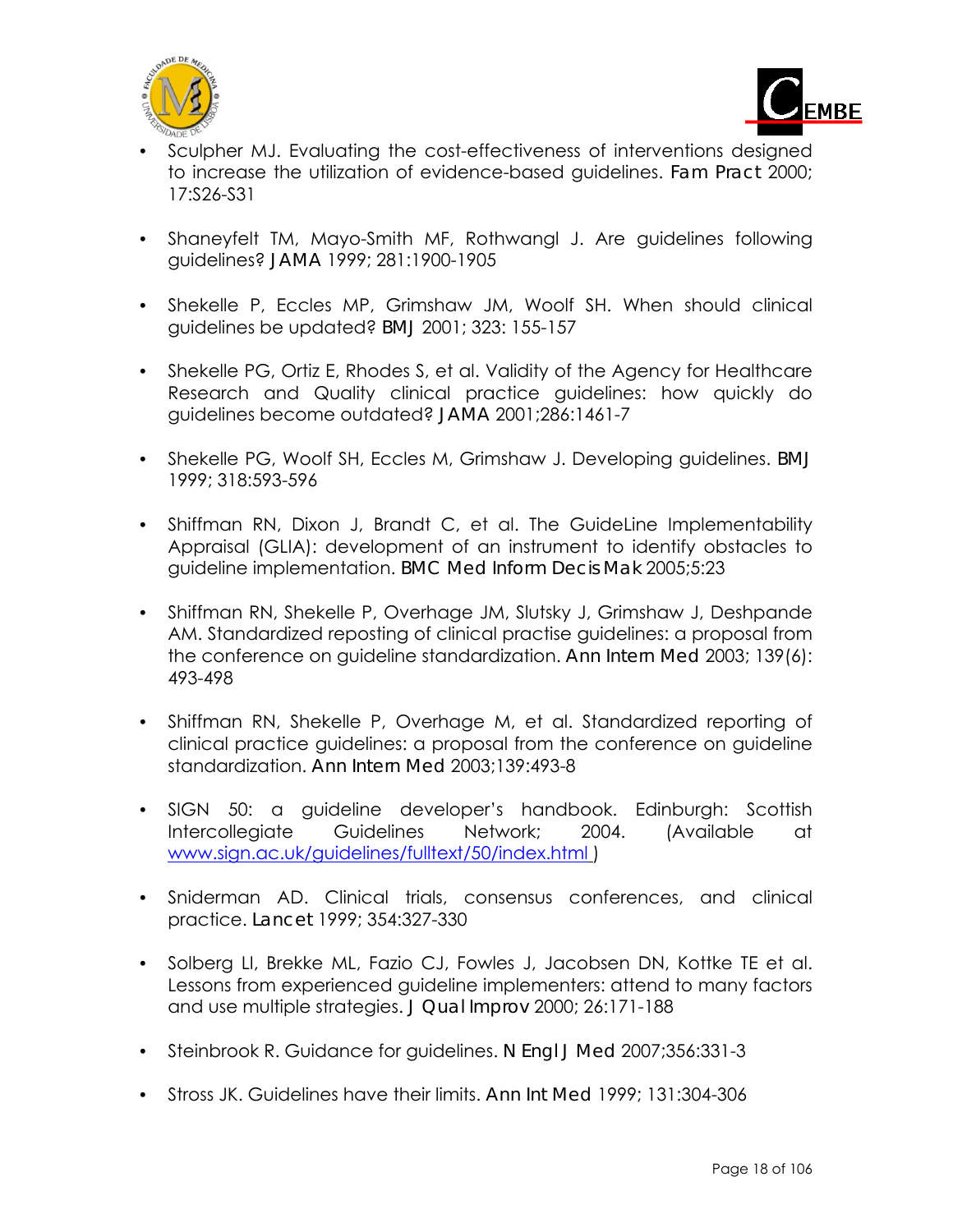<span id="page-19-0"></span>



- Taylor R, Giles J. Cash interests taint drug advice. *Nature* 2005;437:1070-1
- The AGREE Collaboration. Development and validation of an international appraisal instrument for assessing the quality of clinical practice guidelines: the AGREE project. *Qual Saf Health Care* 2003;12:18-23
- Thoas L, Cullum N, Mc Coll E, Rousseau N, Soutter J, Steen N. Guidelines in professions allied to medicine. Cochrane review. *Cochrane Library,* issue 4, 2003.
- Tunis SR, Hayward RSA, Wilson MC, Rubin HR, Bass EB, Johnston M et al. Internists' attitudes about clinical practice guidelines. *Ann Int Med* 1994; 120:956-963
- Weingarten S. Using practice guidelines compendiums to provide better preventive care. *Ann Int Med* 1999; 130:454-458
- West E, Newton J. Clinical guidelines. *BMJ* 1997; 315:324
- Winker MA, Flanagin A, White J, Andrews K, Kennett RL, DeAngelis CD et al. Guidelines for medical and health information sites on the internet principles governing AMA web sites. **JAMA** 2000; 283:1600-1606
- Wollersheim H, Burgers J, Grol R. Clinical guidelines to improve patient care. *Neth J Med* 2005;63:188-92
- Woolf SH, Grol R, Hutchinson A, Eccles M, Grimshaw J. Potential benefits, limitations, and harms of clinical guidelines. *BMJ* 1999; 318:527-530.

## **8.2 Books**

- Systematic reviews. 1st ed. London: BMJ Publishing Group, 1995.
- Crombie IK. The pocket guide to critical appraisal. 1st ed. London: BMJ Publishing Group, 1996.
- Riegelman RK, Hirsch RP. Studying a study and testing a test. 3d ed. Boston: Little, Brown and Company, 1996.
- Dixon RA, Munro JF, Silcocks PB. The Evidence-Based Medicine Workbook. 1st ed. Oxford: Butterworth-Heinemann, 1997.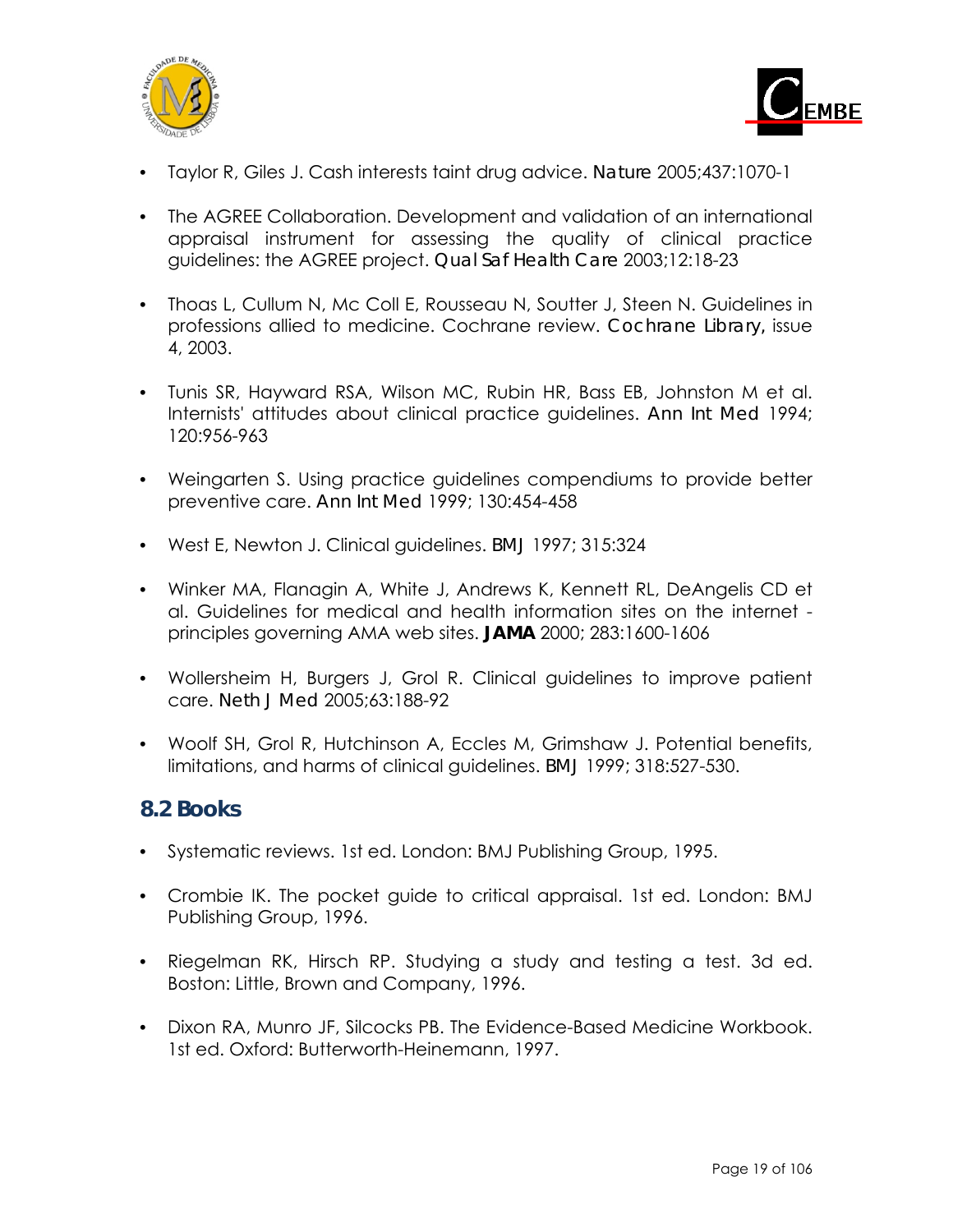



- Gray JAM. Evidence-Based Health Care. 1st ed. New York: Churchill Livingstone, 1997.
- Greenhalgh T. How to read a paper. The basics of evidence based medicine. 1st ed. London: BMJ Publishing Group, 1997.
- Ridsdale L. Evidence-based general practice. 1st ed. London: W.B. Saunders Company Ltd, 1997.
- Getting Research Findings into Practice. 1st ed. London: BMJ, 1998.
- Systematic Reviews. 1st ed. Philadelphia: ACP, 1998.
- Elwood M. Critical appraisal of epidemiological studies and clinical trials. 2nd ed. Oxford: Oxford University Press, 1998.
- Jadad AR. Randomised Controlled Trials. 1st ed. London: BMJ Books, 1998.
- Making use of guidelines in clinical practice. 1st ed. Oxon: Radcliffe Medical Press, 1999.
- Implementing clinical guidelines. 1st ed. Oxon: Radcliffe Medical Press, 1999.
- Lancaster T. Practising Evidence-Based Primary Care. 1st ed. Oxon: Radcliffe Medical Press, 1999.
- Straus SE, Sackett DL. Practising Evidence-based Geriatrics. 1st ed. Oxon: Radcliffe Medical Press, 1999.
- The Cochrane Collaboration Steering Group. The Cochrane Library Handbook. London: 1999.
- Evidence-Based Clinical Practice. Concepts and approaches. 1st ed. Boston: Butterworth Heinemann, 2000.
- Evidence-Based Practice. 1st ed. Oxford: Blackwell Science, 2000.
- Greenhalgh T, Donald A. Evidence Based Health Care Workbook. 1st ed. London: BMJ Publishing Group, 2000.
- Sackett DL, Straus SE, Richardson WS, Rosenberg W, Haynes RB. Evidence-Based Medicine. How to practice and teach EBM. 2nd ed. Edinburgh: Churchill Livingstone, 2000.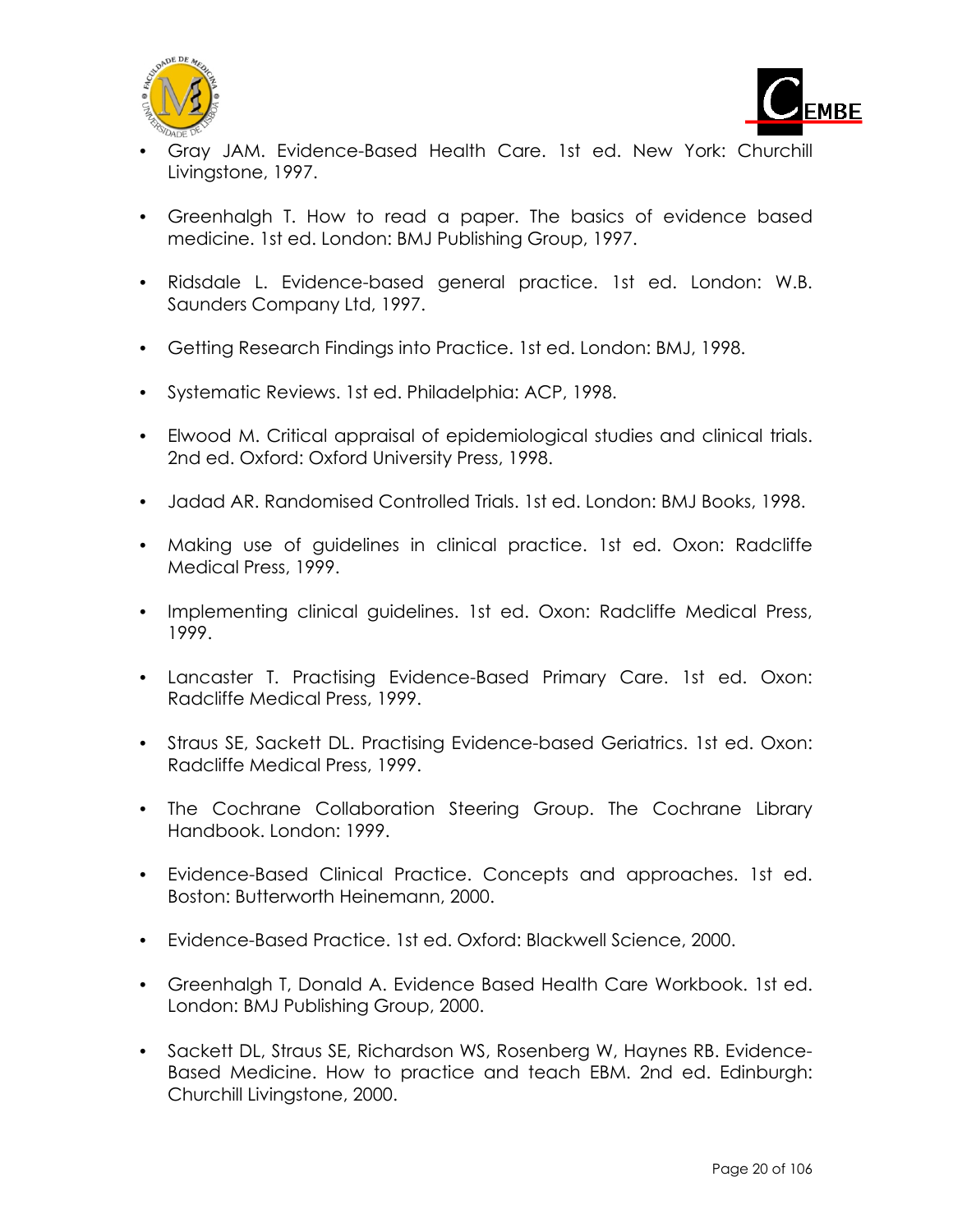<span id="page-21-0"></span>



- Egger, M. Systematic reviews in healthcare: meta-analysis in context. 2nd.ed. BMJ Publishing Group, 2001.
- Silagy, C., Haines, A. Evidence based practice in primary care. 2nd.ed. BMJ Publishing Group, 2001.
- Knottnerus, A.J. The evidence base of clinical diagnosis. BMJ Books, 2002.
- Brownson, R.C., Baker, E.A., Leet, T.L., Gillespie, K.N. Evidence-based public health. Oxford University Press, 2003.
- Salisbury, J., Glasziou, P., Del Mar, C. Evidence-based medicine workbook. BMJ Books, 2003.
- Sharon E. Straus, W. Scott Richardson, Paul Glasziou, R. Brian Haynes, Sharon E. Strauss. Evidence Based Medicine. 3rd ed. Edinburgh: Churchill Livingstone, 2005.

## **8.3 Internet**

- Agency for Healthcare Research and Quality: [www.ahrq.gov](http://www.ahrq.gov/)
- American College of Physicians Clinical Practice Guidelines:
- [www.acponline.org/sci-policy/guidelines](http://www.acponline.org/sci-policy/guidelines)
- Australian Government National Health and Medical Research Council: [www.nhmrc.gov.au](http://www.nhmrc.gov.au/)
- Clinical Knowledge Summaries (CKS) Prodigy Guidance: [www.cks.library.nhs.uk](http://www.cks.library.nhs.uk/)
- eGuidelines: [www.eguidelines.co.uk](http://www.eguidelines.co.uk/)
- Geneva Foundation for Medical Education and Research: [www.gfmer.ch/000\\_Homepage\\_En.htm](http://www.gfmer.ch/000_Homepage_En.htm)
- Guidelines International Network: [www.g-i-n.net](http://www.g-i-n.net/)
- Institute for Clinical Systems Improvement: www.icsi.org
- Medical Journal of Australia Clinical Practice Guidelines: [www.mja.com.au/public/guides/guides.html](http://www.mja.com.au/public/guides/guides.html)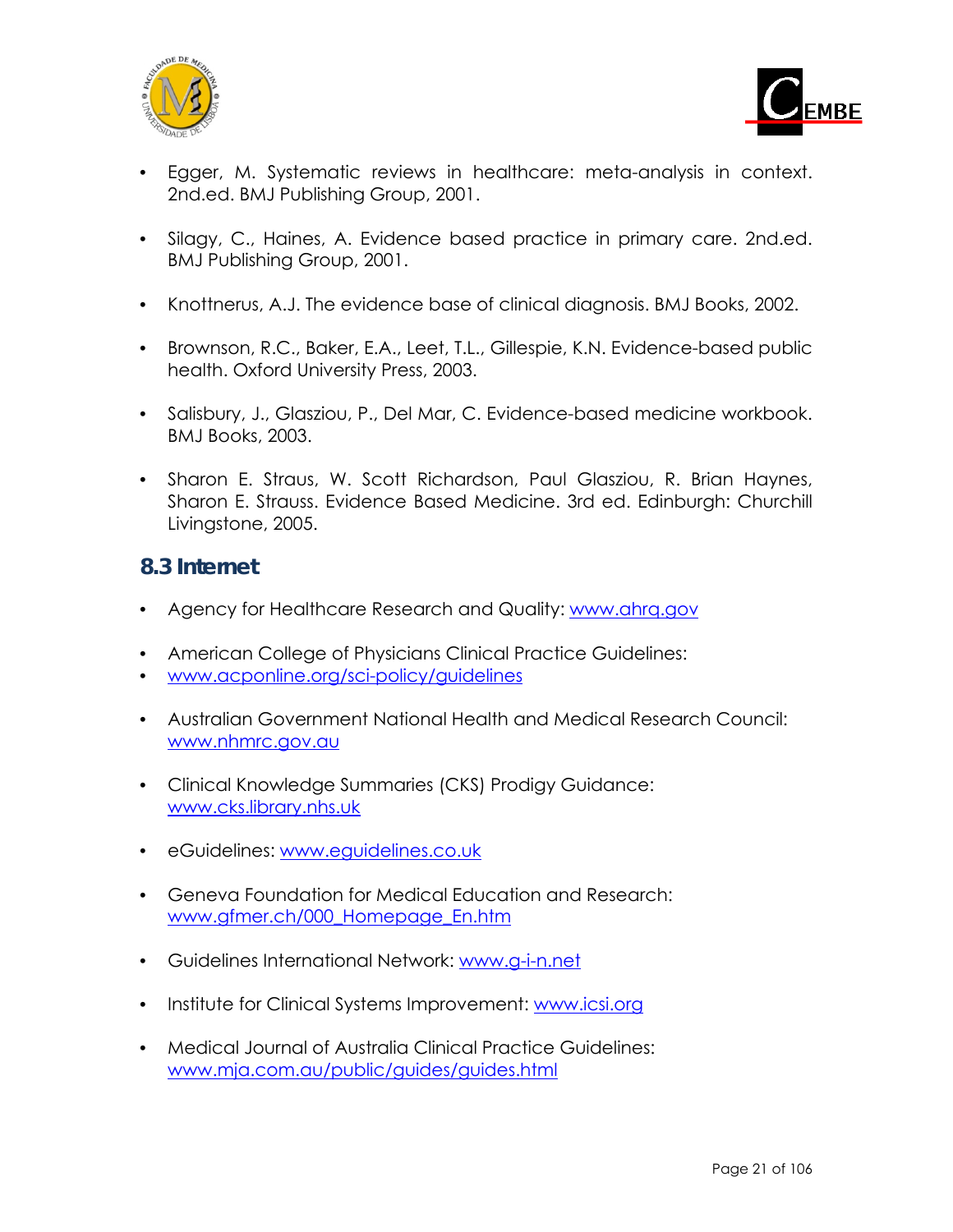<span id="page-22-0"></span>



- National Guideline Clearinghouse: [www.guideline.gov](http://www.guideline.gov/)
- National Institute for Health and Clinical Excellence: [www.nice.org.uk](http://www.nice.org.uk/)
- British Columbia's Guidelines and Protocols Advisory Committee: [www.hlth.gov.bc.ca/msp/protoguides/index.html](http://www.hlth.gov.bc.ca/msp/protoguides/index.html)
- Canadian Medical Association Infobase: mdm.ca/cpgsnew/cpgs/index.asp
- Canadian Task Force on Preventive Health Care: [www.ctfphc.org](http://www.ctfphc.org/)
- Guidelines Advisory Committee: [www.gacguidelines.ca](http://www.gacguidelines.ca/)
- Public Health Agency of Canada guidelines: [www.phac](http://www.phac-aspc.gc.ca/dpg_e.html)[aspc.gc.ca/dpg\\_e.html](http://www.phac-aspc.gc.ca/dpg_e.html)
- New Zealand Guidelines Group: [www.nzgg.org.nz](http://www.nzgg.org.nz/)
- NHS Health Technology Assessment Programme: [www.hta.nhsweb.nhs.uk/index.htm](http://www.hta.nhsweb.nhs.uk/index.htm)
- Scottish Intercollegiate Guidelines Network: www.sign.ac.uk
- Trip Database: [www.tripdatabase.com/index.html](http://www.tripdatabase.com/index.html)
- United States Preventive Services Task Force: [www.ahrq.gov/clinic/uspstfix.htm](http://www.ahrq.gov/clinic/uspstfix.htm)

# **9. Methods for scientific evidence selection**

The sources of scientific evidence used as basis for the present CPG include articles, books and Internet pages of specific organizations.

By means of identifying the main randomized and controlled clinical trials, meta-analysis of clinical trials, systematic reviews and clinical practice guidelines that would allow to answer the question on the interventions that promote smoking cessation, we developed a research strategy that was based on the following electronic databases:

- Medline (www.pubmed.com) (1966-3/2007)
- Cochrane Central Register of Controlled Trials (in Cochrane Library issue 1, 2007)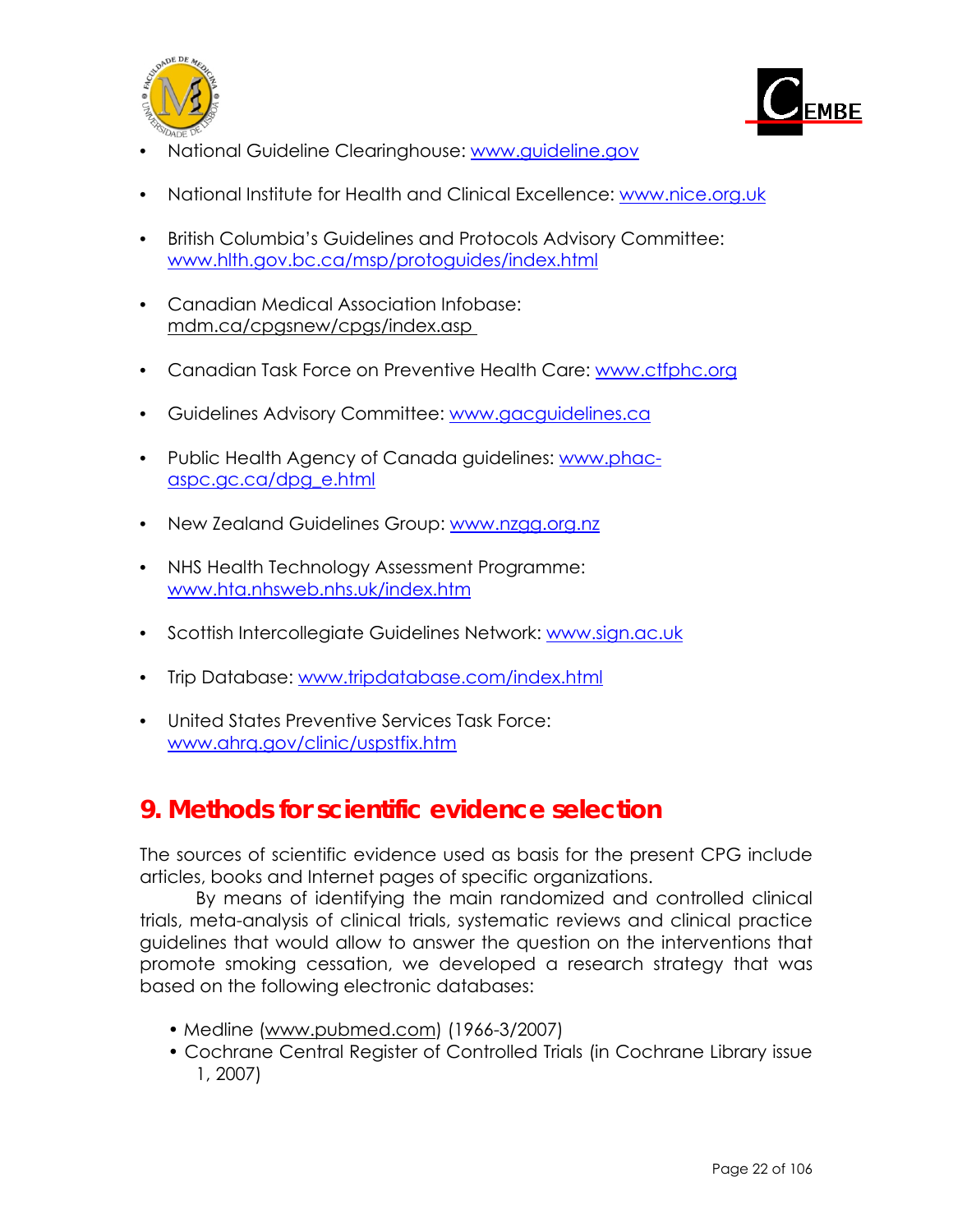



- Cochrane Database of Systematic Reviews (in Cochrane Library issue 1, 2007)
- Database of Abstracts of Reviews of Effectiveness (in Cochrane Library issue 1, 2007)

The research strategy developed for the 4 first mentioned databases was the following:

- #1. *Smoking Cessation* [MeSH]
- #2. *Tobacco Use Cessation* [MeSH]
- #3. *Smoking/drug therapy* [MeSH]
- #4. *Smoking/therapy* [MeSH]
- #5 OR/1-4

We applied research filters to the results to identify all randomized clinical trials, meta-analysis of clinical trials, systematic reviews and guidelines. Only the trials in adult population (over 18) were considered and they had to be published in Portuguese, French or English. We obtained the synopsis of all the trials identified by the research strategy, in order to select which ones should be included in the analysis. This selection was made by 3 people. After decision was made on which trials to include, the complete publications were requested to be analysed. The research strategy also included the list of references included in the identified trials.

The selection of the scientific evidence was made – additionally – in secondary sources of information, which are defined as the ones that, having selected the articles, papers and trials in the primary databases (Medline, EMBASE, CINAHL, for example), perform critical evaluation of their quality, based on their methodological structure, selecting only those that, through its validity, importance and relevance to clinical practice constitute the evidence considered as the most valid (see below). The base criterion was that the referred sources of secondary scientific evidence were undoubtedly based on scientific evidence and available in printing (journal articles, books) and/or electronically (Internet).

For the final revision, the following secondary sources were included:

- ACP Journal Club
- ACP Medicine
- Agency for Health Care Research and Quality
- Bandolier
- Clinical Evidence
- DynaMed
- Evidence-Based Medicine
- Evidence Based Practice
- Guideline International Network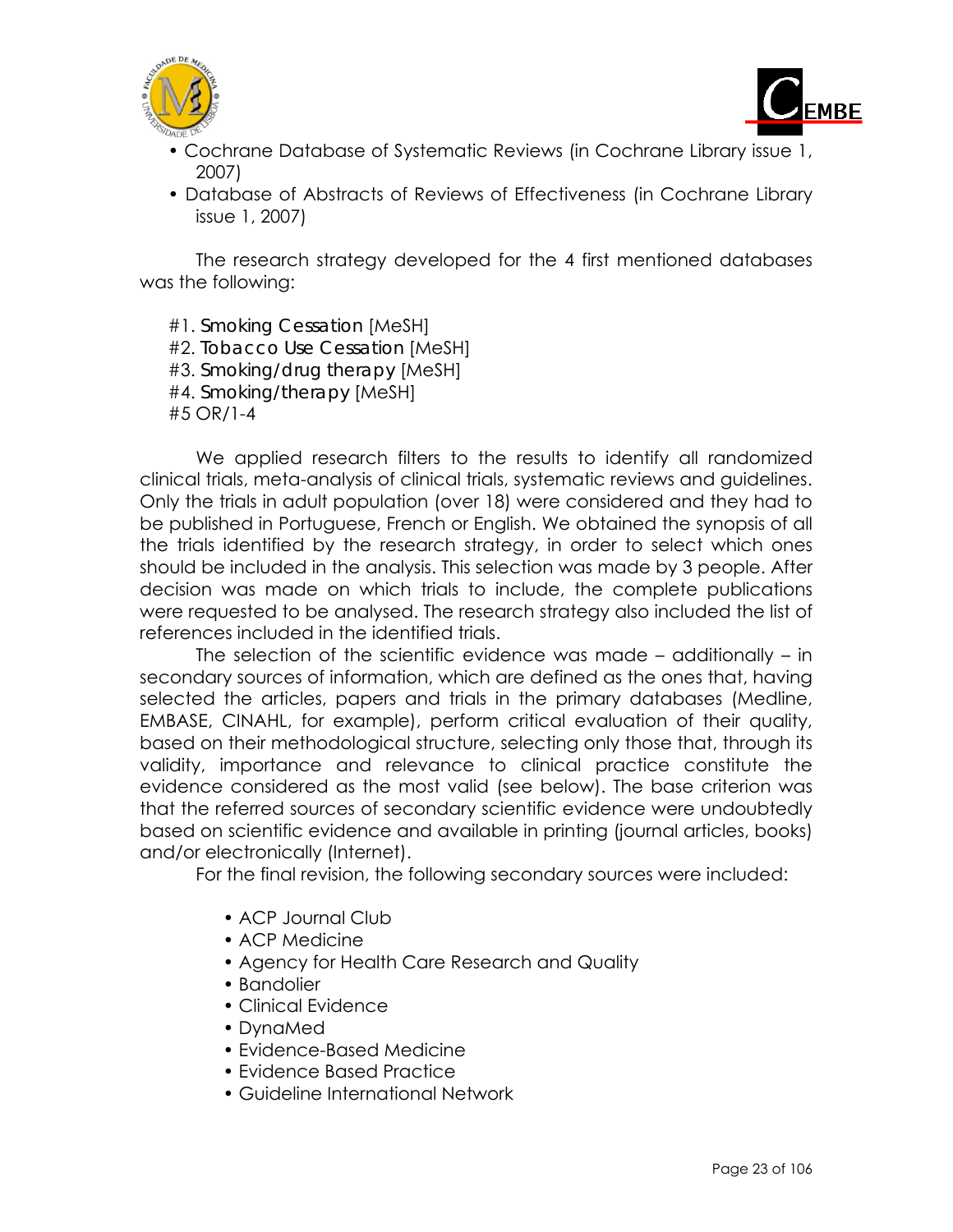<span id="page-24-0"></span>



- InfoPoems
- PIER from ACP
- Scottish Intercollegiate Guidelines Network
- UpToDate.

# **10. Methodology of critical evaluation of scientific evidence**

A critical evaluation of the evidence - in terms of its validity, importance and applicability of the results - was an essential step in the scientific basis for the preparation of this CPG. Indeed, without a guarantee of quality and scientific methodology of the studies that form the basis of the CPG, the consistent statement of the conclusions could be questioned. The following tables formed the guides to critical evaluation, specific for the type of studies we wanted to examine: in this case, only clinical trials and systematic reviews.

These tables are built up upon questions – *guides* – (primary and secondary), that the trials under review had to respond in detail, so they could be included (or not) in the final analysis and thus serve as scientific basis to this CPG. The review process involved one of four types of possible answers for each guide: **yes, unclear/possibly, no** or **not applicable**. To each of these responses a numerical value of 2.1 or 0 was assigned (table 10.1).

| Highlight | the $\sqrt{ }$ | appropriate $2 -$ Affirmative response = |
|-----------|----------------|------------------------------------------|
| code:     |                | yes                                      |
|           |                | $1$ – unclear / possibly                 |
|           |                | $0$ – negative response = no             |
|           |                | $n/a$ – not applicable                   |

|  |  | TABLE 10.1 - Codification of responses |
|--|--|----------------------------------------|
|--|--|----------------------------------------|

Each article was then sorted by a score, composed by the sum of all the scores assigned to individual guides, standard for the No. of issues applicable to the specific study, and the final classification was the ratio between the total score and the maximum applicable (Table 10.2).

#### TABLE 10.2 – Calculation of the final classification of articles

| Total score (sum of the assigned scores) | [A] |
|------------------------------------------|-----|
| No. of issues applicable (max. 20)       | [B] |
| Maximum possible score $(2 \times B)$    | C   |
| <b>FINAL STANDINGS (A/C in %)</b>        | %   |

Subsequently, an "evidence table" was built, on which each article was individually included for the final analysis (table 10.3).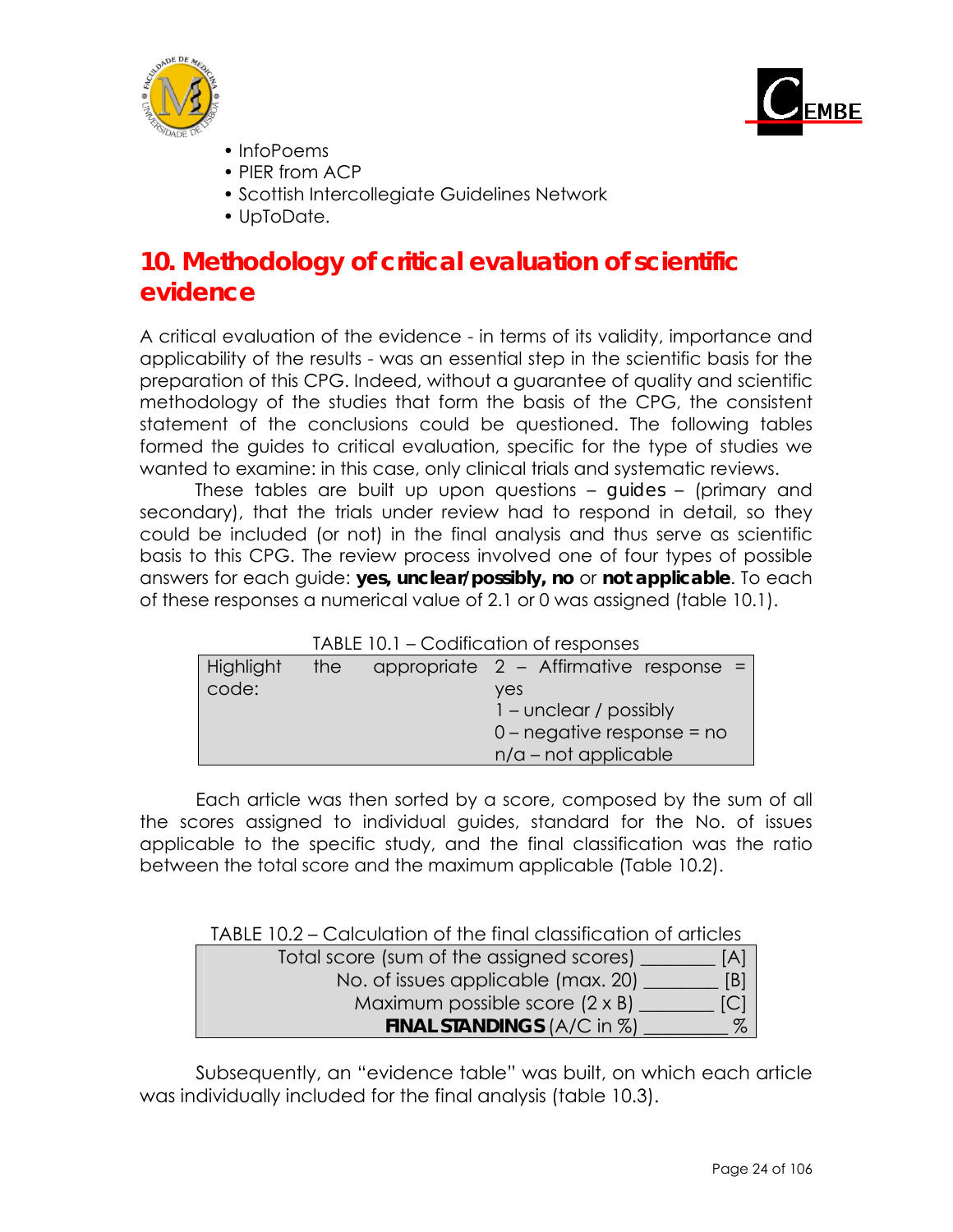



|                |        | indee to:0 Culcolumbit of fire illigibilities of fire different |         |                     |
|----------------|--------|-----------------------------------------------------------------|---------|---------------------|
| Trial (authors | Design | Participants   Intervention and                                 | Results | <b>Final scores</b> |
| and year)      |        | comparison                                                      |         |                     |
|                |        |                                                                 |         |                     |
|                |        |                                                                 |         |                     |

## TABLE 10.3 – Calculation of the final standings of the articles

Only the articles with the higher scores were included in the final database of evidence for the present CPG.

TABLE 10.4 - Grid to the critical evaluation of an article describing a prospective, randomized and controlled clinical trial

| <b>VALIDITY OF RESULTS</b>                                         | Y              | ?            | N        | n/a |
|--------------------------------------------------------------------|----------------|--------------|----------|-----|
| Was the range of patients well defined?<br>1.                      | $\overline{2}$ |              | 0        | n/a |
| Was the disease diagnosis well characterized?<br>2.                | $\overline{2}$ | 1            | 0        |     |
| 3.<br>Are the inclusion and exclusion criteria logical and clear?  | $\overline{2}$ | 1            | 0        | n/a |
| Were the patients randomized?<br>4.                                | 2              | 1            | $\Omega$ |     |
| 5.<br>Was randomization blind?                                     | $\overline{2}$ | $\mathbf{1}$ | $\Omega$ | n/a |
| Were the patients analyzed in the groups for which they<br>6.      |                |              |          |     |
| had been randomized initially (intend-to-treat)?                   | $\overline{2}$ | 1            | 0        | n/a |
| Was the randomization method explained?<br>7.                      | $\overline{2}$ | $\mathbf{1}$ | $\Omega$ | n/a |
| Was the size of the sample statistically calculated?<br>8.         | $\overline{2}$ |              | 0        | n/a |
| Were the patients in comparison groups similar in terms of<br>9.   |                |              |          |     |
| known prognostic factors?                                          | $\overline{2}$ |              | 0        | n/a |
| 10. Except for the study drug, were all patients treated the       | $\overline{2}$ | 1            | 0        | n/a |
| same way?                                                          |                |              |          |     |
| 11. Were the patients blinded regarding the group they were        | $\overline{2}$ | 1            | 0        | n/a |
| included into?                                                     | $\overline{2}$ | 1            | 0        | n/a |
| 12. Were the investigators blinded regarding the study groups?     |                |              |          |     |
| 13. Were the data analyzers blinded regarding the study            | $\overline{2}$ | $\mathbf{1}$ | 0        | n/a |
| groups?                                                            | $\overline{2}$ | 1            | $\Omega$ | n/a |
| 14. Was final follow-up higher than 80%?                           |                |              |          |     |
| <b>IMPORTANCE OF RESULTS</b>                                       |                |              |          |     |
| 15. Was the therapeutic effect dimension (RRR, ARR and NNT)        | $\overline{2}$ |              | 0        | n/a |
| important?                                                         | $\overline{2}$ | 1            | O        | n/a |
| 16. The effect estimate is precise enough (CI)?                    |                |              |          |     |
| 17. Does that effect have clinical relevance?                      | $\overline{2}$ | 1            | 0        | n/a |
| <b>APPLICABILITY OF RESULTS</b>                                    |                |              |          |     |
| 18. Are the study patients similar to the clinical practice of the | $\overline{2}$ | 1            | $\Omega$ | n/a |
| individual doctor?                                                 |                |              |          |     |
| 19. Were all important clinical results considered?                | $\overline{2}$ | $\mathbf{1}$ | $\Omega$ | n/a |
| 20. Do treatment benefits over impose to potential risks and       | $\overline{2}$ | 1            | 0        | n/a |
| costs of implementation?                                           |                |              |          |     |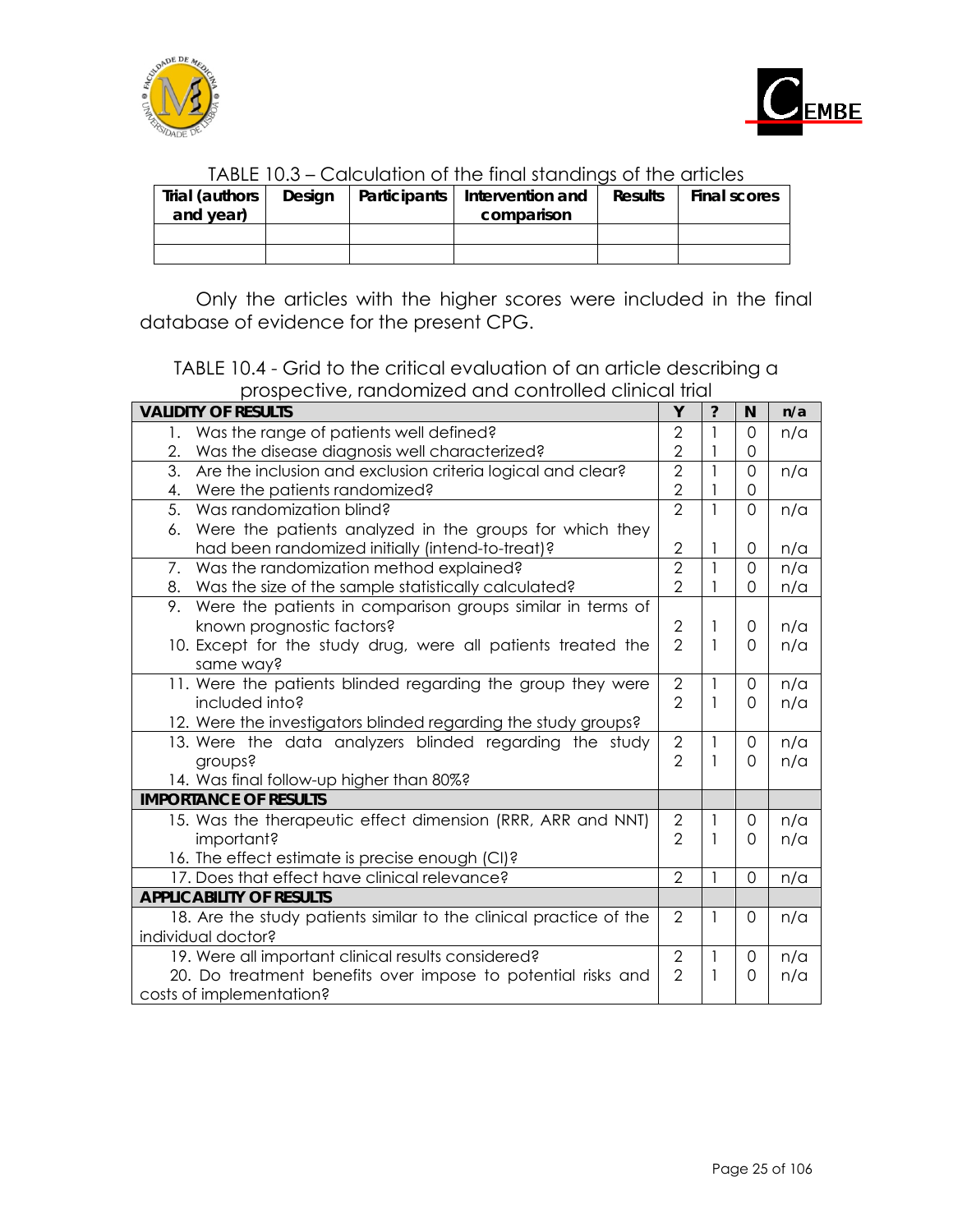<span id="page-26-0"></span>



| Table 10.5 - Grid to critical evaluation of a systematic review |
|-----------------------------------------------------------------|
|-----------------------------------------------------------------|

| <b>VALIDITY OF RESULTS</b>                                          | Y              | $\ddot{?}$ | N              | n/a |
|---------------------------------------------------------------------|----------------|------------|----------------|-----|
| 1. Is the review centered on a clearly focused clinical issue?      |                | 1          | $\Omega$       | n/  |
|                                                                     |                |            |                | a   |
| 2. Are the inclusion (and exclusion) criteria for studies in the SR | $\overline{2}$ | 1          | $\Omega$       | n/  |
| appropriate?                                                        |                |            |                | a   |
| 3. Have all important and relevant studies been included?           | $\mathcal{P}$  | 1          | $\Omega$       | n/  |
|                                                                     |                |            |                | a   |
| 4. Was the quality of the included studies correctly evaluated?     | $\overline{2}$ | 1          | $\Omega$       | n/  |
|                                                                     |                |            |                | a   |
| 5. Were the critical evaluations of the studies reproducible        | $\overline{2}$ | 1          | $\Omega$       | n/  |
| between the evaluators?                                             |                |            |                | a   |
| 6. Were the studies' results similar between them?                  | $\overline{2}$ | 1          | $\Omega$       | n/  |
|                                                                     |                |            |                | a   |
| <b>IMPORTANCE OF RESULTS</b>                                        |                |            |                |     |
| 7. What are the global results of the SR?                           | $\overline{2}$ | 1          | $\overline{0}$ | n/  |
|                                                                     |                |            |                | a   |
| 8. What is the precision of the SR results?                         | $\overline{2}$ | 1          | $\Omega$       | n/  |
|                                                                     |                |            |                | a   |
| <b>APPLICABILITY OF RESULTS</b>                                     |                |            |                |     |
| 9. Can the SR results be applied to our patients?                   | $\overline{2}$ | 1          | $\Omega$       | n/  |
|                                                                     |                |            |                | a   |
| 10. Were all clinically relevant outcomes duly considered, in view  | $\overline{2}$ | 1          | $\Omega$       | n/  |
| of the question?                                                    |                |            |                | a   |
| 11. Do benefits of the practical application of results compensate  | $\overline{2}$ | 1          | $\overline{0}$ | n/  |
| potential damages and costs?                                        |                |            |                | a   |

# **11. Hierarchy scheme for scientific evidence**

The hierarchy system for scientific evidence used in the present CPG was based in the recommendations of the *Centre for Evidence-Based Medicine*, Oxford, United Kingdom. Nevertheless it is important to mention that this system is not very different from the one that has been developed internationally, named GRADE24. In this CPG we used an adaptation of this system25, with recommendations good (level 1) or bad (level 2) quality, according to the kind of scientific evidence it is based on, and this evidence is classified with several levels of descending quality, raging from A to D. As such, and for the purpose of the present document, a recommendation graded as level A is considered to be based on high quality evidence, while a level D recommendation only presents low quality evidence.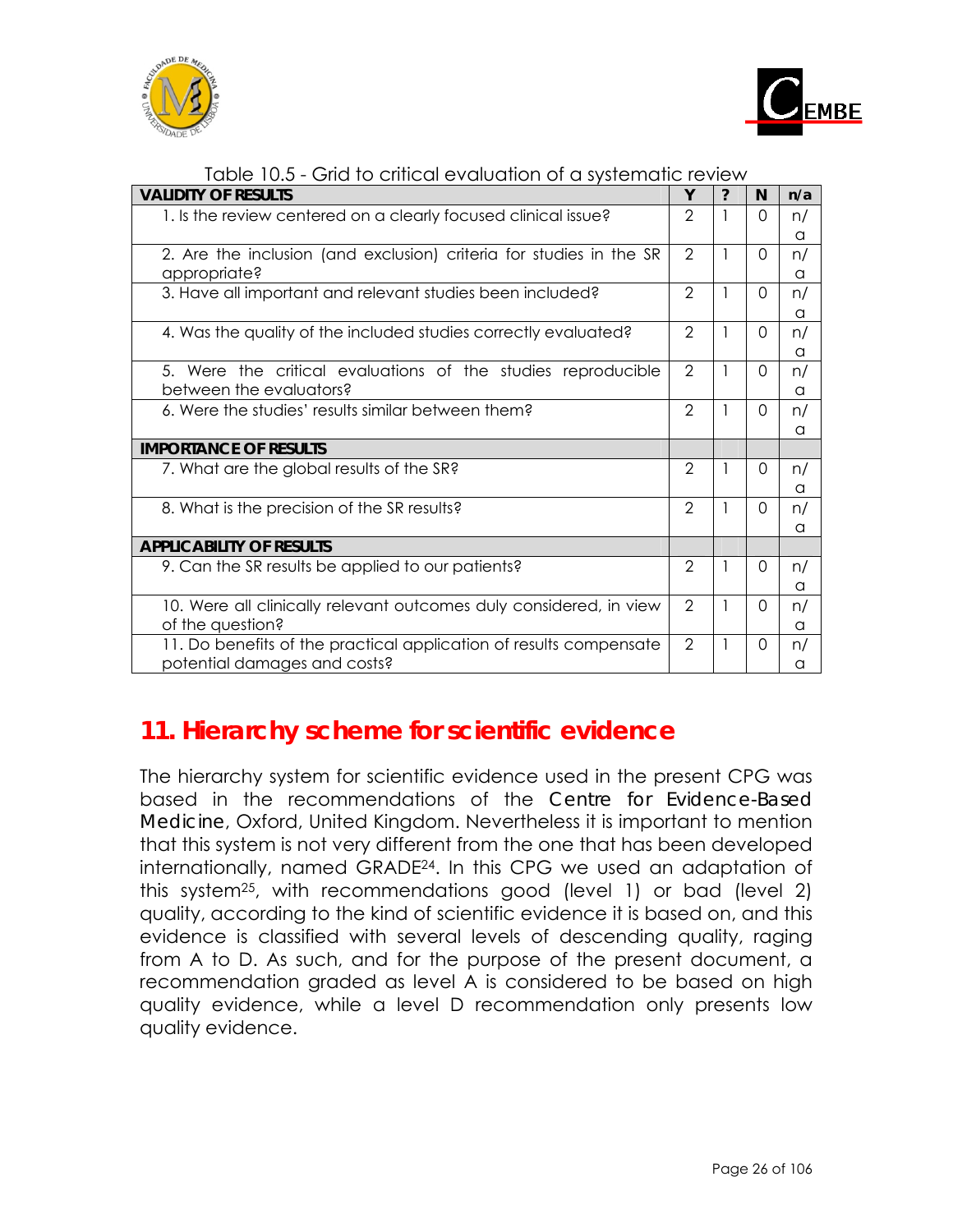



TABLE 11.1 - Levels of evidence and therapeutic or preventive recommendation degrees

| Degree of      | Level of       | Methodological analysis                                                   |
|----------------|----------------|---------------------------------------------------------------------------|
| Recommendation | evidence       |                                                                           |
|                | 1a             | $SR^*$ (with internal homogeneity <sup>†</sup> ) of RCTs <sup>§</sup>     |
| A              | 1b.            | Individual RCTs (with short CI#)                                          |
|                | 1c             | All or none <sup>11</sup>                                                 |
|                | 2a             | SR (with internal homogeneity $\bar{I}$ ) of cohort studies               |
|                | 2 <sub>b</sub> | Cohort individual studies (including low quality RCTs <sup>§</sup> , e.g. |
|                |                | <80% follow-up)                                                           |
| B              | 2 <sup>c</sup> | Outcomes research <sup>§§</sup> and ecological studies                    |
|                | 3 <sub>a</sub> | $SR^*$ (with internal homogeneity <sup>t</sup> ) of case-control studies  |
|                | 3 <sub>b</sub> | Individual case-control studies                                           |
| С              | 4              | Series of cases (as well as cohort and case control low                   |
|                |                | quality studies**)                                                        |
| D              | 5              | Expert opinion with no previous explanation of the critical               |
|                |                | evaluations of evidence methodology, o based in basic                     |
|                |                | investigation (extrapolations), or of "primary principles" <sup>11</sup>  |

#### *Notes referring to tables*

# **CI**: confidence intervals

§ **RCT**: randomized controlled trials

§§ **Outcomes research**: consists in cohort studies with patients with identical diagnosis (stroke, AMY, etc.) which relate their clinical outcomes, whether mortality, morbidity, events, etc., with the received medical care (aspirin, surgery, rehabilitation); this kind of investigation does not use RCT and therefore it is impossible to rate as effective a certain therapeutic manoeuvre. The advantage of this approach is that it allows recognizing if the expected outcomes correspond to the ones found in daily clinical practice.

† **Homogeneity**: low level of heterogeneity in the direction and magnitude of the result of the clinical trials included

††By **primary principles** we consider the physiopathological concepts which preside to medical practice (e.g. blood pressure control in patients with aorta dissection); obviously, these principles, if not tested in rigorous trials, may sometimes lead to wrong practices.

\* **SR**: Systematic review: a SR is a literature and scientific review on a certain subject, done in such a way that all biases are reduced to a minimum. The fundamental characteristic of a systematic review is the clear and non-ambiguous explanation of the criteria used on the selection, critical evaluation and inclusion of evidence. As such, a systematic review presents formal and precise objectives, and the inclusion (and exclusion) criteria for the studies are thoroughly explained. The systematic review does not usually present any determined graphic representation.

¶ when all the patients died before the treatment was available, but some of them now survive with it; or when some patients died before the treatment was available, but none now dies when using it.

As it was clear from the previous tables, the recommendation degrees include four levels, in decreasing order of validity (A, B, C and D). Table 11.2 summarizes them, according to the underlying type of clinical trial.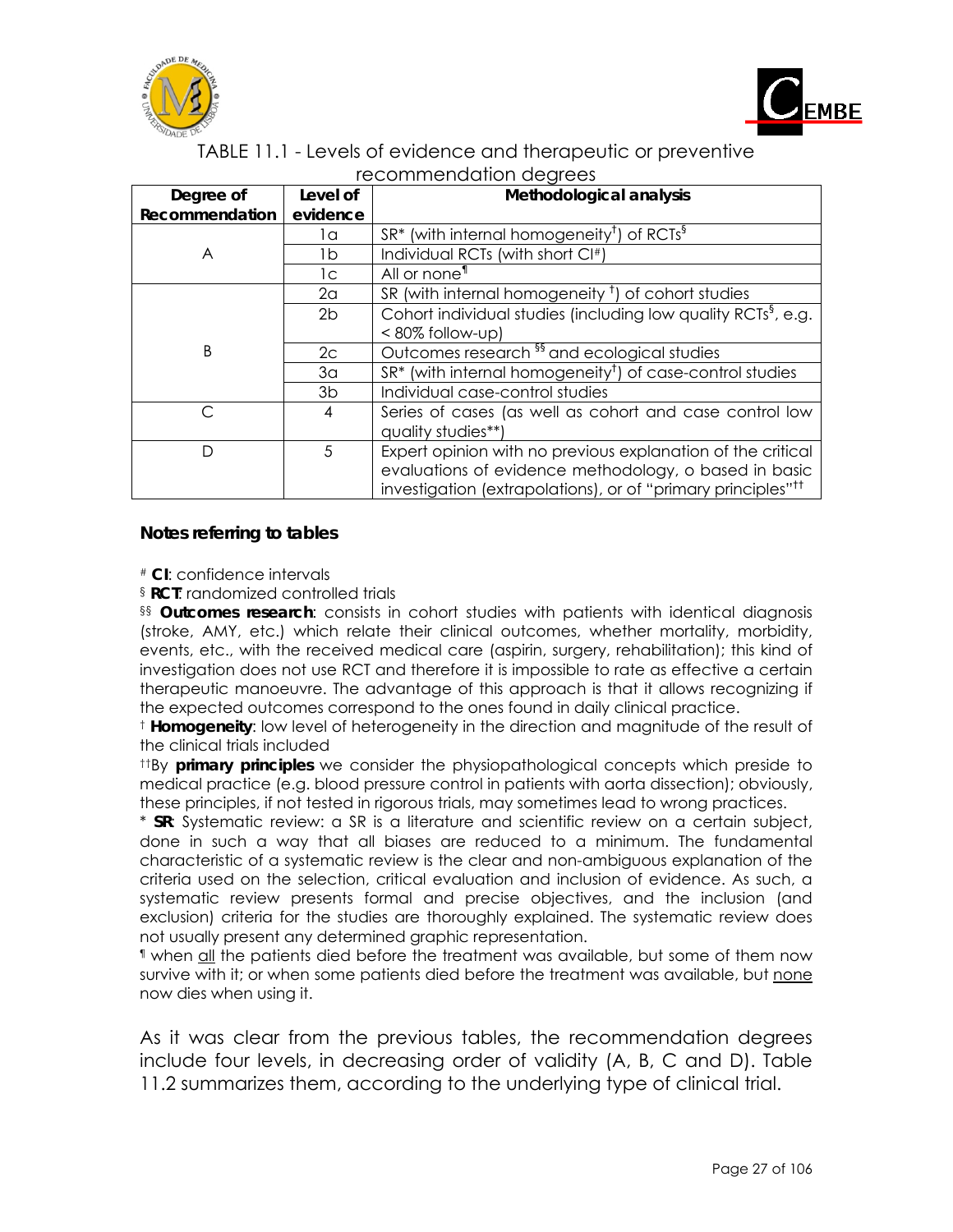<span id="page-28-0"></span>



| TABLE 11.2 – Degrees of recommendations |  |
|-----------------------------------------|--|
| . Osan sistematica con 1 del siste      |  |

| A | • Consistent level 1 trials                                  |
|---|--------------------------------------------------------------|
| B | • Consistent level 2 or 3 trials or extrapolation of level   |
|   | 1 trials                                                     |
|   | • Level 4 trials or extrapolation of level 2 or 3 trials     |
| D | $\cdot$ Level 5 trials or inconsistent / inconclusive at any |
|   | level                                                        |

# **12. Methods of analysis and scientific evidence validation**

## **12.1 Included studies**

## **12.1.1 Pharmacological interventions**

## **12.1.1.1 Nicotine replacement therapy (NRT)**

West R, Shiffman S. Effect of oral nicotine dosing forms on cigarette withdrawal symptoms and craving: a systematic review. Psychopharmacology 2001; 155(2):115-122

Systematic review of 12 clinical trials that concluded, with high degree of evidence, that the oral nicotine dosing forms have reduced the discomfort, irritability and anxiety caused by smoking cessation. It also demonstrated that there is some evidence that these nicotine replacements have a beneficial effect in the decrease of depressive humour and smoking craving.

Hughes JR, Shiffman S, Callas P, Zhang J. A meta-analysis of the efficacy of over-the-counter nicotine replacement. Tobacco Control 2003; 12(1):21-27.

Systematic review whose results have shown that the over-the-counter nicotine replacement therapy has a wider effect in smoking cessation comparing to placebo (OR 2.5, CI 95%, 1.8 to 3.6) and that it produced smoking cessation rates similar, although inferior, to the prescription nicotine replacement therapy (OR 1.4, CI 95%, 0.6 a 3.3).

Cepeda-Benito A, Reynoso JT, Erath S. Meta-analysis of the efficacy of nicotine replacement therapy for smoking cessation: differences between men and women. Journal of Consulting and Clinical Psychology 2004; 72(4):712-722.

This meta-analysis, which included 21 RCTs, showed that the long term benefits of nicotine replacement therapy decreased more rapidly in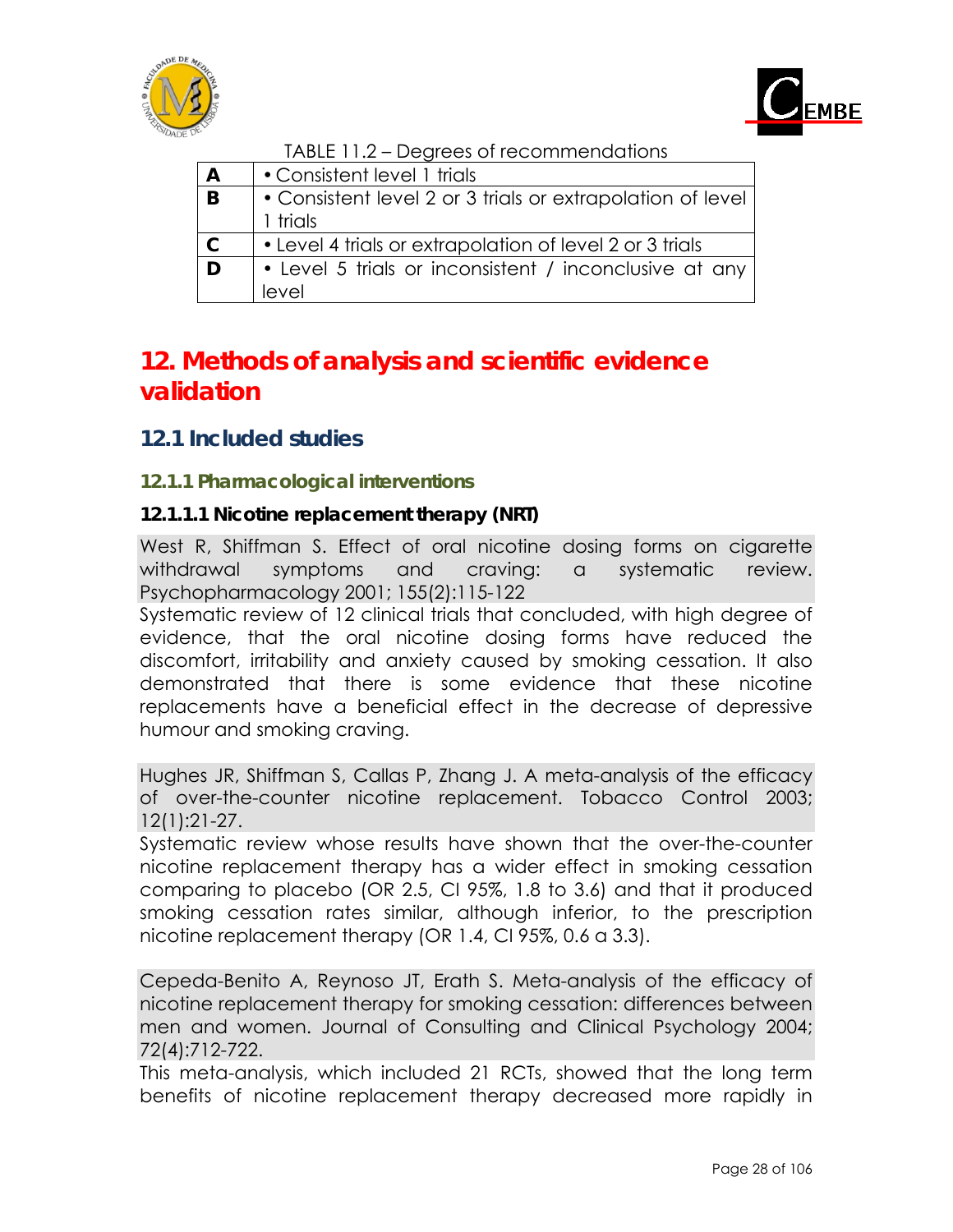



women than in men. The association of intensive non-pharmacological support to pharmacological therapy seemed more important in women.

Silagy C, Lancaster T, Stead L, Mant D, Fowler G. Nicotine replacement therapy for smoking cessation: Cochrane Systematic Review. Cochrane Database of Systematic Reviews 2004; Issue 3

Systematic review of 103 studies showed that all marketed forms of nicotine were effective in smoking cessation. The OR for abstinence with nicotine replacement therapy, compared to control, was of 1.77 (CI 95%, 1.66 to 1.88). In highly dependent smokers (Fagerström score >7) it was shown that the 4 mg gums were more effective than the 2 mg ones. The indirect comparison between the different kinds of nicotine replacement therapy did not reveal a significant difference in their efficacy. There is low evidence that the combination therapy with different forms of nicotine replacement therapy is more effective comparing to the isolated use of one formula. The efficacy of nicotine replacement therapy seems independent of the duration or the context in which the therapy was administrated, as well as the degree of additional support provided to the smoker.

Etter JF, Stapleton JA. Nicotine replacement therapy for long-term smoking cessation: a meta-analysis. Tobacco Control 2006; 15(4):280-285. Meta-analysis, including 12 RCTs, that evaluated the effect a unique course of nicotine replacement therapy in smoking cessation, at the end of 2 to 8 years. The favourable OR to the nicotine replacement therapy, versus control, was of 1.99 (CI 95% 1.50 to 2.64). There was no evidence that the effect varies according to the follow-up time (2 years minimum and 8 years maximum) or the duration go therapy. The rate of global relapses after 12 months was 30.0% (CI 95% 23.5 to 37.5%) which represents an overestimate of the benefit and cost-efficacy relative of nicotine replacement therapy when the abandon rates are only evaluated at 6 and 12 months. Most relapses of tobacco use, after the first 12 months of cessation, occurred during the first or second year, and they were not detectable afterwards.

#### **12.1.1.2 Antidepressants**

Scharf D, Shiffman S. Are there gender differences in smoking cessation, with and without bupoprion? Pooled - and meta-analyses of clinical trials of Bupoprion SR. Addiction 2004; 99(11):1462-1469.

Meta-analysis of 12 RCTs that has shown that slow release bupoprion effectively helps smoking cessation compared to placebo (OR 2.49 CI 95% 2.06 to 3.00), with the benefit of this drugs similar in both genders. On the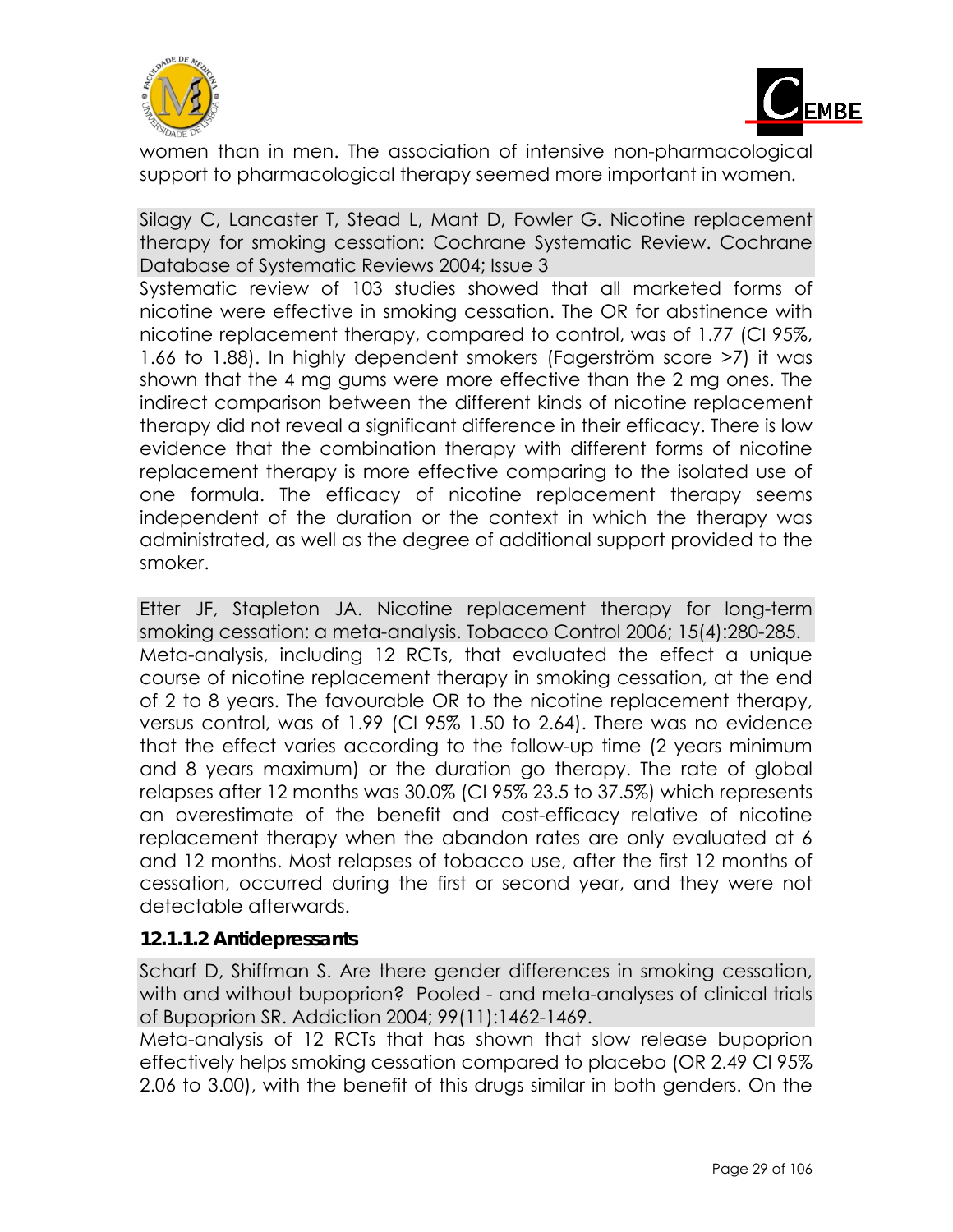



other hand it was seen that women generally have an inferior success rate in smoking cessation regardless of the treatment used.

Wagena EJ, Knipschild P, Zeegers MP. Should nortriptyline be used as a first-line aid to help smokers quit? Results from a systematic review and meta-analysis. Addiction 2005; 100(3):317-326.

Systematic review and meta-analysis where nortriptyline has shown a significant superior rate of tobacco abstinence, after 6 months, than placebo, with RR 2.4 (CI 95% 1.7 to 3.6), and RD 0.11 (CI 95% 0.07 to 0.15). There was a lesser rate of smoking cessation with nortriptyline compared to bupoprion, but this difference was not statistically significant. The use of nortriptyline in smoking cessation proved to be well tolerated and safe.

Hughes JR, Stead LF, Lancaster T. Antidepressants for smoking cessation: Cochrane Systematic Review. Cochrane Database of Systematic Reviews 2007; Issue 1.

Systematic review which included 53 RCTs, comparing antidepressant drugs and placebo or other therapies for smoking cessation. It was demonstrated that bupoprion and nortriptyline helped long term smoking cessation and that, when used in monotherapy, double the rate of eviction (OR 1.9, CI 95%. 1.72 to 2.19 and OR 2.34, CI 95%. 1.61 to 3.4 respectively), with adverse effects rarely serious or a cause to stop the treatment. When comparing bupoprion versus nortriptyline, a benefit was found, although not statistically significant (OR 1.43, CI 95%, 0.9 to 2.27). Both drugs seem to be equally effective and have shown similar efficacy as nicotine replacement therapy; nevertheless, there is no evidence that they provide an additional long term benefit when used concomitantly with nicotine replacement therapy. There was no significant long term benefit with prolonged use of bupoprion to prevent a consumption relapse. Concerning selective serotonin recapture inhibitors, there was no evidence of a facilitator effect in the smoking cessation.

## **12.1.1.3 Nicotine receptor partial agonists**

Wu P, Wilson K, Dimoulas P, Mills EJ. Effectiveness of smoking cessation therapies: a systematic review and meta-analysis. BMC Public Health 2006; 6:300.

Systematic review to study the relative efficacy of the different available therapies to smoking cessation (nicotine replacement therapy, bupoprion, varenicline), using as primary result the cessation at 12 months. All the methods displayed therapeutic effects. When directly and indirectly compared, bupoprion was not superior to nicotine replacement therapy (OR 1.14, CI 95% 0.20 to 6.42 and OR 0.92, CI 95%, 0.64 to 1.32, respectively) and, on the other hand, varenicline was superior to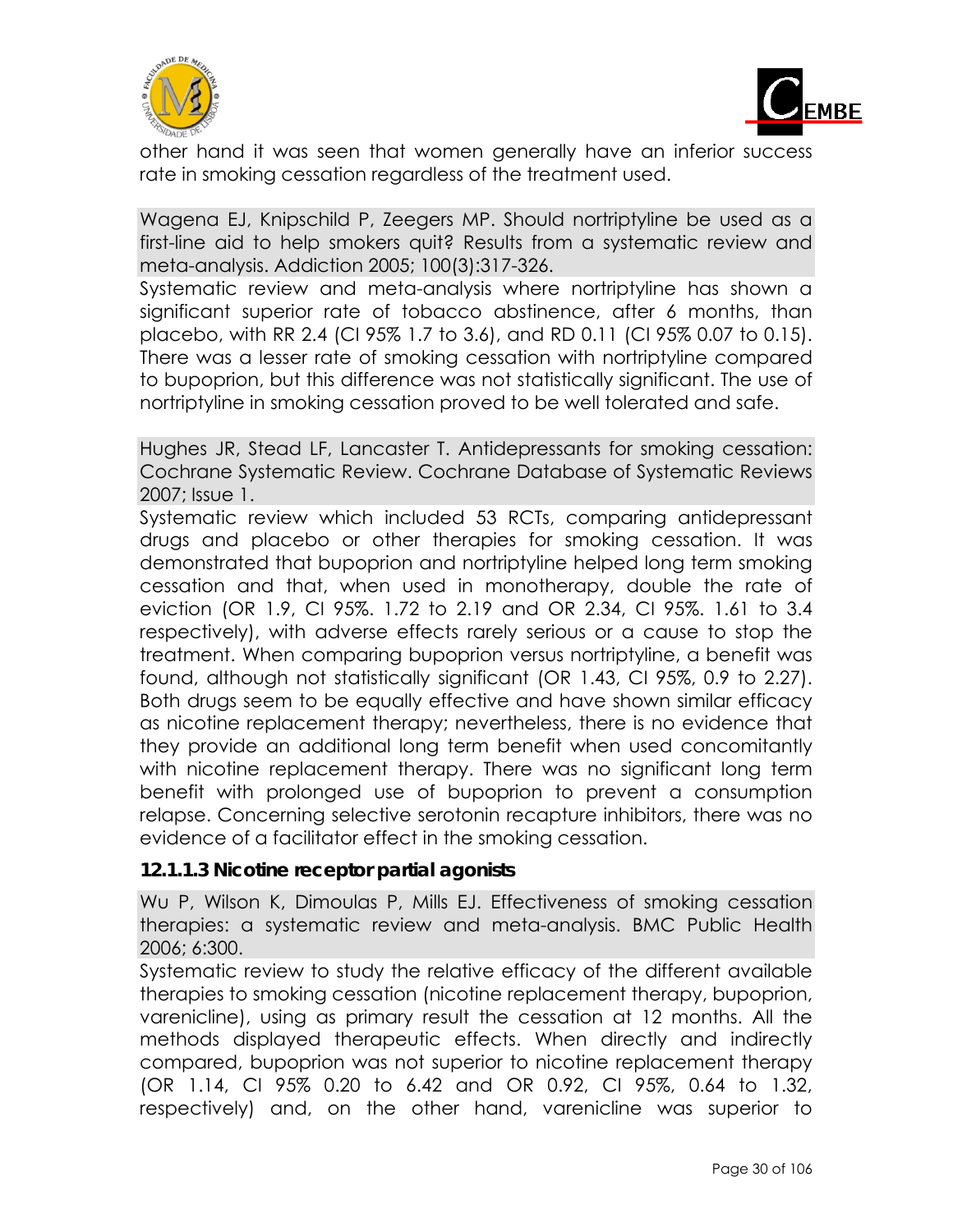



bupoprion (OR 1.58, CI 95% 1.22 to 2.05) in smoking cessation at 12 months. In an indirect comparison, varenicline was superior to nicotine replacement therapy when confronted with placebo (OR 1.66, CI 95% 1.17 to 2.36, p=0.004) or with controls (OR 1.73, CI 95% 1.22 to 2.45, p=0.001) at the end of 12 months.

Cahill K, Stead LF, Lancaster T. Nicotine receptor partial agonists for smoking cessation: Cochrane Systematic Review. Cochrane Database of Systematic Reviews 2007; 24(1):CD006103.

Meta-analysis proving that varenicline increases long term smoking cessation rates (12 months) compared to placebo (OR 3.22, CI 95%, 2.43 to 4.27) or bupoprion (OR 1.66, CI 95%, 1.28 to 2.16). Nevertheless, there is no clear evidence of its efficacy in the prevention of a relapse. The main adverse effect of varenicline was nausea (mild to moderate degree, decreasing with the drug habituation).

#### **12.1.1.4 Anxiolytics**

Hughes JR, Stead LF, Lancaster T. Anxiolytics for smoking cessation: Cochrane Systematic Review. Cochrane Database of Systematic Reviews 2000; Issue 4.

A systematic review whith 6 RCTs, comparing anxiolytics (diazepam, meprobamate, buspirone, metoprolol, oxprenolol) with placebo. It was shown that there is no consistent evidence that anxiolytics significantly contribute to smoking cessation. Nevertheless, it was not possible to exclude a possible effect form these drugs in dependence cessation.

#### **12.1.1.5 Clonidine**

Gourlay SG, Stead LF, Benowitz ML. Clonidine for smoking cessation: Cochrane Systematic Review. Cochrane Database of Systematic Reviews 2004; Issue 3.

Systematic review analyzing 6 small RCTs, with potential bias sources, comparing clonidine (oral and transdermal) and placebo. It was shown that clonidine is effective in promoting smoking cessation. Nevertheless, important dose-dependent adverse effects may limit its use for this indication (particularly xerostomia and sedation).

## **12.1.1.6 Opioid antagonists**

David S, Lancaster T, Stead LF, Evins AE. Opioid antagonists for smoking cessation: Cochrane Systematic Review. Cochrane Database of Systematic Reviews 2006; Issue 4.

Based on the limited data from 4 RCTs, it was not possible to confirm or exclude naltrexone's role in smoking cessation or abstinence in the long term.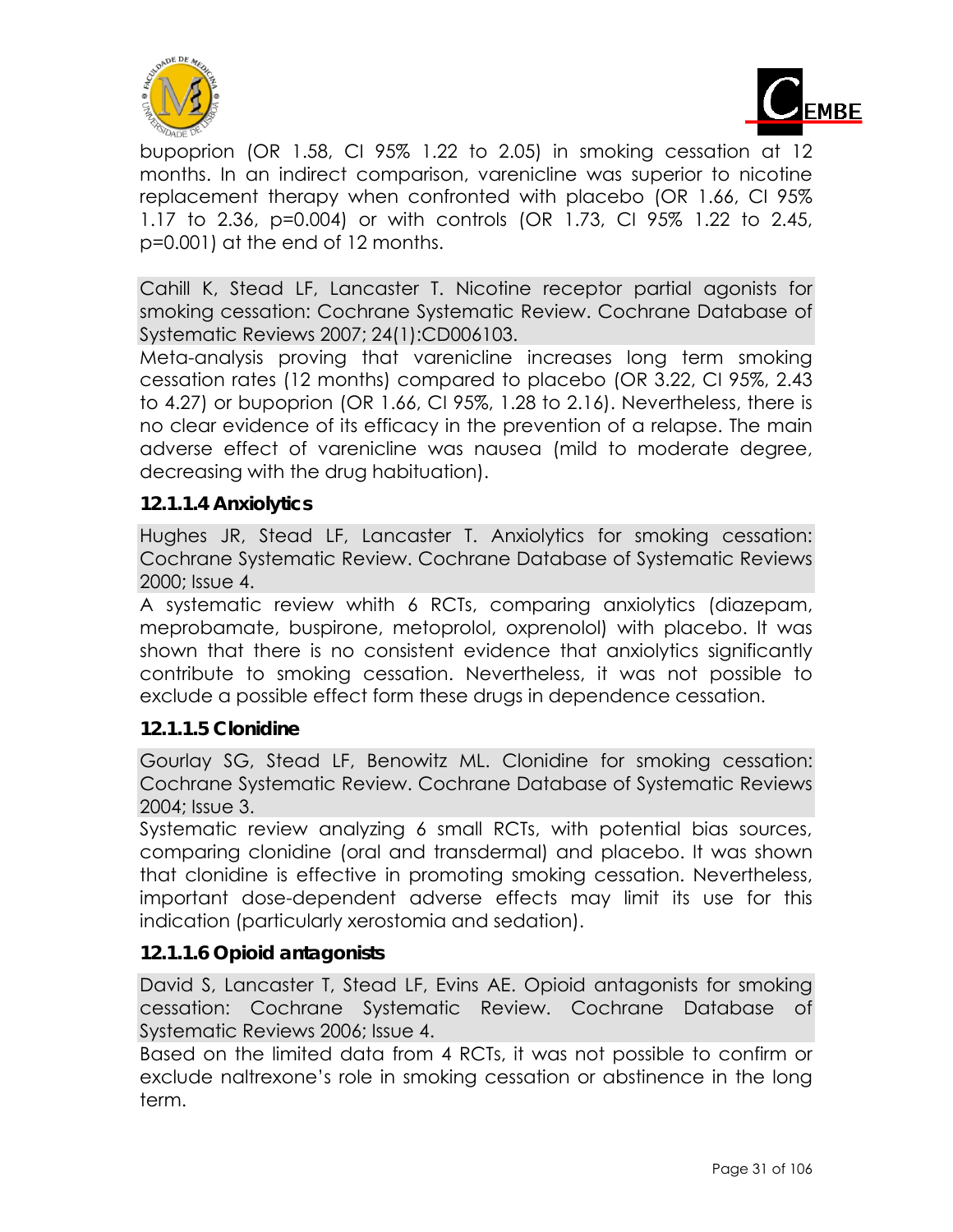



## **12.1.2 Non-pharmacologic interventions**

## **12.1.2.1 Complementary therapies**

### *12.1.2.1.1 Acupuncture*

White A.R., Rampes H., Campbell J.L. Acupuncture and related interventions for smoking cessation: Cochrane Systematic Review. Cochrane Database of Systematic Reviews 2006; Issue 1

Systematic review including 24 RCTs showing that there is no consistent evidence that acupuncture or related techniques (acupression, laser therapy or electro stimulation) are effective interventions in smoking cessation.

## *12.1.2.1.2 Hypnotherapy*

Abbot NC, Stead LF, White A.R., Barnes PC. Hypnotherapy for smoking cessation: Cochrane Systematic Review. Cochrane Database of Systematic Reviews 1998; Issue 2

Systematic review which has not demonstrated a superior effect of hypnotherapy in smoking cessation rates at six months versus other interventions or the absence of treatment.

#### **12.1.2.2 Behaviour interventions**

#### *12.1.2.2.1 Self-help*

Lancaster T, Stead LF. Self-help interventions for smoking cessation: Cochrane Systematic Review. Cochrane Database of Systematic Reviews 2005; Issue 3

Review based on 60 RCTs demonstrating that the use of self-help material (leaflets or audiovisual media) increases sligthly the smoking cessation rates, when compared to non-intervention. There was no evidence that when associated with other interventions – such as counselling by a health care provider or nicotine replacement therapy – the success rate increases. There is evidence that the use of personalized material is more effective comparatively to the use of non-personalized one, but the effect is still of small dimension.

## *12.1.2.2.2 Group therapy*

Stead LF, Lancaster T. Group behaviour therapy programmes for smoking cessation: Cochrane Systematic Review. Cochrane Database of Systematic Reviews 2007; Issue 2

Systematic review of 55 RCTs showing that group therapy in smoking cessation presents better results than self-help programmes and other less intensive interventions (with material support but no support face-to-face) – OR 2.04, CI 95%, 1.60 to 2.60; as well as non-intervention – OR 2.17, CI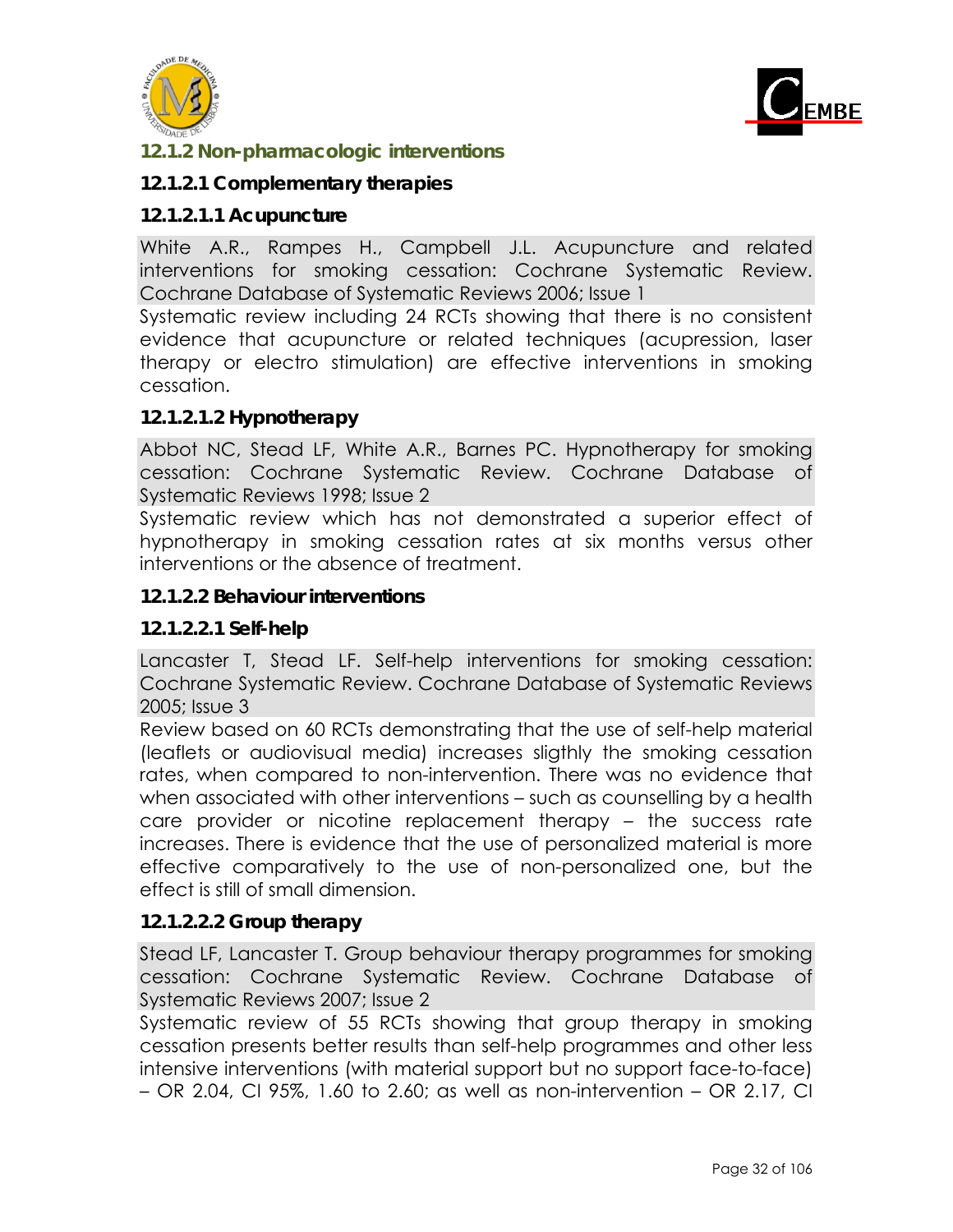



95%, 1.37 to 3.45. Nevertheless, there is no sufficiently strong evidence to evaluate if this therapy is more effective or more cost-effective than an individual counselling equally intensive; or even if it produces a supplementary benefit with additional forms of therapy (such as counselling by a health care provider or the use of nicotine replacement therapy).

### *12.1.2.2.3 Telephone support*

Solomon LJ, Marcy TW, Howe KD, Skelly JM, Reinier K, Flynn BS. Does extended proactive telephone support increase smoking cessation among low-income women using nicotine patches? Preventive medicine 2005; 40(3):306-313

The results of this RCT are consistent with a meta-analysis of other 4 RCTs, and suggest that proactive telephone counselling, when added to replacement therapy with nicotine OTC patches, has a favourable effect on the smoking abstinence rates in the short term. There was no significant effect in the long term.

Pan W. Proactive telephone counselling as an adjunct to minimal intervention for smoking cessation: a meta-analysis. Health education research 2006; 21(3):416-427

Meta-analysis of 22 trials studying the proactive telephone counselling as an adjunct to minimal intervention for smoking cessation. It was found that this type of intervention is effective in light smokers and younger men.

Stead LF, Perera R, Lancaster T. Telephone counselling for smoking cessation: Cochrane Systematic Review. Cochrane Database of Systematic Reviews 2006; Issue 3

According to the 48 trials analyzed by the authors of this systematic review, proactive telephone counselling increased the success rate of smoking cessation, and there is a dose-response relation. The support lines are an important help source for smokers who wish to stop smoking. The completion of three or more calls increased the probability of cessation comparatively to a minimum intervention (self-help material, counselling minimal intervention, isolate pharmacotherapy).

#### *12.1.2.2.4 Individual counselling*

Lancaster T, Stead LF. Individual behavioural counselling for smoking cessation: Cochrane Systematic Review. Cochrane Database of Systematic Reviews 2005; Issue 2

Systematic review that selected 21 trials related to the individual counselling role in smoking cessation. It was shown that this type of intervention, supplied by trained professionals in smoking cessation,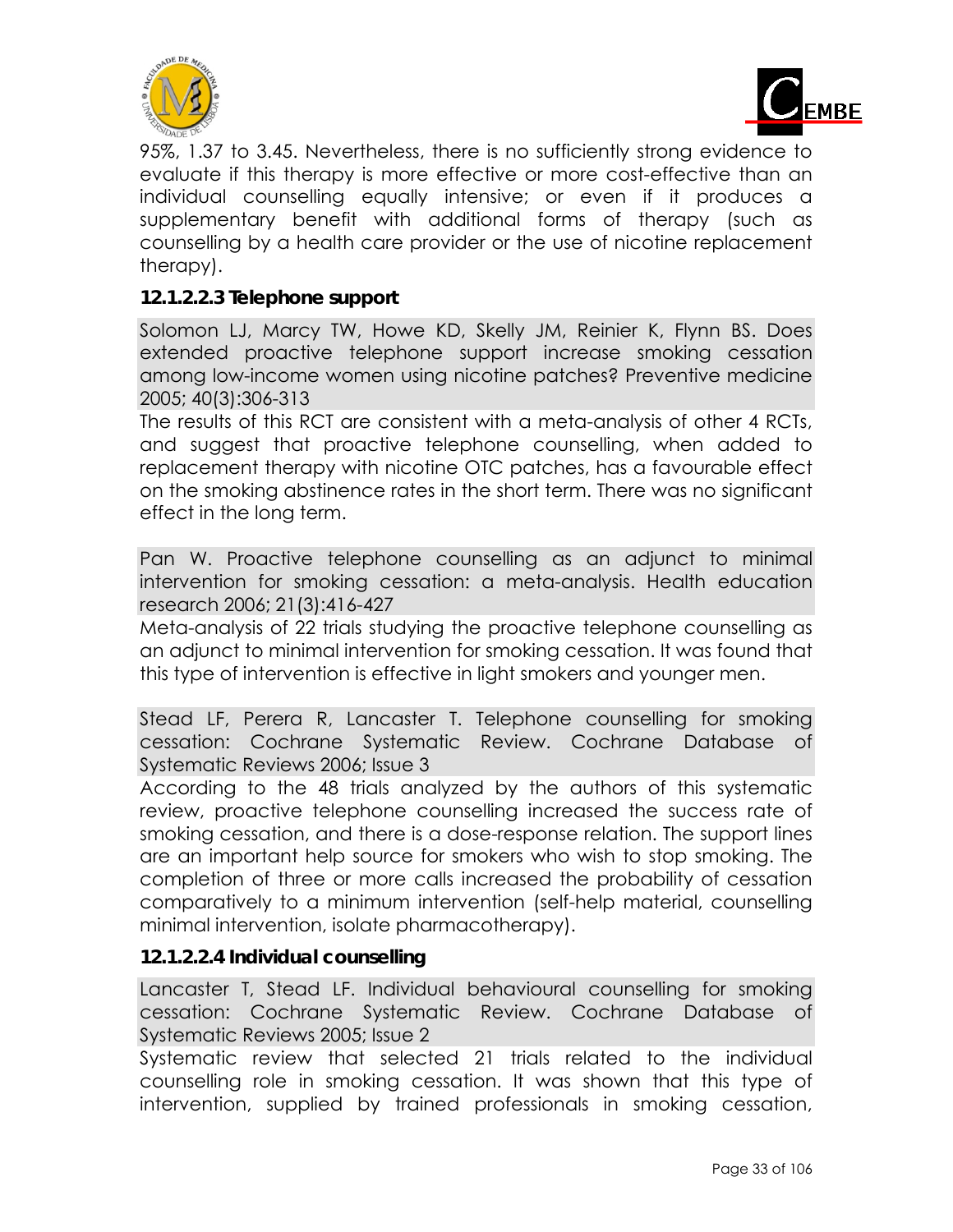



outside the usual clinical practice environment and lasting over 10 minutes, helps smokers in eviction. There is no evidence of a doseresponse benefit for interventions longer than 10 minutes, but the possibility of the existence of a clinically useful effect was not excluded.

## *12.1.2.2.5 Sequencial based behavioural intervention*

Riemsma RP, Pattenden J, Bridle C, Sowden AJ, Mather L, Watt IS, Walker A. Systematic review of the effectiveness of stage based interventions to promote smoking cessation. BMJ 2003; 326(7400):1175-1177

The authors of this review, which included 23 RCTs, have concluded that evidence suggests that stage based interventions are not more effective than interventions that do not consider the behaviour changes stages or non-intervention.

#### *12.1.2.2.6 Relapse prevention*

Hajek P, Stead LF, West R, Jarvis M, Lancaster T. Relapse prevention interventions for smoking cessation: Cochrane Systematic Review. Cochrane Database of Systematic Reviews 2005; Issue 1

Systematic review in which the authors concluded that there is not sufficient evidence to support the use of any kind of strategies to prevent relapses in abstinent smokers for a short period of time, in any smoking cessation context. Most trials analyzed cognitive and behavioural strategies to the development of competencies related to the identification of high risk situations for relapse.

#### **12.1.2.3 Aversive therapy**

Hajek P, Stead LF. Aversive smoking for smoking cessation: Cochrane **Systematic** 

Review. Cochrane Database of Systematic Reviews 2001; Issue 3

Systematic review with 25 RCTs, comparing aversive therapies (interventions that add unpleasant stimuli to the act of smoking, trying to extinguish the latter), using inactive procedures or aversive therapies of different intensities for smoking cessation. Based on these results, we can conclude that the presently available evidence is insufficient to determine the efficacy of "rapid smoke" (aversive therapy method that requires several smoke inhalations within very few seconds between each inhalation) or the existence of a dose-response to the aversion stimulation. Other aversion methods (lighter forms of the "rapid smoke" method) do not seem to have specific efficacy. In order to achieve a correct evaluation of aversion therapy, we would have to conduct more trials with the adequate methodology.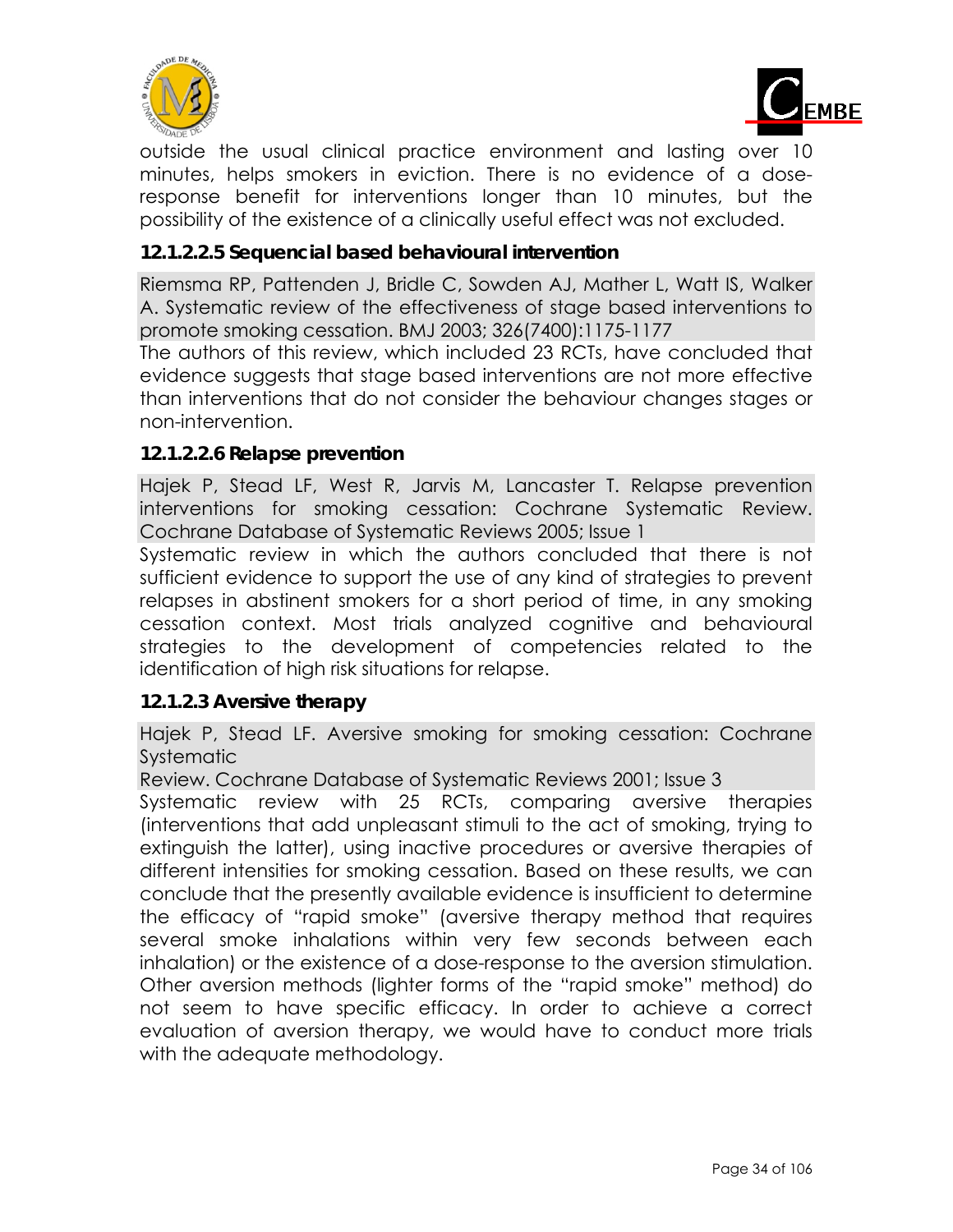



#### **12.1.3 Special populations**

#### **12.1.3.1 Cardiovascular patients**

Wiggers LC, Smets EM, de Haes JC, Peters RJ, Legemate DA. Smoking cessation interventions in cardiovascular patients. European Journal of Vascular and Endovascular Surgery 2003; 26(5):467-475.

Systematic review which analysed the few available trials on smoking cessation in cardiovascular patients. In this group, there was no evidence of efficacy for most interventions (nicotine replacement therapy or other pharmacological therapy, self-help materials, individual, group or telephone counselling). There is limited evidence of the efficacy of medical or nurse counselling.

Ludvig J, Miner B, Eisenberg MJ. Smoking cessation in patients with coronary artery disease. Am Heart J 2005; 149(4):565-572

A systematic review of 33 randomized, double-blind clinical trials demonstrated that the auxiliaries to smoking cessation (nicotine in the several marketed forms, bupoprion and behavioural therapy) cause, in patients with coronary artery disease, a modest increase in abstinence rate at 12 months, versus placebo.

Barth J, Critchley J, Bengel J. Efficacy of psychosocial interventions for smoking cessation in patients with coronary heart disease: a systematic review and meta-analysis. Annals of behavioural medicine: a publication of the Society of Behavioural Medicine 2006; 32(1):10-20

Systematic review of 19 RCTs evaluating the efficacy of psychosocial interventions in smoking cessation in patients with coronary heart disease. It was seen that psychosocial interventions (behavioural approaches, telephone support, self-help material) have a positive role in smoking cessation with OR of 1,66 (CI 95%, 1,24 to 2,21), vs. the usual treatment of patients, but they have to be provided during a minimum period of 1 month.

#### **12.1.3.2 Pregnancy**

Lumley J, Oliver SS, Chamberlain J, Oakley L. Interventions for promoting smoking cessation during pregnancy: Cochrane Systematic Review. Cochrane Database of Systematic Reviews 2004; Issue 4

Systematic review of 64 trials (including 51 RCTs) related to the smoking cessation interventions during pregnancy. The smoking cessation programmes reduced the proportion of smoking women, the occurrence of low weight at birth and pre term labour. The analysis relating to the change in the occurrence of very low weight at birth, stillborns and perior neonatal death was not statistically significant.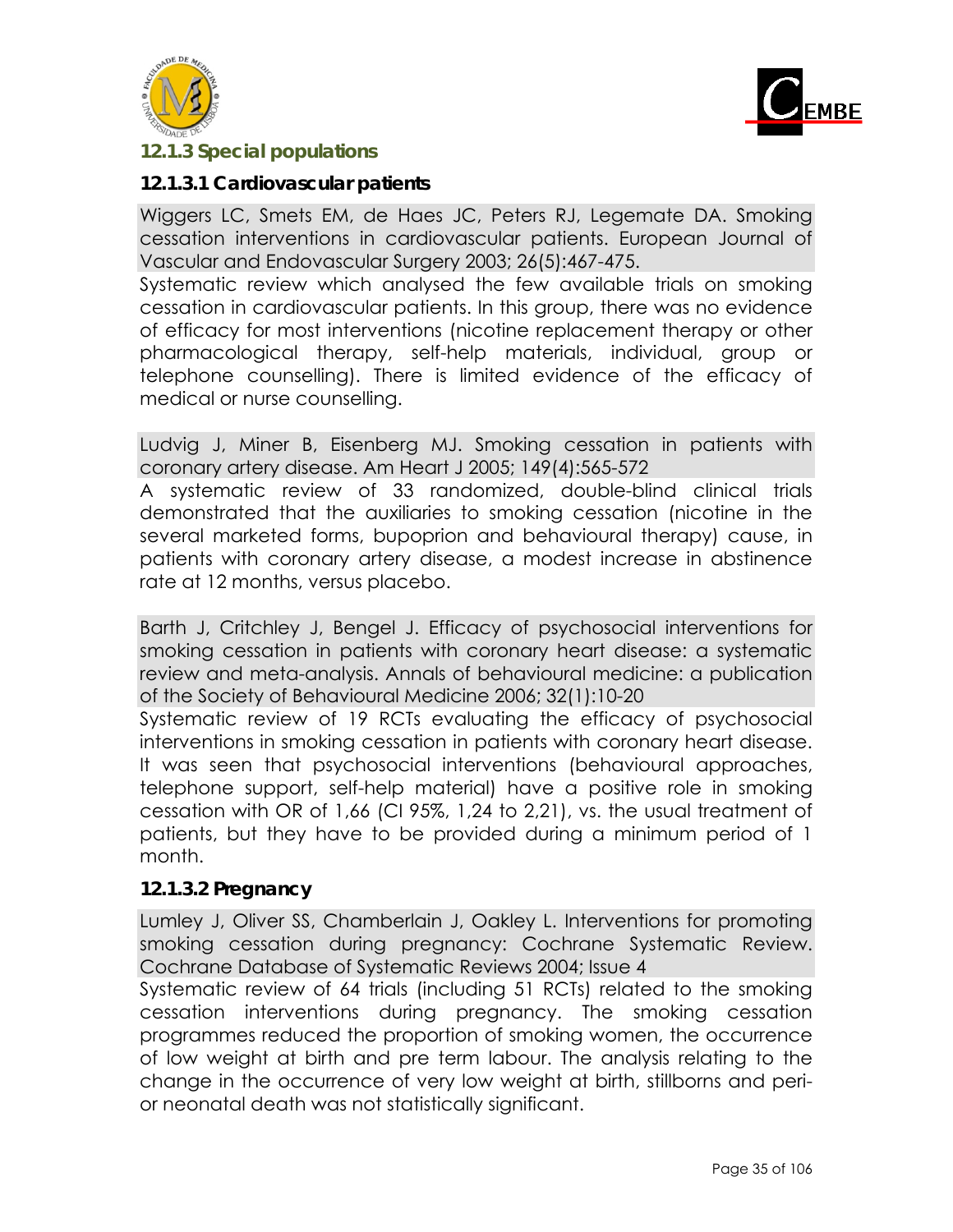



#### **12.1.3.3 Psychiatric disease**

Hitsman B, Borrelli B, McChargue DE, Spring B, Niaura R. History of depression and smoking cessation outcome: a meta-analysis. Journal of Consulting and Clinical Psychology 2003; 71(4):657-663

Meta-analysis of 15 trials which showed that the existence of previous history of major depression does not seem to be an independent risk factor for the cessation failure, in the short or long term, in a smoking cessation programme.

Prochaska JJ, Delucchi K, Hall SM. A meta-analysis of smoking cessation interventions with individuals in substance abuse treatment or recovery. Journal of Consulting and Clinical Psychology 2004; 72(6):1144-1156 Systematic review of 19 RCTs showing that the smoking cessation interventions with individuals in substance abuse treatment programmes where effective in the short term, whether to patients in treatment or in recovery, being nevertheless ineffective in the long run. It was also seen that these interventions seem to promote alcohol or illicit substances long term abstinence.

#### **12.1.3.4 Young people**

Sussman S, Sun P, Dent CW. A meta-analysis of teen cigarette smoking cessation. Health psychology: official journal of the Division of Health Psychology, American Psychological Association 2006; 25(5):549-557 Systematic review of 48 trials analyzing the smoking cessation rates in teenagers. There were superior rates of cessation in the short and long run in patients included in smoking cessation programmes; the rates were slightly superior in the programmes lasting longer than 5 sessions, which included a motivational component, cognitive behavioural techniques and social influence approaches, conducted in scholar clinics and within the school class.

Grimshaw GM, Santon. Tobacco cessation interventions for young people. Cochrane Database of Systematic Reviews 2006; Issue 4

Systematic review of 15 randomized and non-randomized clinical trails, evaluating the smoking cessation strategies efficacy in young people under 20. There was no consistent evidence of efficacy of any intervention to increase the rates of smoking cessation for 6 months in a row. Nevertheless, multiple component interventions have shown a degree of persistent abstinence (30 days of occasional abstinence prevalence at 6 months), particularly the one that included elements of the "change stages" model. Presently, there is no available evidence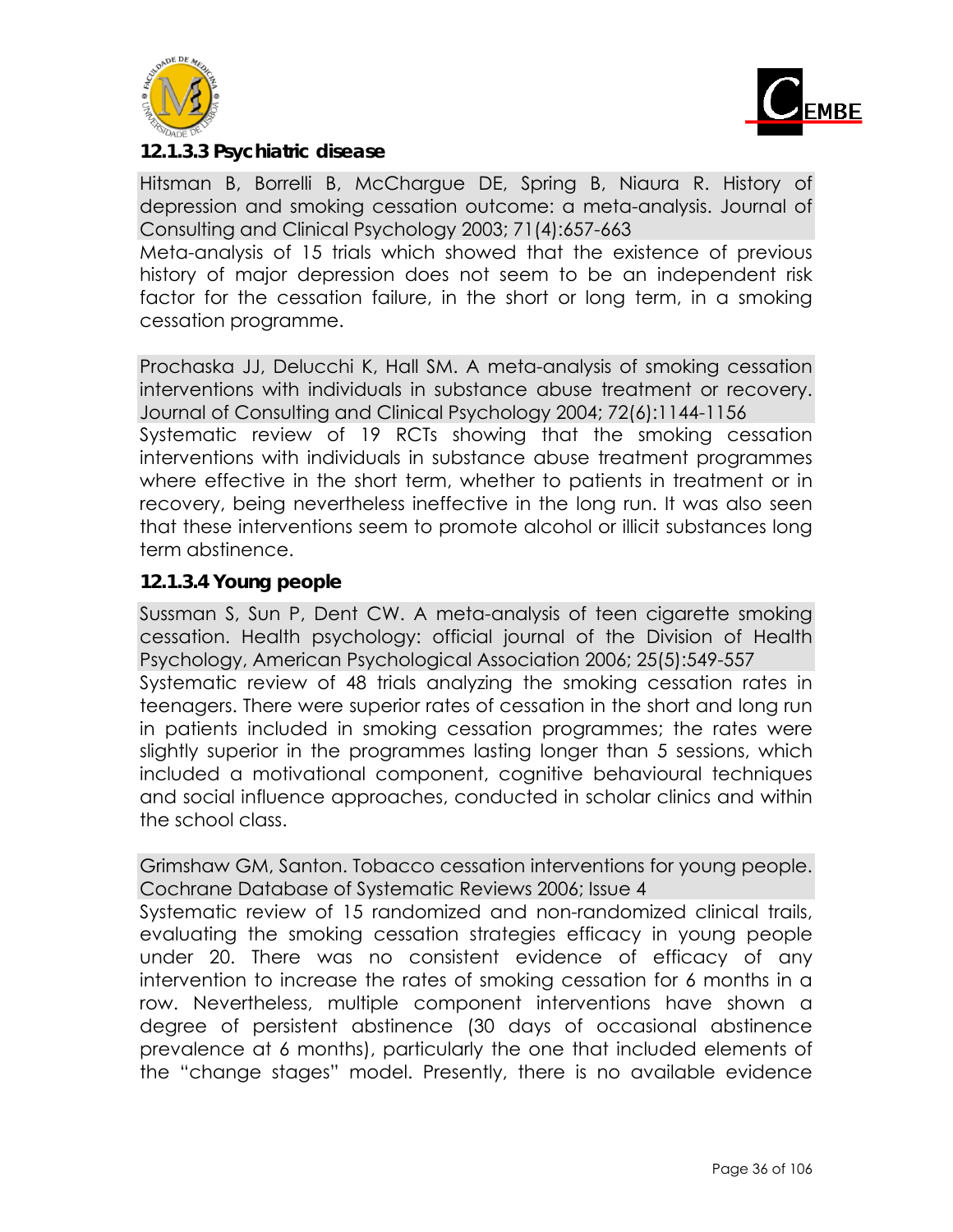



supporting the use of pharmacological therapy (nicotine or bupoprion) in teenager smokers.

#### **12.1.3.5 Hospitalized smokers**

Rigotti NA, Munafo MR, Murphy MFG, Stead LF. Interventions for smoking cessation in hospitalised patients: Cochrane Systematic Review. Cochrane Database of Systematic Reviews 2002; Issue 4

Systematic review of 17 trials related to interventions in hospitalised patients. It was shown that behavioural interventions - which include contact during hospitalization and at least one month of follow-up - are effective in promoting smoking cessation in hospitalised patients. Nicotine replacement therapy increased smoking cessation rates.

#### **12.1.3.6 Preoperative patients**

Møller A, Villebro N. Interventions for preoperative smoking cessation: Cochrane Systematic Review. Cochrane Database of Systematic Reviews 2005; Issue 3

Systematic review of 4 trials related to preoperative smoking cessation. It was seen that preoperative interventions for smoking cessation were only effective in the peri-operative period; the abstinence was not significantly kept in the long run. The data on the smoking cessation effects in the postoperative complications are contradictory.

#### **12.1.3.7 Chronic obstructive pulmonary disease (COPD) patients**

Van der Meer RM, Wagena EJ, Ostelo RWJG, Jacobs JE, Van Schayck CP. Smoking cessation for chronic obstructive pulmonary disease: Cochrane Systematic Review. Cochrane Database of Systematic Reviews 2001; Issue 1

Systematic review including 5 RCTs, 2 with high quality, analyzing the smoking cessation efficacy in chronic obstructive pulmonary disease (COPD) patients. The authors have concluded that the combination of pharmacological and psychosocial therapy was superior to the psychosocial therapy isolated or the absence of treatment. Nevertheless, there was no sufficiently strong evidence that isolated psychosocial therapy increases the success rate for smoking cessation in COPD patients, when compared to the non-existence of therapy.

#### **12.1.4 Role of health care providers**

Gorin SS, Heck JE. Meta-analysis of the efficacy of tobacco counselling by health care providers. Cancer epidemiology, biomarkers & prevention 2004; 13(12):2012-2022

Based on 37 trials' results it was seen that contact and counselling from health care providers increased smoking cessation rates. The most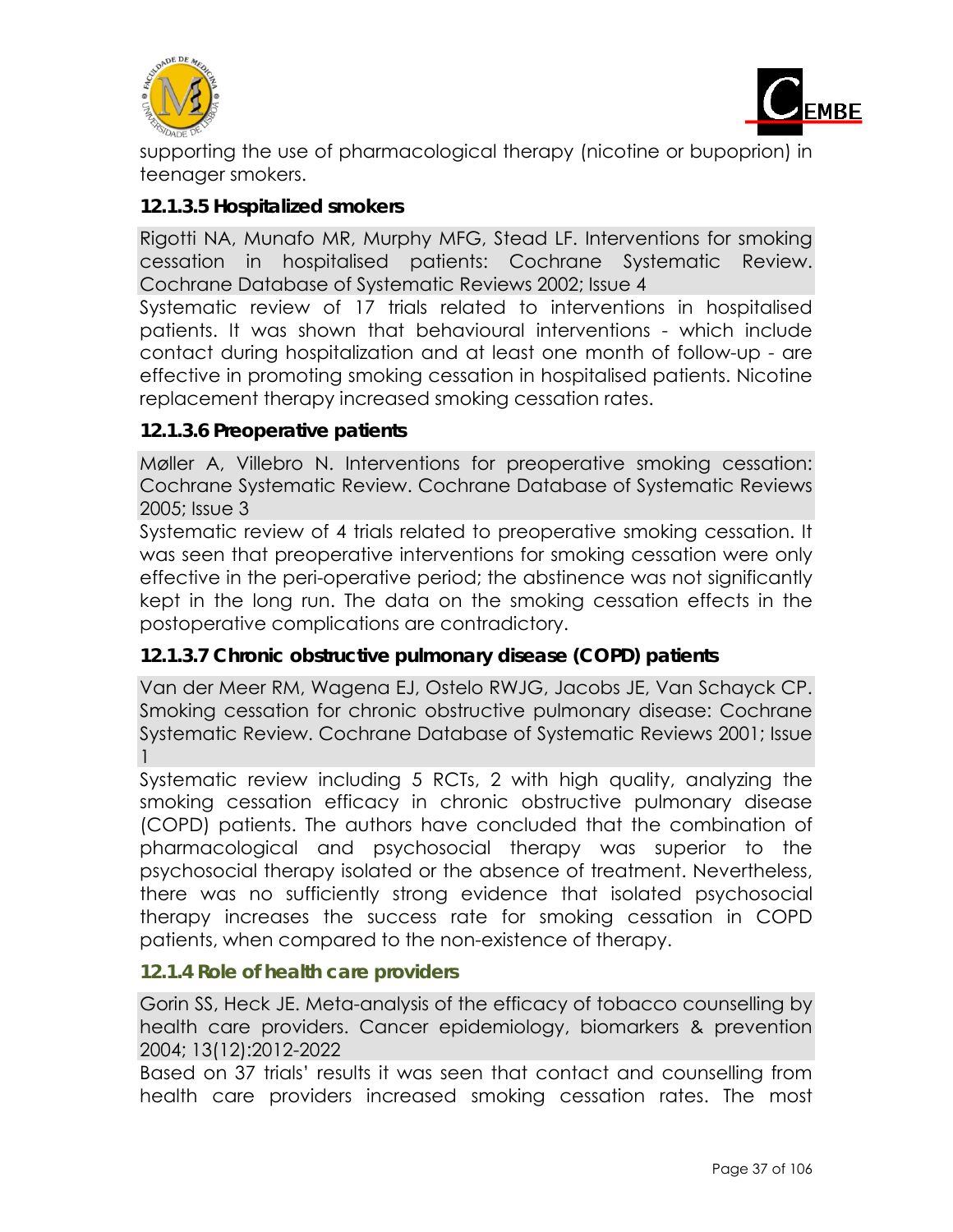



effective interventions were performed by doctors, followed multidisciplinary teams, dentists and, finally, nurses.

Mojica WA, Suttorp MJ, Sherman SE et al. Smoking-cessation interventions by type of provider: a meta-analysis. Am J Prev Med 2004; 26(5):391-401 Meta-analysis in which the interventions from psychologists, doctors or nurses have increased smoking cessation rates. Nicotine replacement therapy increased, approximately to the double, the intervention efficacy with most professionals.

Sinclair HK, Bond CM, Stead LF. Community pharmacy personnel interventions for smoking cessation: Cochrane Systematic Review. Cochrane Database of Systematic Reviews 2004; Issue 1

Systematic review of 2 RCTs concluding that there is evidence (although with a limited weight) that counselling plus support programme with data registry given by trained professionals in the context of a communitarian pharmacy, may have a positive effect on the smoking cessation rates.

Lancaster T, Stead LF. Physician advice for smoking cessation: Cochrane Systematic Review. Cochrane Database of Systematic Reviews 2004; Issue 4

Systematic review of 39 RCTs, where a brief doctors' counselling compared to the non-existence of counselling, has shown a small yet significant effect in smoking cessation rates (OR 1.74, CI 95%, 1.48 to 2.05). There was no sufficient evidence, from indirect comparisons, to establish a significant difference in medical counselling with the intensity of the intervention, the amount of available follow-up or the use of support materials. A comparison between intensive counselling and minimum counselling has shown a small advantage in the first one (OR 1.44, CI 95%, 1.24 to 1.67). The direct comparisons have also shown a small benefit in follow-up visits.

Carr AB, Ebbert JO. Interventions for tobacco cessation in dental setting. **Cochrane** 

Database of Systematic Reviews 2006, Issue 1

Systematic review of 6 clinical trials evaluating the efficacy of dentists' interventions in smoking cessation, whether in practice or within the school health context. The available evidence suggests that behavioural interventions made by oral health professionals, together with a component of oral/dental evaluation, can increase smoking cessation rates among users of non-smoked types of tobacco (e.g. chewing tobacco). Only one trial included real smokers, and therefore we have no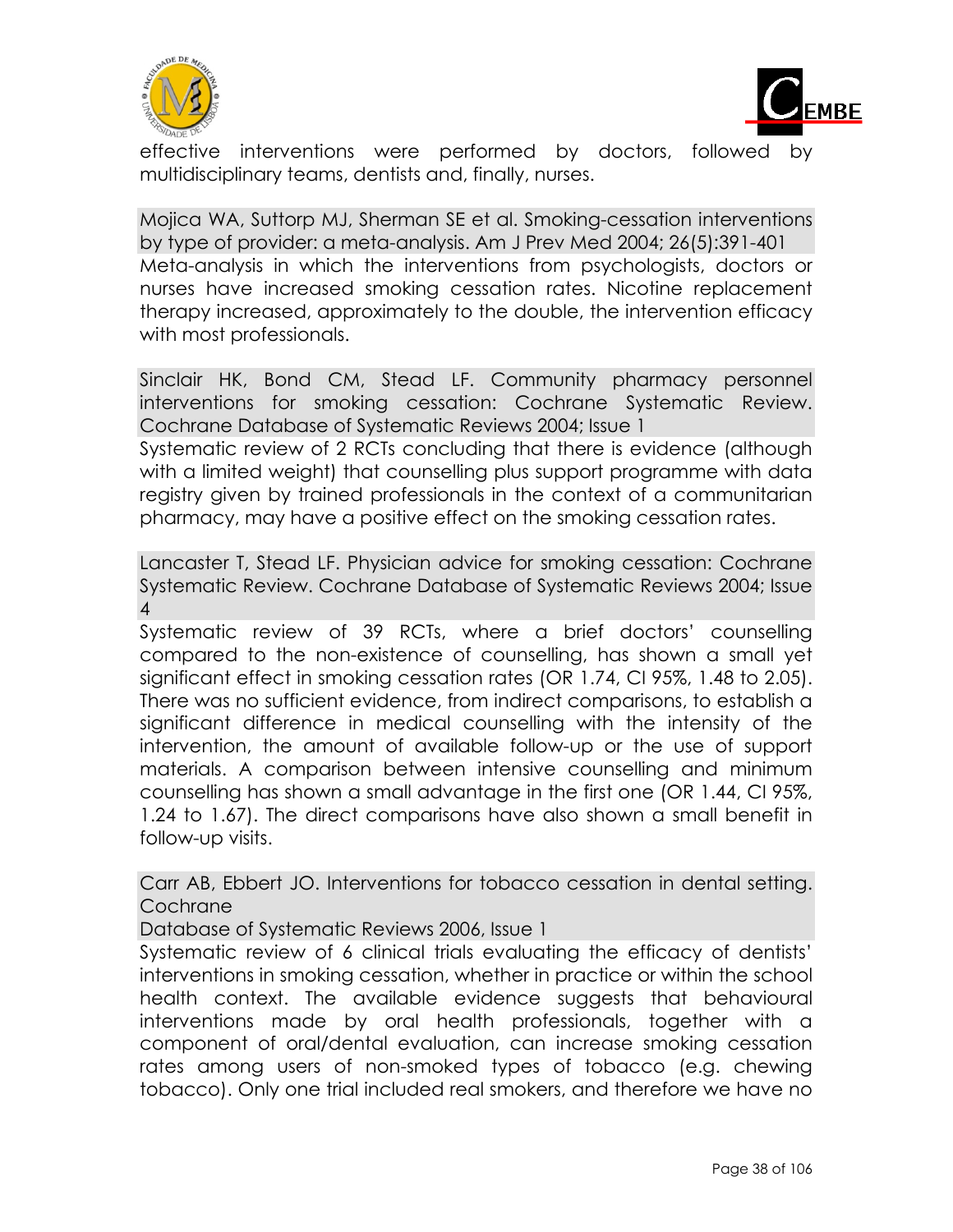



sufficient evidence to draw any conclusion on the efficacy of the intervention in that group.

Rice VH, Stead L. Nursing intervention and smoking cessation: metaanalysis update. Heart & lung: the journal of critical care 2006; 35(3):147- 163

Systematic review of 34 randomized clinical trials. Is spite of the heterogeneous results, it has shown that nursing interventions, whether in the hospital or in ambulatory, increased the smoking cessation probability.

#### **12.1.5 Special topics**

#### **12.1.5.1 Community interventions**

Secker-Walker RH, Gnich W, Platt S, Lancaster T. Community interventions for reducing smoking among adults: Cochrane Systematic Review. Cochrane Database of Systematic Reviews 2002; Issue 2

Systematic review of 37 controlled trials comparing communities with smoking cessation intervention programmes with control communities. It was shown that there is no impact of community interventions in smokers' prevalence. This work suggests that community approach will remain as an important part in health promotion activities but we have to consider its limited effect when planning the magnitude of projects and resources to use.

#### **12.1.5.2 Workplace interventions**

Fichtenberg CM, Glantz SA. Effect of smoke-free workplaces on smoking behaviour: systematic review. BMJ 2002; 325:188-190

The analysis of 26 clinical trials showed that totally smoke-free workplaces are associated to reductions of smoking prevalence of 3.8% (CI 95%, 2.8% to 4.7%) and less 3.1 (2.4 to 3.8) smoked cigarettes per day in workers who maintain smoking habits.

Smedslund G, Fisher KJ, Boles SM, Lichtenstein E. The effectiveness of workplace smoking cessation programmes: a meta-analysis of recent studies. Tobacco control 2004; 13(2):197-204

Meta-analysis of 19 clinical trials, showing that workplace interventions for smoking cessation have a short term benefit. This was found both in the randomized and in the non-randomized groups of trials, and they both presented an adequate statistical homogeneity. The beneficial effect seems to vanish with time, disappearing after 12 months.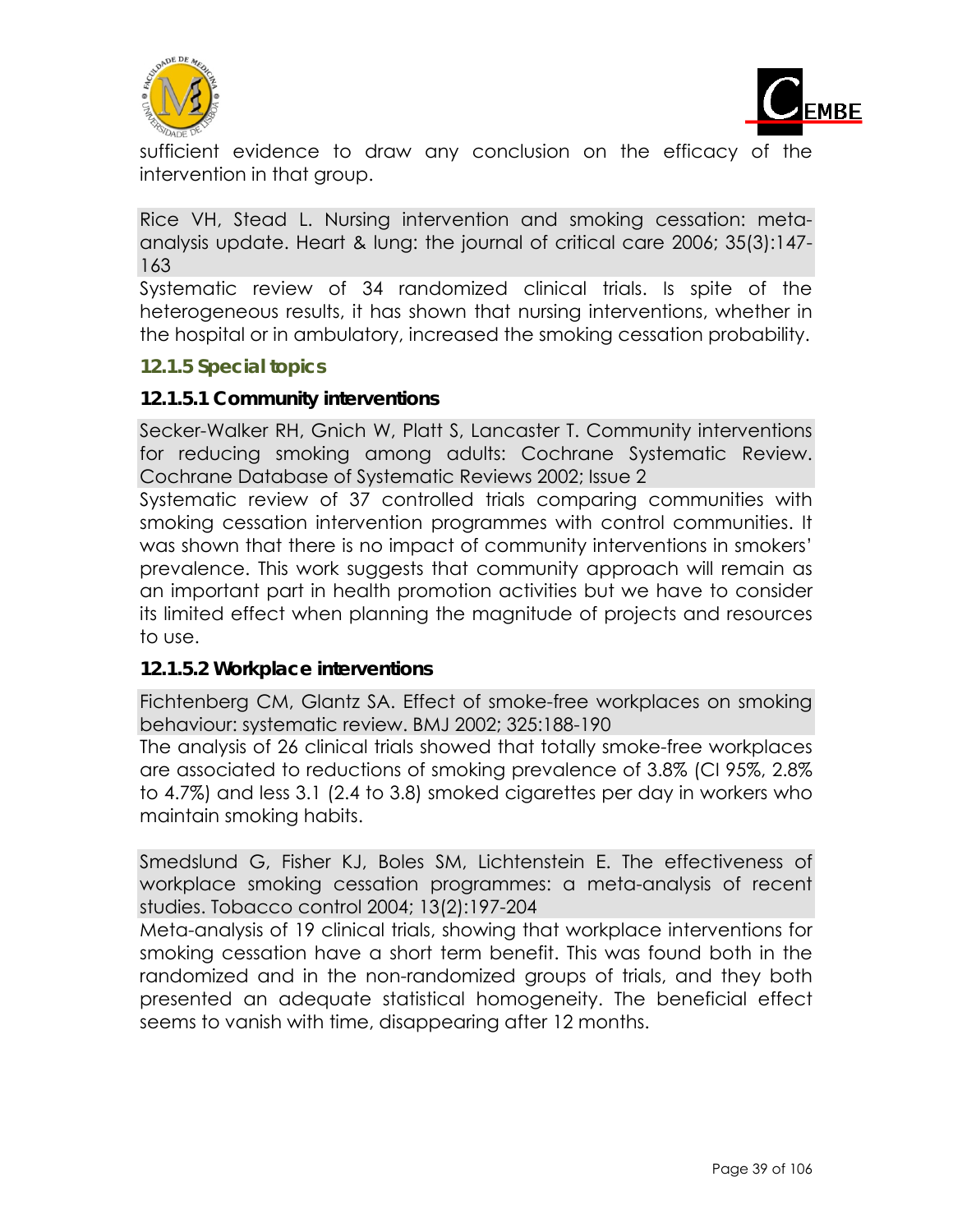



Moher M, Hey K, Lancaster T. Workplace interventions for smoking cessation: Cochrane Systematic Review. Cochrane Database of Systematic Reviews 2005; Issue 2

Review studying the efficacy of workplace interventions for smoking cessation; all the interventions already considered effective, such as group therapy, individual counselling and nicotine replacement therapy have shown to be equally effective in the workplace. Self-help methods have been less effective. Prohibition and smoking restrictions in workplace have reduced smoking incidence in workplace but it was not clear that the active use prevalence or total smoking load have been reduced. Social and environmental interventions, incentives, competitions and programmes with different types of interventions do not present evident advantages.

#### **12.1.5.3 Incentives**

Kaper J, Wagena EJ, Severens JL, Van Schayck CP. Healthcare financing systems for increasing the use of tobacco dependence treatment: Cochrane Systematic Review. Cochrane Database of Systematic Reviews 2005; Issue 1

Systematic review analyzing RCTs, CTs and ITS that has shown evidence (although with a limited weight) that the use of financing systems that eliminate the smoking cessation programme costs for the patient may increase smoking cessation rates in the long term, when compared to systems that only reduce or do not change that treatment cost. Presently, there is no sufficient evidence in order to evaluate the effects of monetary incentives given to health care providers in order to identify and treat smoking people.

Hey K, Perera R. Competitions and incentives for smoking cessation: Cochrane Systematic Review. Cochrane Database of Systematic Reviews 2005; Issue 2

Systematic review of 15 RCTs, concluding that economical incentives and competitions do not seem to increase smoking cessation rates in the long term; nevertheless, they may increase recruiting rates for cessation attempt, and indirectly the absolute number of individuals that successfully cease smoking.

Hey K, Perera R. Quit and Win contests for smoking cessation: Cochrane Systematic Review. Cochrane Database of Systematic Reviews 2005; Issue  $\mathcal{P}$ 

4 RCT selected to study the impact of contests "Quit and Win" in smoking cessation. The authors concluded that local and regional contests seem to increase smoking cessation rates; nevertheless, the impact in the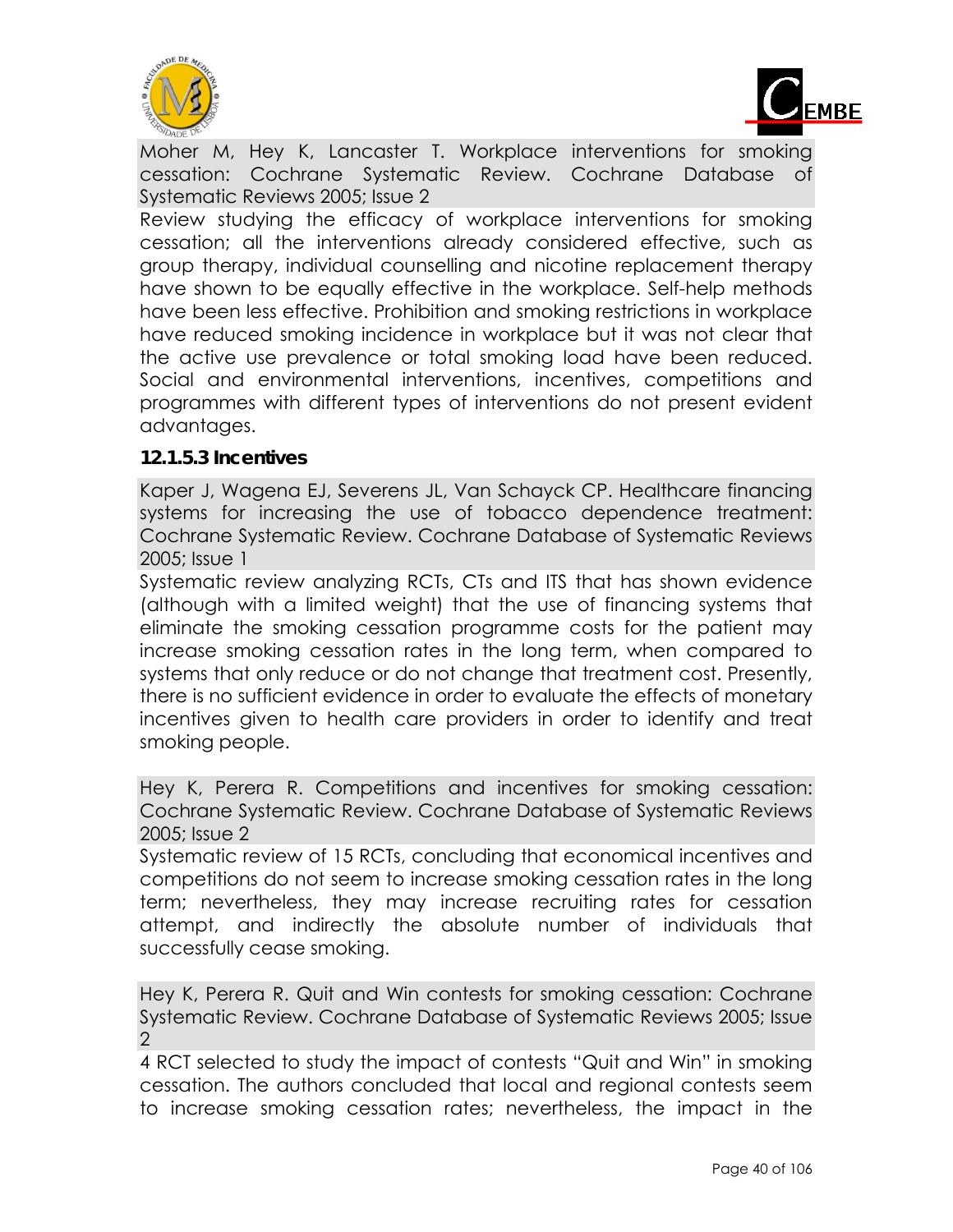



smoking prevalence in the population is small. These contests can induce deception levels in the participants that may compromise the validity of the intervention. International contests may be an effective mechanism, mainly in developing countries, but we can not draw safe conclusions, as there are no adequate studies available.

#### **12.1.5.4 Biomedical risk assessment**

Bize R, Burnand B, Mueller Y, Cornuz J. Biomedical risk assessment as an aid for smoking cessation: Cochrane Systematic Review. Cochrane Database of Systematic Reviews 2005; Issue 4

Systematic review of 8 RCTs, concluding that, to date, there is no good evidence on the biomedical risk assessment efficacy (physiological parameters determination aiming to provide smokers with a measure of the smoking harmful effects) as an incentive to smoking cessation.

#### **12.1.5.5 Partner support**

Park E-W, Schultz JK, Tudiver F, Campbell T, Becker L. Enhancing partner support to improve smoking cessation: Cochrane Systematic Review. Cochrane Database of Systematic Reviews 2004; Issue 3

Systematic review of 9 RCTs, in which the interventions to enhance nonsmoking partner support to improve smoking cessation do not show increases in long term cessation rates. Nevertheless, we can not draw conclusions on the real impact of this strategy, since limited data from some trials suggest that these interventions did not successfully change the support provided by the partners.

#### **12.1.5.6 Physical exercise**

Ussher M. Exercise interventions for smoking cessation: Cochrane Systematic Review. Cochrane Database of Systematic Reviews 2007; Issue 1

Systematic review in which only 1 of the 11 RCTs analysed presented evidence that exercise was beneficial to smoking cessation on the long term. All the other trials presented several methodological limitations or included only a moderate exercise programme, insufficient to attain the desired level of exercise; therefore, we can not trustworthily exclude an effect of this type of intervention.

#### **12.1.5.7 Health care provider training**

Lancaster T, Silagy C, Fowler G. Training health professionals in smoking cessation: Cochrane Systematic Review. Cochrane Database of Systematic Reviews 2000; Issue 3

This review concluded that specifically trained professionals in smoking cessation have a greater probability of identifying smokers and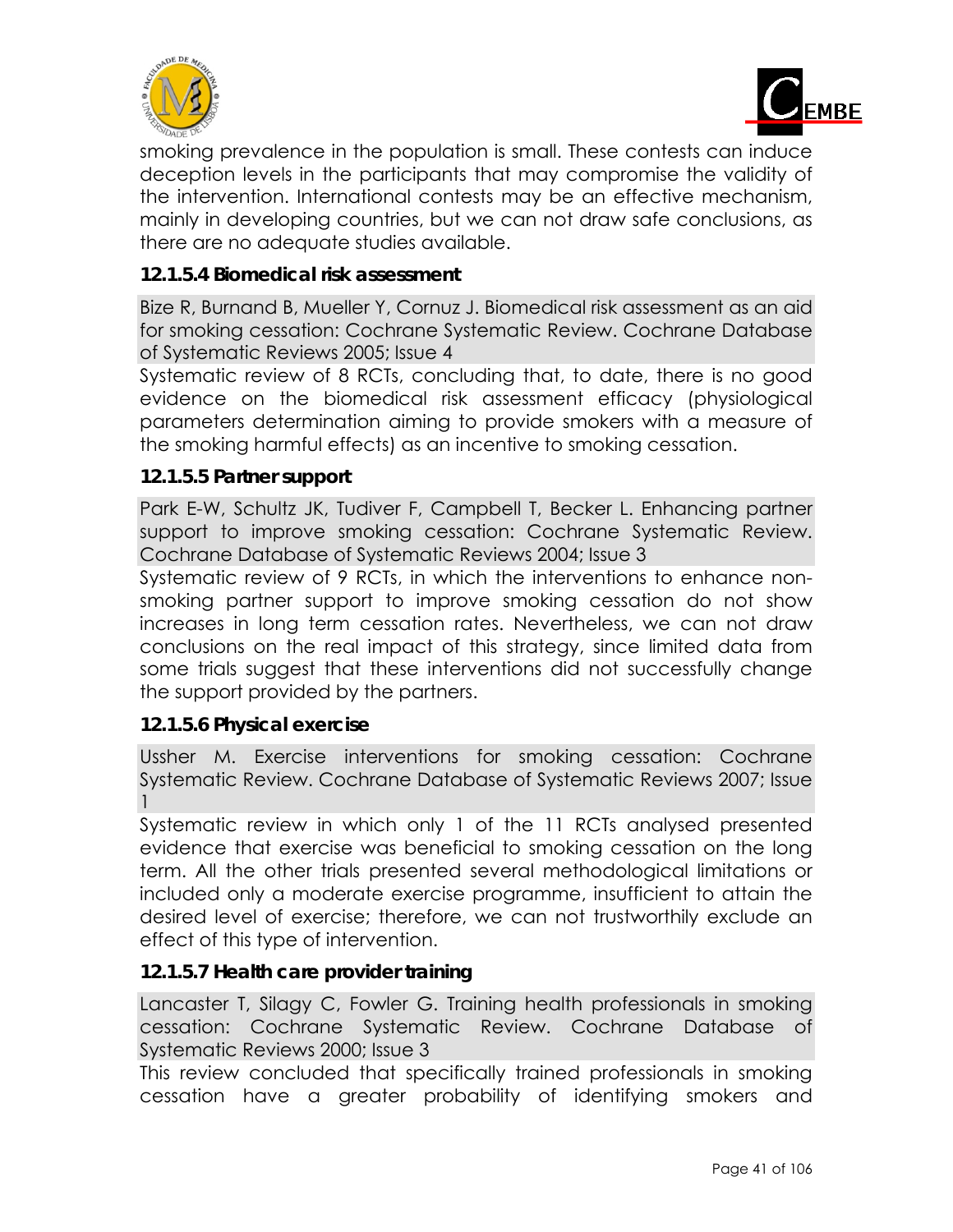



consequently to propose abstinence strategies. Nevertheless, there is no significant evidence that the mentioned training may in any way change the smoking habits of their patients.

Anderson P, Jane-Llopis E. How can we increase the involvement of primary health care in the treatment of tobacco dependence? A metaanalysis. Addiction 2004; 99(3):299-312

Systematic review of 19 trials in which primary health care professionals were involved in the treatment of smoking addiction increasing the tracing rates, counselling and cessation of their patients. The administration of educational interventions, to learning professionals, and the combination of these with practical support, to established professionals, has proven to be an efficient strategy.

#### **12.1.5.8 Passive smoking**

Roseby R, Waters E, Polnay A, Campbell R, Webster P, Spencer N. Family and career smoking control programmes for reducing children's exposure to environmental tobacco smoke: Cochrane Systematic Review. Cochrane Database of Systematic Reviews 2002; Issue 3

Systematic review of 18 RCTs on all kinds of mechanisms eventually involved in the prevention of children's exposure to environmental tobacco smoke, including active children care providers (0-12 years). Presently we have no sufficient evidence to conclude which is the most effective intervention to reduce parents' smoking within children health practice environment.

### **12.2 Excluded trials**

Stead LF, Hughes JR. Lobeline for smoking cessation: Cochrane Systematic Review. Cochrane Database of Systematic Reviews 1997; Issue 3 This drug is not available in Portugal.

Lancaster T, Stead LF. Silver acetate for smoking cessation: Cochrane Systematic Review. Cochrane Database of Systematic Reviews 1997; Issue 3

This drug is not available in Portugal.

Lancaster T, Stead LF. Mecamylamine (a nicotine antagonist) for smoking cessation: Cochrane Systematic Review. Cochrane Database of Systematic Reviews 1998; Issue 2

This drug is not available in Portugal.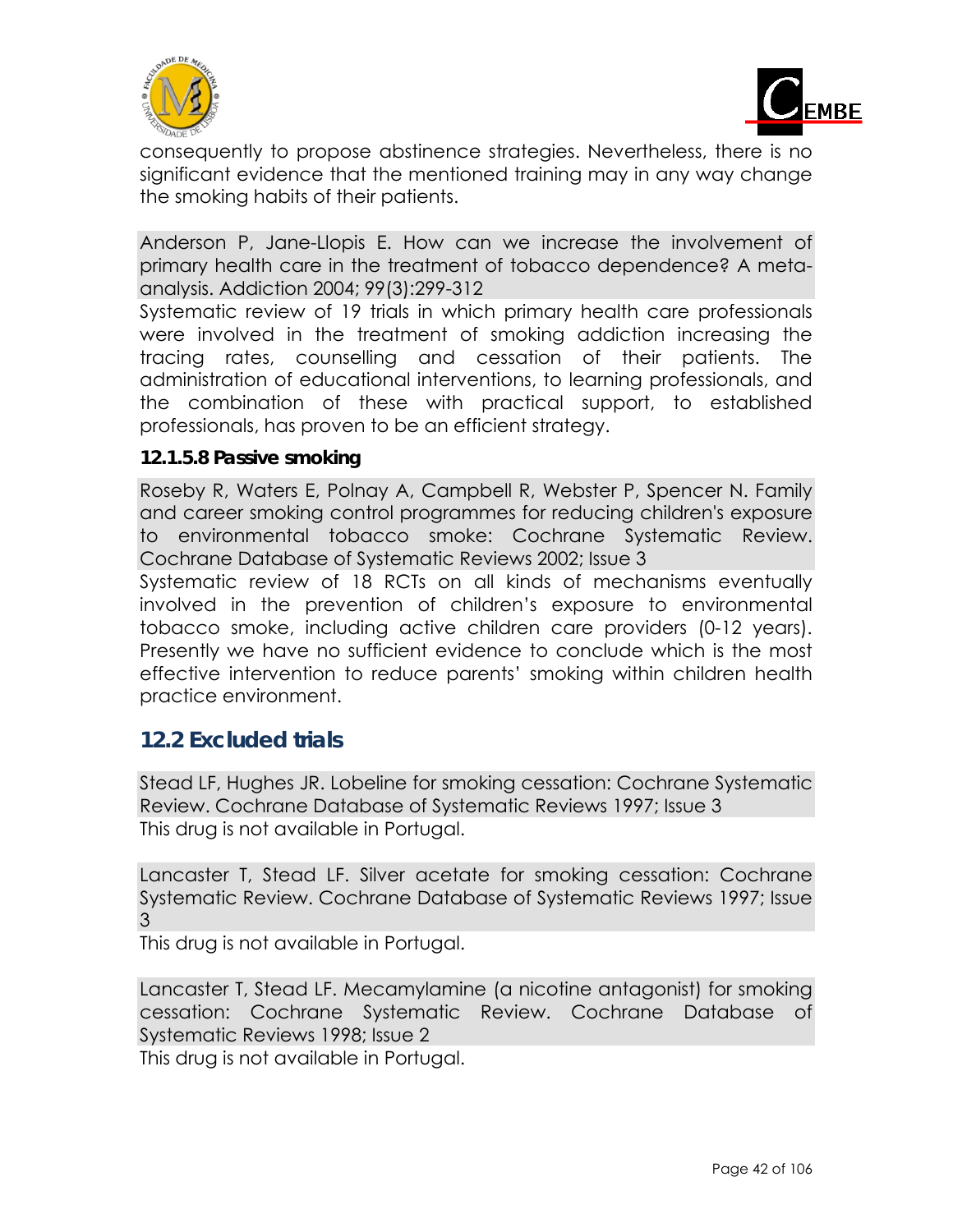



Rosen CS. Is the sequencing of change processes by stage consistent across health problems? A meta-analysis. Health psychology: official journal of the Division of Health Psychology, American Psychological Association 2000; 19(6):593-604

This review refers only to the analysis of the intervention method by stage per si.

Melvin CL, Dolan-Mullen P, Windsor RA, Whiteside HPJ, Goldenberg RL. Recommended cessation counselling for pregnant women who smoke: a review of the evidence. Tobacco control 2000; 9 Suppl 3: III80-III84 This study was excluded since it was a narrative review.

Wilson K, Gibson N, Willan A, Cook D. Effect of smoking cessation on mortality after myocardial infarction: meta-analysis of cohort studies. Arch Intern Med 2000; 160(7):939-944.

This study approaches the benefits but not the smoking cessation methods.

Khuder SA, Mutgi AB. Effect of smoking cessation on major histologic types of lung cancer. Chest 2001; 120(5):1577-1583

This study approaches the benefits but not the smoking cessation methods.

McClure JB. Are biomarkers a useful aid in smoking cessation? A review and analysis of the literature. Behavioural medicine (Washington, DC) 2001; 27(1):37-47

This study was excluded since it was a narrative review.

Wagena EJ, Zeegers MP, Huibers MJ, Chavannes NH, Van Schayck CP. Bupoprion: an effective new aid for smoking cessation. Nederlands tijdschrift voor geneeskunde 2001; 145(2):103-104

The article was written in Dutch, there was no international language translation available.

Sansores RH, Ramirez-Venegas A, Espinosa-Martinez M, Sandoval RA. Treatments to quit smoking, available in Mexico. Salud pública de México 2002; 44 Suppl 1:S116-S124

This study was excluded since it was a narrative review.

Le Foll B, Aubin HJ, Lagrue G. Behavioural and cognitive therapy to break the smoking habit. Review of the literature. Annales de médecine interne 2002; 153(3 Suppl):1S32-1S40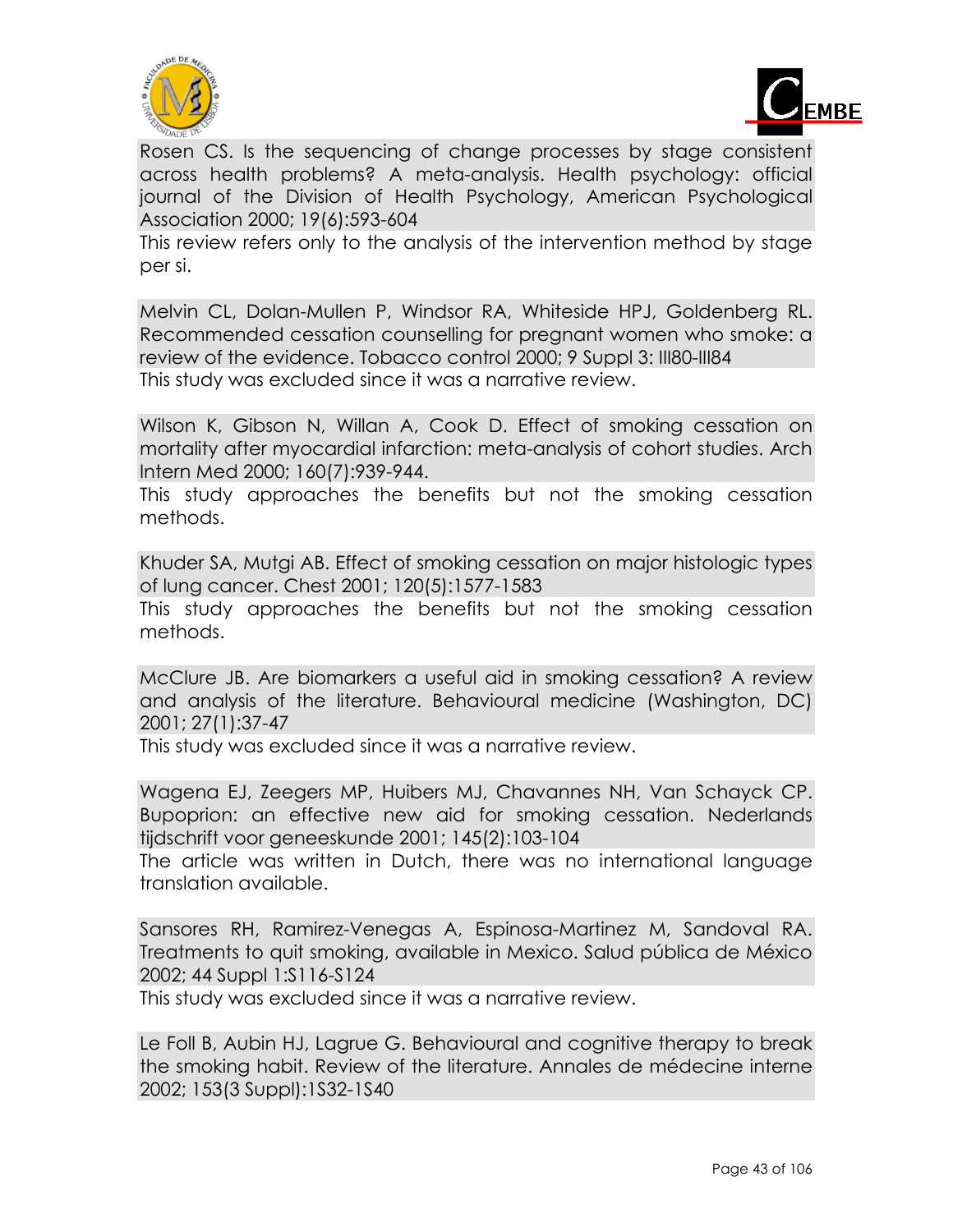



This study was excluded since it was a narrative review.

Maeda K, Noguchi Y, Fukui T. The effects of cessation from cigarette smoking on the lipid and lipoprotein profiles: a meta-analysis. Preventive medicine 2003; 37(4):283-290

This study approaches the benefits but not the smoking cessation methods.

Tingle LR, DeSimone M, Covington B. A meta-evaluation of 11 schoolbased smoking prevention programmes. The Journal of school health 2003; 73(2):64-67

This review evaluates only the programmes but not their outcomes.

Polanska K, Hanke W, Sobala W. Meta-analysis of prenatal smoking cessation interventions. Przeglad Epidemiologiczny 2003; 57(4):683-692 The article was written in Polish, there was no international language translation available.

Huibers MJH, Beurskens AJHM, Bleijenberg G, Schayck CP. Psychosocial interventions delivered by general practitioners: Cochrane Systematic Review. Cochrane Database of Systematic Reviews 2003; Issue 2 Review to evaluate the efficacy of psychosocial interventions by the family doctor in a wide range of disturbances, including only 2 trials on smoking cessation, one of which was of low quality. The existence of other works with scientific evidence of excellent quality that have evaluated

directly this counselling, determined the exclusion.

Critchley J, Capewell S. Smoking cessation for the secondary prevention of coronary heart disease: Cochrane Systematic Review. Cochrane Database of Systematic Reviews 2003; Issue 4

This study approaches the benefits but not the smoking cessation methods.

Lee PN, Sanders E. Does increased cigarette consumption nullify any reduction in lung cancer risk associated with low-tar filter cigarettes? Inhalation toxicology 2004; 16(13):817-833

This study approaches the benefits but not the smoking cessation methods.

Mooney M, White T, Hatsukami D. The blind spot in the nicotine replacement therapy literature: assessment of the double-blind in clinical trials. Addictive behaviours 2004; 29(4):673-684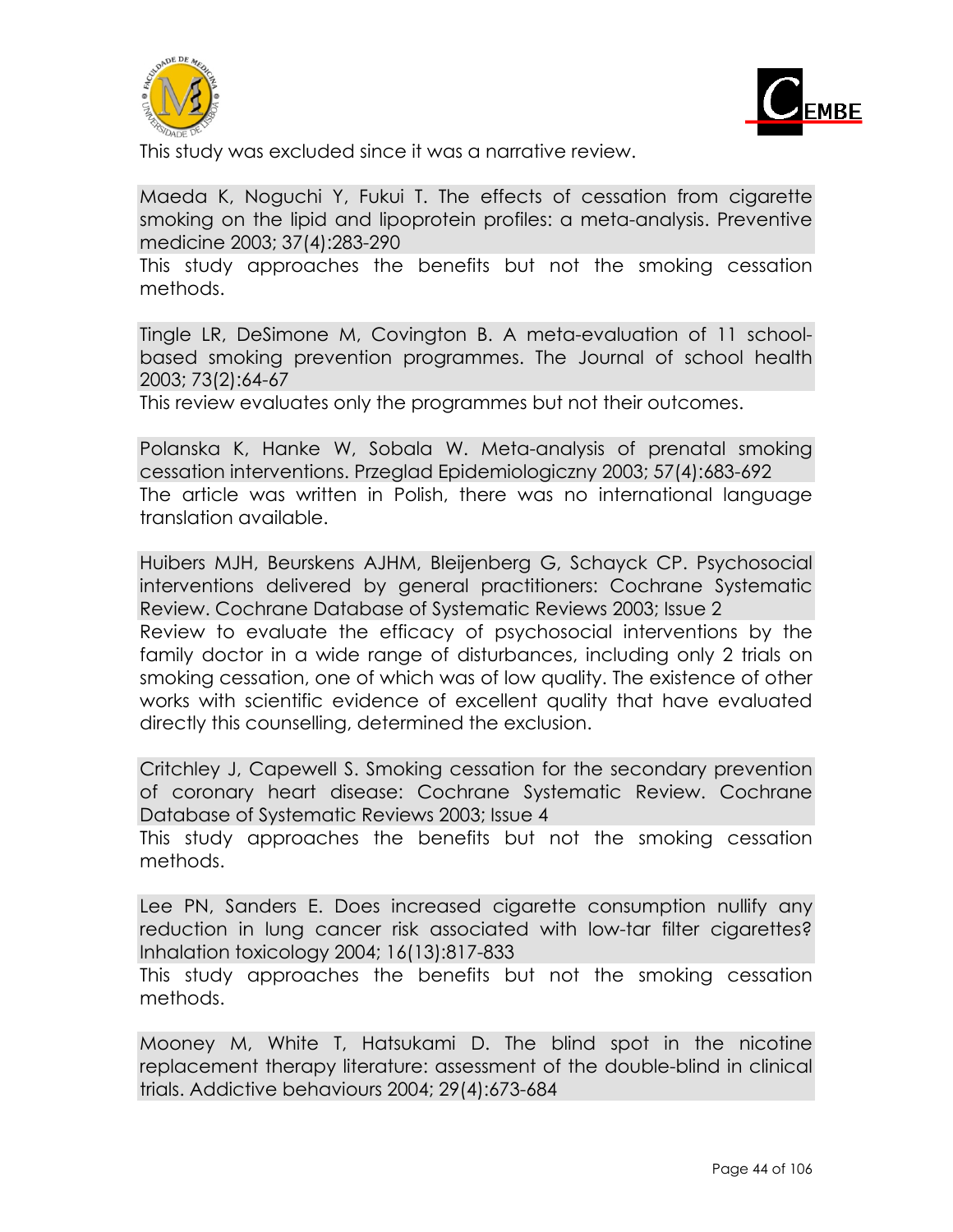



This study focuses the methodology of selection of papers on nicotine replacement therapy, but does not mention other smoking cessation methods.

Park EW, Tudiver F, Schultz JK, Campbell T. Does enhancing partner support and interaction improve smoking cessation? A meta-analysis. Annals of family medicine 2004; 2(2):170-174

The existence of a systematic review, with scientific evidence of excellent quality, published in Cochrane Library, including the same authors and more recently published studies, has determined the exclusion.

Rice VH, Stead LF. Nursing interventions for smoking cessation: Cochrane Systematic Review. Cochrane Database of Systematic Reviews 2004; Issue 1

The existence of an updated version of this systematic review, included in the present CPG, has determined the exclusion.

Woodward M, Lam TH, arzi F et al. Smoking, quitting, and the risk of cardiovascular disease among women and men in the Asia-Pacific region. Int J Epidemiol 2005; 34(5):1045-1046

This study approaches the benefits but not the smoking cessation methods.

White A, Moody R. The effects of auricular acupuncture on smoking cessation may not depend on the point chosen--an exploratory metaanalysis. Acupuncture in medicine 2006; 24(4):149-156.

This meta-analysis was developed based on controlled non-randomized trials. Given the existence of a systemic review, exclusively based in RCTs, on the same subject, we chose to exclude this article.

Stead LF, Lancaster T. Nicobrevin for smoking cessation: Cochrane **Systematic** 

Review. Cochrane Database of Systematic Reviews 2006; Issue 2 This drug is not available in Portugal.

Green JP, Jay Lynn S, Montgomery GH. A meta-analysis of gender, smoking cessation, and hypnosis: a brief communication. The International journal of clinical and experimental hypnosis 2006; 54(2):224-233

Excluded study as it approaches the gender role in the hypnoses success and not the hypnoses technique role per si in smoking cessation.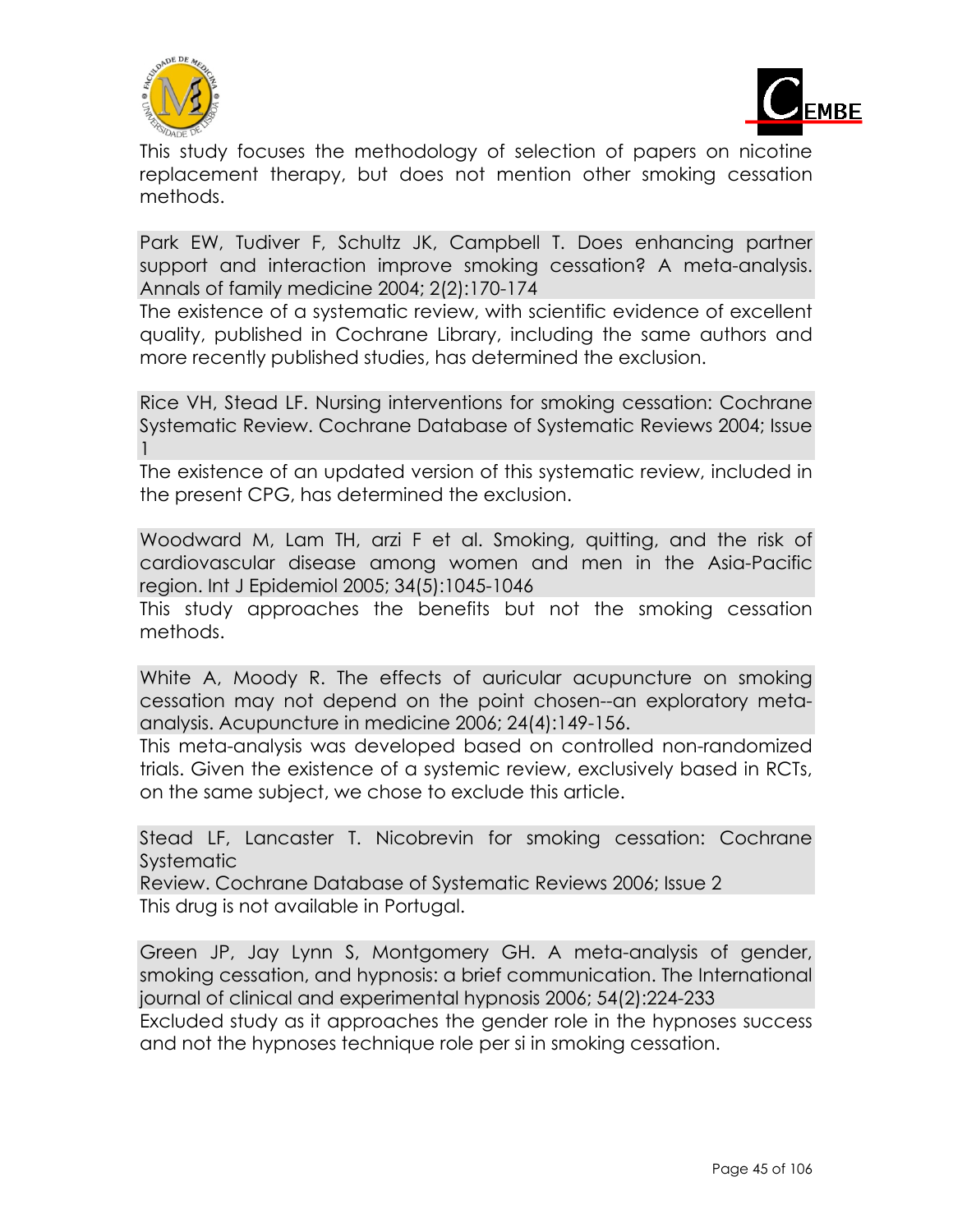



# **13. Practical interventions**

### **13.1 Pharmacological interventions**

As previously discussed, tobacco is a risk factor for several diseases, and smoking cessation is a challenge, both to smokers and health professionals who guide and stimulate their attempts to stop smoking. Presently there are several pharmacological therapies available to smokers aiming to reduce the smoking craving and decrease abstinence symptoms.

#### **13.1.1 Nicotine replacement therapy (NRT)**

Nicotine replacement therapy is largely used to replace the nicotine levels smokers acquire by inhaling tobacco smoke. The NRT efficacy in smoking eviction was proven in many studies.

In the West and Shiffman<sup>26</sup> review, published in 2001, 12 clinical trials were included, evaluating the NRT effects in abstinence symptoms and in smoking craving. Based on the results, the authors concluded that there is strong evidence that NRT reduces discomfort (6 out of 7 trials), irritability (9 out of 9 trials) and anxiety (3 out of 4 studies) and some evidence of a beneficial effect in decreasing depressive humour and smoking craving (in the latter, nicotine gums were not so effective). Nevertheless, they underline the need for trials with better methodological quality and more comprehensive descriptions.

According to the analysis conducted by Etter and Stapleton<sup>27</sup>, including 12 RCTs with placebo, a unique course of NRT for a period varying between 2 to 8 years has also shown benefit in smoking cessation, without evidence that this effect varies according to the duration of the initial therapy or the follow-up periods. The global relapse rate after 12 months was 30%, drawing attention to the possibility of an over estimate of the benefit and cost-effectiveness of the replacement treatment, when we only evaluate quit rates at 6 and 12 months. Most relapses after the first 12 months have occurred during the first or the second year, and were not detectable later. Nevertheless, and in spite of the exceptions related to the bias induced by short follow-up periods (6 and 12 months), smoking cessation benefits were confirmed by a systematic review, published in 2006 by Wu et al28, that compared different smoking cessation therapies (NRT, bupoprion, varenicline) at 12 months. In 70 RCTs, comparing NRT to a control group, a significant benefit with NRT was found, confirmed by the advantage of NRT versus placebo in 49 RCTs.

As there are several pharmaceutical forms of nicotine replacement therapies, Silagy29 evaluated, in 2004, 103 RCTs demonstrating that all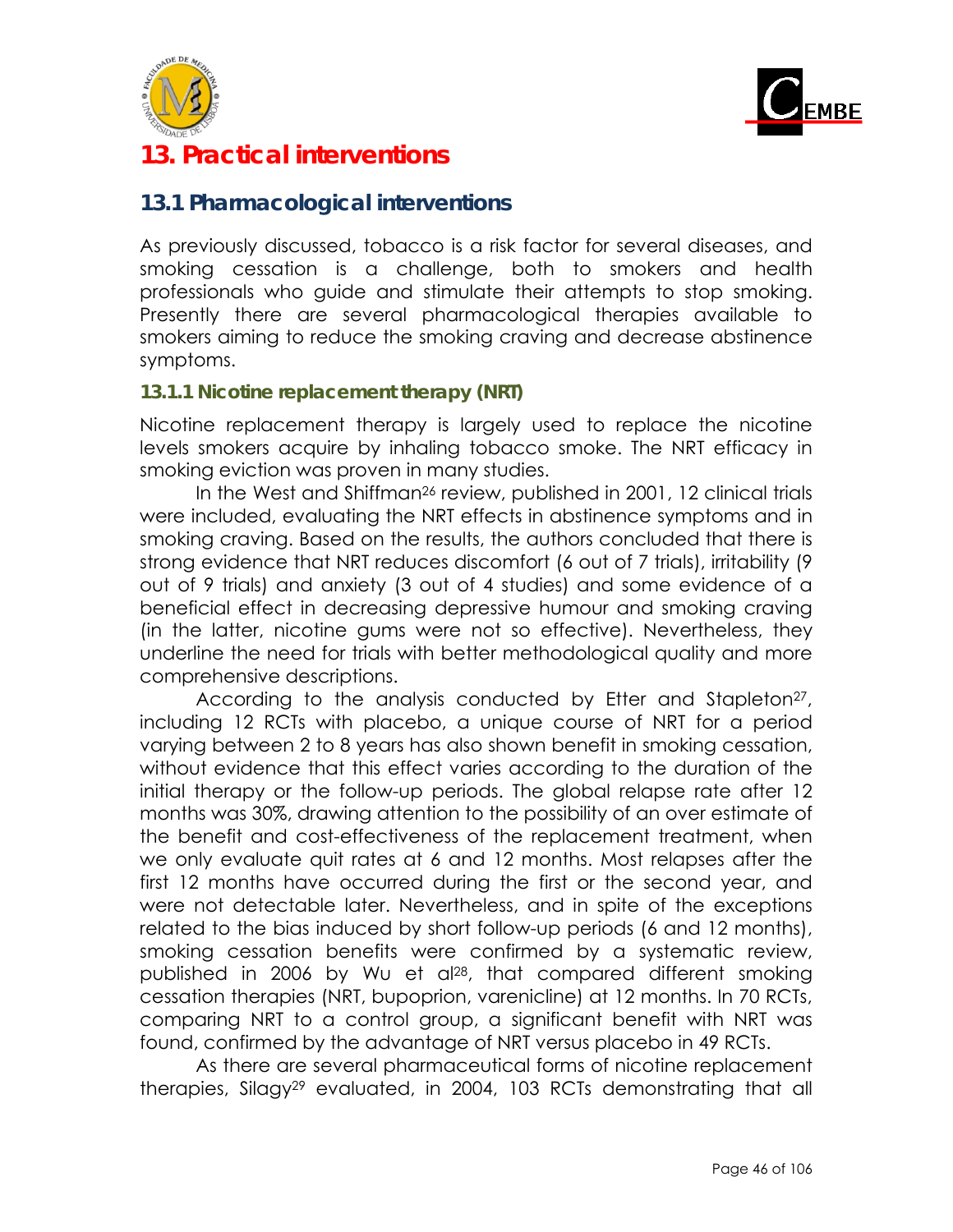



marketed pharmaceutical forms are effective in smoking cessation and that there is no evidence, by indirect comparison, of a significant difference between the different forms, namely in transdermal patches or gums. These results seem to be independent of the duration or context in which the therapy is applied and the intensity of additional support provided to the patient. Also according to this publication, the association of different forms of NRT recommended by the *U.S. Department of Health and Human Services* CPG30, was proven to be beneficial, although this evidence is presented with some reserve, due to the heterogeneity of the available studies. The combination of nicotine patches with a selfadministered form of NRT may be recommended to smokers who are not successful with a single type of 1<sup>st</sup> line pharmacotherapy. In highly dependent smokers (Fagerström score ≥7) a significant benefit was found with the use of 4 mg gums, instead of 2 mg, and, in this group, there was a low quality evidence supporting the combination of different forms of NRT. Only one clinical trial compared NRT with other pharmacological treatments, showing higher rates of smoking cessation when bupoprion was associated to a placebo patch comparatively to the use of nicotine patches plus a placebo tablet. More studies are needed to evaluate the association of NRT with other drugs.

Assuming that the efficacy of NRT is independent of the association with non-pharmacological therapies, Hughes et al<sup>31</sup> published in 2003 the results of a meta-analysis of 4 RCTs which proved NRT over the counter (OTC) efficacy versus placebo. This review included two randomized studies and two non-randomized trials, comparing NRT subject and nonsubject to medical prescription, which presented non-homogenous results, but that, when combined via random effects mode, have produced a OR higher that 1 (1.4, CI 95%, 0.6 to 3.3); the authors could therefore conclude that OTC NRT was as effective as NRT subject to medical prescription.

Comparing the efficacy of this therapy in men and women, Cepeda-Benito<sup>32</sup> evaluated 21 double blind, randomized trials versus placebo, showing that NRT, together with non intensive nonpharmacological support, is more effective than placebo in men at 3, 6 and 12 months. In women, the benefit was only found at 3 and 6 months, so it was concluded that in this group the association of intensive pharmacological support is even more important.

#### **13.1.2 Antidepressants**

The idea that smoking cessation may induce depression and that nicotine itself may have an antidepressant effect has promoted the use of bupoprion and nortriptyline in smoking cessation attempts.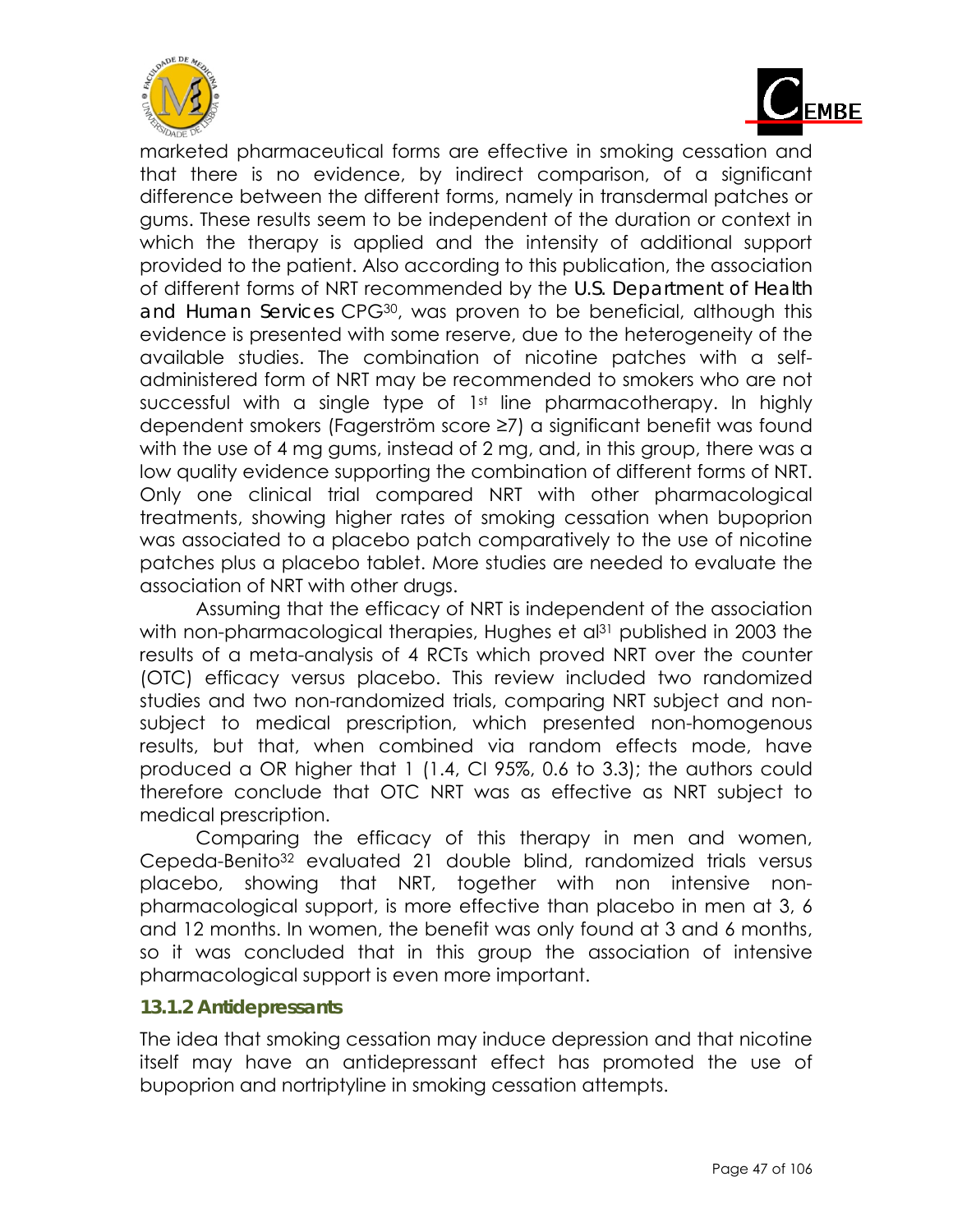



We have identified four systematic reviews discussing this issue. In the first one, a meta-analysis of 12 RCTs published by Scharf and Shiffman33 in 2004 in the journal *Addiction*, the differences between genders in smoking cessation were analyzed with or without bupoprion; in the second one, published in 2005, also in *Addiction* by Wagena34, 5 RCTs were analyzed, comparing nortriptyline with bupoprion or placebo; the third one, published in 2006 by Wu et al<sup>28</sup>, compared the result of different smoking cessation therapies (nicotine replacement therapy, bupoprion, varenicline) at 12 months; the fourth one was published in Cochrane Library in 2007, by Hughes et al<sup>35</sup>, studying the efficacy of antidepressant therapy in smoking cessation, and it included 53 trials (40 of which on bupoprion and 8 on nortriptyline).

So, when used isolated, and according to Scharf<sup>33</sup> and Hughes<sup>35</sup> reviews, bupoprion presents an effective aid effect to smoking cessation comparatively to placebo. The first study has demonstrated that the benefit of this drug is equal in men and women; however, there was evidence that women presented a lower success rate regardless of the treatment used.

Also in Hughes and Wagena studies, nortriptyline has shown benefit compared to placebo in the smoking abstinence rate evaluated at 6 and 12 months. The second study certified this difference as higher in the first months of treatment, and the number of abstinent people increased faster in smokers taking nortriptyline. Both studies showed that bupoprion achieved greater abstinence rates comparing to nortriptyline, but the difference was not statistically significant.

When compared to NRT, bupoprion and nortriptyline seem to have a similar efficacy, and there is no evidence that adding these antidepressants to NRT increases long term cessation (Hughes et al.). Through a direct and indirect comparison, Wu et al did not demonstrate as well a statistically significant advantage of bupoprion versus NRT.

These two antidepressants are effective regardless of the present or former history of depression, and the adverse effects are rarely serious or causing the treatment withdrawl, if the usual recommended dosage to smoking cessation is respected.

There was no evidence of a significant benefit, in the long term, of the prolonged use of bupoprion to prevent relapses<sup>35</sup>.

In what concerns selective inhibitors of serotonin recapture, there was no significant benefit in smoking cessation > 12 months, with this class of drugs35.

**13.1.3 Partial agonists of nicotine receptors**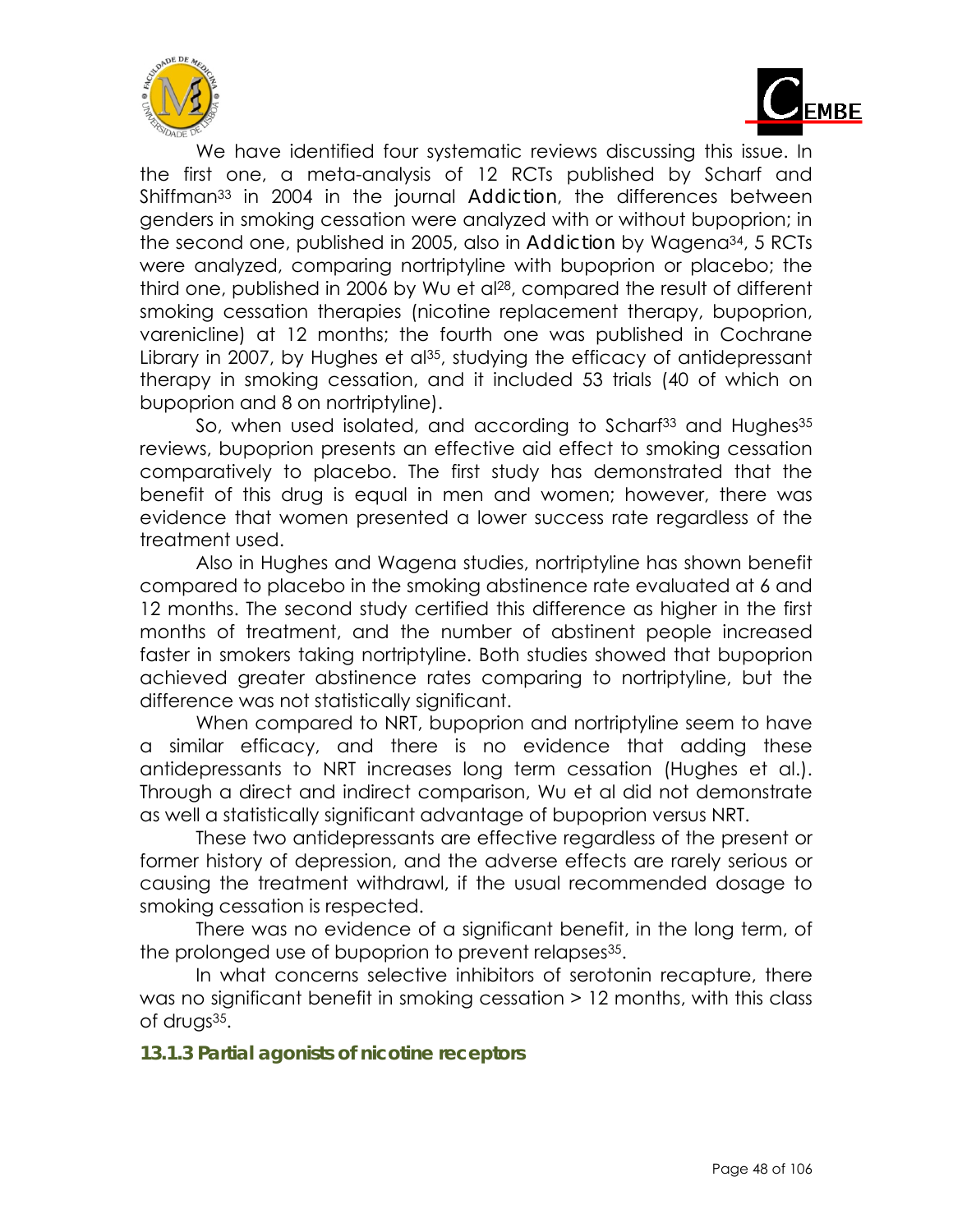



Partial nicotine agonists aim at reduction of smoking abstinence symptoms and the pleasure gained by tobacco smoke, and varenicline is the only molecule of this group available in the Portuguese market.

In 2007, Cahill et al<sup>36</sup>, published in Cochrane Library a systematic review evaluating the efficacy and tolerability of partial agonists of nicotine receptors, including 5 RCTs. The authors have identified a significant increase in smoking cessation rates in the long term (12 months), in patients treated with varenicline compared to placebo or bupoprion.

Likewise, in the reviews by Hughes et al<sup>35</sup> and Wu et al<sup>28</sup>, quoted above, varenicline proved to be, by direct comparison, superior to bupoprion. In the last trial it was also seen a greater efficacy of varenicline face to NRT by indirect comparison, versus placebo and all the control groups.

In spite of the evidence of varenicline efficacy in smoking cessation, several authors consider it necessary to conduct comparative trials between varenicline and NRT and more trials versus bupoprion, as well as more trials to evaluate its efficacy in the treatment of relapses.

#### **13.1.4 Anxiolytics**

Anxiety may be an important component in the failure of smoking cessation attempts, so several authors have pondered the use of anxiolytics as helper in smoking cessation.

In a systematic review published in 2000 in Cochrane Library, Hughes, Stead and Lancaster<sup>37</sup>, reviewed 6 RCTs studying different anxiolytics (diazepam, meprobamate, motoprolol, oxprenolol and buspirone) but none of the trials has shown evidence of a beneficial effect from any of these drugs. Nevertheless, the confidence intervals were wide, so the exclusion of a possible favourable effect can not be definitive. More trials are required in order to clarify the real role of this class of drugs.

#### **13.1.5 Other pharmacological classes**

#### **13.1.5.1 Clonidine**

Clonidine belongs to the central alfa-2 agonists class, used primarily as anti-hypertensive therapy and the treatment of opioid abstinence; its use has been recently proposed for smoking cessation.

Gourlay e Stead38 evaluated the use of clonidine in smoking cessation therapy, after 12 months of follow-up, through 6 RCTs that included potential bias sources, and the benefit of this therapy was statistically significant versus placebo. Nevertheless, adverse effects such as xerostomia or sedation were very frequent. According to these authors,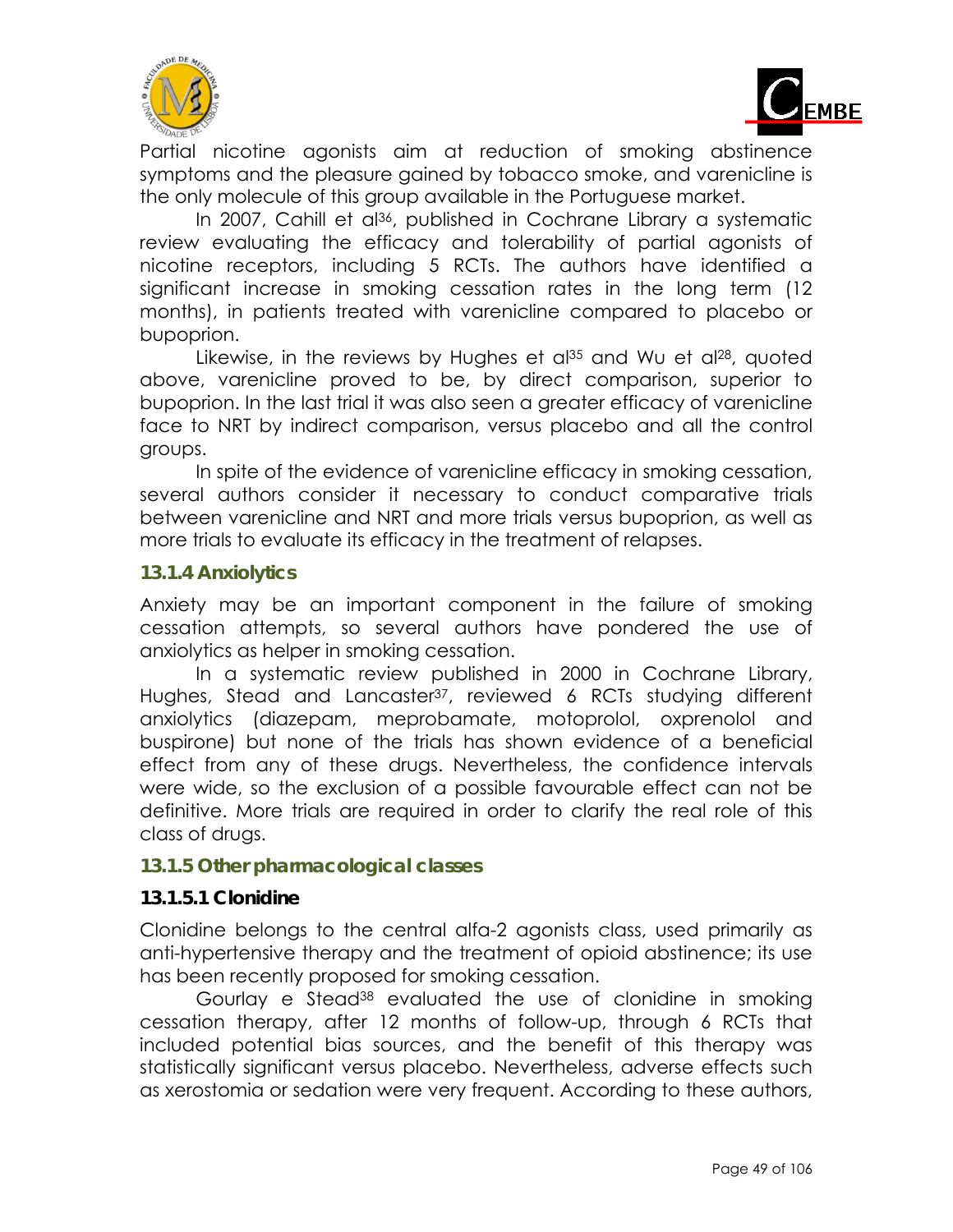



transdermal clonidine may be indicated as a 2nd line drug, and its sedative effect may be useful in specific patients. It requires a careful vigilance in order to adjust the dose and monitor potential serious adverse effects.

#### **13.1.5.2 Opioid antagonists**

Assuming the role of the opioid system in the pleasure of smoking, David et al39, conducted a systematic review to evaluate the role of the opioid antagonists in smoking cessation. They did not identify studies with long term follow-up of therapies with naloxone or buprenofine. Based on the data of only 4 RCTs, there was no significant difference between naltrexone and placebo in quit or long term abstinence rates (OR 1.26 CI 95%, 0.80 to 2.01). Nevertheless, since the confidence interval is very wide, evidence does not allow the exclusion of some efficacy of this drug, and so it is necessary to conduct larger clinical trials in order to make practical recommendations.

### **13.2 Non-pharmacological interventions**

#### **13.2.1 Complementary therapies**

#### **13.2.1.1 Acupuncture**

White et al<sup>40</sup> review, exclusively based in RCTs, has shown that there is no consistent evidence that acupuncture and related techniques (digit pressure, laser therapy and electro stimulation) are effective interventions in smoking cessation, since it is not possible to prove that the effect of these techniques is a placebo effect. Nevertheless, the selected studies are heterogeneous and present several methodological flaws, thus justifying the need for further trials in order to draw firm conclusions.

#### **13.2.1.2 Hypnotherapy**

The systematic review by Abbot et al<sup>41</sup>, published by Cochrane Library, has not shown a superior effect of hypnotherapy in smoking quit rates at six months versus another interventions, or the absence of treatment. Nevertheless, some consideration has to be made relating to the evaluation of this technique. Firstly, in order to identify a positive effect of hypnotherapy in smoking cessation, versus the absence of treatment, we should exclude the non-specific effects conditioned by the presence of a therapist. This verification is made difficult by the non-existence of a suitable placebo. Secondly, since it was not possible to prove the efficacy of other behavioural interventions, the comparison of the latter with hypnotherapy becomes a problem.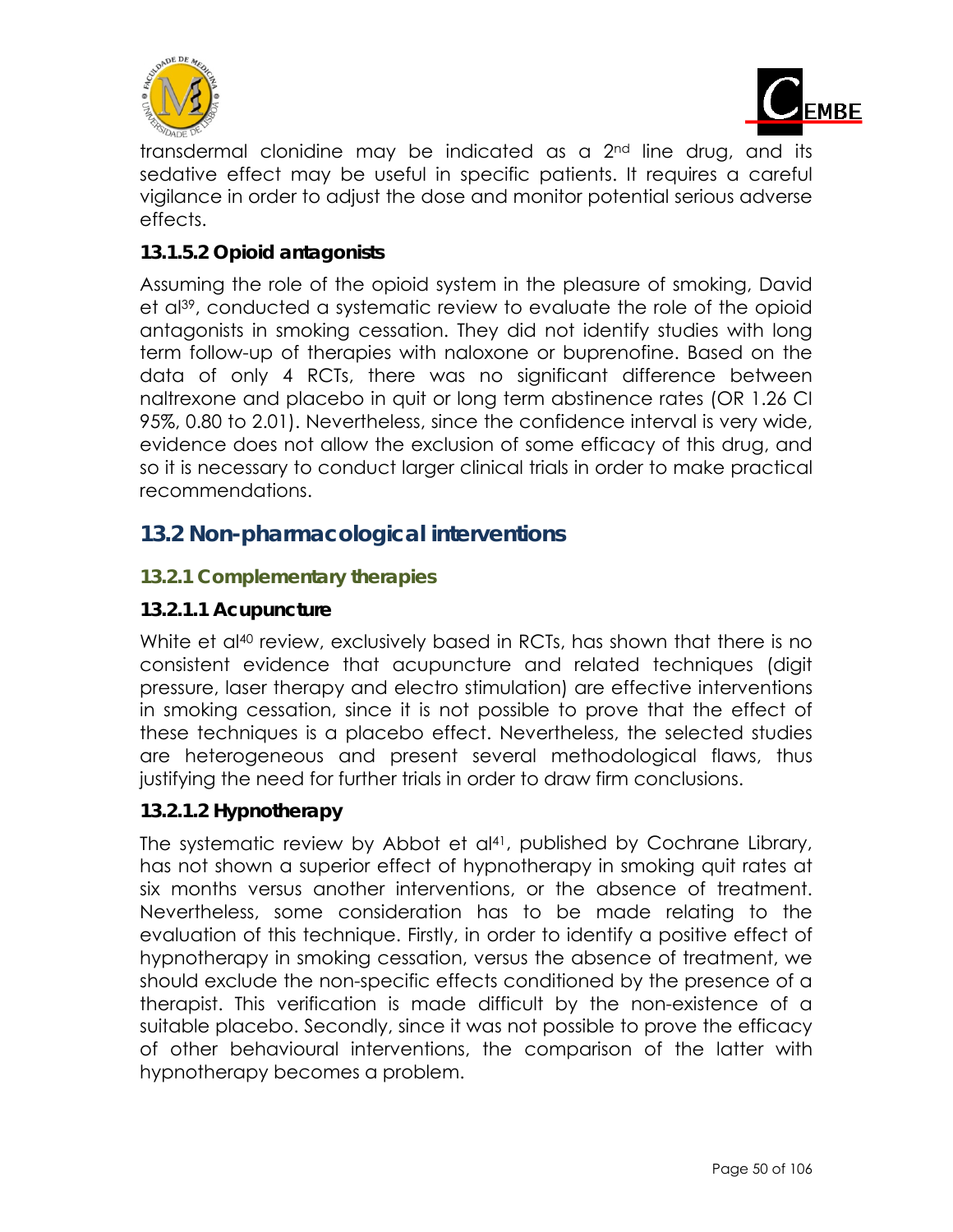



 In future trials, the investigators should consider the definition and description of the type of hypnotherapy used and the comparison with active interventions (preferably with an equivalent duration of contact with the therapist).

#### **13.2.2 Behavioural interventions**

All the studies published within this area agreeon the methodological difficulties associated with the evaluation of different behavioural interventions.

The evaluation of efficacy of behavioural therapy is more difficult than the pharmacological therapy. This fact is related to the difficulty in defining an adequate control and keeping the necessary conditions for a double blind trial (the smoker and the therapist usually know the group which they belong to). The standardization of the health care providers' attitude is a complex process, and many times it is accepted that the same method, applied by different professionals, may lead to different results. Whenever the therapeutic method is known by those who apply it and there is a formed opinion on the efficacy of each one of the interventions being studied, a performance bias may be induced. This is also possible whenever the same therapists apply different methods.

The design of trials of behavioural interventions, usually with multiple treatment arms to identify the effective therapeutic element, makes it difficult to explicitly predefine control groups. Nevertheless, and in opposition to what is seen when evaluating pharmacological interventions, the choice of an adequate control for a behavioural intervention poses serious problems, since it will hardly be equivalent to the non-specific effects of the study method.

#### **13.2.2.1 Self-help**

There is evidence, in a small dimension, of the systematic review of Lancaster e Stead<sup>42</sup> in Cochrane Library, that self-help materials for smoking cessation can increase the number of individuals who stop smoking, comparatively to the absence of treatment. These materials were defined as leaflets, audiovisual media or computer programmes, which may be used by smokers as adjuvant factors in the attempt of quitting smoking without the help of a health care provider, therapist or therapy group.

Personalized self-help materials seem to be the most effective. They can produce a superior effect relatively to the non-personalized ones, being more attractive and easier to read, and they can be used by a higher number of people. Nevertheless, it is difficult not to confuse this type of materials with the ones that require additional contacts. On the other hand, it was seen that help advices to smoking cessation are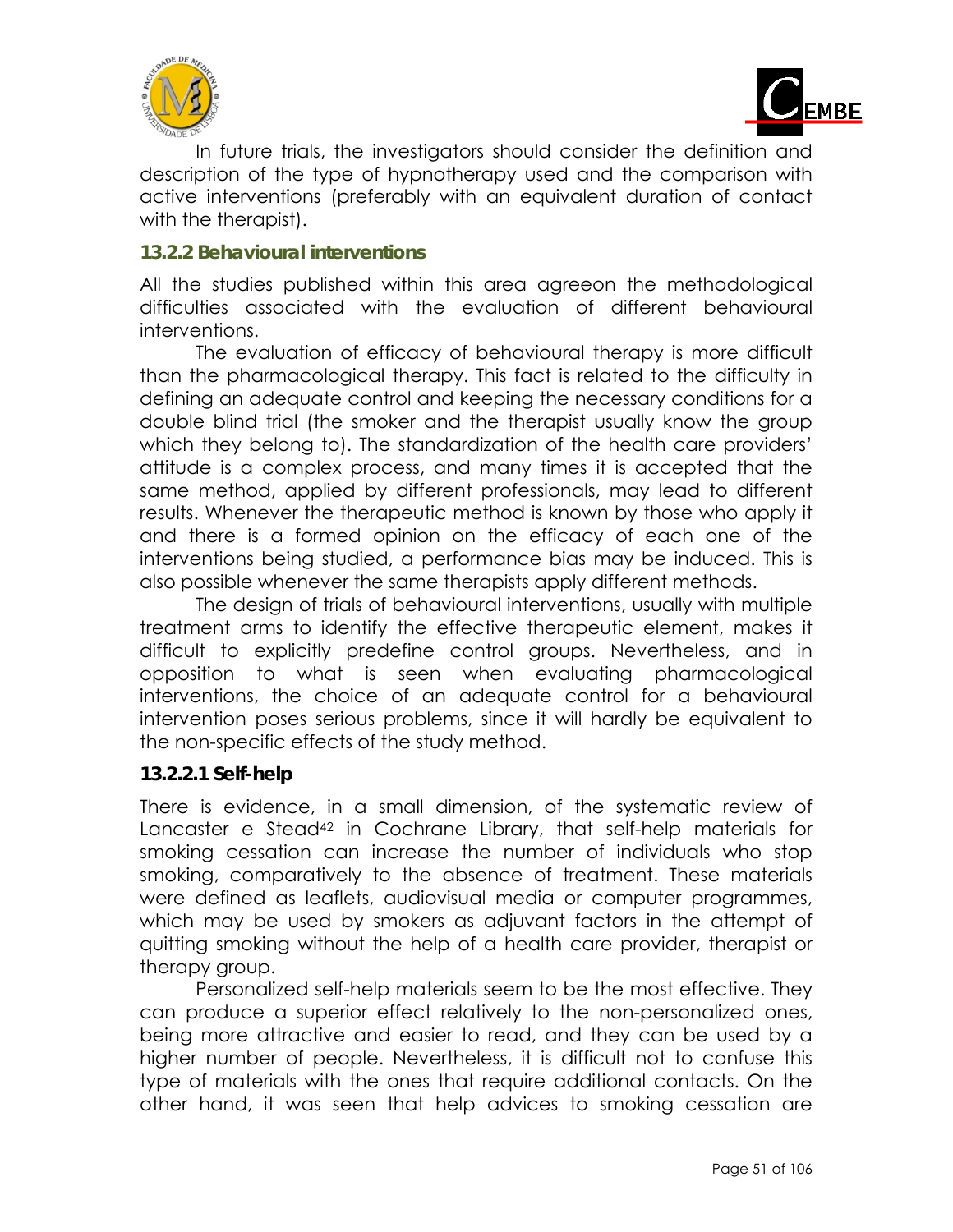



currently widely spread among the entire population. This "contamination" may complicate the demonstration of the standard selfhelp programmes, since the control group and the experimental one may have suffered similar interventions.

The necessary evidence to determine which are the theoretical models and the most important elements to the individualization of the materials is insufficient. All studies suggest that the supply of self-help materials, together with health care providers counselling, does not improve the results. Likewise, there is small evidence of the effect of adding self-help materials to nicotine replacement therapy.

There were no studies with direct comparison between self-help materials and minimal counselling interventions.

The authors consider that self-help interventions are probably most suitable to smokers who are not in contact with the health system (since individualized interventions depend on the capacity to obtain baseline data). All smokers who seek help will probably benefit more from a brief counselling or personalized materials. Internet may be an important vehicle to provide smokers access to individualized resources.

#### **13.2.2.2 Group therapy**

Stead e Lancaster<sup>43</sup> analyzed group therapy as an aid to smoking cessation, in the systematic review published by the Cochrane Library. They enumerate several particularities that hinder the evaluation of the role of group therapy in smoking cessation, namely the difficulty to explicitly define experimental groups (different approaches are tested in one single study), the non-existence of an adequate control group and variations in the characteristics of the groups. There is not sufficient evidence to identify which elements in group therapy are the most important to the success of smoking cessation.

In spite of these interventions having at first glance a more favourable cost-effectiveness relatio than one individual one, there are no trials to consubstantiate a comparative efficacy between the two approaches.

On the other hand, to attend a therapy group the smoker must have not only the will to quit smoking, but also the time and effort needed to participate in the sessions.

The comparison between a therapy group and another with no intervention supports the conclusion that the group programmes may help smoking cessation, in spite of not providing evidence on the specific benefit of this therapy.

There is reasonable evidence that group therapy is superior to selfhelp in smoking cessation, but there is no evidence that the meeting with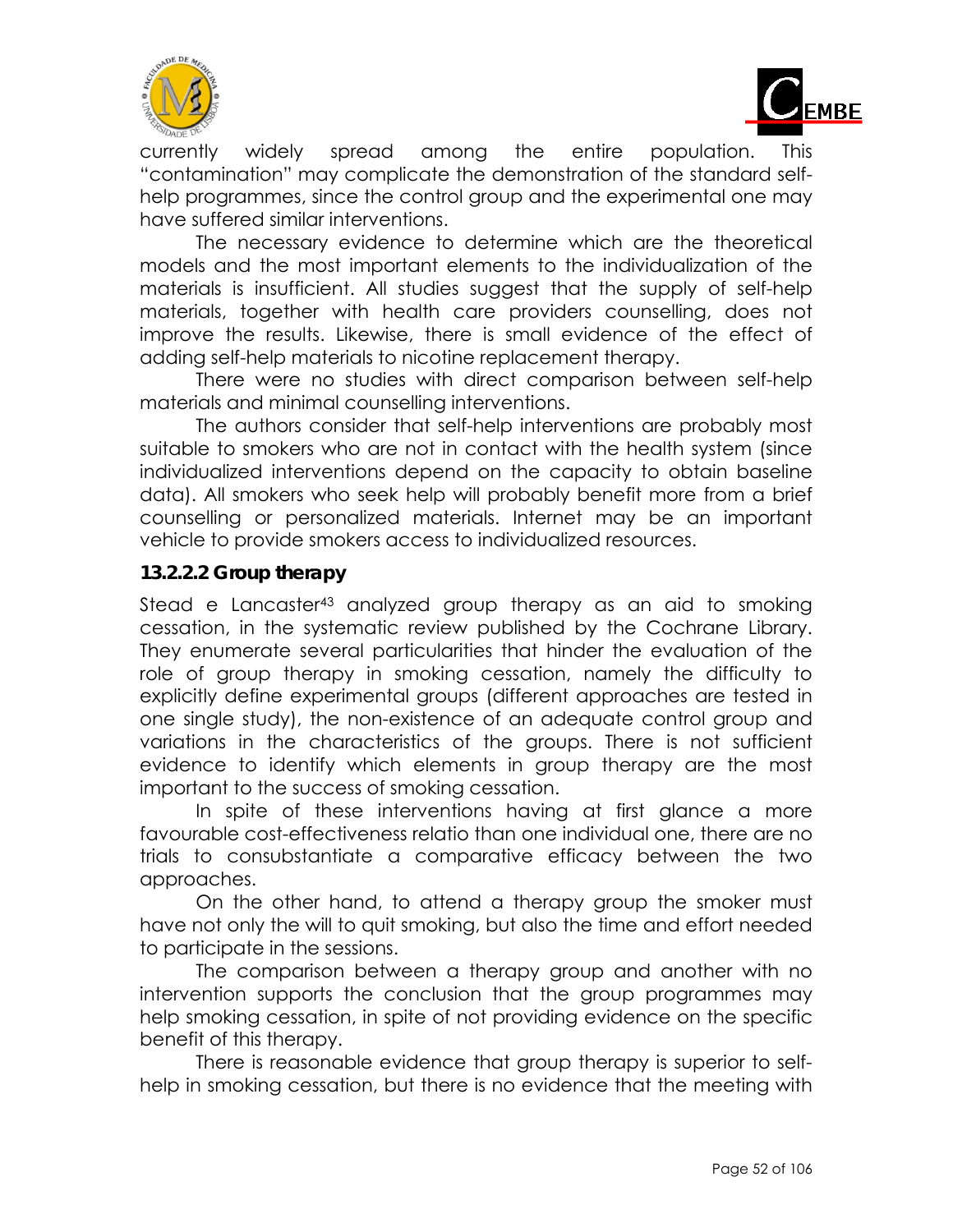



other smokers, alone, is superior to brief or intensive individual counselling, and that its association with NRT is superior to its use alone.

One can assume that behavioural and pharmacological interventions contribute in an independent way, to the success of smoking cessation. As such, group therapy may be considered as one of the constituents to include in a multifactorial intervention.

#### **13.2.2.3 Telephone counselling**

Three systematic reviews were identified, studying the role of telephone counselling in smoking cessation. A rigorous evaluation of reactive services, such as aid telephone lines, has been made difficult since it is not possible to develop randomized trials in which the adequate support is denied to some individuals who contact those services, preventing the formation of a comparative group.

In the systematic review from Cochrane Library, conducted by Stead et al<sup>44</sup> the role of telephone counselling was evaluated, whether pro-active (initiated by the health care provider) or reactive (initiated by the smoker, through aid lines); there was a slight benefit in adding telephone counselling to pharmacotherapy. It provides smokers with a route of access to smoking cessation support and the call-back counselling increases their utility. Within this counselling there is a doseresponse relationship, that is, the accomplishment of three or more telephone calls increases the odds of quitting, comparatively to a minimal intervention (self-help material, counselling minimal intervention, isolated pharmacotherapy).

The meta-analysis, conducted by Pan45, evaluated 22 trials and the pro-active telephone counselling role as adjuvant to minimal intervention to smoking cessation. It was seen that this type of intervention is effective in younger males who smoke <10 cigarettes per day.

Solomon et al<sup>46</sup> review concluded that pro-active telephone counselling, when added to transdermal patches of NRT provided at no cost, has a favourable effect on the short term abstinence rates. There was no long term significant result.

#### **13.2.2.4 Individual counselling**

The systematic review by Lancaster et al<sup>47</sup> studied the role of individual counselling to smoking cessation. Individual counselling was defined as a face-to-face meeting between a smoker and a therapist with trained competencies to help him stop smoking. Different types of behavioural approaches were accepted and all the interventions initiated by professionals within their usual practice context were excluded, in order to avoid a possible confounding bias. Individual counselling (lasting over ten minutes) was more effective than the control with a minimum contact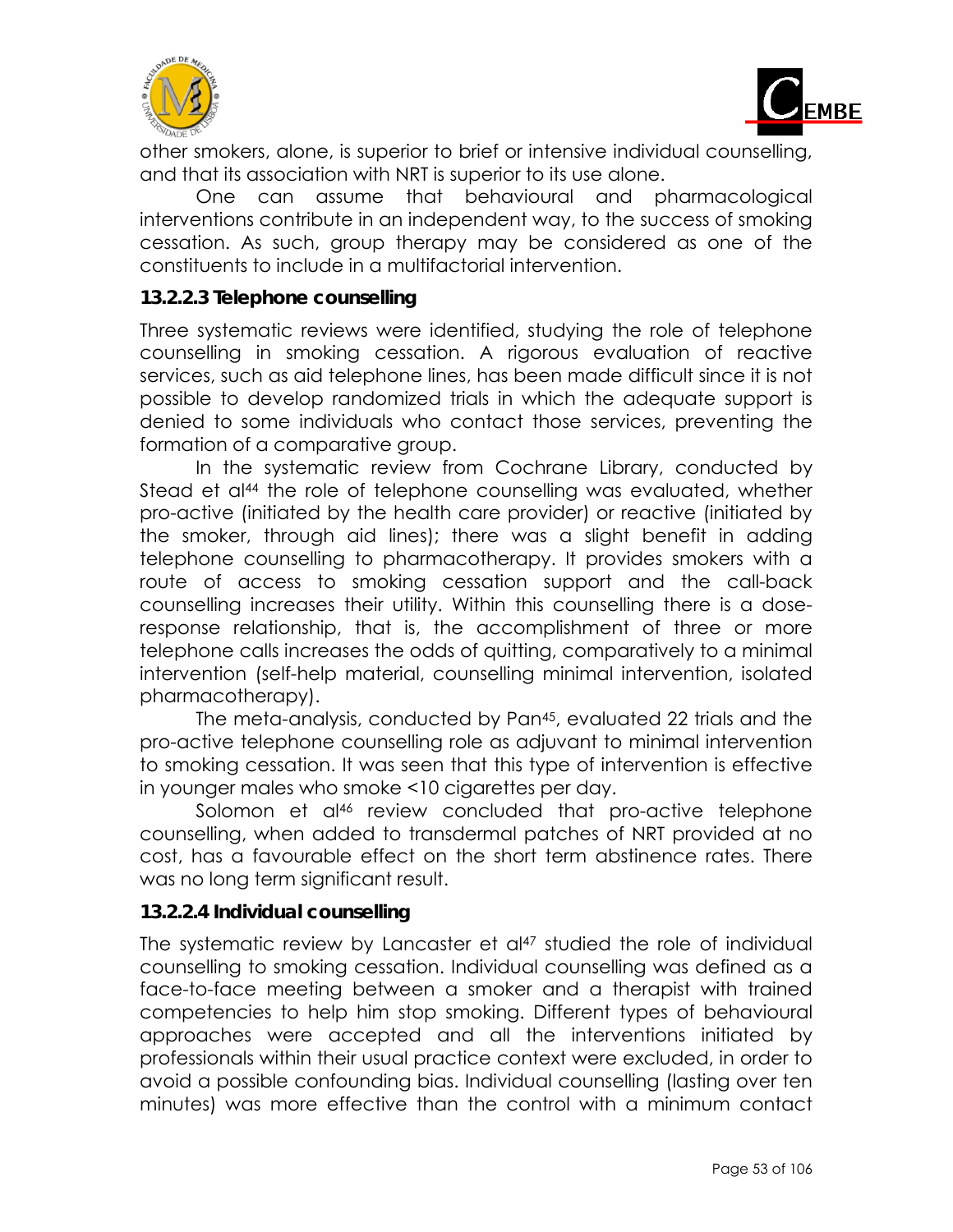



(lasting less than ten minutes) with the therapist. There was no evidence of a dose-response effect with the increase in counselling intensity over the 10 minutes period (in spite of, statistically, not being possible to exclude the possibility of a clinically useful effect).

There was no significant additional benefit when individual counselling was provided to smokers under NRT. This fact can only indicate that, in this context, additional relative benefit is small, since quit rates in control groups were increased by the use of effective pharmacotherapy.

It is concluded that interventions such as individual counselling, given by smoking cessation trained professionals, outside the scope of usual clinical practice and lasting over 10 minutes, help smokers in smoking cessation.

#### **13.2.2.5 Stage based behavioural intervention**

The stage based intervention is a type of behavioural intervention in which individuals are classified in five stadiums: pre-contemplation, contemplation, preparation, action, maintenance. This type of intervention is based on the hypothesis that the actions that consider the stage of the behavioural change process where the individual is will be more effective and efficient than an identical intervention in all stages.

In the trials selected for the systematic review by Riemsma et al<sup>48</sup>, the efficacy of stage based behavioural interventions showed a heterogeneous methodological quality of the trials; few referred the validation of the scale used to determine the change stage; there was no homogeneity in the type of intervention defined for each of the stages; and the description of the interventions was sometimes very limited and not sufficient to draw conclusions on the adequacy to the defined stage.

#### **13.2.2.6 Prevention of relapse**

Different strategies to prevent relapses after a well succeeded smoking cessation process were evaluated. It should be noted that there is no clear distinction between treatments to prevent relapses and prolonged treatments for smoking cessation. Nevertheless, we consider interventions to prevent relapses, those that explicitly seek to reduce relapse rates after the end of an initial well succeeded treatment phase, or after the date of abandon of a self motto attempt.

The behavioural and cognitive strategies to the development of competencies related to the identification of high risk situations for relapsing are the most common studies.

In the systematic review by Hajek et al<sup>49</sup>, there was no evidence to support the use of any type of strategies to avoid relapses in abstinent smokers, nevertheless, there were methodological and contents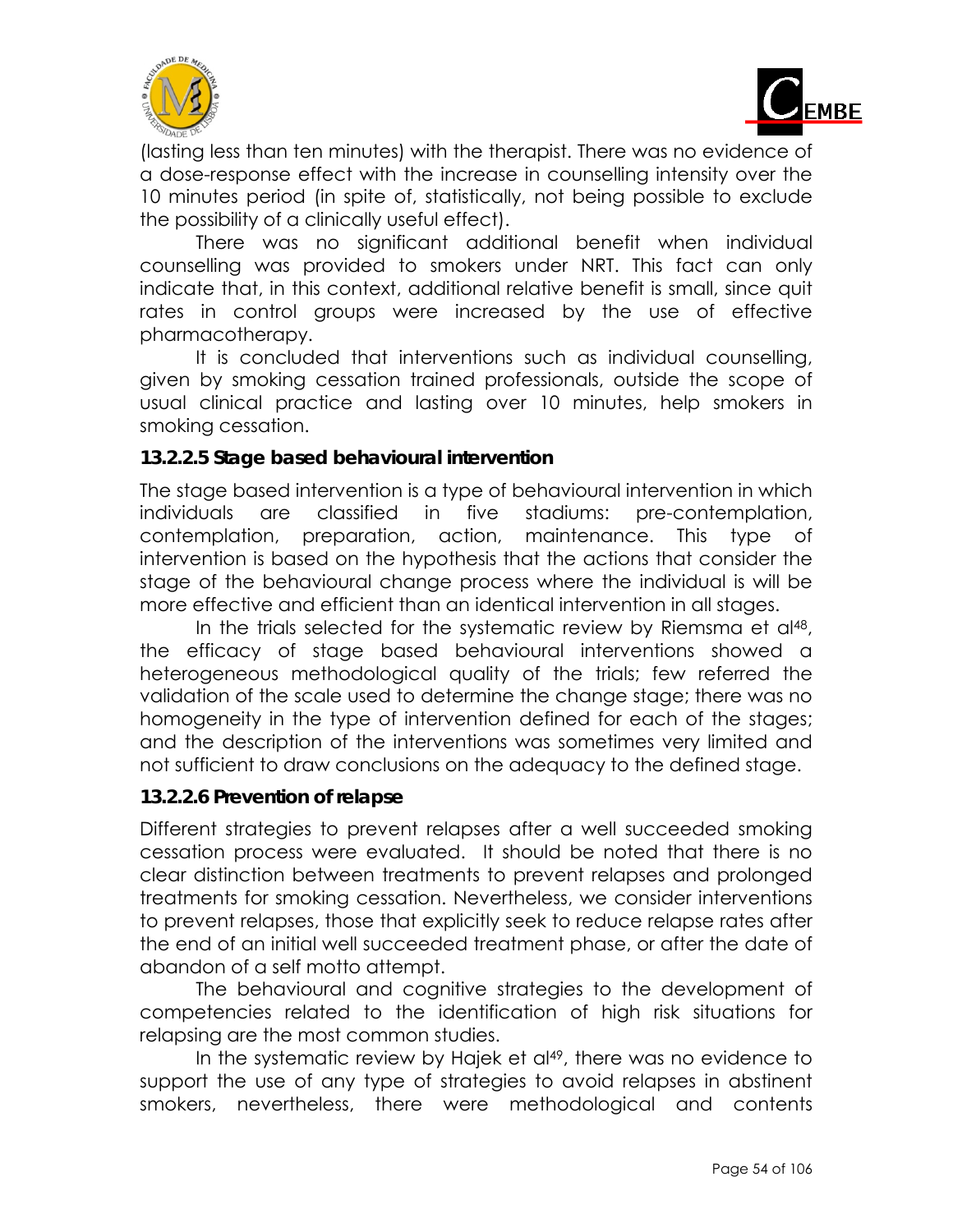



limitations that may have contributed to this result. This conclusion is related, particularly, with the traditional treatments based on identifying and attempting to solve the problems with minimal interventions.

Currently, and until the release of further data, it seems more efficient to concentrate efforts in attempts of early smoking cessation.

#### **13.2.3 Aversion therapy**

Hajek and Stead<sup>50</sup> review evaluated the aversion therapy role in smoking cessation. This technique is based on classical animal conditioning experiments and it consists of adding unpleasant stimuli to the smoking action, in an attempt to extinguish it.

The authors found a large number of published articles on this subject, but most papers had several methodological flaws that could origin false-positive results. As such, it was concluded that the available evidence is insufficient to determine the efficacy of the "rapid smoke" (aversion therapeutic method which requires several smoke inhalations within a few seconds) or the existence of a dose-response to the aversion stimulation. Other aversion methods (lighter forms of the "rapid smoke" method) do not seem to present any specific efficacy. It is justified, nevertheless, to conduct a larger number of trials with adequate methodology in order to achieve a correct evaluation of this type of approach.

### **13.3 Special populations**

It is important to consider the particularities of some specific populations, in which the harmful effects of tobacco may have more serious consequences (such as pregnant women or cardiovascular patients), or that may represent a more favourable context for smoking cessation. On the other hand, the groups where the efficacy of the interventions generally used may be questioned deserve a more careful approach, and/or the pertinence of the use of different methodologies should also be more carefully evaluated.

#### **13.3.1 Cardiovascular patients**

There are three systematic reviews published relating to smoking cessation as a strategy to secondary prevention in smokers with cardiovascular disease.

Only the work by Wiggers et al<sup>51</sup>, published in 2003, refers cardiovascular disease in general, and does not show evidence of benefit in most interventions (nicotine replacement therapy or other pharmacological therapy, self-help materials, individual group or telephone counselling) in these patients. There was just limited evidence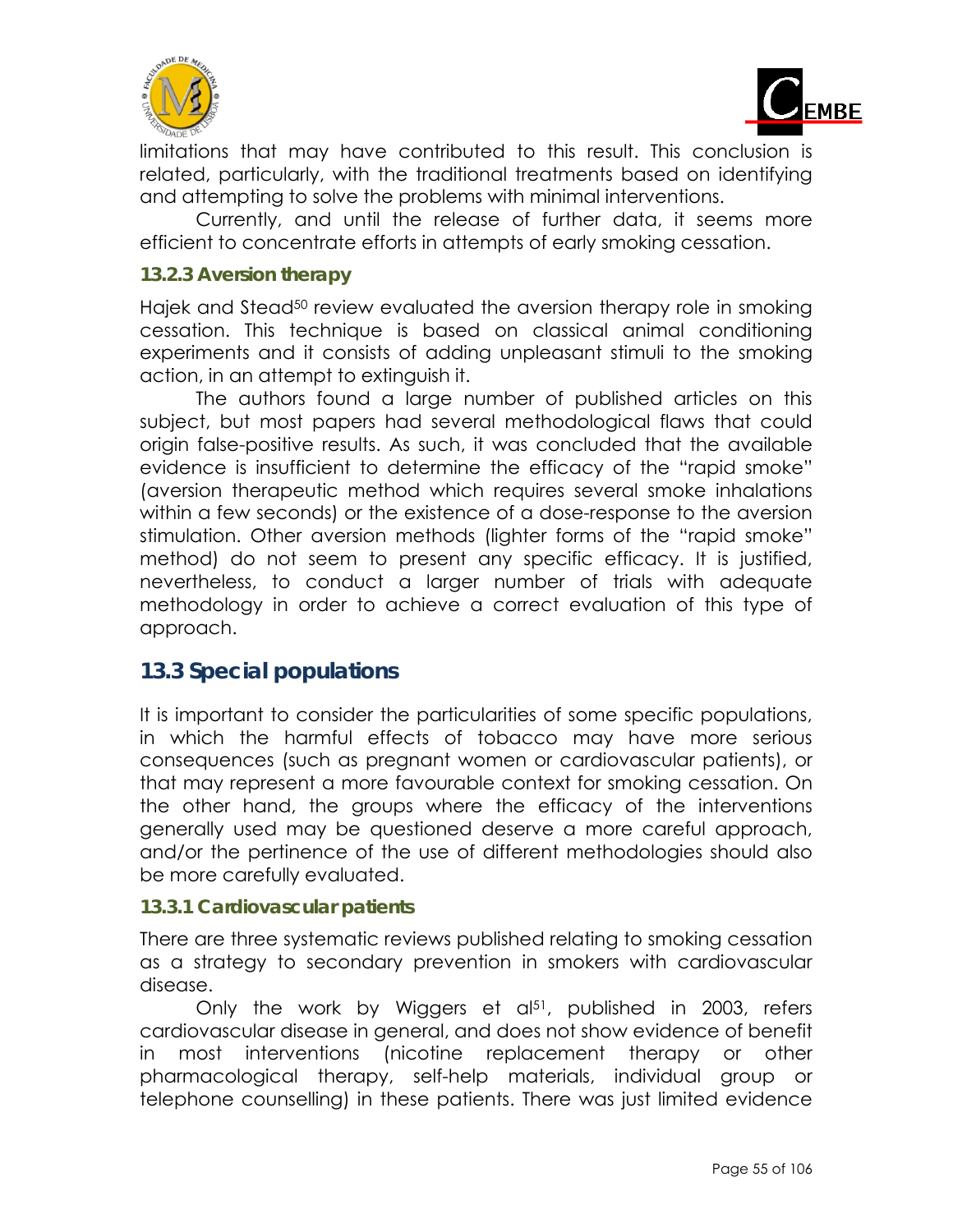



of efficacy of medical or the nursing team counselling. The number of studies available then in cardiovascular patients was small and the effects very limited (only 5 of the 12 analyzed trials showed significant results).

More recently, two systematic reviews were performed, focusing on smokers with coronary heart disease. The review of 33 randomized double-blind clinical trials, included in the review by Ludvig et all52, demonstrated that each of the smoking cessation aids (nicotine in its several forms, bupoprion and behavioural therapy) increases modestly the abstinence rates at 12 months in coronary patients, comparatively to placebo. There is no evidence showing a significant difference in the efficacy of several aids. The meta-analysis by Barth et al<sup>53</sup>, published in 2006, states that psychosocial interventions (behavioural approaches, telephone support, self-help material) have a positive effect in smoking cessation in patients with ischemic disease, versus the usual treatment, if applied for a minimum period of 1 month. The analyzed studies were randomized heterogeneous trials, using the model of random effects.

In what concerns adverse effects of smoking cessation drugs in patients with cardiovascular disease, several RCTs were analyzed individually in the review by Ludvig and the work of Silagy et al<sup>29</sup>, already mentioned in the pharmacotherapy chapter. It was seen that high levels of nicotine may be a risk factor to cardiac events. Nevertheless, the risk from nicotine within the replacement drugs currently marketed is probably not superior to the risk of smoking per se. The transdermal patch, through its slow release and reduced nicotine concentrations, was safe in patients with stable coronary disease, and it did not increase the number of events, being considered therefore as a viable option in patients following an acute myocardial infarction (after 2 weeks).

There was no available evidence of quality relating to the safety of gums and inhalers but, considering that they are immediatly released, they should not be recommended to high risk cardiac patients. Bupoprion was considered safe in coronary disease patients.

#### **13.3.2 Pregnancy**

Considering the serious risks associated to smoking in pregnant women, several studies were conducted in order to evaluate the efficacy of smoking cessation interventions, when integrated in pre-natal care.

Polanska et al<sup>54</sup> meta-analysis, published in 2003, confirms that the interventions in prenatal smoking significantly increase the smoking cessation rates at the end of pregnancy, and they refer a greater efficacy in interventions including specific material to pregnant women.

In the systematic review by Lumley et al<sup>55</sup>, published in 2004, the analysis of 48 randomized and non randomized clinical trials, having significant statistical heterogeneity, has shown that the application of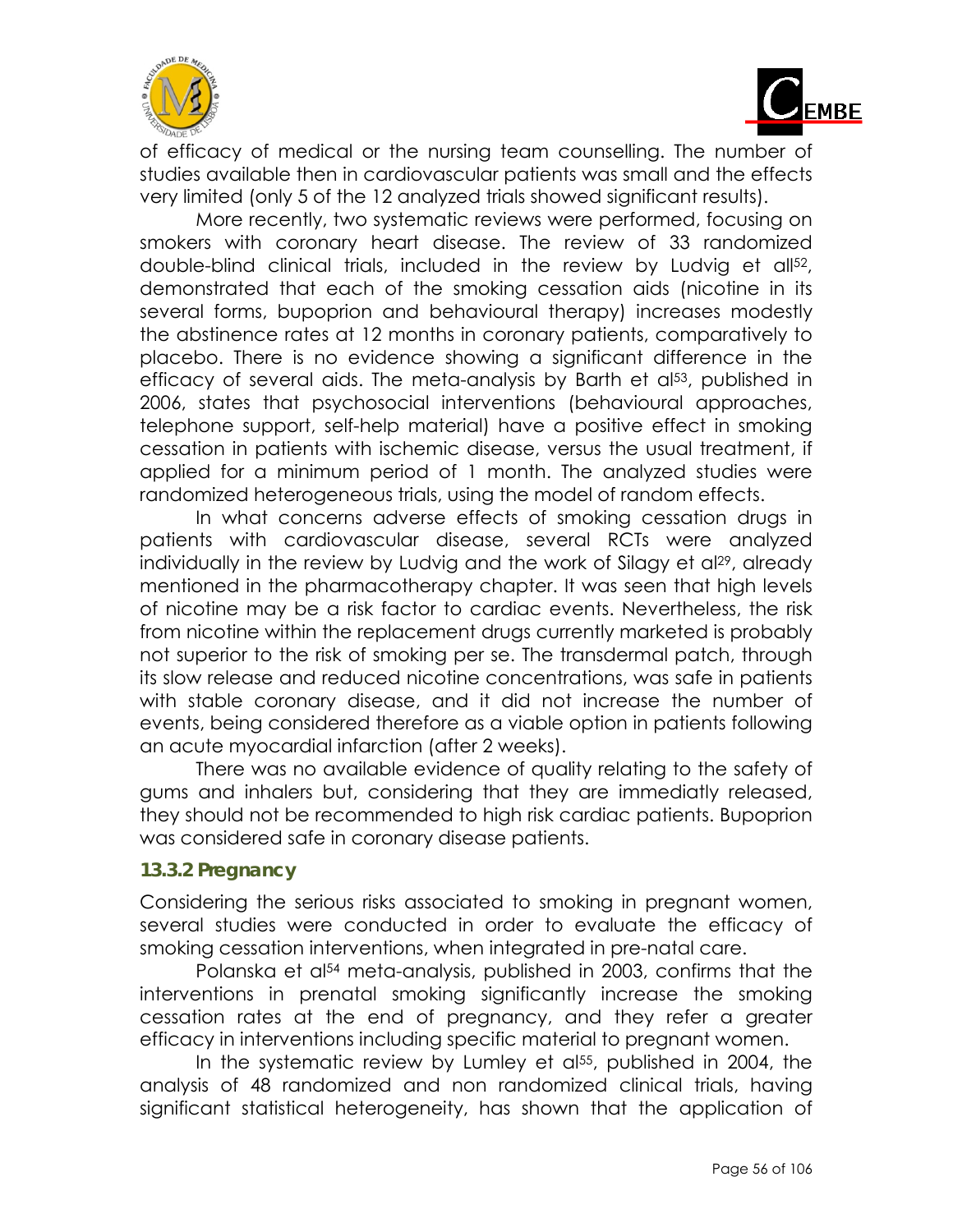



smoking cessation programmes lead to a reduction of the proportion of women who keep on smoking at the end of their pregnancy. All 16 trials that included information on prenatal outcomes, with demonstrated homogeneity, have revealed a reduction in the occurrence of low weight at birth and pre-term labour. The analysis relating to the occurrence of very low weight at birth, still born babies and peri or neonatal death did not present an adequate statistical power. This review also included 5 trials relating to relapses prevention (800 women) that did not show a significant reduction of relapses.

Concern of use of NRT in pregnant, puerperal or breast feeding women, is centered on the fear of adverse effects on the foetus. In the above mentioned review, NRT did not present a significant advantage over other types of intervention to smoking cessation during pregnancy. On the other hand, the number of trials conducted to date evaluating the drug safety in pregnancy is very small.

Also, there are no published articles on the use of bupoprion as smoking cessation drug during pregnancy.

We might possibly consider the use of pharmacotherapy in smoking pregnant or breast feeding women who cannot cease smoking only with psychosocial interventions, after considering the risks and the fact that its efficacy is not known, opposing to the risks of keeping on smoking. If this is the case, the lower dose of the established therapeutic interval should be  $u$ sed $30<sub>1</sub>$ 

#### **13.3.3 Psychiatric disease**

The results of a meta-analysis with 15 clinical trials, published in 2003 by Hitsman et al<sup>56</sup>, suggest that the existence of personal history of major depression is not an independent risk factor to cessation failures in the short or long term in a smoking cessation programme. Consequently, these patients should be offered the interventions identified as effective in this CPG. Considering that slow release bupoprion and nortriptyline – effective treatments to smoking cessation in the general population – are also effective to treat depression, these drugs should be specially considered to the treatment of tobacco dependency in smokers with current or previous history of depressive syndromes.

Prochaska et al<sup>57</sup> meta-analysis indicates that there is a strong evidence that all smoking cessation interventions in individuals involved in treatment programmes for other forms of dependency are effective in the short term, both for patients undergoing treatment as for patients in recovery; however, they are not effective in the long run. These interventions seem to promote as well the long term abstinence of alcohol or illicit drugs.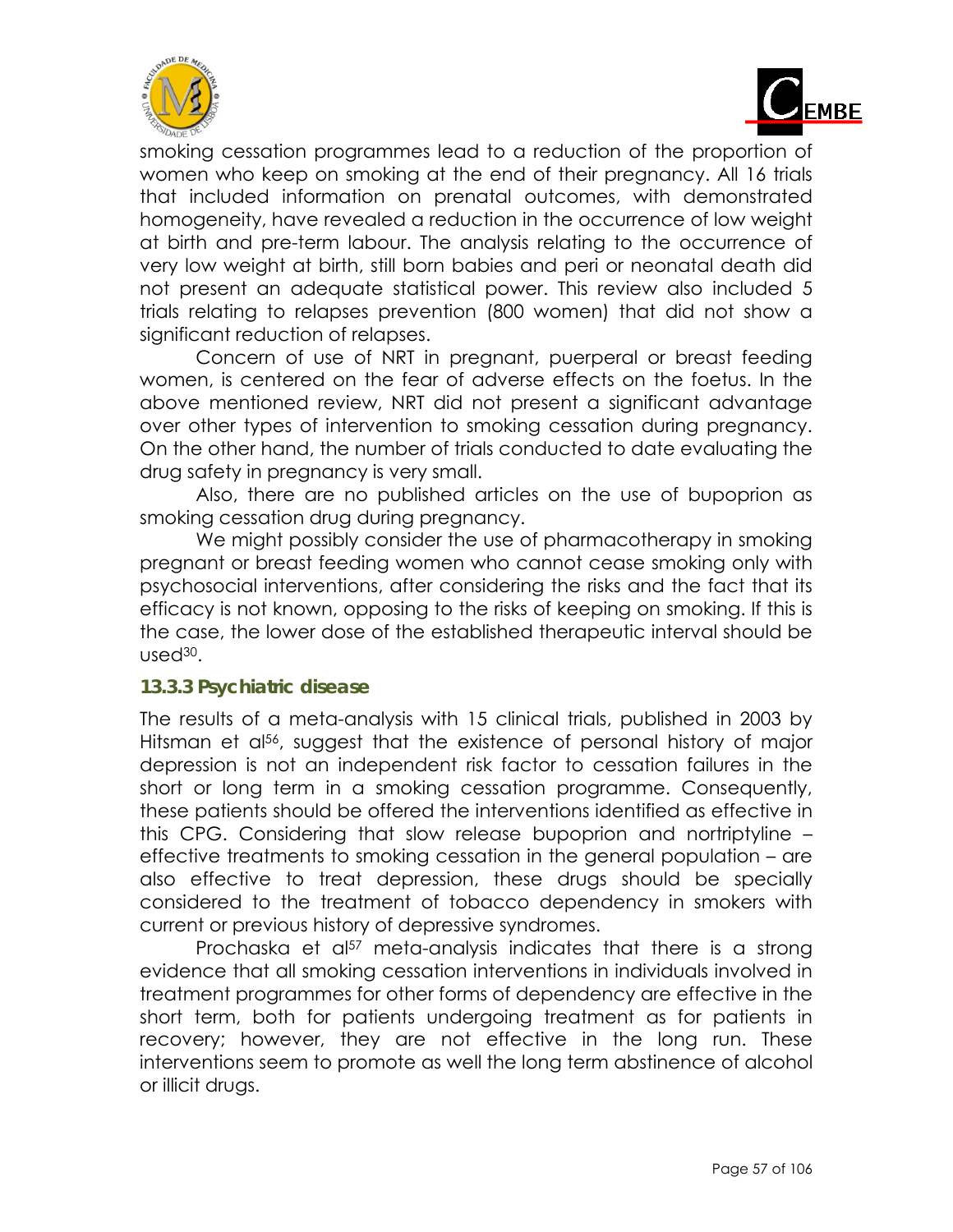



#### **13.3.4 Young people (adolescents)**

Considering the young population, Sussman et al<sup>58</sup> meta-analysis, published in 2006 and including 48 clinical trials, led to the conclusion that young people included in smoking cessation programmes present higher abandon rates in short and long term. It was also seen that these rates are relatively higher in programmes lasting longer than 5 sessions, those that include a motivational component, cognitive behavioural techniques, social influence approaches, or programmes conducted in scholar clinics and within their school class.

Grimshaw and Santon58 published in the same year in the Cochrane Library a systematic review of 15 randomized and non randomized clinical trials, to evaluate the efficacy of smoking cessation strategies in young people under 20, with an average of at least one cigarette per week (defined as regular smokers). No intervention has shown an increase in smoking cessation rates up to six months, nevertheless the so-called complex interventions (including multiple components – psychological, social, cognitive behavioural), with some persistence of abstinence (30 days or occasional abstinence prevalence at 6 months), and particularly the ones that included elements of the "change stages" model, had some success.

The evidence currently available does not permit to consider that the efficacy, effectiveness and neuropharmacological safety would be different in young people relatively to other smoking groups; however, the only two trials that studied pharmacological interventions (nicotine replacement therapy isolated or combined with bupoprion) in this group of individuals, were small in size and did not present a statistically significant benefit in smoking cessation rates.

#### **13.3.5 Elderly patients**

As with younger smokers, smoking cessation in the elderly may reduce the risk of acute myocardial infarction, death due to coronary disease and pulmonary neoplasia30. It can also enable faster recoveries from diseases exacerbated by smoking and improve the brain circulation.

The recommended interventions to the general population have also proved beneficial to the elderly; however, due to some individuals' difficulties of mobility and transportation, the pro-active telephone counselling is especially indicated in this population.

#### **13.3.6 Hospitalized smokers**

In the particular context of hospitalized patients, it was seen that smoking cessation treatments are effective.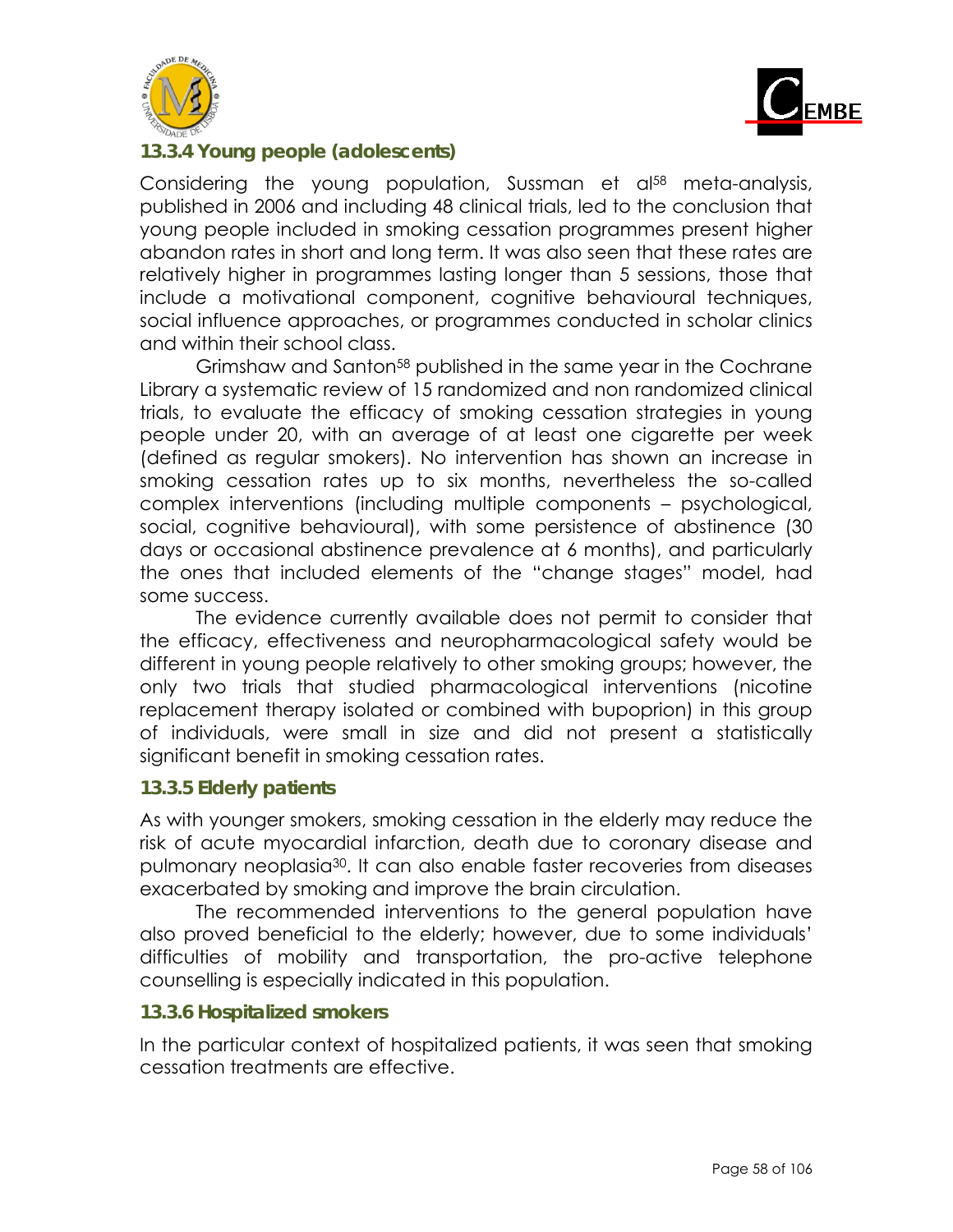



The publication in 2002 of the Rigotti et al<sup>59</sup> meta-analysis, analyzing 17 randomized and randomized clinical trials to interventions in hospitalized patients, showed that behavioural interventions which include contact during hospitalization and at least one month of follow-up are effective in promoting smoking cessation in hospitalized patients. Nicotine replacement therapy increased smoking abandon rates.

#### **13.3.7 Preoperative patients**

Moller et al<sup>60</sup>, identified 4 statistically heterogeneous clinical trials related to preoperative smoking cessation, and their analysis, as a systematic review, concluded that the preoperative interventions to smoking cessation are only effective in the perioperative period, without a long term significant effect. The available data on the smoking cessation effect in postoperative complications are contradictory, and we need more research in order to issue a valid opinion.

#### **13.3.8 Chronic obstructive pulmonary disease (COPD) patients**

Smoking cessation is presently considered the most important therapy of COPD smokers; therefore, it is pertinent to know the efficacy of the different interventions to smoking cessation in this particular group of patients.

In a systematic review, published in 2001, 5 RCTs analyzing smoking cessation in patients with COPD were included; two of them were of high quality. The authors concluded that the combination of pharmacological and psychosocial therapy was superior than the isolated use of psychosocial therapy or the absence of therapy in these patients. Nevertheless, there is no satisfactory level of evidence proving that isolated psychosocial therapy increases the success rate of smoking cessation in patients with COPD61.

#### **13.3.9 Ethnic and racial groups**

Certain ethnic and racial groups present susceptibilities to some diseases susceptible to tobacco use (cardiovascular disease, neoplasias, among others).

According to Fiore et al<sup>30</sup> CPG, these individuals usually have little access to health care and they are not aware of the harms caused by tobacco. Studies have demonstrated that the strategies used in general populations, may be adapted, considering the language and cultural differences.

#### **13.4 Role of health care providers**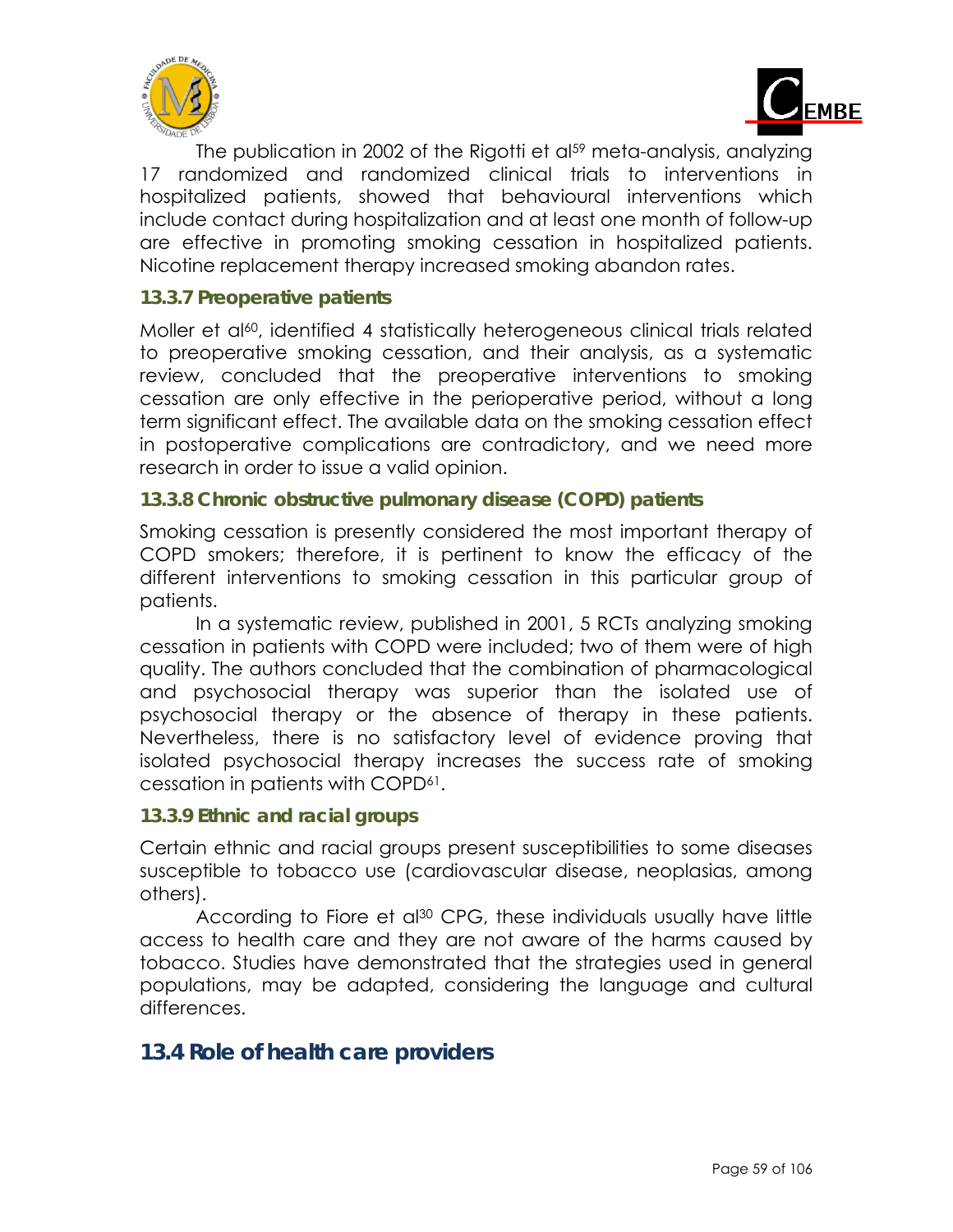



All health care providers are potential agents for smoking cessation. Over the last several years many reviews have been done on the efficacy of the intervention of several types of health professionals.

The meta-analysis from Gorin e al<sup>62</sup>, has shown that counselling from health care providers leads to a small increase in smoking cessation rates. Within the promotion of smoking cessation, the doctors have shown to be the most effective, when compared to multidisciplinary teams, dentists and nurses; nurses seem to be the less effective, although the tendency is not statistically significant; and there was no significant difference between dentists and multidisciplinary teams, although the number of studies involving dentists is rather small. There was also a statistical tendency towards a higher smoking cessation with a larger number of health care providers involved.

Mojica63 meta-analysis, published in 2005, also involving several types of health care providers, showed that the interventions performed by psychologists, doctors or nurses are effective in smoking cessation.

Lancaster et al<sup>64</sup> systematic review, published in 2004, studied 39 RCTs (31.000 smokers) relating to the medical counselling role in promoting smoking cessation. It was demonstrated, through the analysis of 17 RCTs, that a brief counselling from the doctor, when compared to the absence of counselling, has a small but significant effect in smoking cessation rates. There was no sufficient evidence, from indirect comparisons, to establish a significant difference in the efficacy of medical counselling related to the interventions intensity, the amount of follow-up given or the use of support materials. The direct comparison between intensive and minimum counselling suggested a small advantage from the first one, but the results presented some degree of heterogeneity. Direct comparison also showed evidence of a small but significant benefit of follow-up visits.

The 2006 update of the Rice et al<sup>65</sup> meta-analysis, initially published in 2004 by Cochrane Library, identified 34 randomized clinical trials relative to interventions of nurse professionals in smoking cessation. It was shown that a structured intervention from this class (including counselling, and/or behavioural therapy) in hospital or in clinic, increases the probability of smoking cessation, comparatively to the usual health care. Counselling during tracing or multifactorial secondary prevention programmes has proven to be the less effective. The results of the several trials were heterogeneous, but using a random effects model, there was no change in the estimate of a statistically significant effect.

The role of pharmacists in smoking cessation was analyzed in the systematic review by Sinclair et al<sup>66</sup>, comparing a counselling and support programme with data registration, provided by previously trained professional in a communitarian pharmacy, with the support usually given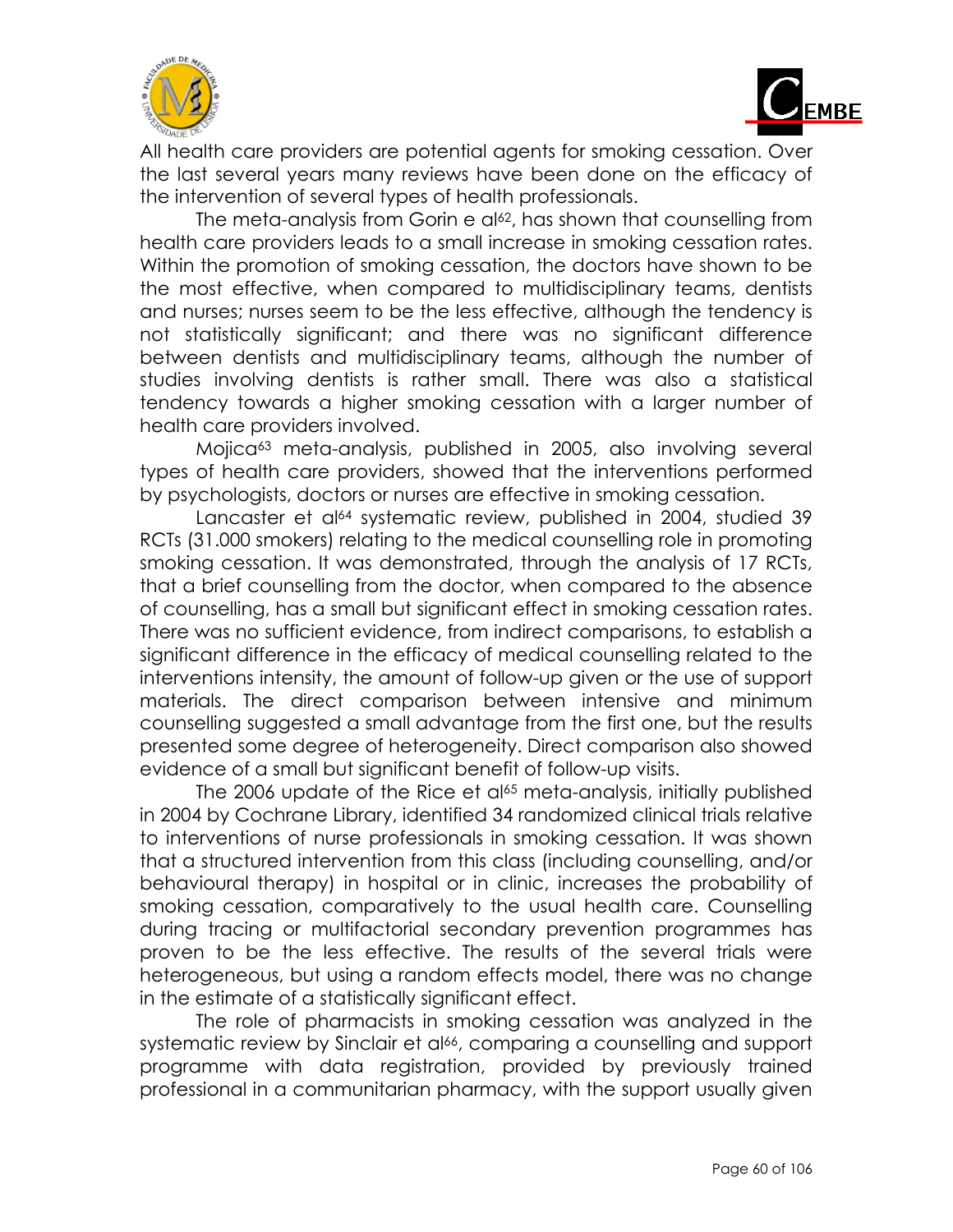



at the pharmacy. The small number of studies and the significant statistical heterogeneity of results only allowed the conclusion that there is limited evidence that the referred interventions in community pharmacies may have a positive effect in smoking cessation rates.

Carr and Ebbert<sup>67</sup> have published a systematic review of 6 clinical trials, to evaluate the efficacy of interventions by dentists in their practice or in the context of school health. The available evidence suggests that behavioural interventions provided by oral health professionals, along with an oral/dental evaluation component, may increase the smoking abstinence rates among users of non-smoked tobacco. Only one of the analyzed studies included smokers, so there was not enough evidence to conclude on the efficacy of these interventions in that group.

### **13.5 Special topics**

#### **13.5.1 Communitarian interventions**

The systematic review by Secker-Walker et al<sup>68</sup>, which included only controlled trials, studied community interventions regarding the promotion of smoking cessation. It was shown that, comparing communities with smoking cessation intervention programmes and control communities, there is no impact of those initiatives in the smokers' prevalence.

The community approach will remain an important part of the health promotion activities, but we should consider the limited effect of these initiatives when planning the magnitude of projects and resources to use.

#### **13.5.2 Workplace interventions**

"Smoke free" environments and more specifically "smoke free" workplaces, protect non-smokers from the increasingly known harmful effects of passive smoking and may create an environment that encourages active smokers to cease or reduce consumption. The efficacy of interventions for smoking cessation and the effects of smoking restrictions in the workplace, were recently studied in 3 systematic reviews.

The work by Fichtenberg et al<sup>69</sup>, published in 2002, studied the differences in consuming and prevalence before and after a workplace becoming "smoke free", or between comparable samples with and without smoke restrictions. The analysis of the 26 selected trials (cohort, cross sectional and population trials) has shown that workplaces totally smoke free are associated to reductions in smoking prevalence of 3.8% and less 3.1 cigarettes smoked per day by working people who keep on smoking.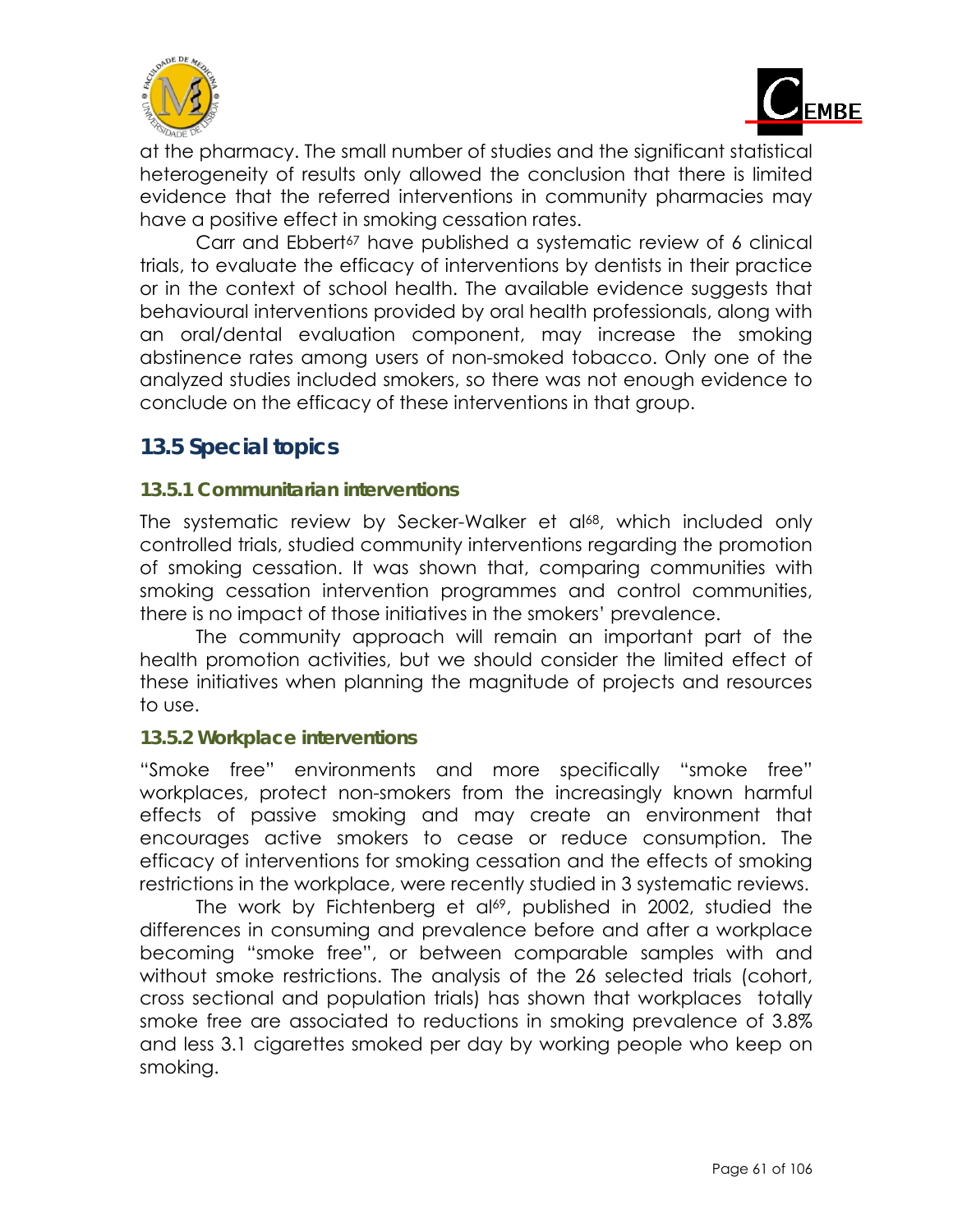



Smedslund et al<sup>70</sup> meta-analysis, published in 2004, and involving 19 controlled clinical trials, has shown that interventions to smoking cessation in the workplace are effective in the short run (6 months). However, the effect seems to diminish with time, disappearing after 12 months. The effect described was found in both trial groups (randomized and nonrandomized), that presented adequate statistical homogeneity. The data found were also consistent with the results of Fisher 1990 meta-analysis, the only one previously conducted on the effects of workplace smoking cessation programmes.

Recently, in 2005, Moher<sup>71</sup> group confirmed some of the main conclusions of the previous work, showing that interventions directed to the smoker, already proven efficient (group therapy, individual counselling and nicotine replacement therapy) are likewise effective when provided in the workplace. Only the self-help methods seem to be less effective. The authors also found limited evidence that the use of incentives and competitions increased the participation in smoking cessation programmes. These results were found only in randomized, but highly heterogeneous, trials. This study also concluded that prohibitions and smoking restrictions reduce smoke incidence in the workplace, but it was not clear that they reduce the prevalence of active smoking or the total smoking load of the working people. This last conclusion opposes the results of Fitchenberg et al, which showed a reduction in the prevalence and daily consumption of cigarettes.

Thus, as it decreases the smoke incidence in the workplace (and consequently passive smoking) and possibly the smoking prevalence and the total smoking load of smokers, we would strongly advise transforming workplaces in "smoke free" environments.

The incentives to smoking cessation may be given in different forms: economical, competitions and financing systems to smoking cessation programmes.

Hey and Perra72 systematic review, included 15 RCTs and proved that economical incentives and competitions provided within the community context, health service and workplace, do not increase long term smoking cessation rates. Nevertheless, they may increase recruitment rates for a smoking cessation attempt, and indirectly, the number of individuals who successfully quit smoking. Given the impossibility of showing the efficacy of these interventions, it simply is not possible to estimate the respective cost-efficacy relationship. Specifically, regarding contests as *Quit and Win* (created in 1980 by Minnesota Cardiovascular Health Programme and conducted since 1994 twice a year as an international contest) it was shown, in a second systematic review by the same investigators<sup>73</sup>, that local and regional proofs seem to increase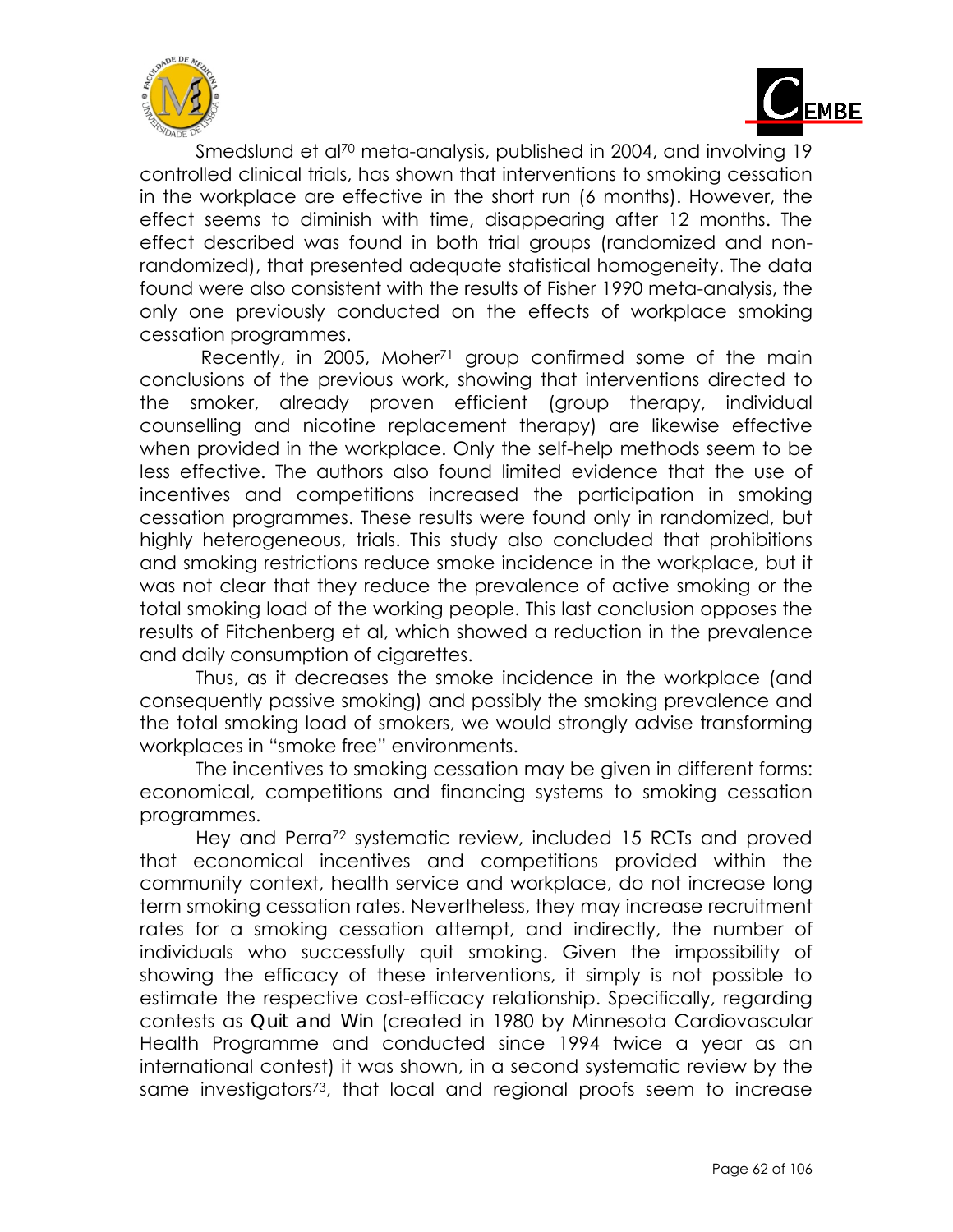



smoking cessation rates in spite of the reduced impact in the population smoking prevalence. The international level contests may become an effective intervention to smoking cessation, but it is not possible to draw safe conclusions from the currently available data.

Relating to the financing programmes for smoking cessation programmes (which eliminate costs to the patient), a systematic review by Kaper et al74 concluded that total financing of smoking cessation programmes increased the number of ex-smokers, the number of participants trying to quit and the use of low cost smoking cessation treatments, comparatively to the partial financial beneficial or the absence of financial intervention; the methodological quality of these trials was low, and there was also some heterogeneity between contexts, interventions and selected participants, which represent some limitative factors, so the results should be interpreted with caution.

#### **13.5.3 Biomedical risk determination**

Calculating biomedical risk consists of measuring physiological parameters (e.g. respiratory function tests, measurement of exhaled carbon monoxide, etc.) aiming to supply smokers with a measure of the harmful effects of smoking.

According to the results of the systematic review by Bize et al<sup>75</sup>, based in 8 RCTs, there is no quality evidence allowing to draw conclusions on the efficacy of the biomedical risk determination as an incentive to smoking cessation.

#### **13.5.4 Partner support**

The systematic review by Park et al<sup>76</sup>, of 9 RCTs studied the role of the partner in smoking cessation strategies. It was shown that in interventions for gaining partner's support in smoking cessation programmes did not increase long term cessation rates. Nevertheless, we cannot draw conclusions on the impact of this strategy, since that interventions capable of successfully changing the support given by partners to smokers who wanted to quit smoking are lacking.

#### **13.5.5 Physical exercise**

In Ussher77 systematic review, only one of the eleven selected trials has shown a positive effect of exercise as an auxiliary for long term smoking cessation. Thus, there is no sufficient evidence to recommend physical exercise as a specific auxiliary to smoking cessation. Nevertheless, all trials that did not shown a significant effect presented limitations, namely insufficient sample size to exclude an effect of the interventions, methodological flaws, inadequate interventions (e.g. the exercise level was not sufficiently intense to produce the necessary changes).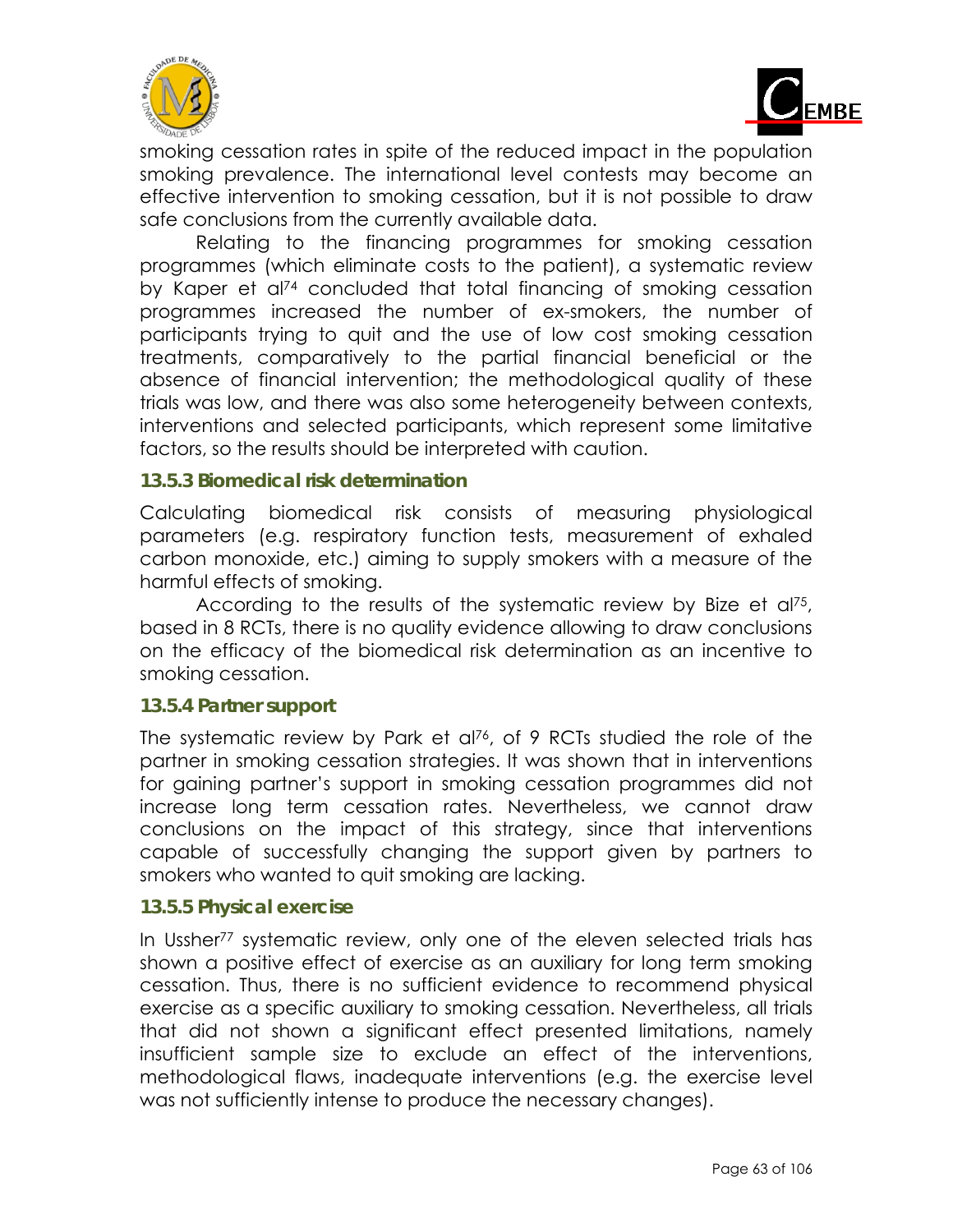



There is some evidence that points to the recommendation of physical exercise as a specific auxiliary to reduce symptoms of smoking abstinence and smoking craving. More trials are needed to exclude the psychophisiological basis of this effect.

#### **13.5.6 Training of health care providers**

Since the efficacy of the interventions of health care providers in increasing smoking cessation rats is established, it seems coherent to increase the number and the quality of the mentioned interventions, especially if we consider the reduced number of smokers who presently receive counselling from this professional group. The training of health professionals in smoking cessation may become a means to attain that purpose and was studied in two well elaborated systematic reviews.

The results of the Lancaster et al<sup>78</sup> review, published in 2002, concluded that trained professionals have a greater probability of identifying smoking patients and consequently to propose smoking cessation strategies. However, there was no significant evidence that this training actually changes the smoking habits of their patients.

Andeerson et al79 systematic review, published in 2004, complements the previous one, showing that interventions on increasing primary health care professional involvement are effective, both in increasing smoking cessation rates in patients, as in tracing and professional counselling rates. Training programmes were more effective to training doctors than to more differentiated doctors. It was also concluded that, to training professionals, educational programmes are the most effective ones, and that for established doctors, educational interventions and combined practices are the ones that achieve the better results.

#### **13.5.7 Passive smoking**

Currently, there is no evidence to draw conclusions on the most effective intervention to reduce parental smoking, within pediatric health practice, and we cannot extrapolate the usually successfull brief medical counselling used for the adult health context. This information is based on the results of a systematic review designed by Roseby et al76, and published in 2002, that studied 18 RCTs on several mechanisms eventually involved in the prevention of environmental smoking exposure in children, including paediatricians (0-12 years).

In spite of the information mentioned above, and the fact that there is not currently sufficient evidence of its effectiveness, it makes sense in the context of the paediatric appointment to provide counselling to smoking cessation directed to parents, in order to limit their children exposure to passive smoking.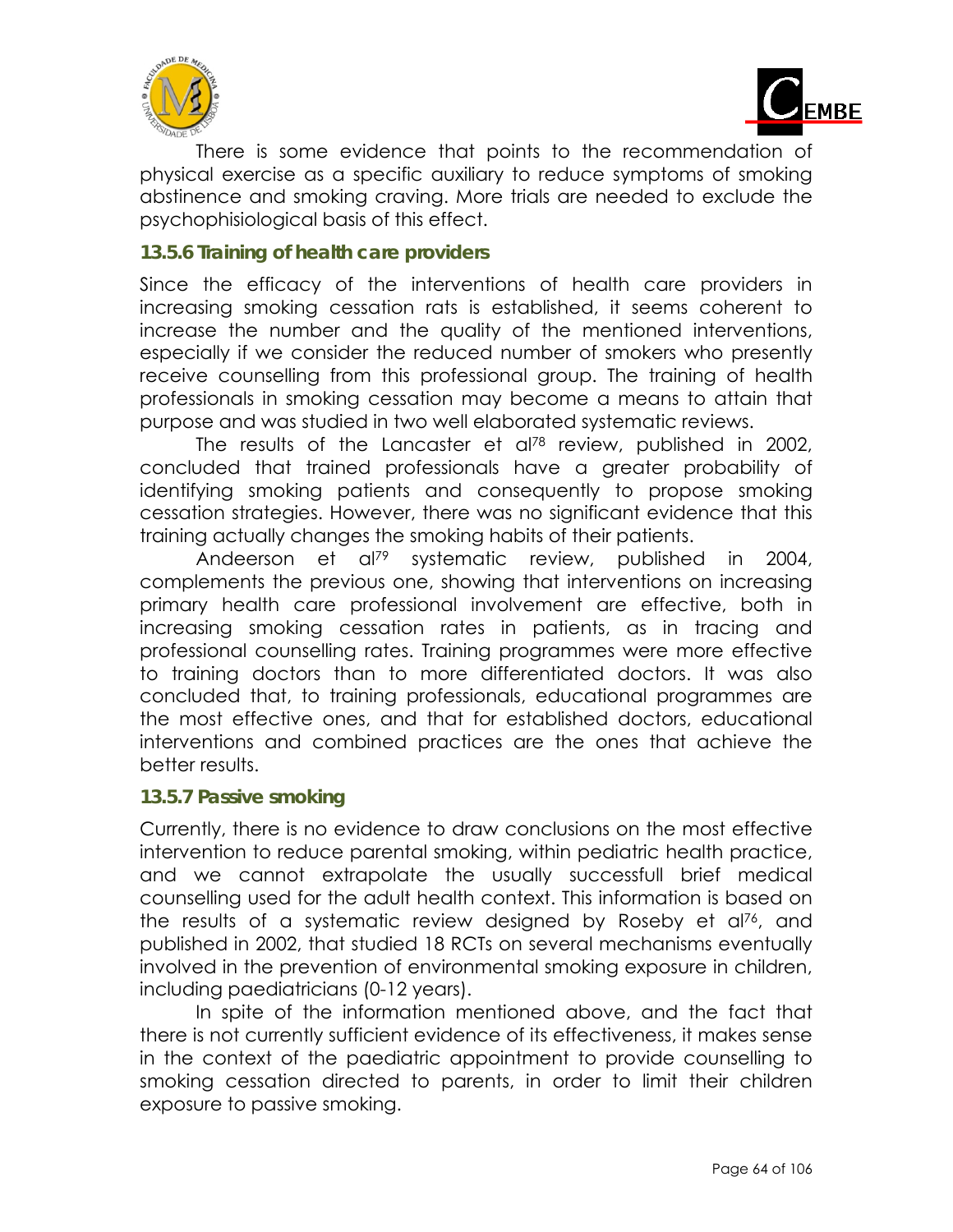



#### **13.5.8 Weight gain after smoking cessation<sup>30</sup>**

Weight gain after smoking cessation is an important concern for many smokers and this may lead to intervention failure. Most ex-smokers gain less than 4.5 kg, but around 10% gain around 13.5 kg or more.

Some evidence suggests that rigorous dieting during the beginning of smoking cessation may later induce failure. There are also data which permits to state that a moderate increase in physical activities may slow the weight gain.

Bupoprion therapy or the use of NRT delays weight gain. However, after finishing the therapy, ex-smokers gain approximately the same weight they would gain if they had not used the therapy. There is also evidence that after a relapse, smokers have tendency to loose the weight gained during the abstinence period. As such, and according to Fiore et al30, the health care provider should not deny the possibility of a weight gain, nor minimize the importance of that fact to the patient; he should prepare the patient to this eventuality; the greater benefit of smoking cessation should also be stressed out in face of the weight gain; during the smoking cessation attempt it should be stressed the importance of not taking any rigorous measures to avoid weight gain, since the latter can make smoking cessation even more difficult, and, finally, the health care provider should offer to help the patient to loose weight, after an effective smoking abstinence.

#### **13.5.9 Other tobacco products<sup>30</sup>**

As tobacco smoke, the use of chewing tobacco or other forms of tobacco (cigar, cigarillo, pipe) increases the risk of stomach, cardiovascular, pulmonary and neoplasic disease.

The available evidence is limited, but it shows benefit of using the described therapies for smoking cessation in smokers of other forms of tobacco. Since the majority of studies focused smoked tobacco in the form of a cigarette, the benefit of pharmacological therapies in smokers of other forms of tobacco it is not precisely known.

### **14. Outcomes**

The outcome is the long term cessation of tobacco use.

## **15. Implementation strategy**

This CPG does not describe, or recommend, a specific implementation strategy.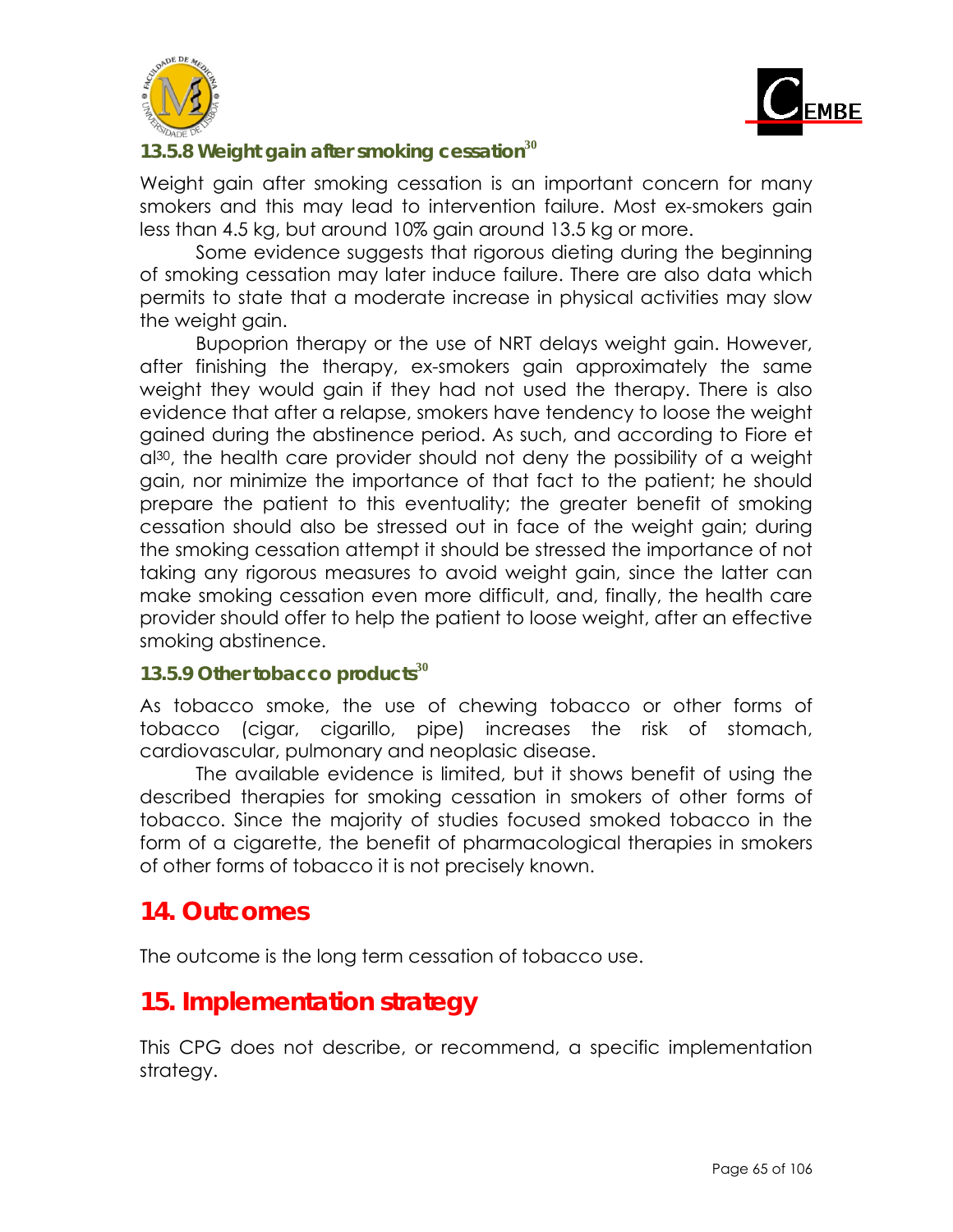



The users of this document are the agents who naturally will implement the respective recommendations. Nevertheless, in the present CPG appendices, the GLIA (Guideline Implementability Appraisal)<sup>80</sup> instrument is described, and it may be used as a basis to practical implementation schemes.

# **16. Main recommendations**

### **16.1 Pharmacological interventions**

- **Nicotine replacement therapy** (NRT) should be recommended to patients who wish stop smoking (Recommendation level: A)
	- All the available forms of nicotine can be recommended, since they all are equally effective in smoking cessation (Recommendation level: A)
	- The choice of NRT type should consider the patient needs, tolerance and cost (Recommendation level: D)
	- In highly dependent smokers (Fagerström score ≥7) the 4 mg gums should be administered instead of the 2 mg gums (Recommendation level: A)
	- In women, it is more important to associate to NRT an intensive nonpharmacological support. (Recommendation level: B)
	- The combination of transdermal patches with a self-administered NRT form may be recommended in patients who cannot abandon tobacco with a single type of 1st line pharmacotherapy (Recommendation level : B)
- **Bupoprion** is an effective drug and should be recommended to patients who want to stop smoking (Recommendation level A)
- **Nortriptyline** is an effective drug and should be recommended to patients who want to stop smoking (Recommendation level: A)
- **Varenicline** is an effective drug and should be recommended to patients to want to stop smoking (Recommendation level: A)
- **Nicotine replacement therapy, varenicline, bupoprion and nortriptyline** should all be considered as **first line drugs**, to use separately (Recommendation level A); considering, in the drug choice, the needs of the patient, tolerance and cost. (Recommendation level: D)
- **Clonidine** is an effective drug and should be prescribed, under medical supervision, as a **second line drug**, to patients who want to stop smoking (Recommendation level: A). It's sedative effect may be useful in specific patients (Recommendation level: D)

### **16.2 Non-pharmacological interventions**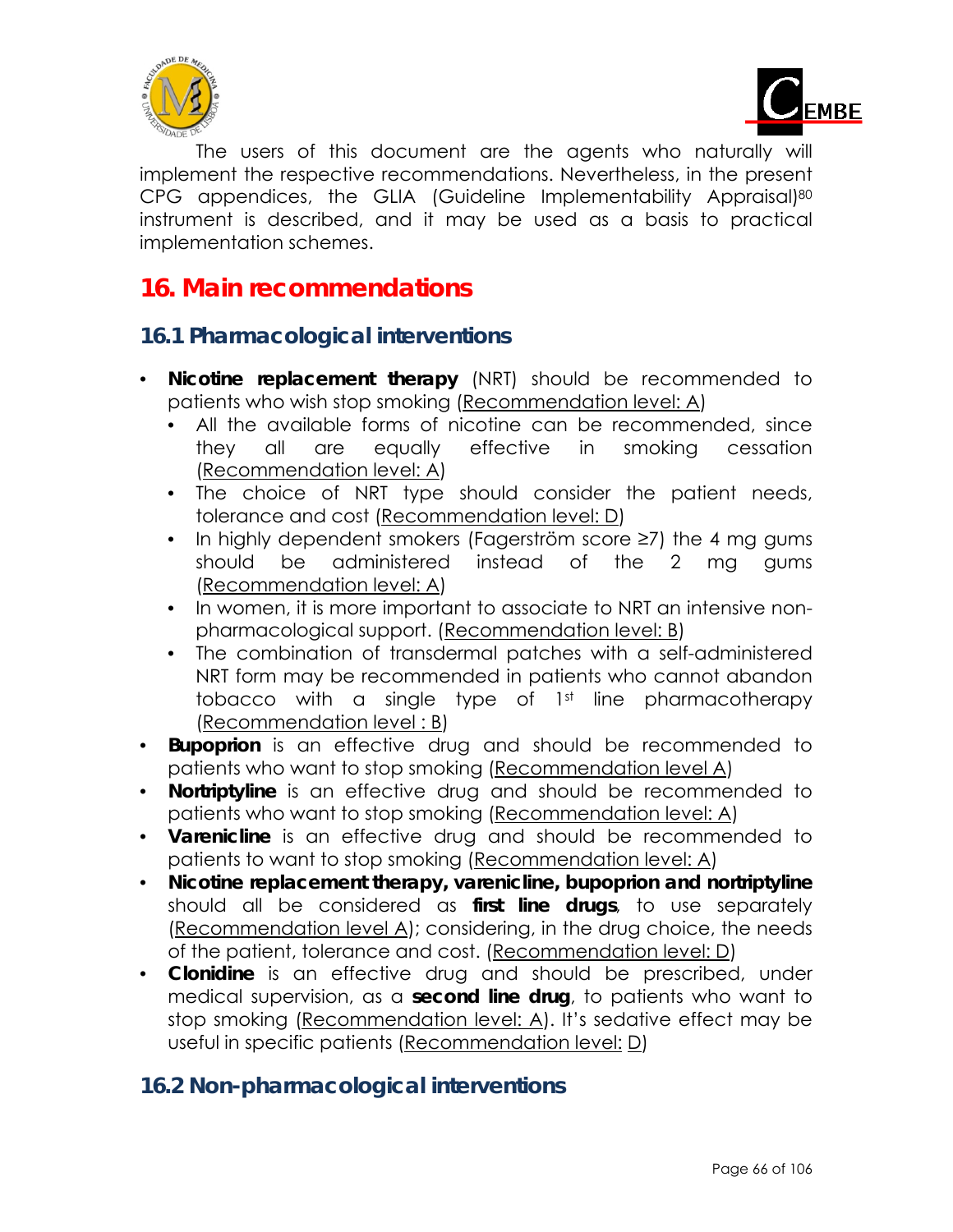



- **Self-help** materials should be supplied to smokers who are not receiving other type of interventions for smoking cessation. It is more useful to supply brief counselling or individualized self-help materials to smokers who seek help (Recommendation level A)
- The smoker who is motivated to abandon smoking should have the possibility of attending **therapy groups** (Recommendation level: A)
- Pro-active **telephone counselling** should be given to smokers interested in quitting smoking, as there is a dose-response relationship. The response telephone call with counselling increases the usefulness of support telephone lines (Recommendation level: A)
- **Individual counselling** should be supplied by smoking cessation trained professionals outside the clinical practice environment and lasting over 10 minutes (Recommendation level: A)
- **Physical exercise** may be recommended to individuals with greater intolerance to abstinence symptoms and craving. (Recommendation level: D).

### **16.3 Role of health care providers**

- Any health care provider (doctor, nurse, psychologist or multidisciplinary professional teams) should cooperate to smoking cessation with smokers they usually have contact with (Recommendation level: A). Dentists should also perform these interventions whenever possible. (Recommendation level: B).
- Doctors, as the most effective professionals in smoking cessation, should be the priority elements in the application of interventions to this purpose. (Recommendation level: A)
- All doctors should offer their patients counselling regarding smoking cessation (Recommendation level: A), and perform, if possible, at least one follow-up appointment (Recommendation level: B)
- Nurses should, whenever possible, provide smokers, hospitalized or not, with a structured intervention to smoking cessation, including counselling and/or behavioural therapy (Recommendation level: A)
- All health professionals working in community pharmacies should, whenever possible (and after previous training), provide their smoking patients counselling to smoking cessation. This counselling should, if possible, be accompanied by a support programme with data registration. (Recommendation level: B)

### **16.4 Special populations**

**16.4.1 Cardiovascular patients**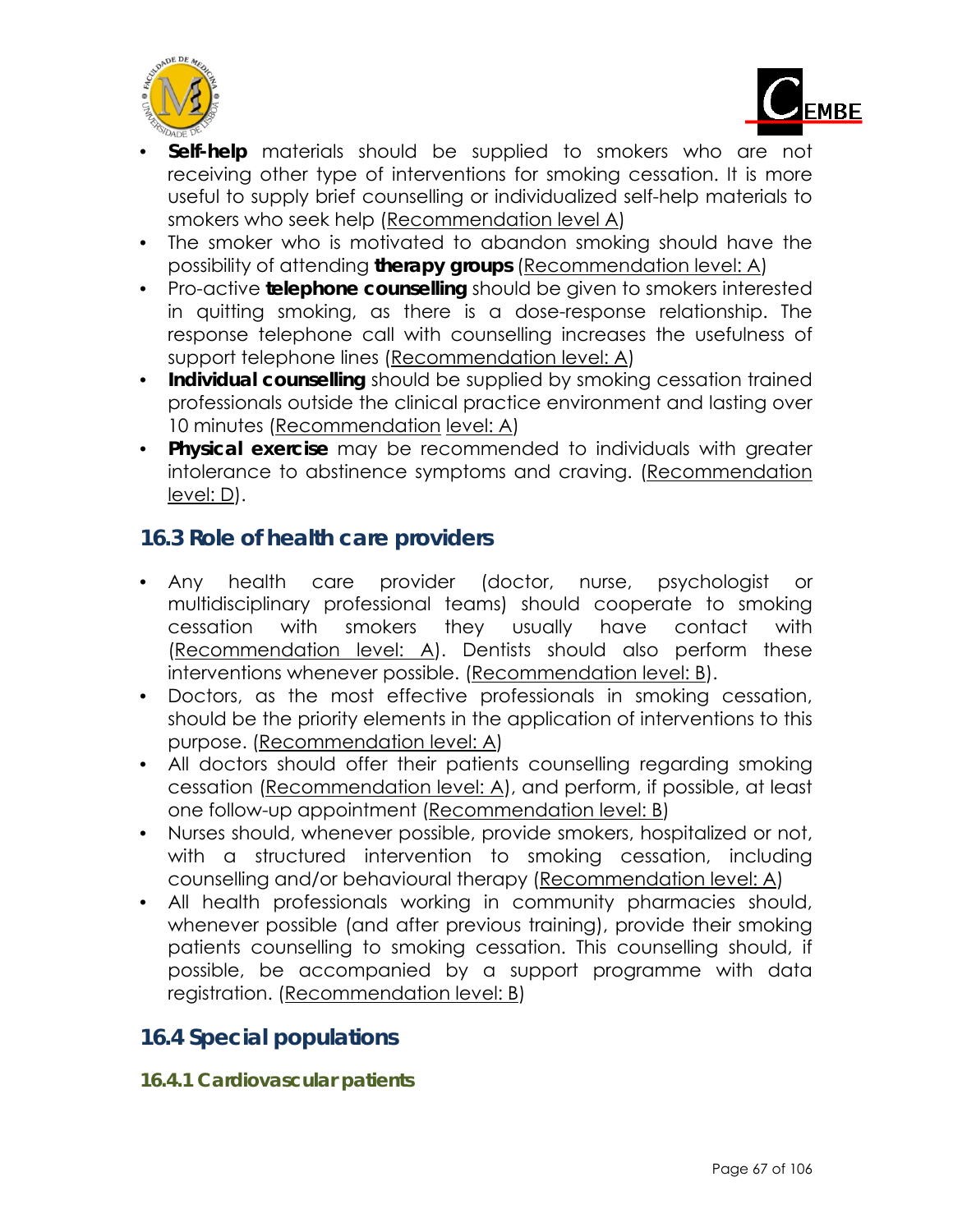



- The methods of smoking cessation considered in this CPG should be recommended to patients with cardiovascular disease who smoke (Recommendation level: A)
- Patients with worsening cardiac disease or acute myocardial infarction should only make behavioural therapy and/or bupoprion (Recommendation level: B)
- Patients with coronary disease or stable cardiac disease should take bupoprion, nicotine patches and/or behavioural therapy, and abstain from inhaled nicotine or nicotine gums. (Recommendation level: B)

#### **16.4.2 Pregnancy**

- Behavioural evaluation and smoking cessation programmes should be implemented in every context of pre-natal care, and the pregnant women should be offered all interventions that exceed minimal counselling (Recommendation level: A)
- The use of pharmacotherapy in pregnant or breast feeding women can be considered whenever the smoking cessation is not achieved with only psychosocial interventions, and when the probability of cessation and the associated potential benefits overcome the risks. In this case, the lowest dose of the established therapeutic interval should be used (Recommendation level: D).

#### **16.4.3 Psychiatric disease**

- In presence of a previous history of major depression, all the interventions identified as effective in this CPG should be used, including counselling and pharmacotherapy. (Recommendation level: A)
- Slow release bupoprion and nortriptyline should be specially considered in treating tobacco dependence in smokers with current or previous history of depressive syndromes (Recommendation level: D)
- The smoking cessation interventions considered effective in the present CPG, including counselling and pharmacotherapy, should be offered to smokers being treated or recovering from other dependencies (Recommendation level: A).

#### **16.4.4 Young people**

• All counselling and behavioural interventions to smoking cessation considered effective to the adult population in the present CPG may also be applied to teenage smokers. The programmes should include multiple components, namely motivational, cognitive-behavioural techniques, social influence approaches and/or interventions within the school/class environment. (Recommendation level: B).

#### **16.4.5 Elderly**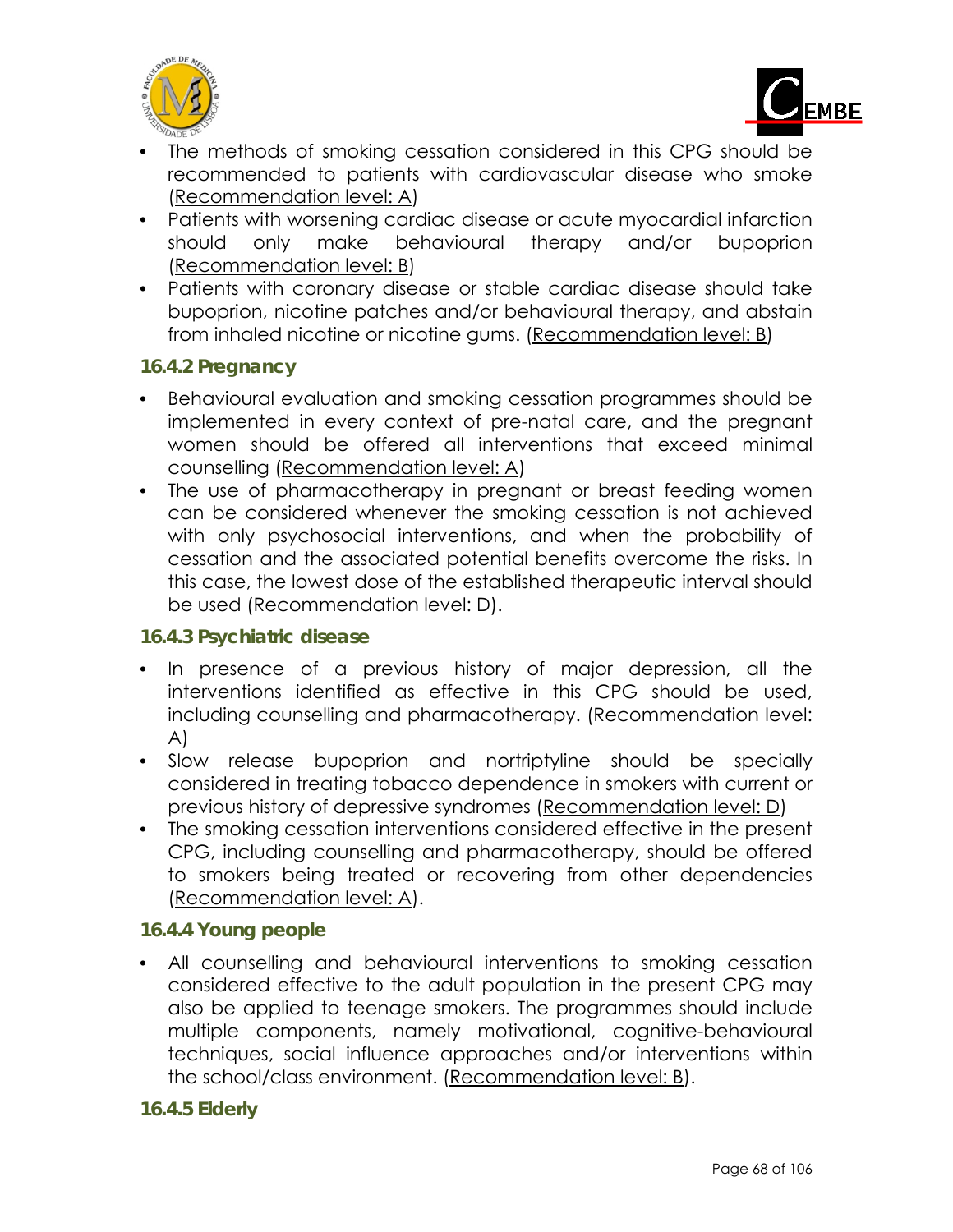



All smoking cessation treatments were proven effective in elderly adults. Thus, these should receive the smoking cessation treatments considered effective in the present CPG. (Recommendation level: A).

#### **16.4.6 Hospitalized smokers**

• The hospitalized patients should be offered smoking cessation behavioural interventions including contact during the internal periods and at least one month of follow-up (Recommendation level: A). If possible, all other types of strategies considered valid in the present CPG can be used as well.

#### **16.4.7 Preoperative patients**

• Preoperative patients should be offered the smoking cessation interventions considered valid in the present CPG (Recommendation level: B).

#### **16.4.8 Chronic obstructive pulmonary disease (COPD) patients**

• COPD patients should receive combined pharmacological and psychosocial therapy to smoking cessation (Recommendation level: A).

#### **16.4.9 Ethnic and racial groups**

- All smoking cessation treatments have been effective in different racial and ethnic groups, so all treatments considered effective in the present CPG should be supplied to these patients (Recommendation level: A)81
- The tobacco dependency treatments should be, whenever possible, changed or adapted to become appropriate to the specific racial and ethnic population to whom they are supplied (Recommendation  $level: D]^{81}$ .

### **16.5 Special topics**

#### **16.5.1 Workplace interventions**

- All workplaces should be smoke free. (Recommendation level: A)
- The smoking cessation interventions considered effective in this CPG should, if possible, be offered in workplaces. (Recommendation level: A)
- Incentives and competitions can be used to increase smoking cessation programmes adherence in workplaces (Recommendation level: B).

#### **16.5.2 Training of health care providers**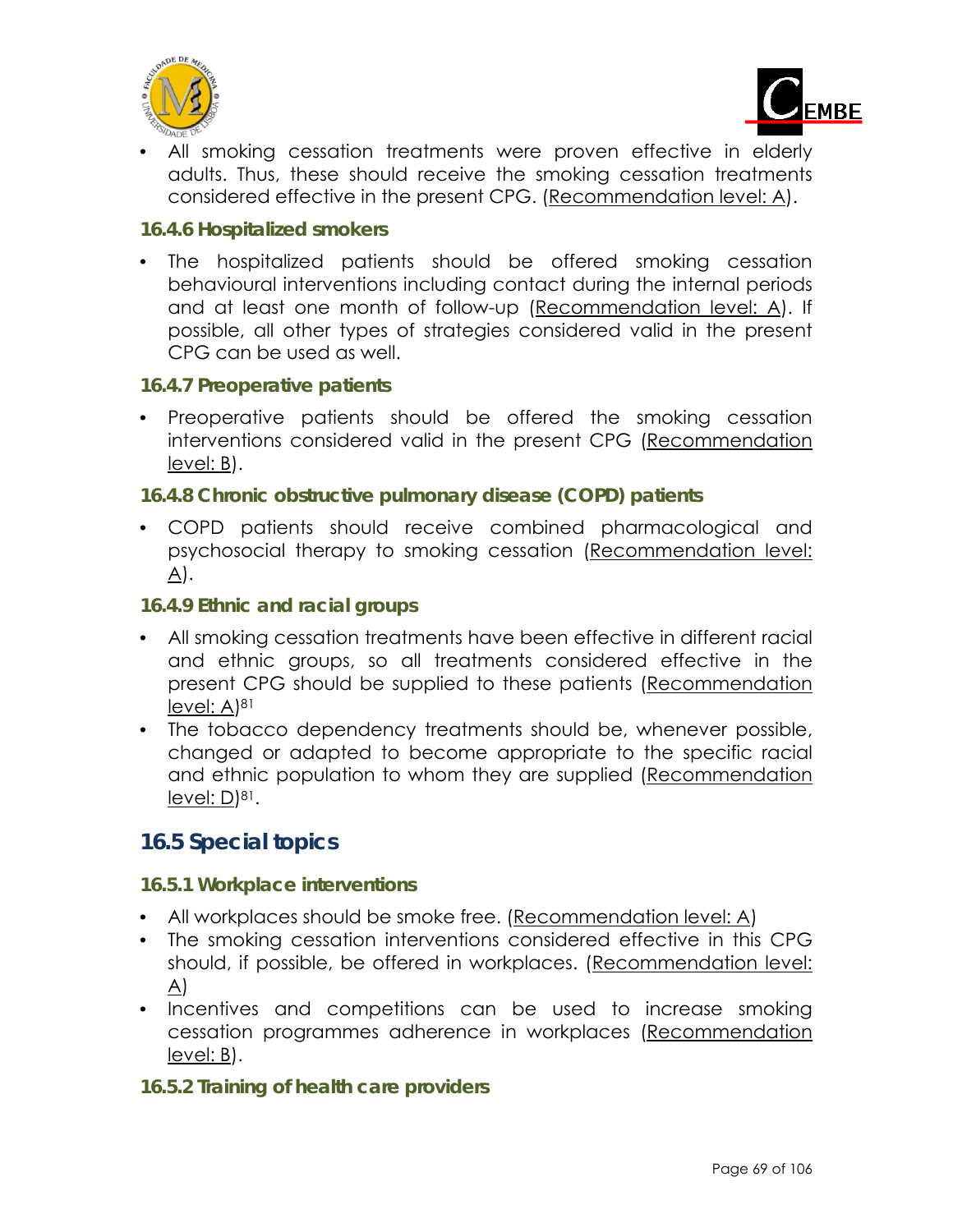



- Smoking cessation training programmes should be provided to primary health care providers who can have an active role in this area. (Recommendation level: A)
- Training programmes for doctors in training should include preferably an educational component; the programmes to differentiated doctors should include combined interventions with a practical and educational component. (Recommendation level: A).

#### **16.5.3 Passive smoking**

• The paediatricians should offer parents smoking cessation counselling to limit their children's exposure to passive smoking (Recommendation level: D).

#### **16.5.4 Weight gain after smoking cessation**

- The health professional should recognize that smoking cessation is frequently followed by weight gain. Additionally, he should: a) underline that the health risks related to weight gain are small, comparing to the risks associated to the persistence of smoking; b) recommend physical activity and a healthy diet; c) recommend that patients should focus primarily in smoking cessation and not weight control, until ex-smokers become confident on their abstinence (Recommendation level: D)
- In case of smokers highly concerned with weight gain, it may be appropriate to prescribe or recommend slow release bupoprion or nicotine replacement therapy, especially chewing gums, which proved to delay the weight gain after cessation. (Recommendation level: B).

#### **16.5.5 Other tobacco products**

• Cigar, pipe and other combustible forms of tobacco users should be identified and strongly advised to quit, and should get the same counselling interventions recommended to cigarette smokers. (Recommendation level: D)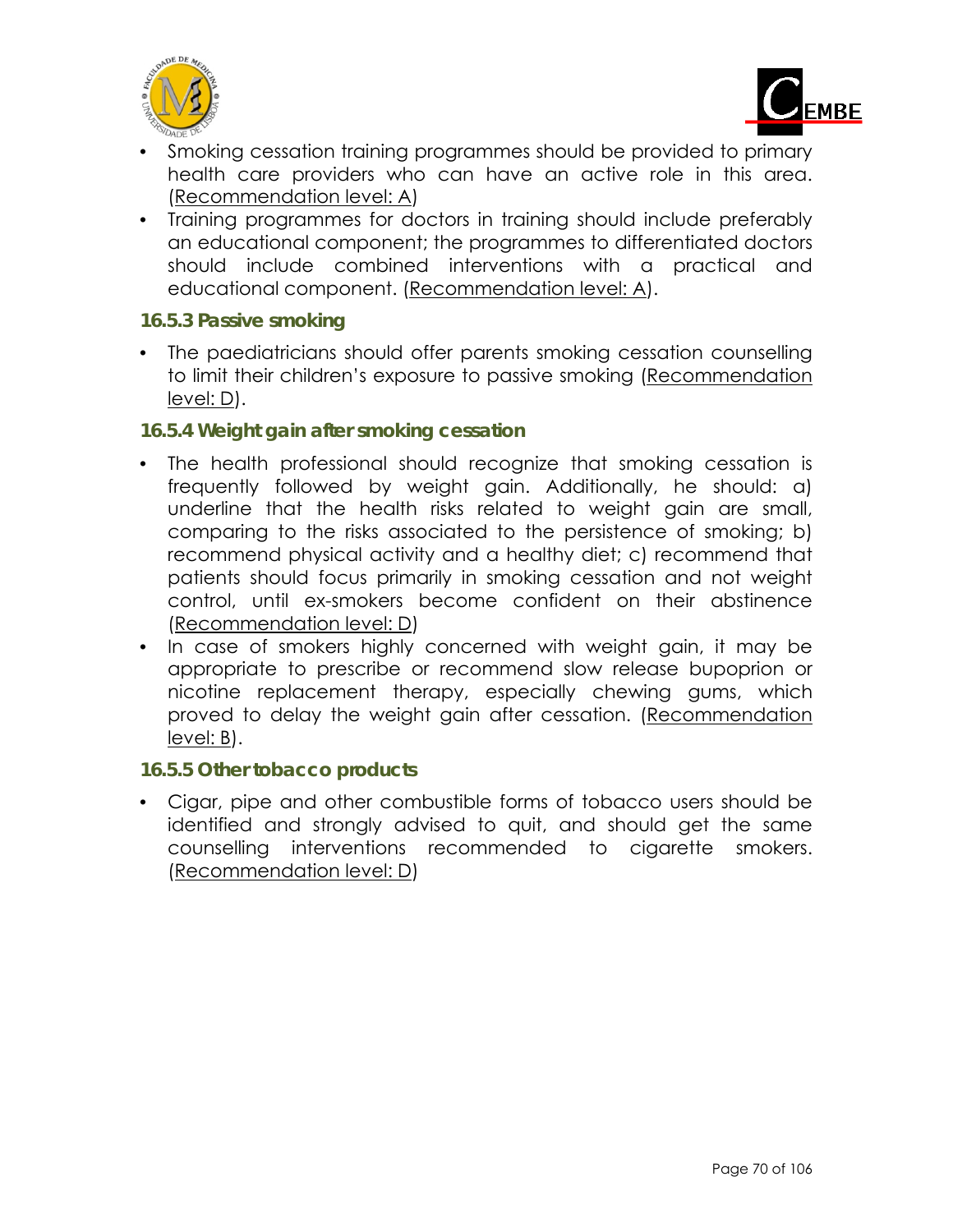



# **17. Clinical algorithm**

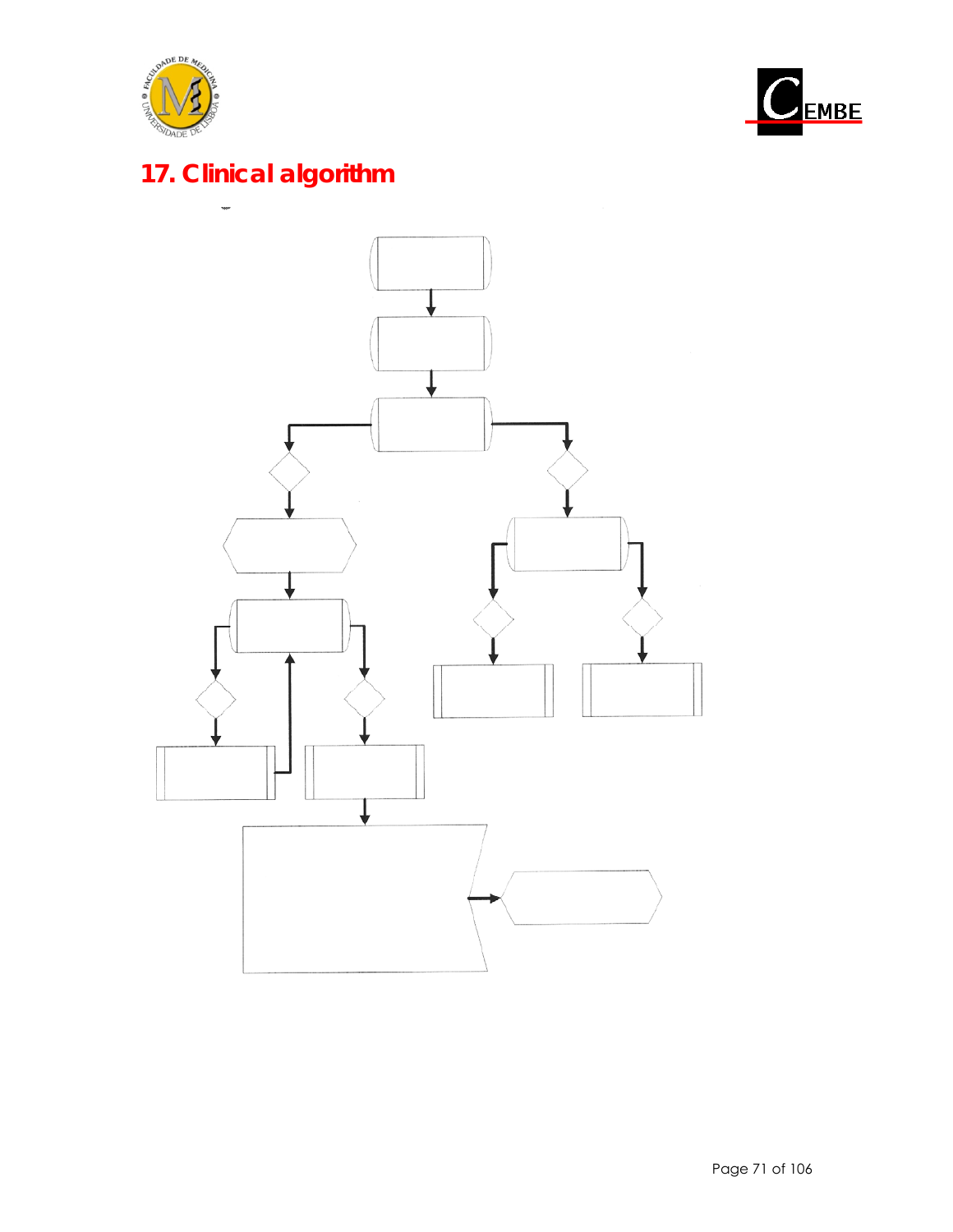



### **17.1 Screening and assessment of tobacco use**

The first step to smoking cessation consists in identifying smokers<sup>30, 81</sup>. Doctors have a privileged position, since a large number of tobacco consumers go to the doctor at least once a year, and a large percentage of smokers – about 70% according to Fiore et al30 – want to quit. In spite of smokers quoting medical intervention as an important stimulus to the cessation, most clinicians do not recognize them or do not advice and/or offer help to smoking cessation in a regular basis.

 The awareness of doctors in identifying and giving support to smokers in their attempt to smoking cessation opens doors to interventions with potential success and guides the clinician to the type of intervention to supply each individual smoker. Thus, there are four types of responses that may be obtained within screening for tobacco use:

- The patient smokes and wishes to quit
- The patient smokes, but does not wish to quit for the moment
- The patient has smoked but he has already stopped
- The patient was never a regular consumer of tobacco.

According to the situation of the patient, there are different interventions that may be lead by the doctor and which we will describe in the next paragraphs.

### **17.2 Brief clinical interventions**

The brief interventions30,81 may be conducted by any health care provider, but are primarily directed to primary care doctors. They are an effective strategy in smoking cessation and have as a purpose to change the clinical culture and practice standards, in a way that each smoker is identified and offered treatment, at the same time that they consider the difficulties of managing the short time available for each patient's appointment. As such, it is essential that all tobacco users are subject to a brief intervention in each appointment, even if they are not available to intensive interventions.

This chapter describes the brief intervention according to the response obtained during the smoker's evaluation:

A. Smokers who wish to make and attempt to quit immediately

B. Smokers who do not wish to make an attempt to quit at this moment

C. Recent ex-smokers.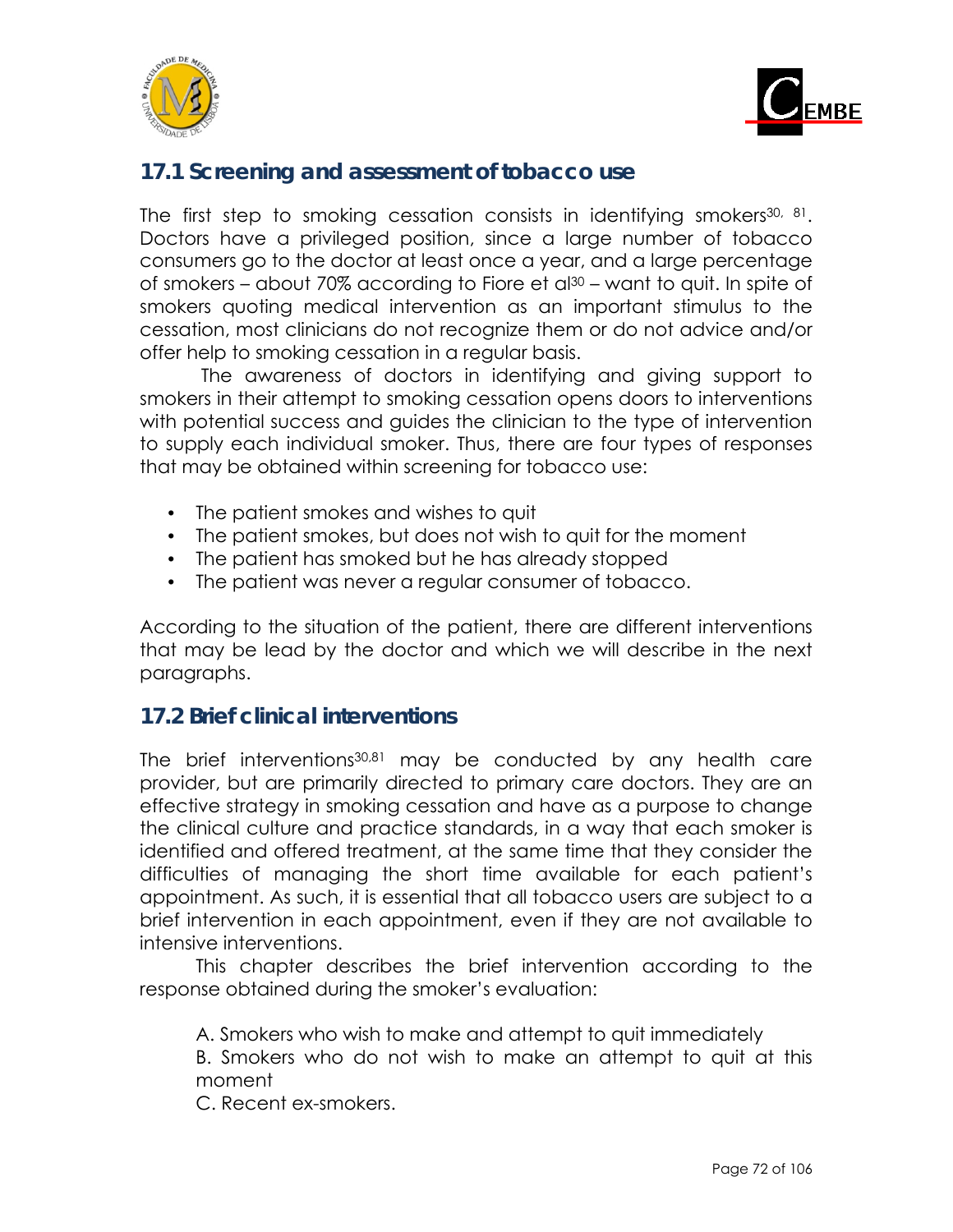



### **17.2.1 Smokers who wish to make an attempt to quit immediately**

The five main steps (the "5 A's") of intervention in smoking cessation within the primary healthcare context are (see Table 31.2.1):

- 1. Approach the patient on tobacco consumption;
- 2. Advise the patient to stop smoking;
- 3. Assess the will to try to quit;
- 4. Assist the quitting attempt;
- 5. Accompany through follow-up appointments to prevent relapses.

These strategies were conceived to be brief. Pharmacological therapy should be provided to all smokers beyond counselling (see Tables 31.2.2 and 31.2.3), except in special circumstances, namely contraindications described above.

#### **17.2.2 Smokers who do not wish to make an attempt to quit at the moment**

The evaluation of tobacco use should be done as a routine. Smokers who do not wish to quit may not be aware of the damaging effects of tobacco, may have fears relating to the consequences of abstinence, may lack economical resources, or may be demoralized by previous relapses. These patients have the possibility of responding to a motivational intervention, designed to educate, reassure and motivate (see Table 31.2.4). The motivational interventions are more effective when the doctors have an emphatic posture, promote the patient autonomy (e.g. choice between different options), avoid arguments and support the patient individual performance (e.g. by identifying previous successes in behavioural changes).

#### **17.2.3 Recent ex-smokers**

Tobacco dependency should be seen as a chronic disease, and relapses have been identified mainly in the two first years after the beginning of smoking cessation (Wu et al<sup>28</sup>). According to Hajek et al<sup>49</sup> review, there was no consistent evidence of the benefit of prevention of relapse. Nevertheless, we may recommend minimal interventions based on the reinforcement of the importance of cessation and the availability of helping to solve obstacles that can make the maintenance of smoking cessation difficult. (see Table 31.2.5).

### **17.3 Intensive clinical interventions**

In the systematic review by Lancaster et al<sup>47</sup> it was not possible to establish a statistical significant benefit of intensive clinical interventions. Nevertheless, it is not possible to exclude a dose-response relationship, so,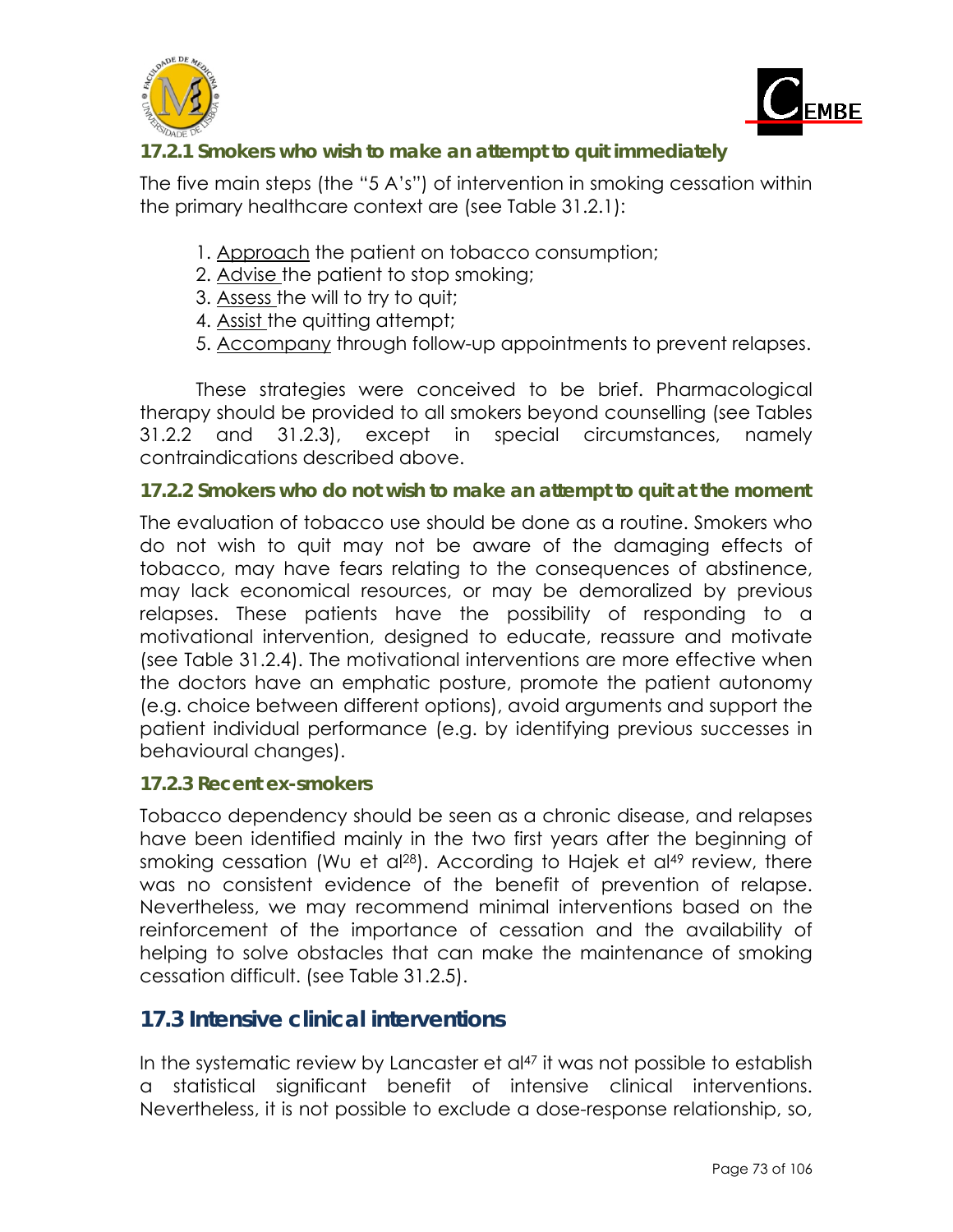



in motivated individuals may be beneficial to supply this type of interventions performed by professionals specialists in smoking cessation that have the necessary resources to intensive interventions30. In Table 31.2.6 the components of an intensive intervention are presented.

## **18. Qualitative reserves**

We did not find hiatus of knowledge of significant dimension. The scientific evidence on which this CPG is based upon is of an excellent quality, since there are multiple systematic reviews (of Cochrane Collaboration amongst others), as well as randomized and controlled trials (RCTs) of good methodological quality, with consistent and relevant results.

## **19. Cost analysis**

There was no cost analysis performed to determine the costs of the possible treatments to smoking cessation. The only economic information available is the daily average prices of the several therapeutic schemes.

## **20. General and subgroups potential benefits**

To the population in general, the benefits that may be gained of the successful application of the present CPG recommendations regard the prevention of all diseases related to the use of tobacco (previously mentioned). Thus, all population – including the healthy individuals – may benefit from these measures.

The subgroups in which smoking cessation will present greater benefits include cardiac patients (especially coronary), vascular patients (specially the patients with peripheral arterial impairment), patients with pulmonary disease (namely COPD), the diabetics, the elderly, young people and pregnant women.

# **21. General and subgroups potential risks**

There are no significant potential risks for any patient groups or smoking cessation patients. The benefits are universal.

# **22. Availability**

This CPG text will be available as follows:

- Printed as a book/manual;
- Available on-line at the official site of CEMBE and others
- As a CD-ROM in Portuguese and English.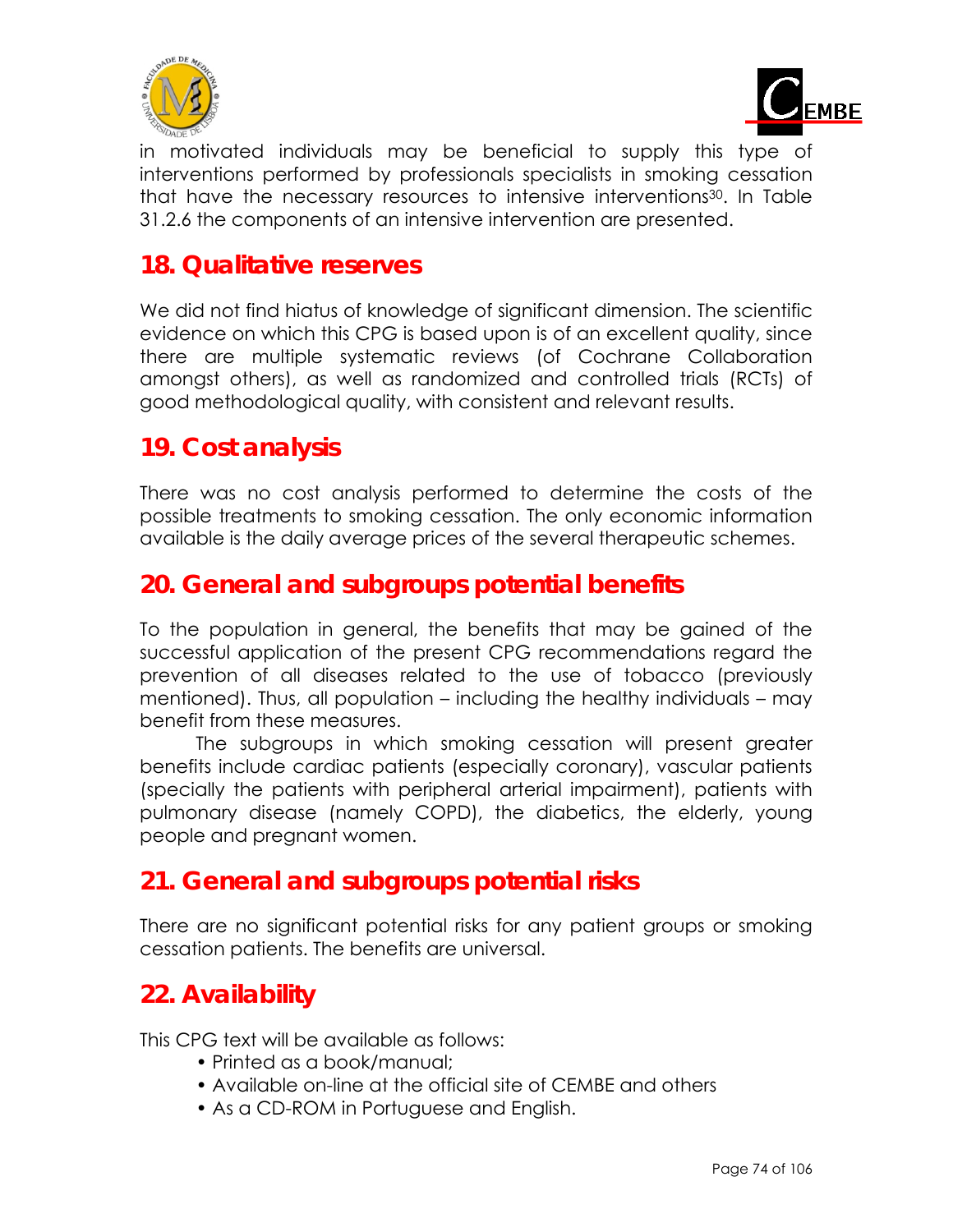



# **23. Attached documents**

The decision algorithm will be available individually, in order to allow all potential users of the present CPG to have a fast and effective access to a synthesis of the recommendations of the present CPG.

## **24. Patients' resources**

There are no resources specifically directed to patients who wish to quit smoking permanently available.

## **25. Supporters and subscribers**

- COPPT
- IPPT
- Sociedade Portuguesa de Pneumologia
- Sociedade Portuguesa de Cardiologia
- Associação Portuguesa de Médicos de Clínica Geral
- Ordem dos Médicos
- Ordem dos Médicos Dentistas
- Ordem dos Farmacêuticos
- Faculdade de Medicina de Lisboa

## **26. Committees and responsible group**

The entity responsability for the elaboration of the present CPG is from the Center for Evidence Based Medicine (CEMBE) at the University of Lisbon School of Medicine in Portugal.

The authors of the present CPG are part of the Clinical Practice Guidelines Department Group from CEMBE and they are: Inês Reis MD, Philip Fortuna MD, Raquel Ascenção MD, António Bugalho MD, João Costa MD and António Vaz Carneiro MD, PhD.

## **27. Funding sources**

The economic support to this CPG came exclusively from Pfizer, as an "unrestricted grant". This kind of financing implies that the sponsor has had no influence whatsoever whether in the scientific methodology, whether in the final contents of the present CPG, being both the exclusive responsibility of CEMBE from FML.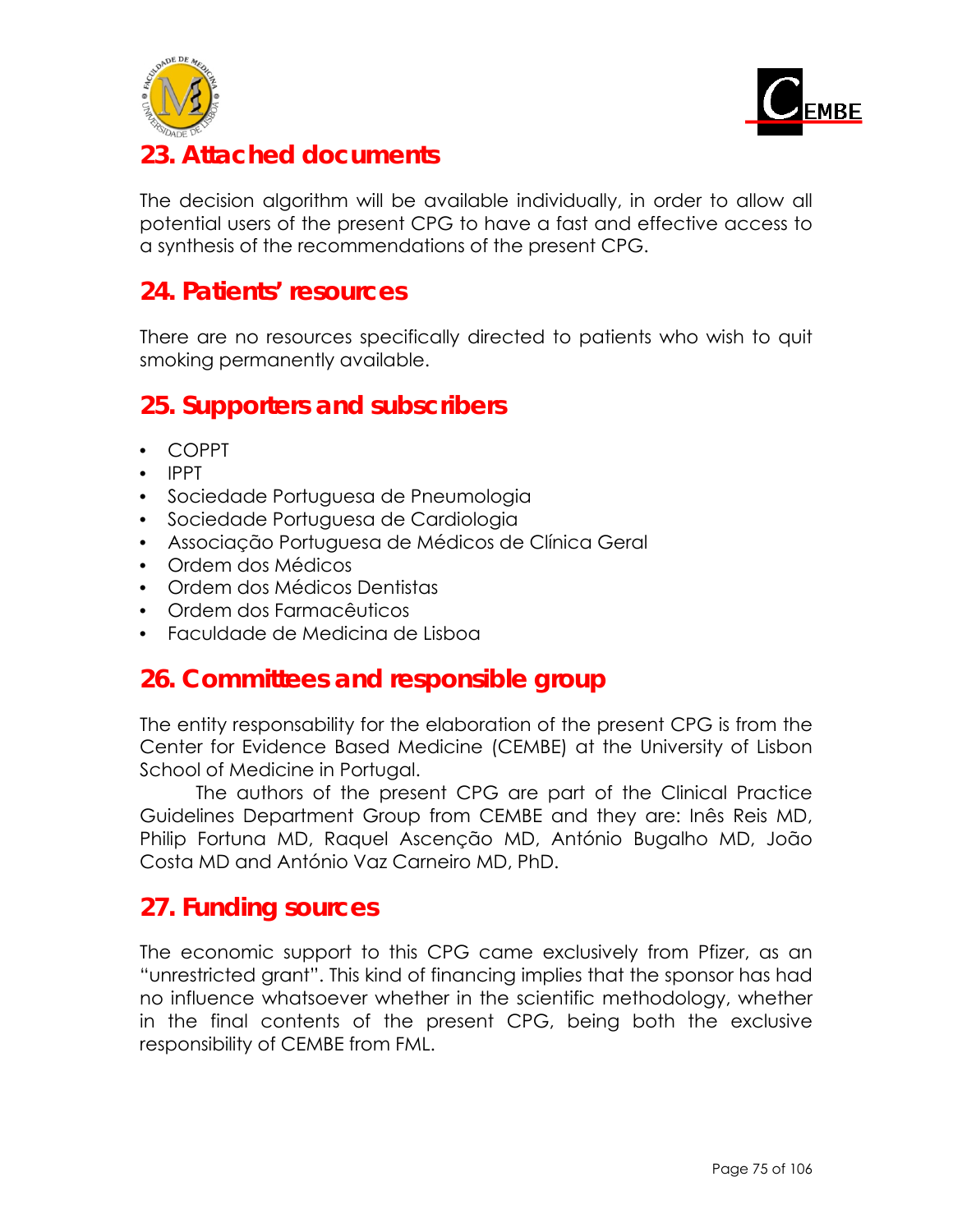



# **28. Editorial independence**

The present CPG is the intellectual property of the authors, who declare that they do not have any conflicts of interest on their part and and with their relationship with the sponsor, government, insurance companies, scientific and professional societies, patient associations or any other entity.

 The expressed points of view and the final recommendations are the exclusive responsibility of CEMBE, and they were not influenced by any means by any institution or individuals not related to the authors.

# **29. Publication date**

Completed in August 2007 and reviewed and published in October 2007.

## **30. Reviews**

The present CPG will be reviewed, partially or globally, in 2012.

# **31. Appendices**

## **31.1 Fagerström scale (evaluation of the dependency level)**

| <b>Question to ask</b>                                       | <b>Points</b>  |
|--------------------------------------------------------------|----------------|
| How soon after you wake up do you smoke your first           |                |
| cigarette?                                                   | 3              |
| $< 5$ minutes                                                | $\overline{2}$ |
| 6-30 minutes                                                 |                |
| 31-60 minutes                                                |                |
| $> 61$ minutes                                               |                |
| Do you find it difficult to refrain from smoking in places   |                |
| where it is forbidden? (e.g. theatres, airplanes, hospitals) |                |
| Yes                                                          |                |
| No                                                           |                |
| 3. Which cigarette would you most hate to give up?           |                |
| First in the morning                                         |                |
| Any other                                                    |                |
| 4. How many cigarettes per day do you smoke?                 |                |
| < 10 (less than half a pack)                                 |                |
| 11 - 20 (half to one pack)                                   |                |
| 21 - 30 (one pack to a pack and a half)                      |                |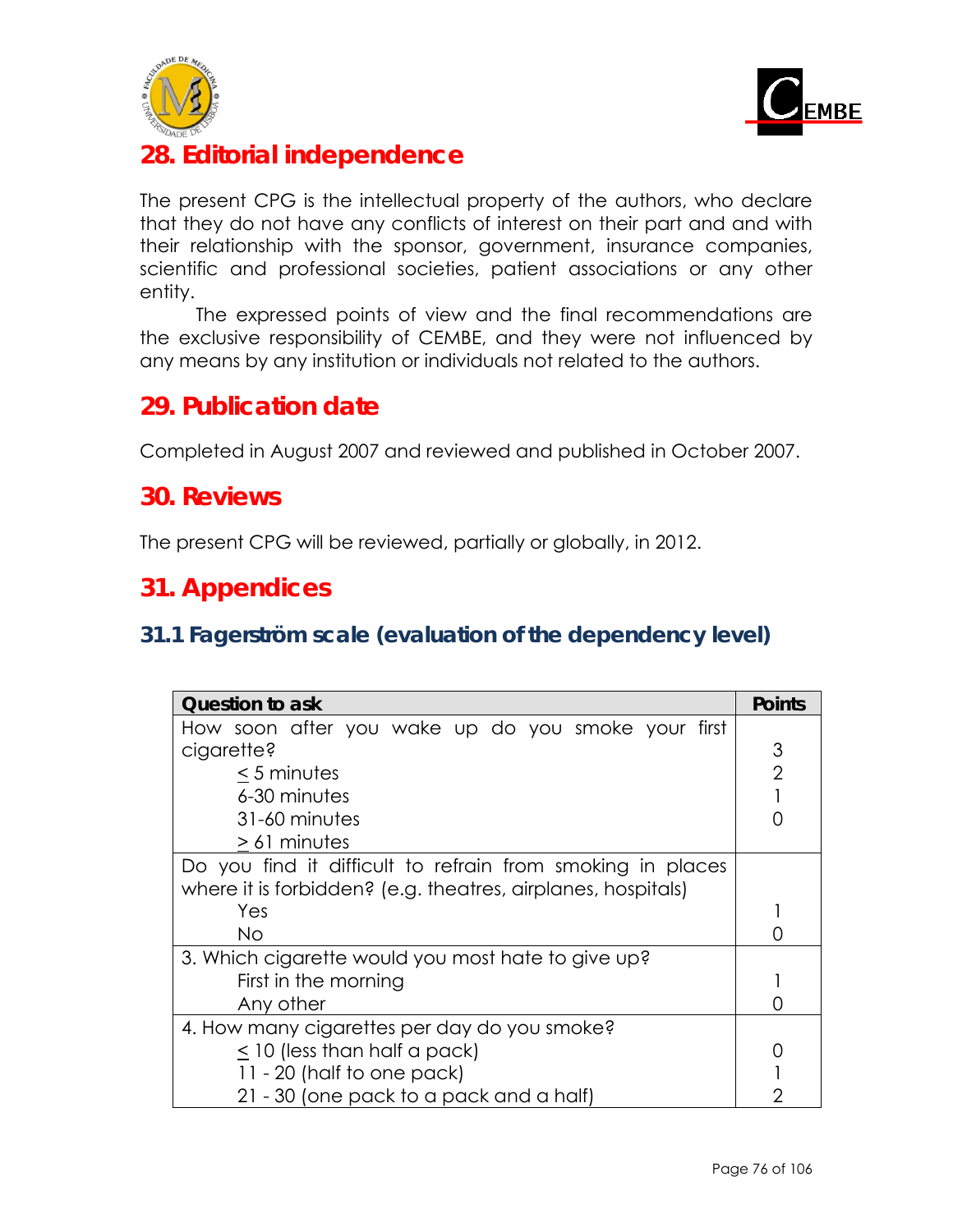



| DF DE                                                        |  |
|--------------------------------------------------------------|--|
| > 31 (more than one pack an a half)                          |  |
| 5. Do you smoke more frequently during the first hours after |  |
| waking than during the rest of the day?                      |  |
| Yes                                                          |  |
| No                                                           |  |
| 6. Do you smoke even if you are so ill that you are in bed   |  |
| most of the day?                                             |  |
| Yes                                                          |  |
| Nο                                                           |  |

Scores:

- 7 10 = very high nicotine dependence
- $\bullet$  4 6 = medium nicotine dependence
- $\bullet$  less than  $4 =$  low nicotine dependence

## **31.2 Synoptic tables**

### **31.2.1 Brief strategies to help the patient who wishes to quit smoking – "5 A's" Strategy**

| <b>Action</b>                                                                                                                   | Strategies for implementation                                                                                                                                                                                                                                                                                                                                                                                                                                                                                                                                                                                                         |
|---------------------------------------------------------------------------------------------------------------------------------|---------------------------------------------------------------------------------------------------------------------------------------------------------------------------------------------------------------------------------------------------------------------------------------------------------------------------------------------------------------------------------------------------------------------------------------------------------------------------------------------------------------------------------------------------------------------------------------------------------------------------------------|
|                                                                                                                                 | Step 1. Approach – systematically identify all tobacco users at each appointment                                                                                                                                                                                                                                                                                                                                                                                                                                                                                                                                                      |
| Implement a system that assures<br>that, for each patient in each<br>appointment, tobacco use is<br>investigated and documented | Add to the appointment notes a field relating to the<br>use of tobacco                                                                                                                                                                                                                                                                                                                                                                                                                                                                                                                                                                |
| Step 2. Advise - incentive all tobacco users to quit with conviction                                                            |                                                                                                                                                                                                                                                                                                                                                                                                                                                                                                                                                                                                                                       |
| In a clear, persuasive, strong<br>and personalized way,<br>encourage all tobacco users to<br>quit                               | Counselling should be:<br>• Clear - "I believe it is important for you to quit<br>immediately and I can help you. To reduce only when<br>you are ill is not enough."<br>• Strong - "As your doctor I want you to know that stop<br>smoking is the most important thing you can do to<br>protect your health right now and in the future. I will<br>be available to help you."<br>• Personalized – Associate the use of tobacco to the<br>present disease, and/or to its social and economic<br>costs, level of motivation/availability to quit and/or the<br>impact of tobacco use on the children and other<br>members of the family |
| Step 3. Assess - determine if the patient wishes to try to quit                                                                 |                                                                                                                                                                                                                                                                                                                                                                                                                                                                                                                                                                                                                                       |
| Ask each tobacco user if he is<br>willing to attempt to try to quit<br>immediately (e.g.: within the<br>following 30 days)      | Assess the patient's will to quit:<br>• If the patient wishes to make an attempt to quit<br>immediately, provide the necessary assistance<br>• If the patient wishes to participate in an intensive<br>treatment, supply the treatment or refer the patient to                                                                                                                                                                                                                                                                                                                                                                        |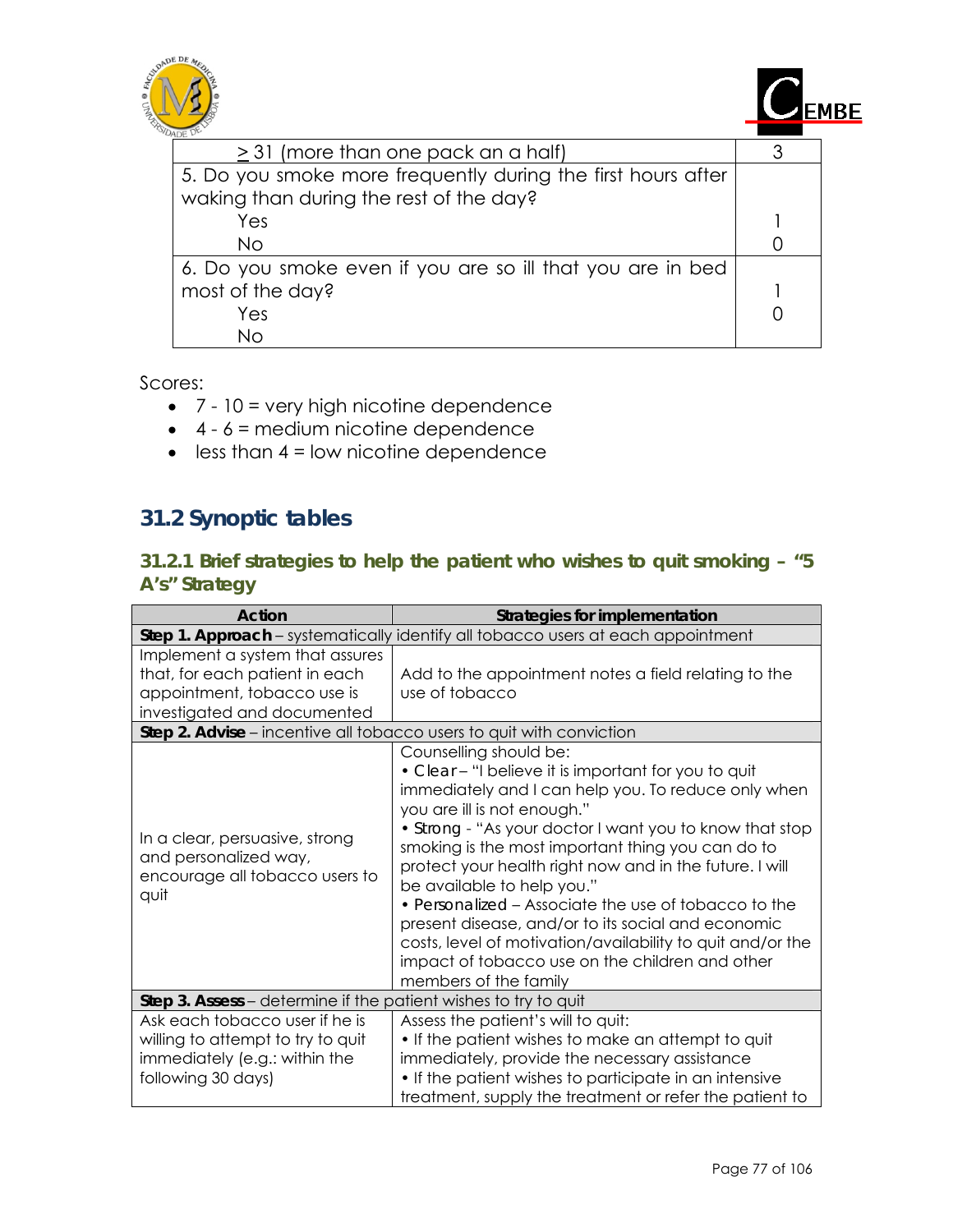



| DADE DE                                                                              |                                                                                                                                                                                                                                                                                                                                                                                                                                                                                                                                                                                                                                                                                                |
|--------------------------------------------------------------------------------------|------------------------------------------------------------------------------------------------------------------------------------------------------------------------------------------------------------------------------------------------------------------------------------------------------------------------------------------------------------------------------------------------------------------------------------------------------------------------------------------------------------------------------------------------------------------------------------------------------------------------------------------------------------------------------------------------|
|                                                                                      | intensive intervention<br>. If the patient clearly states that he does not want,<br>for the moment, to make an attempt to quit, supply a<br>motivational intervention<br>• If the patient is a member of a special population<br>(teenager, pregnant women, racial/ethnic minority),<br>consider supplying additional information                                                                                                                                                                                                                                                                                                                                                              |
| Step 4. Assist - assist the patient in his attempt to quit                           |                                                                                                                                                                                                                                                                                                                                                                                                                                                                                                                                                                                                                                                                                                |
| Elaborate, together with the<br>patient, a plan to abandon the<br>use of tobacco     | Preparation of the patient to the abandon attempt:<br>• Schedule a date: ideally, the abandon date should<br>be within two weeks<br>• Inform the family, friends and co-workers on the<br>abandon attempt, and demand understanding and<br>support<br>• Anticipate difficulties that may arise during the<br>abandon attempt. Particularly in the first weeks, the<br>most critical ones. Among these, nicotine abstinence<br>symptoms<br>• Remove tobacco products from the environment<br>before starting, avoid smoking in places where you<br>spend a lot of time (workplace, home, car)                                                                                                   |
| Supply practical counselling                                                         | • Abstinence – total abstinence is essential<br>• Experience of previous abandon attempts - identify<br>what helped and what went wrong in previous<br>abandon attempts<br>• Anticipate problems or difficulties in the abandon<br>attempt to be started - discuss challenges / stimulus<br>and how the patient can overcome them with<br>success<br>• Alcohol-the patient should consider to limit or<br>abstain drinking alcohol, since its use may lead to<br>relapses<br>• Other smokers at home - abandon is more difficult<br>when there are other smokers at home. Patients<br>should encourage the people they live with to quit at<br>the same time or not to smoke in their presence |
| Supply social support intra-<br>treatment                                            | Supply a supportive clinical environment when<br>encouraging the patient in his attempt to quit "We are<br>available to help you"                                                                                                                                                                                                                                                                                                                                                                                                                                                                                                                                                              |
| Help the patient to obtain social<br>support extra-treatment                         | Help the patient to develop social support to his<br>abandon attempt, in this environment, outside the<br>treatment. "Ask your family, friend and co-workers to<br>help you in your attempt to quit"                                                                                                                                                                                                                                                                                                                                                                                                                                                                                           |
| Recommend the use of<br>approved pharmacotherapy,<br>except in special circumstances | Recommend the use to effective pharmacotherapy.<br>Explain how drugs increase the probability of success<br>and reduce abstinence symptoms. 1st line drugs<br>include: varenicline, bupoprion, nicotine<br>replacements and nortriptyline.                                                                                                                                                                                                                                                                                                                                                                                                                                                     |
| Supply self-help materials                                                           | • Type: appropriate to the patient, relating to his<br>culture, race, education, age and motivation<br>• Location: readily accessible in each clinical practice                                                                                                                                                                                                                                                                                                                                                                                                                                                                                                                                |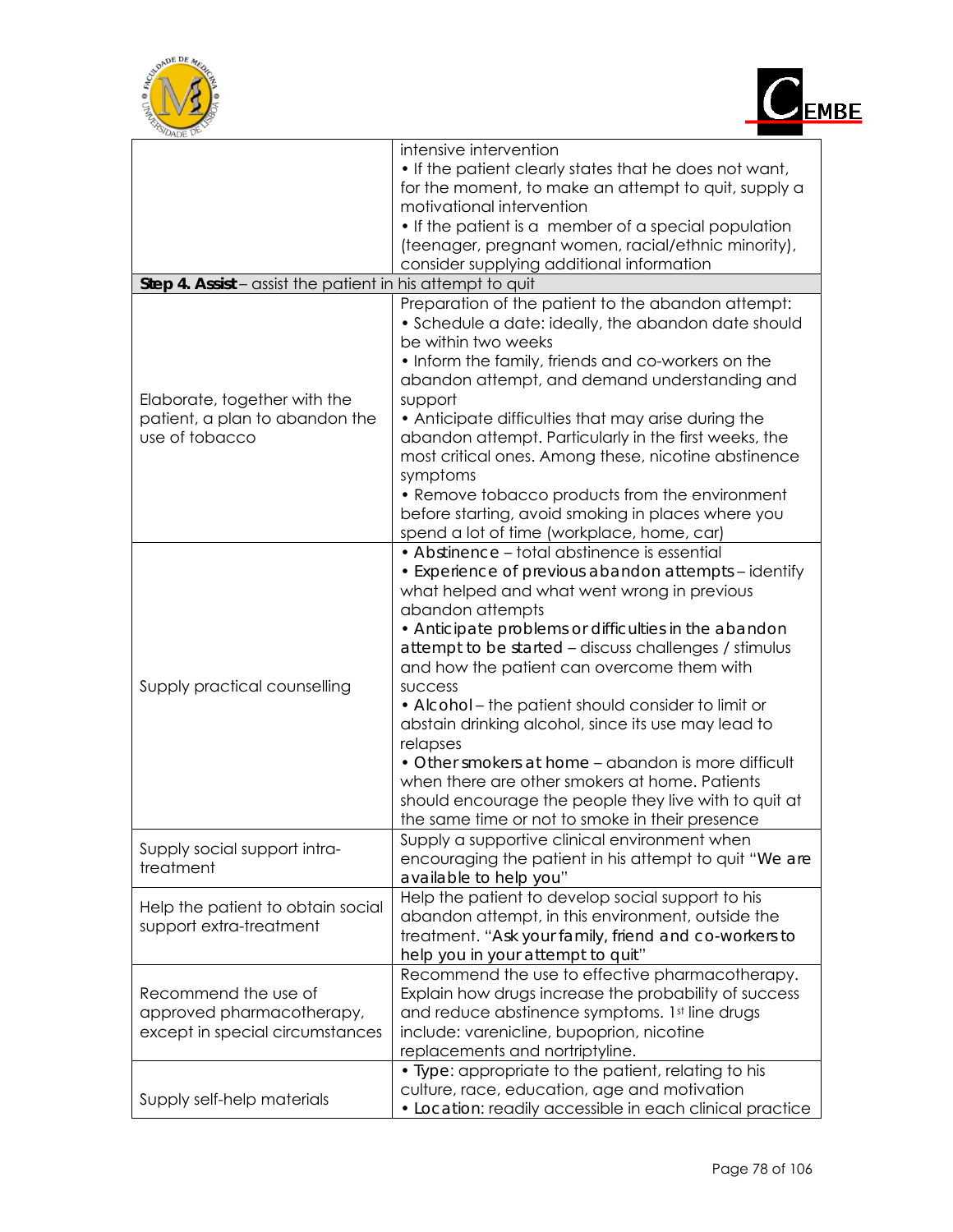



| Step 5: Accompany - Schedule follow-up appointment                      |                                                                                                                                                                                                                                                                                                                                                                                                                                                                                                                                                                                                                                                                                                                              |  |  |  |  |  |
|-------------------------------------------------------------------------|------------------------------------------------------------------------------------------------------------------------------------------------------------------------------------------------------------------------------------------------------------------------------------------------------------------------------------------------------------------------------------------------------------------------------------------------------------------------------------------------------------------------------------------------------------------------------------------------------------------------------------------------------------------------------------------------------------------------------|--|--|--|--|--|
| Schedule follow-up<br>appointment, either personally<br>or by telephone | • Date – The follow-up appointment should be<br>scheduled shortly after the abandon date, preferably<br>during the 1st week. A second follow-up appointment<br>is recommended in the 1st month. Schedule additional<br>appointments as needed.<br>• Actions during the follow-up appointment -<br>Congratulate success; if tobacco has been used,<br>review the circumstances and incentive new<br>commitment with total abstinence; remind the patient<br>that a lapse my be used as a learning experience;<br>identify problems already found and anticipate<br>difficulties in the immediate future; evaluate the use<br>and problems of pharmacotherapy; consider the use<br>or reference to a more intensive treatment. |  |  |  |  |  |

*Table adapted from Fiore MC, Bailey WC Cohen SJ, et al. Treating Tobacco Use and Dependence, Clinical Practice Guideline. Rockville, MD: U.S. Department of Health and Human Services. Public Health Service. June 2000, pp 28-31.* 

### **31.2.2 General clinical practice guidelines to prescribe pharmacological therapy to smoking cessation**

| Who should receive<br>pharmacological therapy<br>to smoking cessation?                          | All patients in process of somoking cessation,<br>except in the presence of special<br>circumstances: clinical contraindications,<br>pregnant and breast feeding women and<br>teenagers                                                                                                                                                                                                                                                                                                       |
|-------------------------------------------------------------------------------------------------|-----------------------------------------------------------------------------------------------------------------------------------------------------------------------------------------------------------------------------------------------------------------------------------------------------------------------------------------------------------------------------------------------------------------------------------------------------------------------------------------------|
| What are the 1st line<br>pharmacological<br>therapies?                                          | Varenicline, slow release bupoprion<br>chloridrate, nortriptyline and nicotine<br>replacement therapies (chewing gums and<br>transdermal patches)                                                                                                                                                                                                                                                                                                                                             |
| What factors should be<br>considered when<br>choosing a 1st line<br>pharmacological<br>therapy? | Due to the non-existence of sufficient data to<br>order these drugs, the choice of a specific 1st<br>line pharmacological therapy should be<br>guided by factors such as:<br>familiarity of the doctor with the drugs<br>contraindications to selected patients<br>$\bullet$<br>preferences of the patient<br>previous experience of the patient with a<br>specific drug (positive or negative)<br>characteristics of the patient (e.g.: history<br>of depression, concerns with weight gain) |
| What are the<br>recommended 2 <sup>nd</sup> line<br>pharmacological<br>therapies?               | Clonidine chloridrate                                                                                                                                                                                                                                                                                                                                                                                                                                                                         |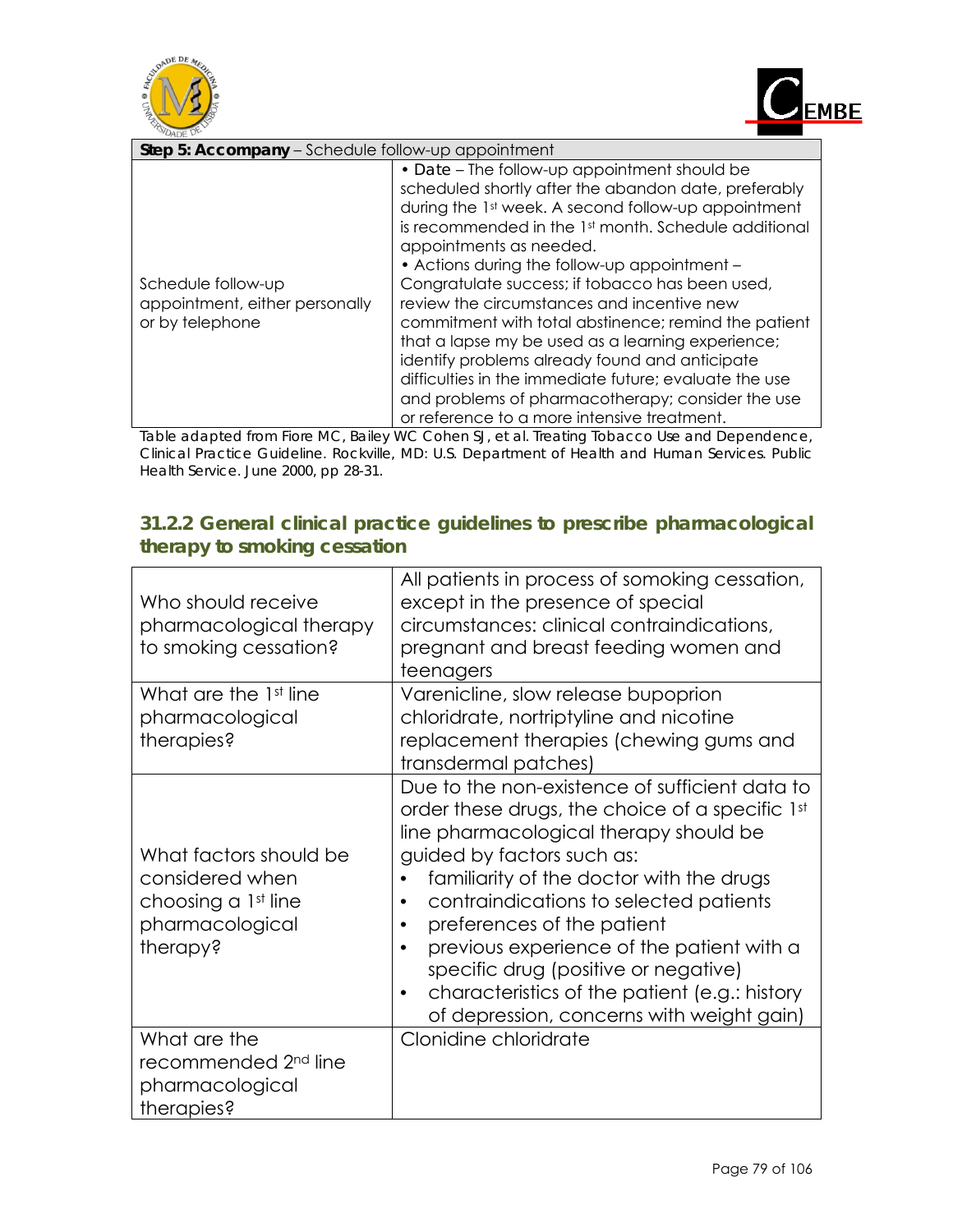



| PS/DADE DE                                                                                                                     |                                                                                                                                                                                                                                                                                                                                                                                                                          |
|--------------------------------------------------------------------------------------------------------------------------------|--------------------------------------------------------------------------------------------------------------------------------------------------------------------------------------------------------------------------------------------------------------------------------------------------------------------------------------------------------------------------------------------------------------------------|
| When should 2 <sup>nd</sup> line<br>agents be used to treat<br>tobacco addiction?                                              | In patients who cannot use 1st line drugs due<br>to contraindications, or in patients in whom<br>the 1 <sup>st</sup> line drugs are not useful. Patients<br>should be monitorized relating to clonidine<br>adverse effects.                                                                                                                                                                                              |
| What are the<br>pharmacological<br>therapies most adequate<br>to patients concerned<br>with weight gain?                       | Slow release bupoprion chloride and nicotine<br>replacement therapies, in particular nicotine<br>chewing gums (that delay but do not<br>prevent weight gain)                                                                                                                                                                                                                                                             |
| Are there<br>pharmacological<br>therapies that should be<br>specially considered in<br>patients with history of<br>depression? | Slow release bupoprion chloride and<br>nortriptyline chloride                                                                                                                                                                                                                                                                                                                                                            |
| Can pharmacological<br>therapies for smoking<br>cessation be used in<br>patents with history of<br>cardiovascular disease?     | Yes. Patients with coronary disease or other<br>stable cardiac diseases, should take<br>bupoprion or nicotine patches, not inhaled<br>nicotine or nicotine gums. Patients with<br>worsening of the cardiac disease or recent<br>acute myocardial infarction (< 2 weeks)<br>should only use bupoprion.                                                                                                                    |
| Can smoking cessation<br>pharmacological<br>therapies be used in the<br>long term (6 months or<br>more?)                       | Yes. This approach can be useful in smokers<br>who present persistent symptoms of<br>abstinence during the course of the<br>pharmacological therapy, or that want to<br>use long term therapy. Nevertheless, it was<br>verified that 8 weeks of therapy using the<br>nicotine transdermal patch, is as effective as<br>the longer regimens. The long term use of<br>these drugs does not present a known health<br>risk. |
| Can pharmacological<br>therapies be combined?                                                                                  | Yes. There is limited evidence that combining<br>nicotine transdermal patch with nicotine<br>chewing gum increases the abstinence rates<br>relatively to the use of each of these drugs<br>individually.                                                                                                                                                                                                                 |
|                                                                                                                                | The chewing gums can be used in a fixed<br>dosage regimen or in a free dose basis.                                                                                                                                                                                                                                                                                                                                       |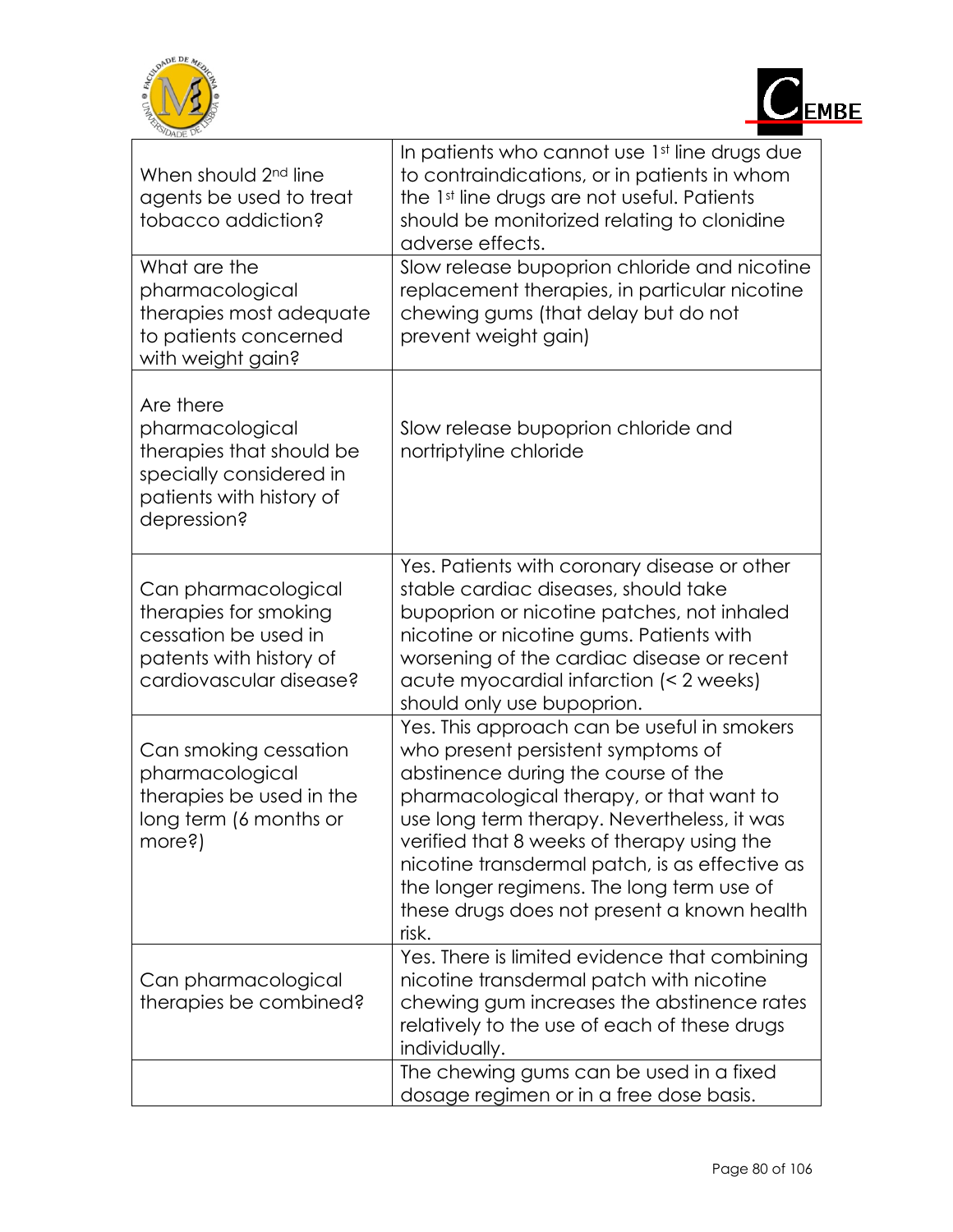



*Table adapted from Fiore MC, Bailey WC Cohen SJ, et al. Treating Tobacco USE and Dependence, Clinical Practice Guideline. Rockville, MD: U.S. Department of Health and Human Services. Public Health Service. June 2000, pp 26-27*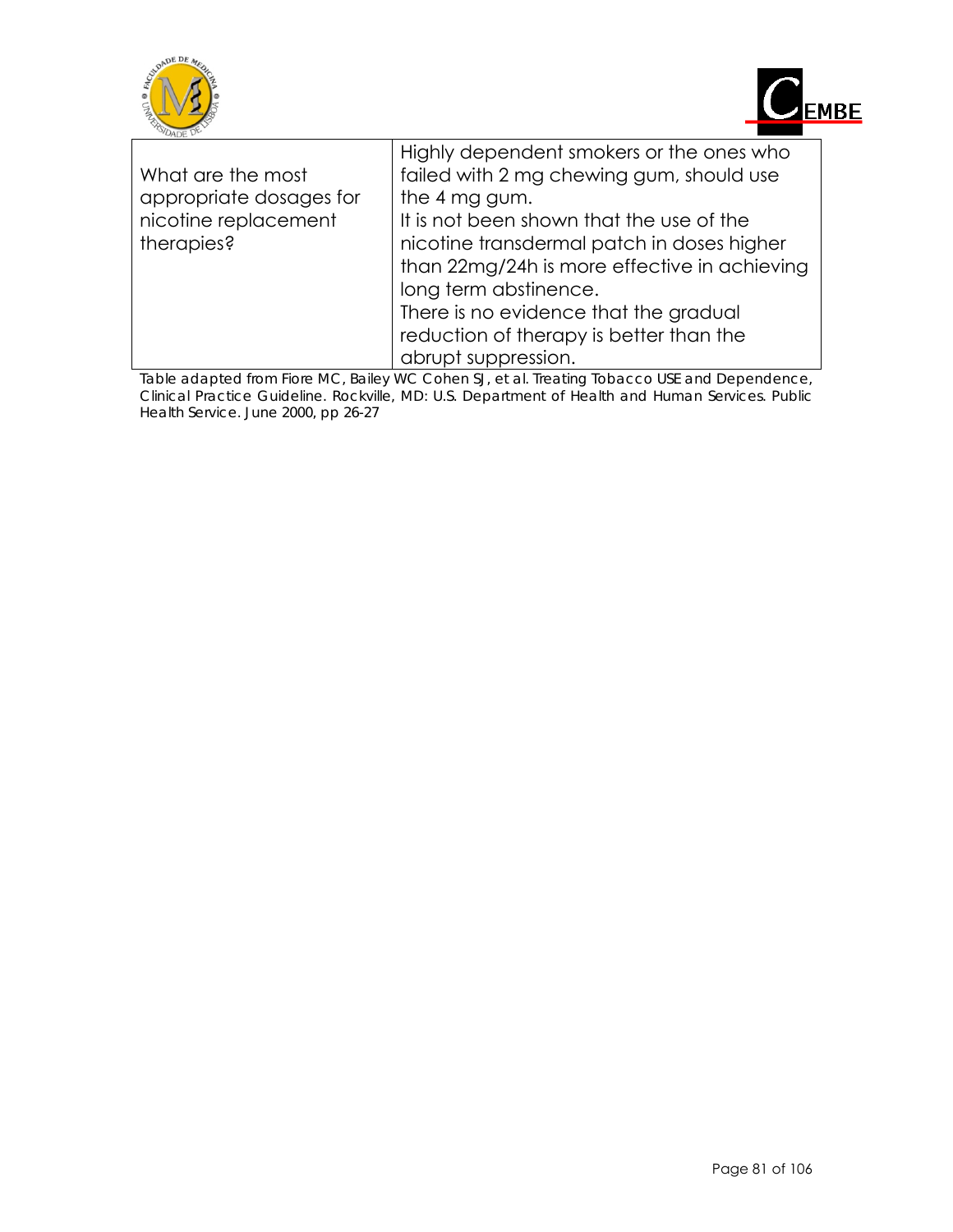



## **31.2.3 Drugs available in Portugal with recognized efficacy in smoking cessation**

|                 | Drug     | Pharmaceut  | Dosage          | Trade                     | Pack                                          | Dosage                                                                      | Recommendati                                                                        | Adverse                 | Contra-                      |
|-----------------|----------|-------------|-----------------|---------------------------|-----------------------------------------------|-----------------------------------------------------------------------------|-------------------------------------------------------------------------------------|-------------------------|------------------------------|
|                 |          | ical form   |                 | Mark <sup>®</sup>         |                                               |                                                                             | ons                                                                                 | Reactions               | indications                  |
|                 |          |             | 1,5mg           | Nicopass                  | 12, 36 or                                     | • Initiate: 2 mg if                                                         | • Initiate tt on the                                                                | • Tempor-               | • Non smokers                |
|                 |          |             |                 |                           | 96 units                                      | habits $<$ 20                                                               | stipulated day for                                                                  | mandibular              | • Maintenance                |
|                 |          |             | 2mg             | Nicorrett                 | 30 or 105                                     | cigarettes/day                                                              | cessation                                                                           | articulation            | of smoking habits            |
|                 |          |             |                 | e                         | units                                         | • Initiate: 4 mg if                                                         | • Do not smoke                                                                      | pain                    | • AMY <4 weeks               |
|                 |          |             |                 |                           |                                               | habits $\geq 20$                                                            | concomitantly                                                                       | • Unpleasant            | • Unstable                   |
|                 |          |             |                 | Nicotinell                | 24 or 96                                      | cigarettes/day                                                              | • Slow and cyclic                                                                   | taste                   | angina                       |
|                 |          |             |                 | fruit                     | units                                         | • Initially: 8-12                                                           | chewing until                                                                       | $\bullet$ Oral          | • Serious                    |
|                 |          | Gums/Chewi  |                 | Nicotinell                |                                               | units/day<br>• Maximum                                                      | obtaining a                                                                         | ulceration<br>• Hiccups | arrhythmia<br>• Stroke in    |
|                 |          | ng Gums     |                 | mint                      |                                               | dosage:                                                                     | strong flavour;<br>then promote                                                     | · Odinofagia            | evolution                    |
|                 |          |             |                 | Niquitin<br>Nicorett      | 72 units<br>30 or 105                         | 50mg/day                                                                    | contact with                                                                        | • Nausea                | • Pregnancy                  |
|                 |          |             | 4 <sub>mg</sub> |                           | units                                         | • Tt duration: 8-                                                           | bucal mucosa                                                                        | • Meteorism             | • Breast feeding             |
|                 |          |             |                 | e<br>Nicotinell           | 24 or 96                                      | 12 weeks                                                                    | • Average                                                                           | • Dyspepsia             | $\cdot$ <18 years            |
|                 |          |             |                 | mint                      | units                                         |                                                                             | duration each                                                                       | • Headaches             | • Oropharynx                 |
|                 |          |             |                 | Nicotinell                |                                               |                                                                             | unit ±30 min                                                                        |                         | disease                      |
|                 |          |             |                 | fruit                     |                                               |                                                                             | • No intake food                                                                    |                         | • Tempor-                    |
|                 |          |             |                 | Niquitin                  | 72 units                                      |                                                                             | or drinks (except                                                                   |                         | mandibular                   |
|                 |          |             |                 |                           |                                               |                                                                             | water) 15 minutes                                                                   |                         | articulation                 |
| 1 <sup>st</sup> | Nicotine |             |                 |                           |                                               |                                                                             | before and                                                                          |                         | disease                      |
|                 |          |             |                 |                           |                                               |                                                                             | during the                                                                          |                         | • Dental                     |
| L               |          |             |                 |                           |                                               |                                                                             | chewing process                                                                     |                         | changes                      |
|                 |          |             |                 |                           |                                               |                                                                             |                                                                                     |                         | • Dental protesis            |
| $\mathsf{N}$    |          |             |                 | Nicotinell                | 14 or 28                                      | · Initiate: one                                                             | • Initiate tt on                                                                    | • Skin irritation       | • Non smokers                |
| E               |          |             | 21mg/24h        | <b>TTS 30</b>             | units                                         | patch of<br>21mg/24h or<br>15mg/16h<br>during 4-6<br>weeks if habits $\geq$ | day stipulated to<br>cessation<br>$\cdot$ No<br>concomitant<br>• Vertigo<br>smoking | • Pruritus              | • Maintenance                |
|                 |          |             |                 | Niquitin                  | $7^{\circ}$<br>or $14$                        |                                                                             |                                                                                     | • Mialgia               | of smoking habits            |
|                 |          |             | 14mg/24h        | clear                     | units                                         |                                                                             |                                                                                     | • Headache              | • AMY <4 weeks<br>• Unstable |
|                 |          |             |                 | Nicotinell                | 14 or 28                                      |                                                                             |                                                                                     | • Insomnia              | angina                       |
|                 |          |             |                 | <b>TTS 20</b><br>Niquitin | units<br>$\overline{7}$ or<br>$\overline{14}$ | 20                                                                          | • Apply in the                                                                      |                         | • Serious                    |
|                 |          |             |                 | clear                     | units                                         | cigarettes/day                                                              | morning on<br>Somnolence                                                            | arrhythmia              |                              |
|                 |          |             |                 | Nicotinell                | 14 or $\overline{28}$                         | • Initiate: one                                                             | healthy, clean                                                                      | • Nausea                | • Stroke in                  |
|                 |          |             | 7mg/24h         | <b>TTS 10</b>             | units                                         | patch of                                                                    | and dry skin                                                                        | • Vomit                 | evolution                    |
|                 |          | Transdermal |                 | Niquitin                  | 7 units                                       | 14mg/24h or<br>10mg/16h                                                     | • Place                                                                             | • Dyspepsia             | • Pregnancy                  |
|                 |          | system      |                 | clear                     |                                               |                                                                             | preferably in the                                                                   | • Palpitations          | • Breast feeding             |
|                 |          |             | 15mg/16h        | Nicorett                  | 14 or 28                                      | during 4-6                                                                  | chest or any                                                                        |                         | $\bullet$ <18 years          |
|                 |          |             |                 | е                         | units                                         | weeks if $<$ 20                                                             | members                                                                             | Tachycardia             | • Serious                    |
|                 |          |             |                 | 15                        |                                               | cigarettes/day                                                              | proximal portion                                                                    |                         | dermatological               |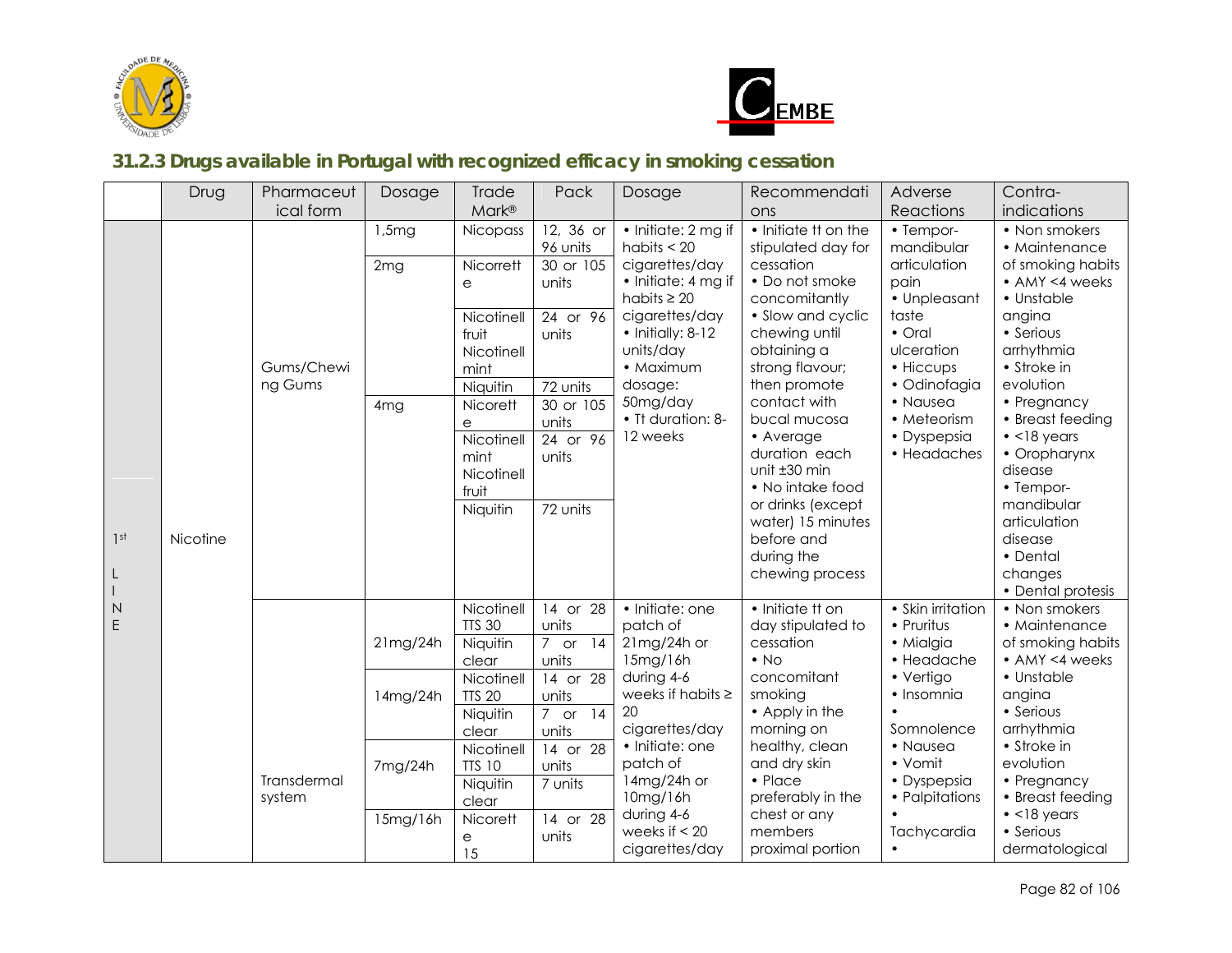



| בתרי                           |           |                         | 10mg/16h | Nicorett                           | 14 units | • Subsequent                                                                                                                                                                                                                                                                                                                                                    | • Change local                                                                                                                                                                                                                                                                                                                              | Precordialgia                                                                                                                                     | disease                                                                                                                                                                                                                                                 |  |
|--------------------------------|-----------|-------------------------|----------|------------------------------------|----------|-----------------------------------------------------------------------------------------------------------------------------------------------------------------------------------------------------------------------------------------------------------------------------------------------------------------------------------------------------------------|---------------------------------------------------------------------------------------------------------------------------------------------------------------------------------------------------------------------------------------------------------------------------------------------------------------------------------------------|---------------------------------------------------------------------------------------------------------------------------------------------------|---------------------------------------------------------------------------------------------------------------------------------------------------------------------------------------------------------------------------------------------------------|--|
|                                |           |                         | 5mg/16h  | e 10<br>Nicorett<br>e <sub>5</sub> | 14 units | therapeutic<br>periods of 2-4<br>weeks with<br>gradual<br>reduction to<br>transdermal<br>system with<br>lower dose of<br>nicotine release<br>• Tt duration: 8-<br>12 weeks                                                                                                                                                                                      | of application,<br>avoiding<br>Hypertension<br>panniculus<br>adiposus, breasts<br>and articular<br>areas<br>• Replace patch<br>after 24h<br>• If insomnia<br>remove 24 h<br>patch in the<br>evening or<br>choose the 16h<br>ones                                                                                                            |                                                                                                                                                   |                                                                                                                                                                                                                                                         |  |
| 1 <sup>st</sup><br>L<br>N<br>E | Bupoprion | Slow release<br>tablets | 150mg    | Zyban                              | 60 units | $\bullet$ Initiate: 150<br>mg/day during<br>3 days<br>$\bullet$ Day 4:<br>increase to<br>150mg 12/12h<br>• Maximum<br>dosage:<br>450mg/day<br>• Duration: 7-12<br>weeks (after<br>cessation)<br>• Maintained<br>AE, renal or<br>hepatic<br>impairment,<br>cardiopathy<br>ischemia,<br>diabetes<br>mellitus, >65<br>years:<br>maintenance<br>dosage<br>150mg/day | • Initiate tt 2<br>weeks before the<br>stipulated date<br>for cessation.<br>• Administrate<br>with food<br>• In case of<br>insomnia.<br>anticipate the 2nd<br>daily dose to 8h<br>after the first<br>• In some patients<br>tt can be<br>maintained until a<br>maximum of 6<br>months after<br>cessation<br>• It can be<br>associated to NRT | • Insomnia<br>• Xerostomia<br>• Tremor<br>• Weight loss<br>• Headaches<br>• Irritability<br>• Anxiety<br>• Nausea<br>Constipation<br>Hypertension | • Hypersensitivity<br>• Epilepsy or<br>convulsions<br>• Anorexia or<br>bulimia<br>• Concomitant<br>use of MAO<br>inhibitors<br>• Alcoholic or<br>sedatives<br>abstinence<br>• Bipolar<br>disorders<br>• AMY <4 weeks<br>• Pregnancy<br>• Breast feeding |  |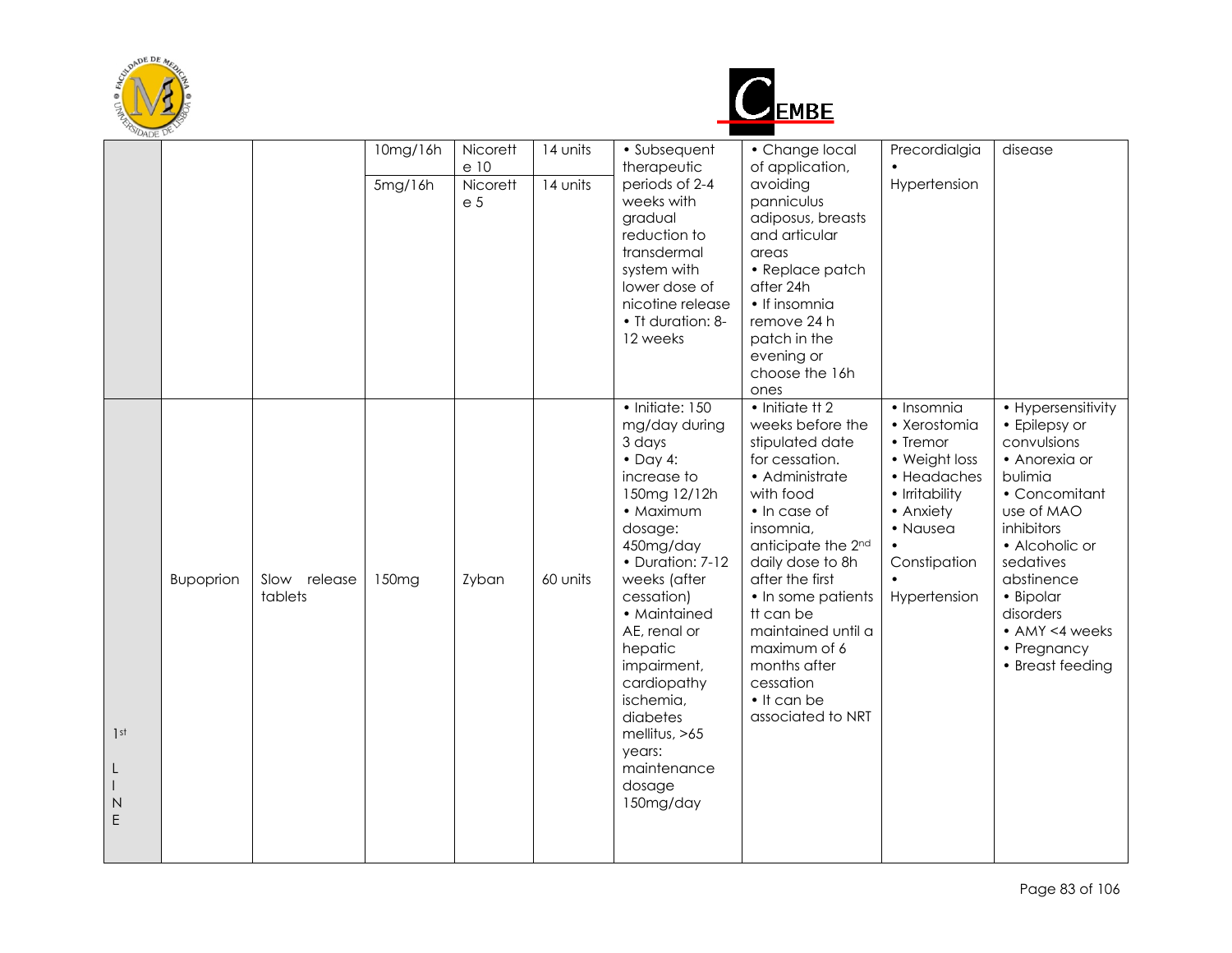



|  | Vareniclin<br>e              | <b>Tablets</b>    | 0,5mg            | Champix  |                                               | 28 or 56<br>units                                                                                                                                                                                                                                                                                                                                               | • Initiate:<br>$0,5$ mg/day 3<br>days                                                                                 | • Initiate tt 1-2<br>weeks before the<br>stipulated date                                             | • Insomnia<br>Somnolence                                                                         | • Hypersensitivity<br>• Terminal renal<br>impairment |
|--|------------------------------|-------------------|------------------|----------|-----------------------------------------------|-----------------------------------------------------------------------------------------------------------------------------------------------------------------------------------------------------------------------------------------------------------------------------------------------------------------------------------------------------------------|-----------------------------------------------------------------------------------------------------------------------|------------------------------------------------------------------------------------------------------|--------------------------------------------------------------------------------------------------|------------------------------------------------------|
|  |                              |                   | $0.5mg+1m$<br>g  |          | units<br>11<br>$0.5mg +$<br>14 units<br>1,0mg | $\bullet$ 4 <sup>th</sup> to 7 <sup>th</sup> day:<br>0,5mg 12/12h<br>$\bullet$ >7 <sup>th</sup> day: 1 mg<br>12/12h<br>• Tt duration: 12<br>weeks (if tt<br>effective after<br>the 1st 3 months,<br>consider 12<br>additional<br>weeks with<br>1mg/day)<br>$\bullet$ AE<br>maintained or<br>serious renal<br>impairment:<br>maintenance<br>dose 0,5mg<br>12/12h | for cessation<br>• Administrate<br>with or without<br>food                                                            | • Nightmares<br>• Irritability<br>• Headaches<br>• Nausea<br>• Fatigue<br>• Increased<br>appetite    | $\cdot$ <18 years<br>• Pregnancy<br>• Breast feeding                                             |                                                      |
|  |                              |                   | 1 <sub>mg</sub>  |          | 28 or 56<br>units                             |                                                                                                                                                                                                                                                                                                                                                                 |                                                                                                                       |                                                                                                      |                                                                                                  |                                                      |
|  |                              |                   | 25mg             |          | 10 or 60<br>units                             | • Initiate<br>25mg/day 3<br>days<br>$\bullet$ 4 <sup>th</sup> to 7 <sup>th</sup> day:<br>50mg/day<br>$\bullet$ >7 <sup>th</sup> day:                                                                                                                                                                                                                            | $\cdot$ Initiate tt 10-14<br>days before the<br>scheduled date<br>to cessation<br>• Sedation may<br>influence driving | $\bullet$<br>Somnolence<br>• Xerostomia<br>• Tremor<br>• Urinary<br>retention                        | • Hypersensitivity<br>• concomitant<br>use of MAO<br>inhibitors<br>• AMY <4 weeks<br>• Pregnancy |                                                      |
|  | Nortriptylin<br>$\mathsf{e}$ | Coated<br>tablets | 50 <sub>mg</sub> | Norterol | 60 units                                      | 75mg/day<br>• Maximum<br>dosage:<br>150mg/day<br>• Tt duration: 8-<br>12 weeks                                                                                                                                                                                                                                                                                  | ability<br>• Overdose may<br>lead to<br>cardiotoxicity                                                                | • Arrhythmia<br>• Blurred<br>vision<br>Hallucinations<br>• Restlessness<br>$\bullet$<br>Constipation |                                                                                                  |                                                      |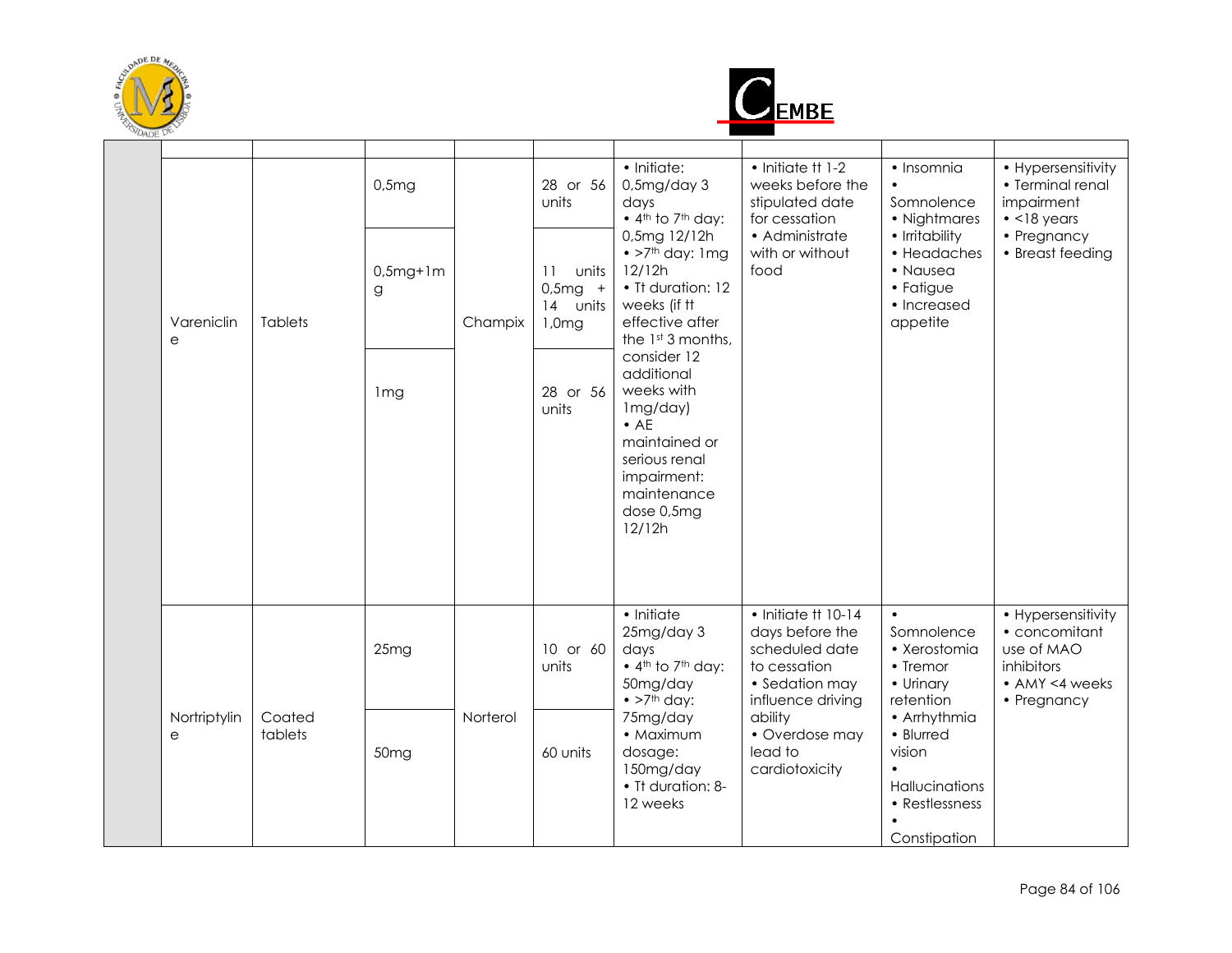



|          |           |                |        |                |                   |                                                                                                                                                                                  |                                                                                                                                                                                                                                           | • Nausea                                                                                                                                                                                                       |                                                                                                                                                                                                                                                                                                                                      |
|----------|-----------|----------------|--------|----------------|-------------------|----------------------------------------------------------------------------------------------------------------------------------------------------------------------------------|-------------------------------------------------------------------------------------------------------------------------------------------------------------------------------------------------------------------------------------------|----------------------------------------------------------------------------------------------------------------------------------------------------------------------------------------------------------------|--------------------------------------------------------------------------------------------------------------------------------------------------------------------------------------------------------------------------------------------------------------------------------------------------------------------------------------|
| 2nd<br>N | Clonidine | <b>Tablets</b> | 0.15mg | Catapre<br>san | 20 or 60<br>units | • Initiate:<br>0,15mg 12/12h<br>• Growing<br>titulation of<br>0.15mg/day<br>each 7 days if<br>necessary<br>• Maximum<br>dosage:<br>$0.9$ ma/day<br>• Tt duration: 3-<br>10 weeks | $\bullet$ Initiate tt $\leq$ 3<br>days previous to<br>the stipulated<br>date to cessation<br>• Therapy should<br>not be stopped<br>abruptly<br>• Sedation may<br>influence driving<br>$\bullet$ Dose<br>adjustment in<br>renal impairment | • Xerostomia<br>Somnolence<br>• Dizziness<br>• Vertigo<br>Constipation<br>• Depression<br>• Hydrosaline<br>retention<br>• Orthostatic<br>hypotension<br>• Bradicardia<br>sinusal<br>Atrioventricul<br>ar block | • Sinusal knot<br>disease<br>$\bullet$ 2 <sup>nd</sup> and 3 <sup>rd</sup><br>degree<br>atrioventricular<br>block<br>• Cerebral and<br>peripheral<br>hypoperfusion<br>• Hypersensitivity<br>• Concomitant<br>$use$ of $\beta$ -bloquers<br>• Syndrome of<br>abstinence if<br>sudden<br>suspension<br>• Pregnancy<br>• Breast feeding |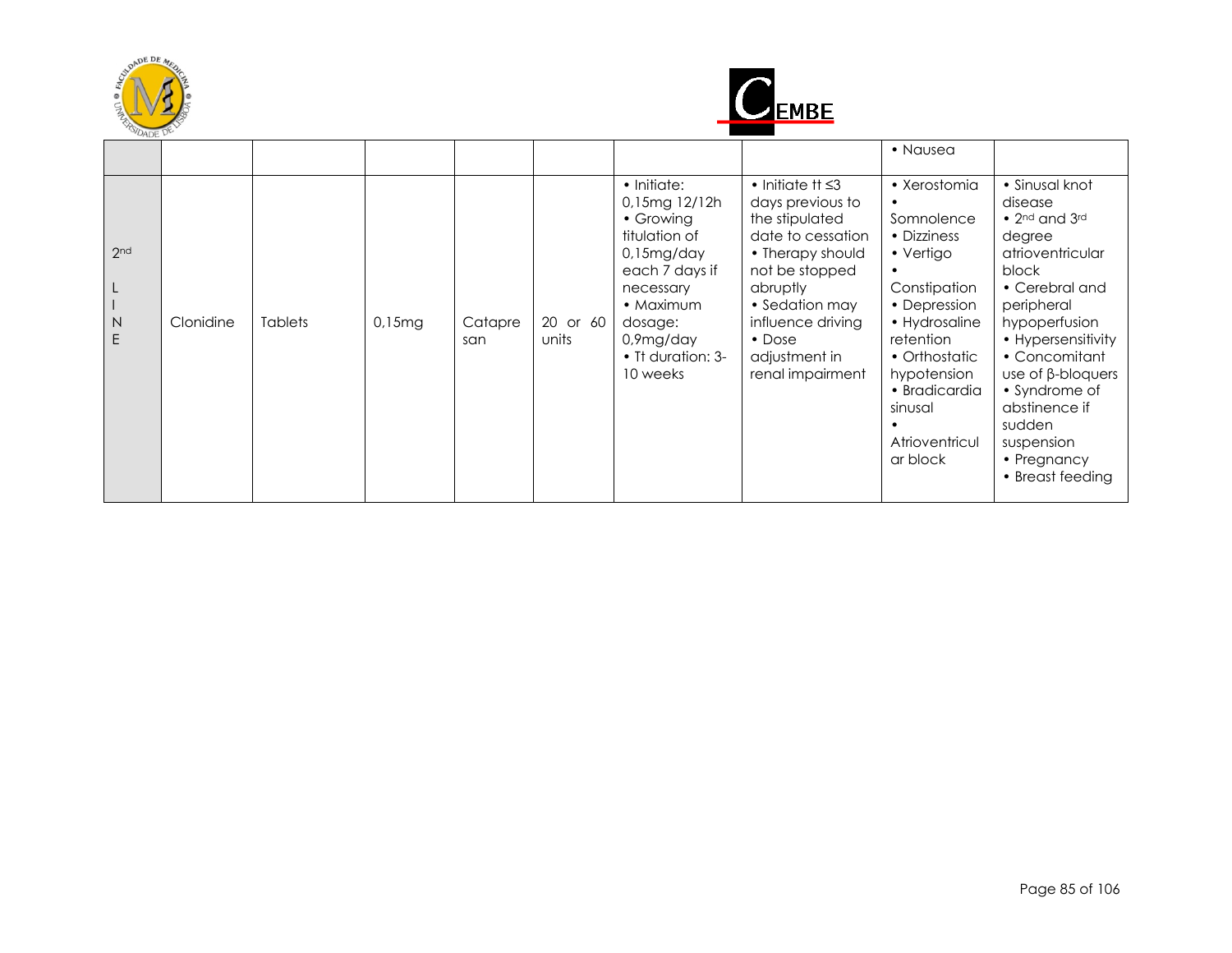



### **31.2.4 Increase the motivation to smoking cessation – "5 Rs" strategy**

| Relevance    | Encourage the patient to describe in what measure is the abandon personally<br>relevant, trying to be as specific as possible.<br>The motivational information has a greater impact if it is relevant to the state<br>of the disease or risk factors to the patient, family or social status (e.g.<br>existence of children at home), health concern, age, sex and other important<br>characteristics of the patient (e.g.: previous abandon experience, personal<br>barriers to cessation).                                                                                                                                                                                                                                                                                                                                                                                                                                                                                                                                                                                                        |
|--------------|-----------------------------------------------------------------------------------------------------------------------------------------------------------------------------------------------------------------------------------------------------------------------------------------------------------------------------------------------------------------------------------------------------------------------------------------------------------------------------------------------------------------------------------------------------------------------------------------------------------------------------------------------------------------------------------------------------------------------------------------------------------------------------------------------------------------------------------------------------------------------------------------------------------------------------------------------------------------------------------------------------------------------------------------------------------------------------------------------------|
| <b>Risks</b> | doctor should ask the<br>patient to identify potential negative<br>The<br>consequences of tobacco use. He may suggest and clarify the ones that<br>seem more relevant to the patient. He should also stress that smoking low tar<br>or light nicotine cigarettes or using other forms of tobacco (e.g.: free smoke<br>tobacco, cigarillos, pipe) do not eliminate these risks.<br>Some risk examples:<br>Acute risks: dyspnoea, asthma exacerbation, pregnancy<br>hazard,<br>impotence, increase of carbon monoxide levels in serum;<br>• Long term risks: myocardial infarction, stroke, pulmonary neoplasias, other<br>neoplasias (larynx, oral cavity, pharynx, oesophagus, pancreas, bladder,<br>cervix uteri), chronic obstructive pulmonary diseases (chronic bronchitis and<br>emphysema) long term disability and need to continuous care;<br>• Environmental risks: higher risk to pulmonary neoplasia and cardiac disease<br>in the partner; higher rates of smokers amongst children of tobacco users;<br>higher risk of low birth weight, sudden infant death syndrome, asthma, disease |
| Rewards      | of the medium ear, and respiratory infections, in smokers' children.<br>The doctor should ask the patient to identify potential benefits of suspending<br>tobacco use, and he can suggest and clarify the ones that seem more<br>relevant to the patient. Examples of benefits: better condition, all food tastes<br>better, improved sense of smell; reduction of expenses; feel better with one<br>self; the house, the car, clothes and breath have a better smell; you do not<br>have to worry about the cessation any more; it's a good example to your<br>children; children are healthier; you feel in a better physical condition; better<br>performance in physical activities; delays skin ageing.                                                                                                                                                                                                                                                                                                                                                                                        |
| Resistances  | The doctor should ask the patient to identify barriers or obstacles to the<br>cessation<br>and<br>indicate<br>treatment<br>resolution,<br>forms<br>(problem<br>pharmacotherapy) addressed to their resolution. Examples of typical<br>difficulties: abstinence symptoms; fear of failing; weight gain; lack of support;<br>depression; having pleasure in tobacco.                                                                                                                                                                                                                                                                                                                                                                                                                                                                                                                                                                                                                                                                                                                                  |
| Repetition   | The motivational intervention should be repeated each time a non motivated<br>patient comes to an appointment. Tobacco users who have failed in several<br>previous attempts should be informed that many people make repeated<br>attempts until attaining success.                                                                                                                                                                                                                                                                                                                                                                                                                                                                                                                                                                                                                                                                                                                                                                                                                                 |

*Table adapted from Fiore MC, Bailey WC Cohen SJ, et al. Treating Tobacco USE and Dependence, Clinical Practice Guideline. Rockville, MD: U.S. Department of Health and Human Services. Public Health Service. June 2000, pp 32-33.*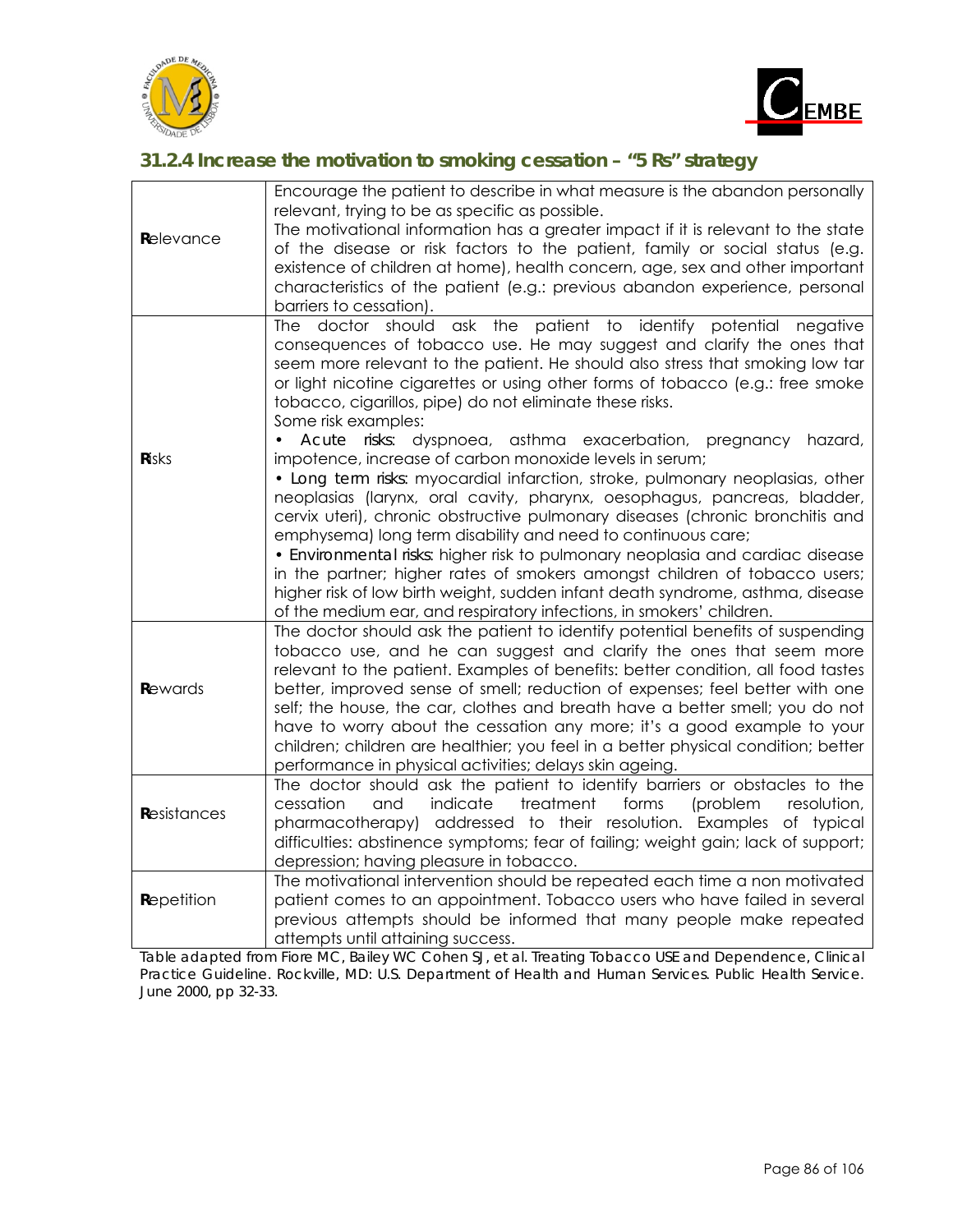



### **31.2.5 Components of brief strategies to prevent tobacco use relapses**

| <b>Minimal intervention</b>                                                                                                            |                                                                                                                                                                                                                                                                                                                                                                                                                                                                                                                                                                                                                                                                                                                                                                                                                                                      |
|----------------------------------------------------------------------------------------------------------------------------------------|------------------------------------------------------------------------------------------------------------------------------------------------------------------------------------------------------------------------------------------------------------------------------------------------------------------------------------------------------------------------------------------------------------------------------------------------------------------------------------------------------------------------------------------------------------------------------------------------------------------------------------------------------------------------------------------------------------------------------------------------------------------------------------------------------------------------------------------------------|
| These interventions<br>should be part of all the<br>appointments with a<br>patient who has recently<br>abandoned the use of<br>tobacco | All ex-tobacco users should be congratulated for their achievement<br>and strongly encouraged to remain abstinent.<br>When faced with a recent ex-smoker, you should use open-ended<br>questions with the purpose of promoting the resolution of problems<br>by the patient himself (e.g.: in what manner was the suspension of<br>tobacco use a benefit to you?).<br>The doctor should encourage the active discussion by the patient of<br>the following topics:<br>• the benefits, including potential health benefits, that the patient<br>my obtain from cessation<br>• any success the patient might have had during the abandon<br>process (e.g.: abstinence duration, decrease of abstinence<br>symptoms)<br>• The problems found or predicable difficulties in keeping<br>abstinence (e.g.: depression, weight gain, alcohol, other tobacco |
| Directed prevention of relapses                                                                                                        | users at home                                                                                                                                                                                                                                                                                                                                                                                                                                                                                                                                                                                                                                                                                                                                                                                                                                        |
| the patients may refer and some possible answers.                                                                                      | The components of the directed prevention of relapses are individualized according to the<br>problems experienced by the patients when trying to keep abstinence. These more intensive<br>interventions of relapse prevention may be applied during the scheduled follow-up<br>appointment (in person or by telephone). Below we present a list of some specific problems that                                                                                                                                                                                                                                                                                                                                                                                                                                                                       |
| Problems                                                                                                                               | <b>Responses</b>                                                                                                                                                                                                                                                                                                                                                                                                                                                                                                                                                                                                                                                                                                                                                                                                                                     |
| Lack of support to<br>cessation                                                                                                        | Programme follow-up appointments or telephone calls with the<br>patient.<br>Help the patient to identify support sources in his environment.<br>Reference the patient to appropriate organizations that offer<br>counselling or support.                                                                                                                                                                                                                                                                                                                                                                                                                                                                                                                                                                                                             |
| Negative humour or<br>depression                                                                                                       | If significant, give counselling, prescribe appropriate medication or<br>reference the patient to a specialist.                                                                                                                                                                                                                                                                                                                                                                                                                                                                                                                                                                                                                                                                                                                                      |
| Strong or prolonged<br>abstinence symptoms                                                                                             | If the patient refers craving or other abstinence symptoms, consider<br>to prolong the use of pharmacotherapy or add / combine drugs to<br>reduce strong abstinence symptoms.                                                                                                                                                                                                                                                                                                                                                                                                                                                                                                                                                                                                                                                                        |
| Weight gain                                                                                                                            | Recommend initiating or increasing physical activity; discourage<br>strict diet. Stress the importance of a healthy diet.<br>Reassure the patient that some weight gain after abandon is<br>common and seems to be self-limited.<br>Keep the patient with a pharmacotherapy that delays weight gain<br>(e.g.: slow release bupoprion chloride and nicotine replacement<br>therapies, particularly nicotine chewing gums).<br>Reference the patient to a specialist or specialized programme.                                                                                                                                                                                                                                                                                                                                                         |
| Fall of motivation/feeling<br>of loss                                                                                                  | Reassure the patient that these feelings are common.<br>Recommend compensating activities.<br>Investigate to be sure that the patient does not use tobacco<br>periodically, since that consumption increases the smoking stimulus,<br>making the abandon more difficult.                                                                                                                                                                                                                                                                                                                                                                                                                                                                                                                                                                             |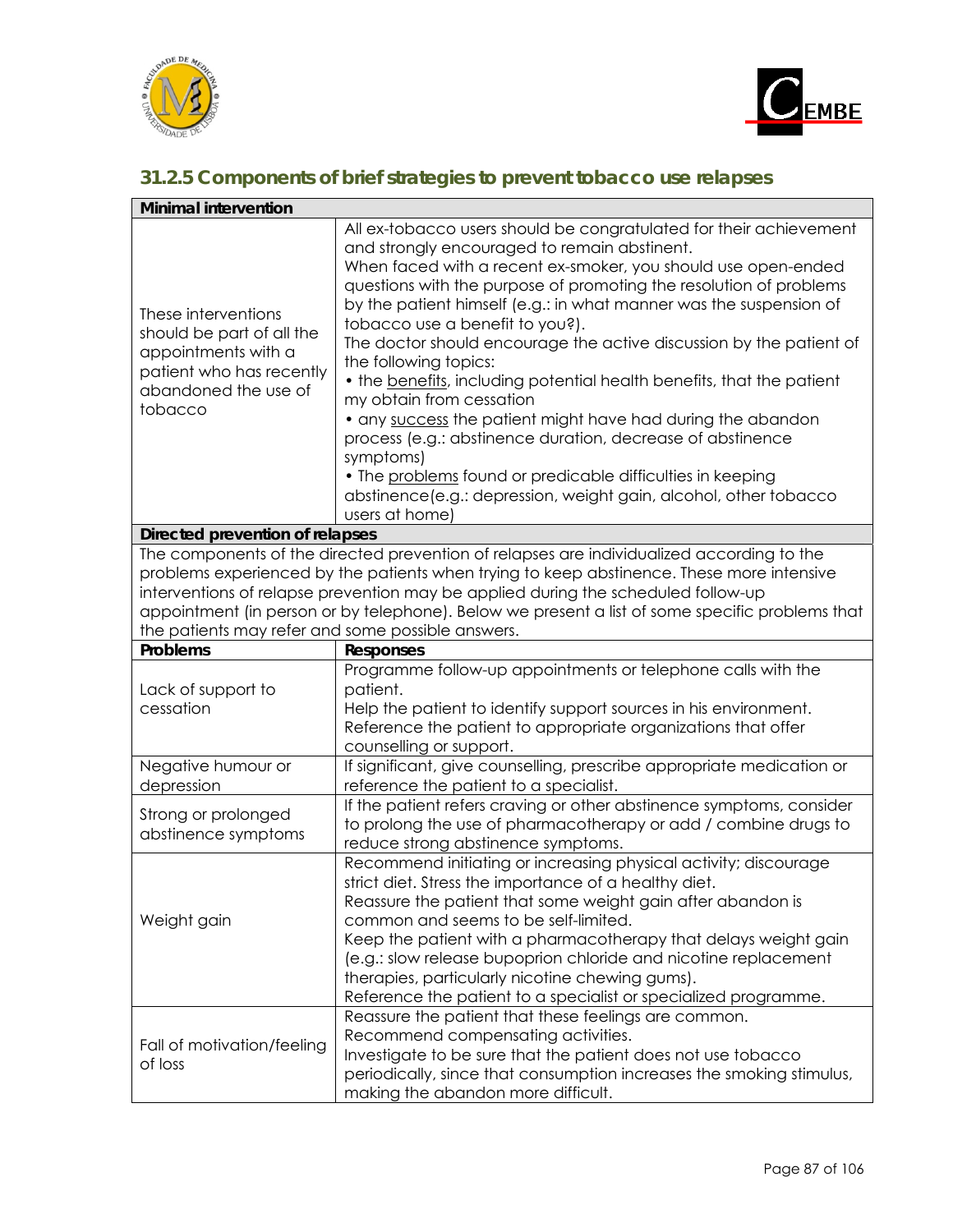



*Table adapted from Fiore MC, Bailey WC Cohen SJ, et al. Treating Tobacco USE and Dependence, Clinical Practice Guideline. Rockville, MD: U.S. Department of Health and Human Services. Public Health Service. June 2000, pp 34-35*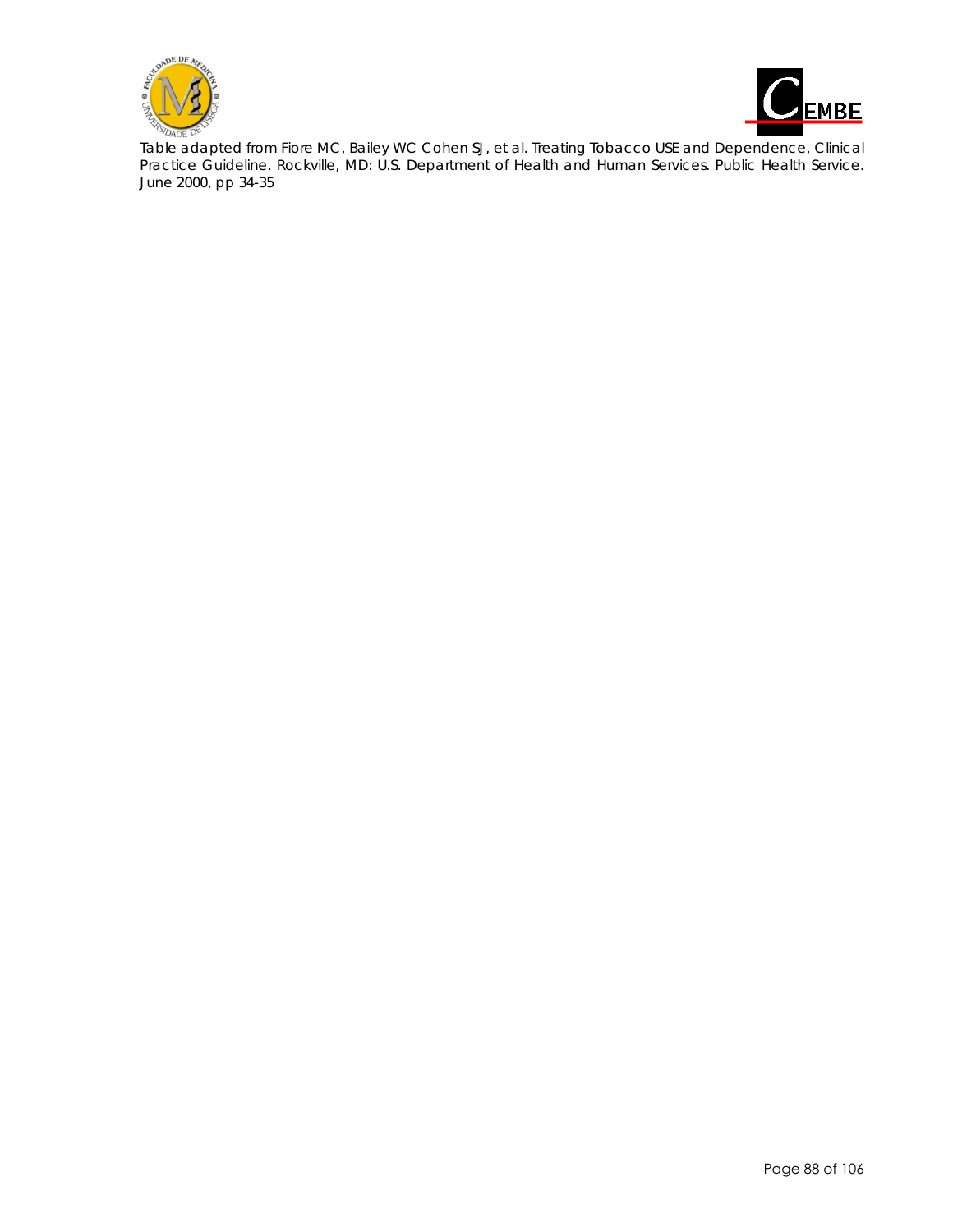



### **31.2.6 Components of an intensive intervention to abandon the habit of smoking**

| Component                                         | Implementation strategy                                                                                                                                                                                                                                                                                                                                                                                                                                     |
|---------------------------------------------------|-------------------------------------------------------------------------------------------------------------------------------------------------------------------------------------------------------------------------------------------------------------------------------------------------------------------------------------------------------------------------------------------------------------------------------------------------------------|
| Evaluation                                        | The evaluation should assure that the tobacco users wish to<br>make an abandon attempt using an intensive treatment                                                                                                                                                                                                                                                                                                                                         |
|                                                   | programme. Other evaluations may supply useful information to                                                                                                                                                                                                                                                                                                                                                                                               |
|                                                   | counselling (e.g.: stress level, co morbidity presence)                                                                                                                                                                                                                                                                                                                                                                                                     |
| Programme professionals                           | Multiple types of professionals are effective and should be used.<br>A counselling strategy would be to place a doctor providing<br>messages on risks and benefits to health and prescribing<br>pharmacotherapy, and non-clinical professionals supplying<br>additional psychosocial or behavioural interventions.                                                                                                                                          |
| Programme intensity                               | Due to the evidence of a strong dose-response relation, the<br>programme should consist of 4 or more sessions, being the<br>longest session over 10 minutes (Total contact time= 30 minutes)                                                                                                                                                                                                                                                                |
| Programme format                                  | Individual or group counselling can be used.<br>Pro-active telephone counselling is also effective.<br>The use of adjuvant self-help material is optional.<br>Intervention processes should be used in follow-up evaluations.                                                                                                                                                                                                                               |
| Types of counselling and<br>behavioural therapies | Counselling and behavioural therapies should include practical<br>counselling (problems resolution / performance training) and<br>social support intra and extra-treatment.                                                                                                                                                                                                                                                                                 |
| Pharmacotherapy                                   | should<br>All<br>smokers<br>be<br>encouraged<br>to<br>the<br><b>use</b><br>pharmacotherapies mentioned in the present CPG, except in<br>special circumstances.<br>In selected populations (e.g.: pregnant women, teenagers) the<br>use of pharmacotherapy should be subject to special<br>considerations.<br>The doctor should explain the patient the way these drugs<br>increase the success rate of smoking cessation and reduce<br>abstinence symptoms. |
| Population                                        | The intensive intervention programmes can be used with all<br>tobacco users who wish to participate                                                                                                                                                                                                                                                                                                                                                         |

*Table adapted from Fiore MC, Bailey WC Cohen SJ, et al. Treating Tobacco USE and Dependence, Clinical Practice Guideline. Rockville, MD: U.S. Department of Health and Human Services. Public Health Service. June 2000, p. 39.* 

### **31.3 The Agree Instrument**

PLEASE SEE ATTACHED FILE

### **31.4 The GLIA Instrument**

PLEASE SEE ATTACHED FILE

### **31.5 Glossary**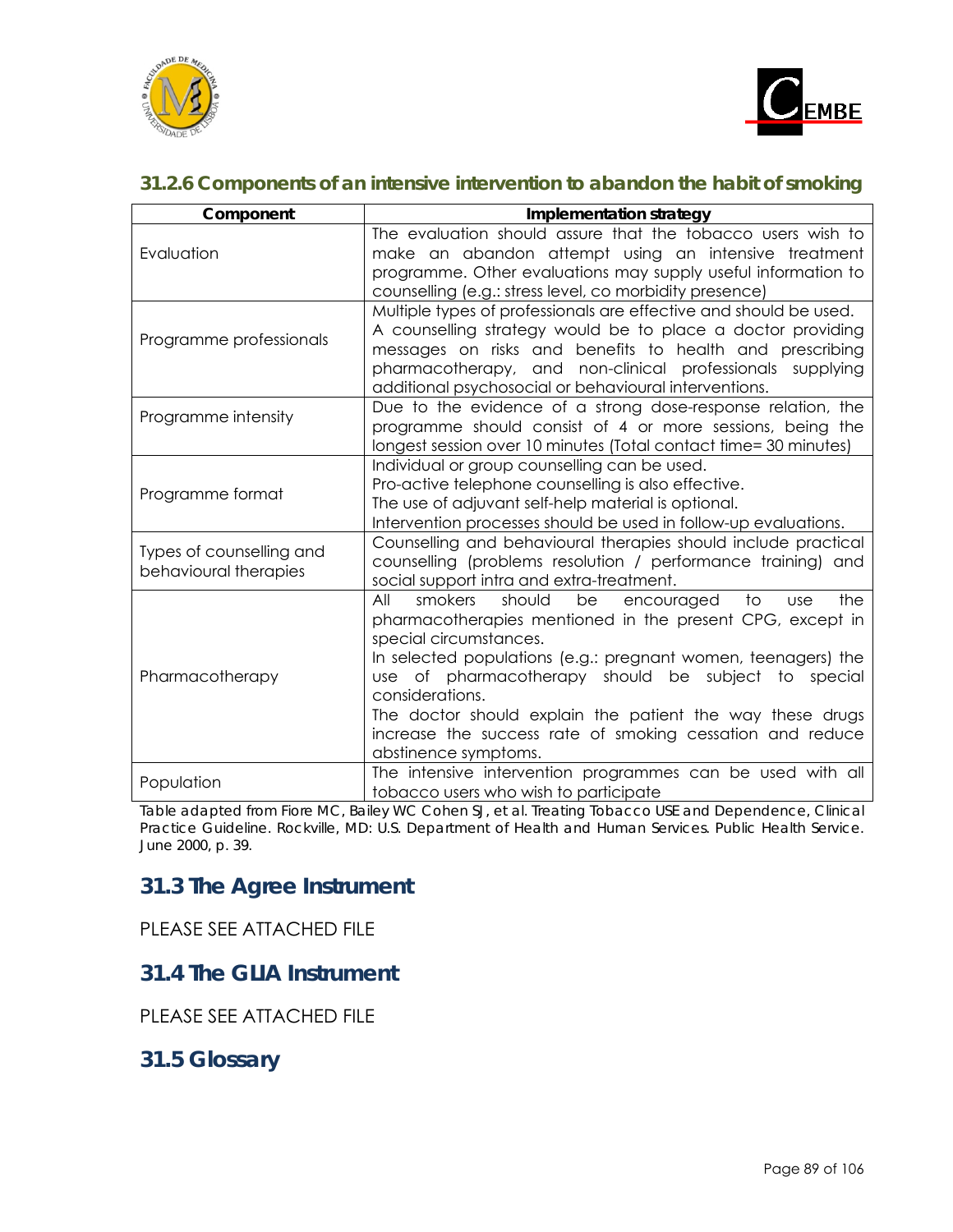



This glossary aims to standardize – as far as possible – the methodological and scientific concepts applied to the base studies of any CPG. If was initially published in *Revista Portuguesa de Cardiologia* (2001;20:99-103 and 2001;20:203-210) to whom we thank permission to publish.

### **31.5.1 TERMS USED IN THE DIAGNOSIS**

|                                |               | Results of the reference test |                      |  |
|--------------------------------|---------------|-------------------------------|----------------------|--|
|                                |               | Existing disease              | Non existing disease |  |
|                                |               | $Q + C$                       | $b + d$              |  |
|                                | Positive test | True positive                 | False positive       |  |
| <b>Result of the diagnosis</b> | $a + b$       |                               |                      |  |
| test                           | $c + d$       |                               |                      |  |
|                                | Negative test | False negative                | True negative        |  |

- **Sensitivity** (a/a+c): proportion of patients with the target disease presenting a positive test.
- **Specificity** (d/b+d): proportion of patients without the target disease presenting a negative test.
- **Positive predictive value** (a/a+b): proportion of patients with a positive test with the target disease.
- **Negative predictive value** (d/c+d): proportion of patients with a negative test without the target disease.
- **Precision** (a+d)/(a+b+c+d): proportion of patients correctly classified through the test (true positive + true negative).
- **Pre-test probability (prevalence)** (a+c)/(a+b+c+d): proportion of patients who have the target disease, determined before the use of the diagnostic test.
- **Pre-test odds**: likelihood of the patient having the target disease before the use of diagnostic test. Calculation: prevalence/1- prevalence.
- **Post-test odds**: likelihood of the disease after the application of the diagnostic test. Calculation: pre-test odds x likelihood ratio.
- **Post-test probability** (post-test odds/1 + post-test odds): proportion of patients with a given result presenting the target disease.
- **Likelihood ratio** (LR): relationship between the probability of a given outcome in the population with the target disease and the likelihood of that outcome amongst non-patients. The LR can be a positive result (sensitivity/1 specificity) or a negative result (1 – sensitivity / specificity). Calculation:

 $LR+ = [a/(a+c)] / [b/(b+d)]$   $LR- = [c/(a+c)] / [d/(b+d)]$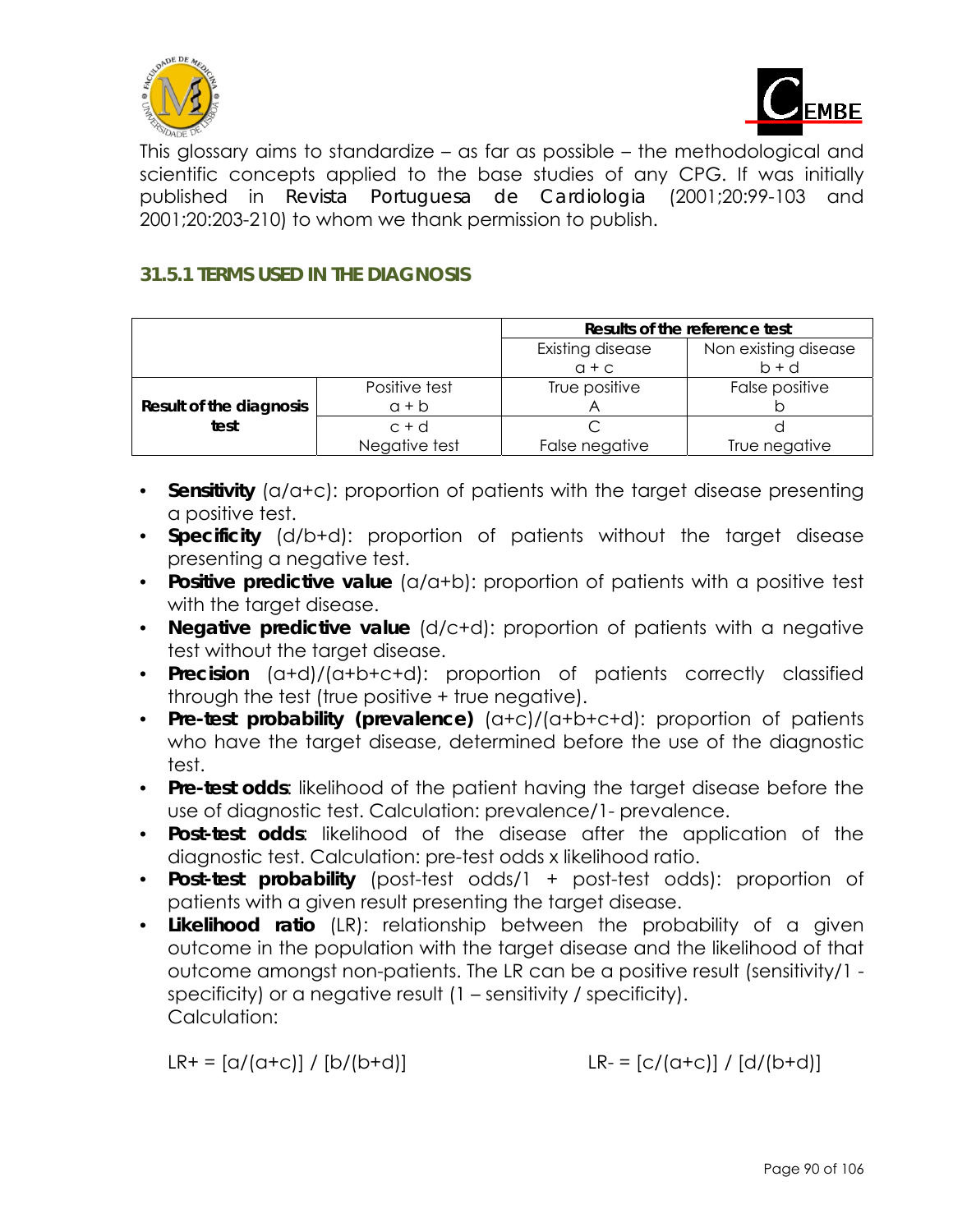



**31.5.2 TERMS USED IN THERAPY** 

|                    | Event / final outcome | Total |       |
|--------------------|-----------------------|-------|-------|
|                    | Yes                   |       |       |
| Control group      |                       |       | a + n |
| Experimental group |                       |       | r + 4 |

- **Event rate**: is the proportion of subjects on which an event is observed. For example: if in 100 patients the event is observed 35 times, the event rate is 0.35.
- **Control Event Rate**: CER = a/a + b.
- **Experimental Event Rate**: EER = c/c + d

#### **31.5.2.1 When the experimental treatment reduces the risk of an unfavourable event**

- **Relative Risk Reduction RRR:** proportional reduction in the rates of adverse events among patients in the therapeutic / experimental group (EER) and the ones in the control group (CER) in a clinical trial calculated using the formula (EER–CER/CER) with a confidence interval of 95%.
- **Absolute Risk Reduction ARR**: absolute arithmetic difference between the rates in experimental and control groups (EER-CER).
- **Number Needed to Treat NNT**: number of patients who need to be treated to achieve a favourable additional outcome; is the reverse of the ARR (1/ARR) and is rounded to the next whole number, with a confidence interval of 95%.

#### **31.5.2.2 When the experimental treatment increases the likelihood of a favourable event**

- **Relative Benefit Increase –RBI**: increase the rate of favourable events comparing the patients of the experimental group and the control group in a clinical trial (EER-CER/CER).
- **Absolute Benefit Increase ABI**: absolute arithmetic difference between the event rates (EER-CER).
- **Number Needed to Treat NNT**: number of patients who need to be treated to achieve a favourable additional outcome comparing to the control group; is the reverse of ABI (1/ABI) and is rounded to the next whole number, with a confidence interval of 95%.

#### **31.5.2.3 When the experimental treatment increases the likelihood of an unfavourable event (iatrogeny)**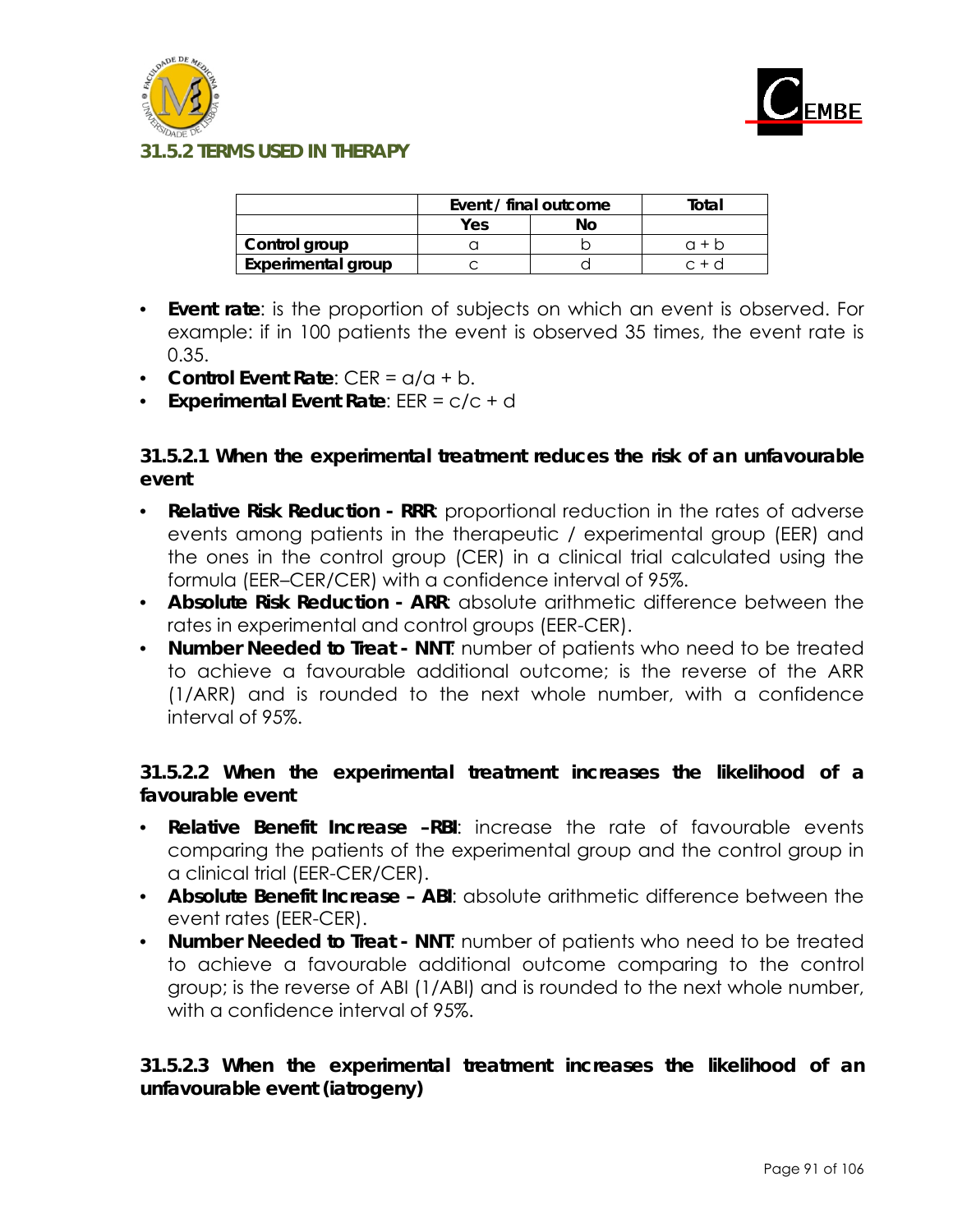



- **Relative Risk Increase RRI**: proportional increase in the rates of adverse events among patients in the therapeutic / experimental group (EER) and the patients in the control group (CER) in a clinical trial, calculated in a manner similar to the RBI (EER–CER/CER) with a confidence interval of 95%. It is also used in the evaluation of the effect of risk factors.
- **Absolute Risk Increase ARI**: absolute arithmetic difference between the adverse events rates in the experimental and the control groups, whenever the treatment has more harmful effects. It is estimated in a manner similar to the ABI (EER-CER).
- **Number Needed to Harm NNH**: number of patients that, if received the experimental treatment, would lead to an additional lesion in an experimental individual compared with the patients in the control group. It is the reverse of ARI (1/ARI) and is rounded to the next whole number, with a confidence interval of 95%.

### **31.5.3 TERMS USED IN RISK/IATROGENIA**

|          |           | Adverse results |         |
|----------|-----------|-----------------|---------|
|          |           | Present         | Absent  |
|          |           | $Q + C$         | $b + d$ |
|          | Yes       |                 |         |
| Exposure | $a + b$   |                 |         |
|          | $c + d$   | С               |         |
|          | <b>No</b> |                 |         |

- In a randomized or prospective trial: **Relative Risk** = RR = [a/(a+b)]/[c/(c+d)]
- In a retrospective trial: **Relative Odds** = RO = ad/bc
- **Patient Expected Event Rate** PEER = susceptibility of the emergence of an adverse event in a given patient who does not receive treatment (experimental or conventional).
- To calculate the **Number Needed to Harm** NNH to a certain odds ratio and PEER:

NNH = [PEER (OR – 1) + 1]/[ PEER (OR – 1) x (1 – PEER)]

#### **31.5.4 TERMS USED IN DIFFERENT CONTEXTS**

• **Odds Ratio**: odd is a relationship between the probability of the occurrence with the non-occurrence of a particular event, that is, a relationship between the probability that something is really something and the probability that it may be nothing. For example, in 100 smokers, 80 develop chronic coughing and 20 do not, the odd of cough onset of this group is 80:20, that is, 4; in contrast, the probability that these smokers have to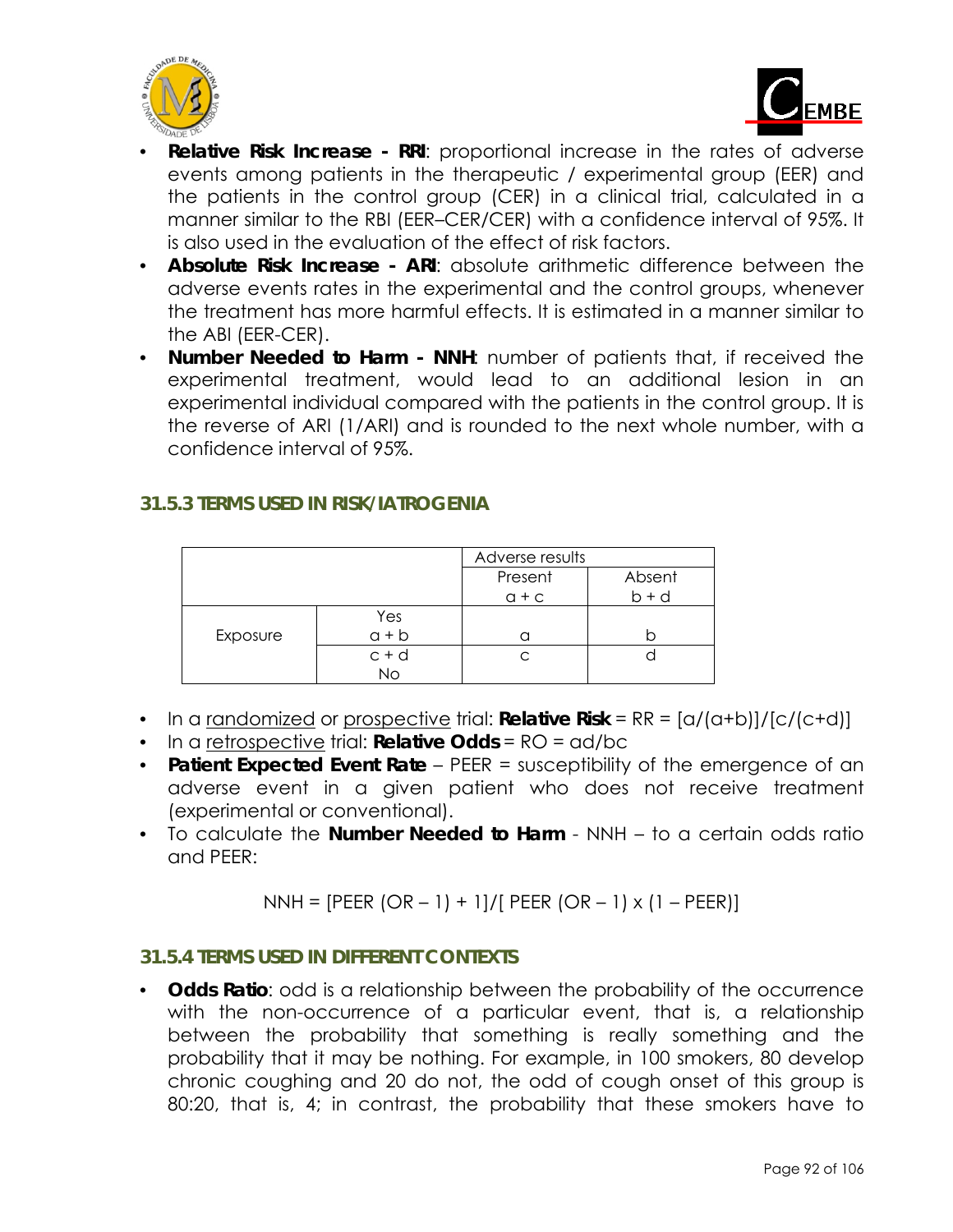



develop chronic cough is 80/100, that is, 0,8 (80%). The odds ratio is the ration between the two odds thus described. Another example: if the odds (O) of the occurrence of an event (for example, a determined side effect) after the exposure to a drug A is called Oa, and if the odds of the occurrence of the same events after exposure to drug B is called Ob, the odds ratio is OR=Oa/Ob. If, hypothetically, the OR=6 then the probability of a patient presenting the side effect (event) with the drug A is six times higher than the probability that the event occurs with the drug B. Calculations (relating to the above table):

| Event odds in the control group $-$    | Odds Ratio) –            |
|----------------------------------------|--------------------------|
| $EOC = a/b$                            | <b>OR:</b> (c/d) / (a/b) |
| Event odds in the experimental group - | Relative Risk –          |
| $EOE = c/d$                            | <b>RR: EER/CER</b>       |

- **Confidence intervals (CI):** is the range within which it is hoped that the real value of a statistical measure is situated, is generally accompanied by a percentage (usually 95%), which defines the level of the respective confidence: in 95% of cases the value is within the limits defined.
- **Cost-benefit analysis**: evaluates whether the cost of an intervention is justified by the benefit obtained, using identical units of measuring the costs and benefits (usually monetary).
- **Cost-effectiveness analysis**: measures the real cost of a service and its outcomes – which are reported in the same unit of measure.
- **Cost-utility analysis**: converts the effects of an intervention in personal preferences of the patients (also known s utilities), indicating the cost of any additional quality (e.g. cost per QALY – quality-adjusted life year).
- **Decision analysis**: support technique for the clinical decision, used especially when it is accompanied by a high degree of uncertainty; includes the systematic description of all relevant information, quantifying the degree of uncertainty. The graphical form is a tree of decision.
- **Tests of N-1**: in this type of testing patients are tested in pairs of consecutive and alternate periods, in which in one of them is used an experimental treatment and in the other is used the usual treatment (or placebo); ideally, the details are concealed from patients and doctors in monitoring outcomes; this process is repeated the number of times necessary to establish the efficacy (or inefficacy) of the treatment in that individual patient.
- **Effectiveness**: measure of the effect of an intervention in normal clinical practice conditions. Tests for evaluating effectiveness are called management trials.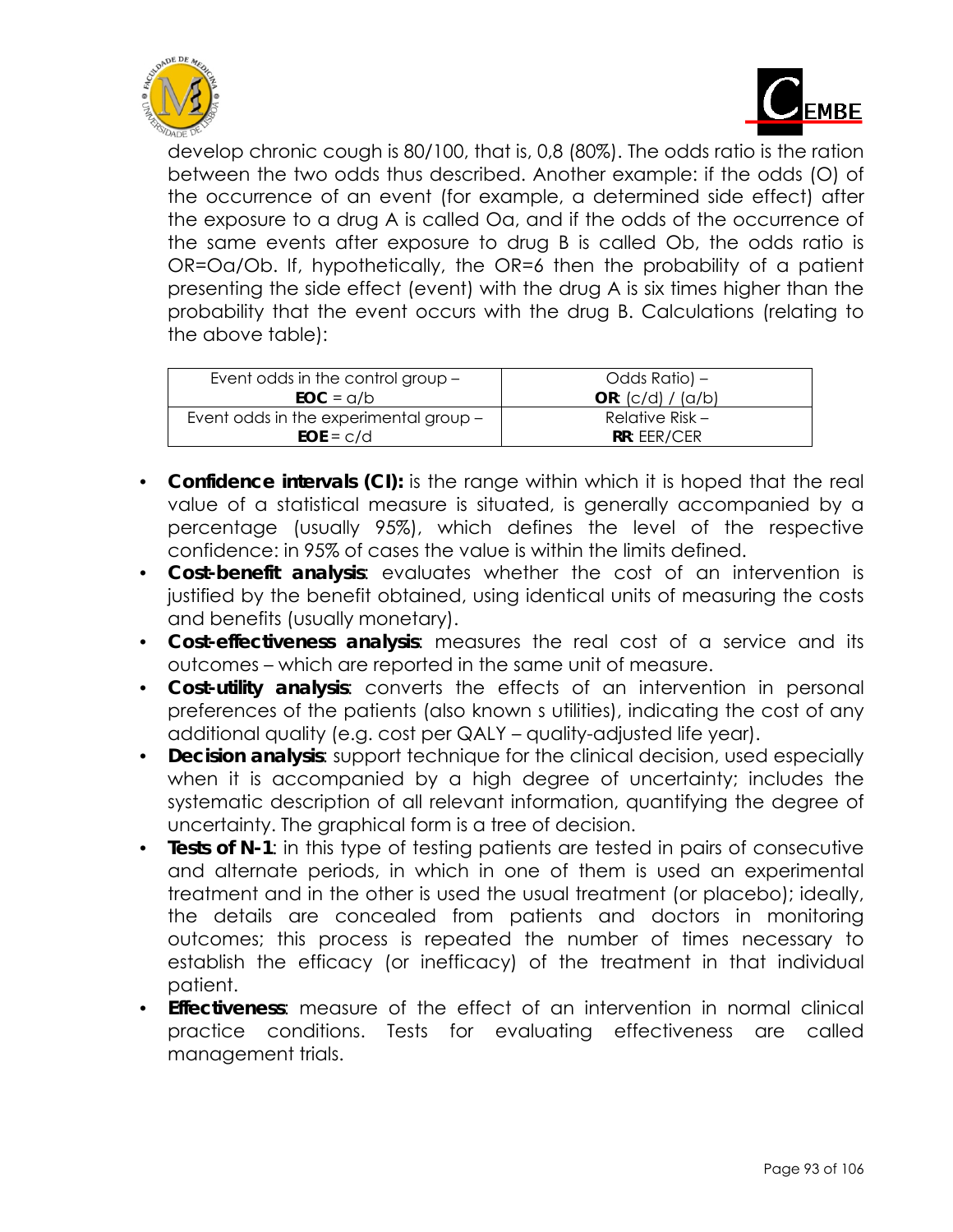



- **Efficacy:** measure of the effect of an intervention in ideal conditions usually in randomized and controlled trials. Tests for evaluating efficacy are called explanatory trials.
- **Incidence**: number of new cases of a certain disease in a population, during a given period of time.
- **Prevalence**: number of cases of the disease existent in a population in a given point in time.
- **Phase I trials**: testing of a drug in normal volunteers (healthy), without the existence of a control group.
- **Phase II trials**: testing of a drug in normal volunteers (healthy), but sometimes as RCTs.
- **Phase III trials**: testing of a drug in patients usually compared to the standard therapy and as RCTs.
- **Phase IV trials**: post marketing pharmacovigilance.
- **Point estimate**: are the results of a sample of a study, to be used as the estimate closer to reality on the population from which it was selected; the confidence interval of a point estimate is a measure of the uncertainty (due to chance) associated with that estimate.
- **Sensitivity analysis**: is a process which re-estimates the results of a trial, changing certain parameters or perspectives, in order to investigate if the initial conclusions remain unchanged.

### **31.5.5 GENERAL TERMS FOR CLINICAL TRIALS**

• **Evaluation of a study design**: in *lactu sensus*, the design is one of the most important characteristics of a trial, because it has a crucial importance in determining causality. A causal factor is defined as "… a factor which operation increases the frequency of an event…", this implies that: a) people affected by the causal factor present a higher frequency of a certain event or outcome; to test this hypothesis, we have to compare two groups, only one exposed to the putative factor – it is a cohort trial; and b) the individuals presenting a determined event or outcome, have had, in the past, a higher exposure to the causal factor than the individuals without that(those); to test this hypothesis, we have to compare two groups, one with the study event and the other without it  $-$  a case-control trial. In global terms, there are four main trial groups, which try to respond to different issues: *interventional trials* (…"what is the effect of this intervention?"…), *surveys* (…"is this condition/disease common?"… and … "is there some associations between certain conditions / diseases and certain exposures?"…), *cohort trials* (…"which are the effects cause by a certain exposure?"…) and *casecontrol trials* (…" What are the causes of this condition / disease?"…).

| Adverse event  |        |                    |  |
|----------------|--------|--------------------|--|
| Present (case) | Absent | <sup>r</sup> otals |  |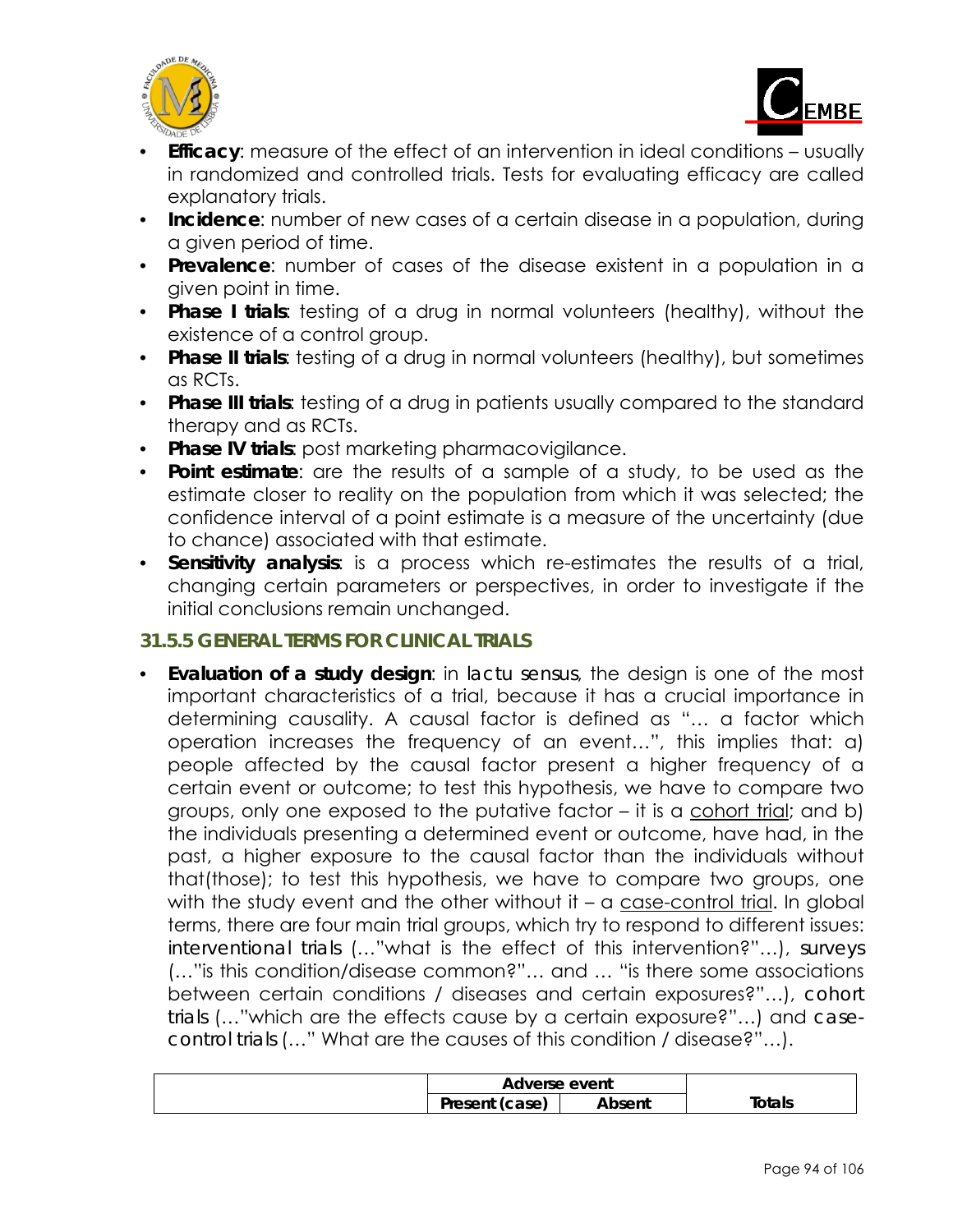



| PS/DADE DE                                                                        |                                                                                                  |         |           |           |  |
|-----------------------------------------------------------------------------------|--------------------------------------------------------------------------------------------------|---------|-----------|-----------|--|
|                                                                                   |                                                                                                  |         | (control) |           |  |
| <b>Exposure to</b>                                                                | Yes (cohort)                                                                                     | U       | n         | $a + b$   |  |
| treatment                                                                         | No (cohort)                                                                                      | C       | U         | $c + d$   |  |
|                                                                                   | Totals                                                                                           | $Q + C$ | $b + d$   | $a+b+c+d$ |  |
|                                                                                   | • Randomized and controlled trials – RCTs: start with $a + b + c + d$ and randomize to $(a + b)$ |         |           |           |  |
| and $(c + d)$                                                                     |                                                                                                  |         |           |           |  |
| • Prospective (or cohort) trial: select $(a + b)$ and $(c + d)$                   |                                                                                                  |         |           |           |  |
| • Crossed / analytical sectional trial: select $a + b + c + d$                    |                                                                                                  |         |           |           |  |
| • Case-control trial: select $(a + c)$ and $(b + d)$                              |                                                                                                  |         |           |           |  |
| • In a RCT or cohort trial, the Relative Risk $(RR) = \frac{a}{(a+b)}[(c/(c+d))]$ |                                                                                                  |         |           |           |  |
| $\bullet$ In a case-control trial, the Odds Ratio (OR) = $\alpha d/bc$            |                                                                                                  |         |           |           |  |

- **Clinical trial** (*clinical trial, therapeutic trial, intervention study*): is a trial that seeks to text the efficacy and safety of a drug, or an intervention. Clinical trials can be **randomized and controlled** or only **controlled**.
- **Randomized clinical trial RCT:** a randomized and controlled clinical trial is an epidemiological experience in which the subject in study (sample) selected through explicit methods from a larger group (population), are randomly distributed between two groups: the experimental one, over which the treatment will occur (or preventive measure, or intervention) and the control group. The results are rigorously evaluated, comparing in both groups the disease, recovery, mortality, morbidity rates or any other outcome considered interesting. One can inclusively adapt a cross-over design in which patients and controls, after receiving treatment (or placebo, e.g.) are changed to the other group, that is, the initial experimental group changes to control group and vice-versa. The RCT design is considered the most valid to the testing of an intervention, so we consider it the gold-standard to the determination of the efficacy of a drug. *Advantages*: blinding of the distribution for treatment (blinding is easier), equal distribution of confounding factors and larger representativeness of statistical analysis. *Disadvantages*: expensive activity, possible volunteer bias (see below) and, sometimes, ethically problematic.
- **Controlled clinical trial**: trial that compares one or more experimental groups with one or more control groups. It can be non randomized (but all randomized trials are by definition controlled ones).
- **Prospective (or cohort) trial:** is a trial where the subjects are recruited and followed to that point in time forward, during a certain period. It is a particularly used design to the definition of risk and prognostic: for example, a group of health volunteers (cohort) can be recruited, subject to a risk factor (No. of cigarettes/day) to a certain disease (lung carcinoma), and follow the group for a certain period of time (years). The comparison, in the end of the follow-up period, of the disease incidence in certain subgroups (<10, 11-20, >20 cigarettes/day, e.g.) allows the establishment of the relation power between the risk factor and the respective disease. *Advantages*: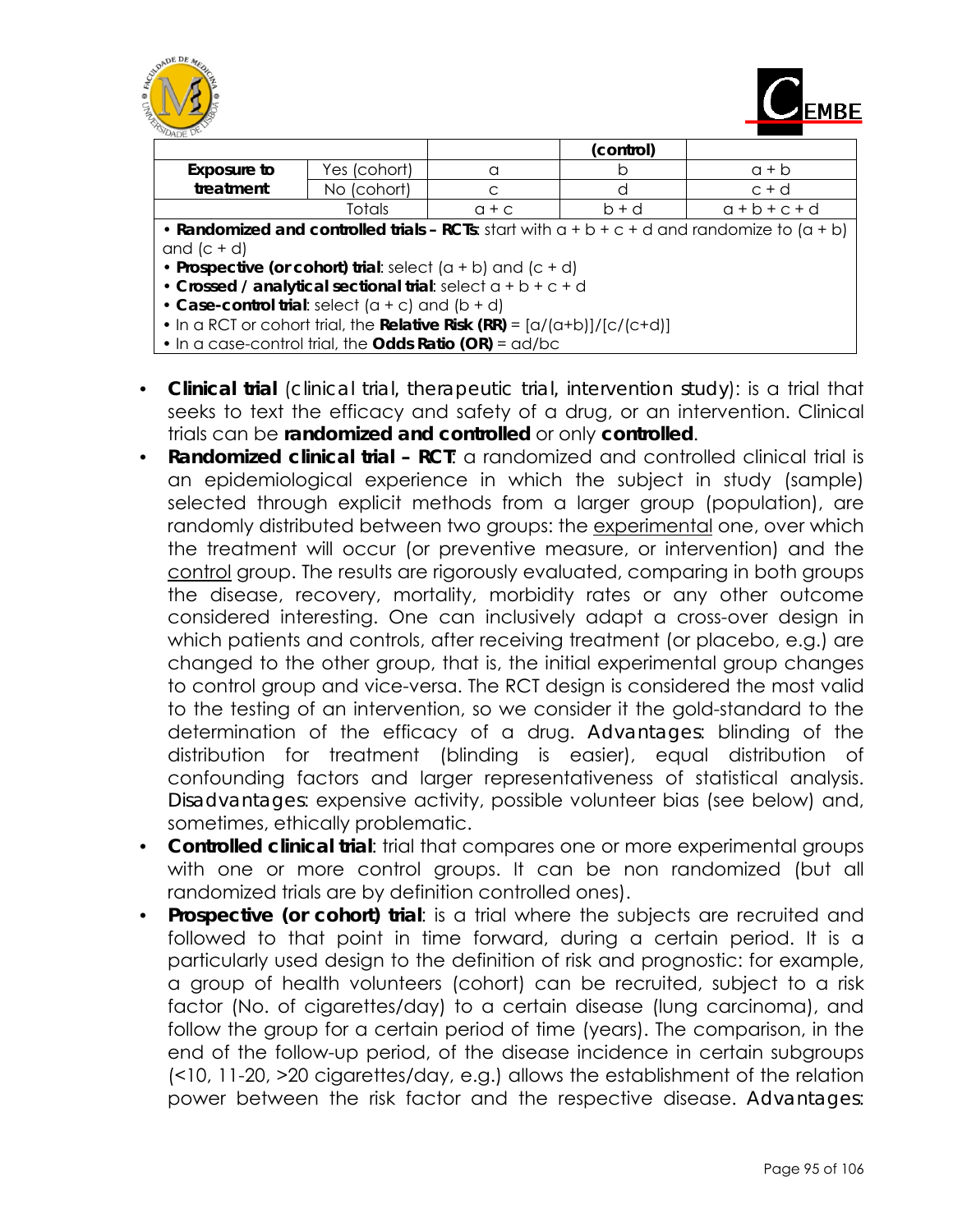



ethically safe, possibility of mating the subjects and establishing the temporality and direction of events, standardization of eligibility criteria and the evaluation of outcomes, easy to execute and nor very expensive. *Disadvantages*: difficult to identify controls, eventual impossibility to mate the subjects, difficulty in blinding, inexistence of randomization, need for large dimension samples to study rare diseases and highly expensive.

- **Cross-sectional study**: also known as **prevalence trial**, is a trial whose aim is to observe a certain population in a specific point (or interval) of time, determining the exposure and outcome simultaneously. Advantages: ethically safe and with limited costs; Disadvantages: it only establishes association (not causality), susceptible to recall bias (see below), possibility of unequal distribution of confounding factors and possibility of unequal distribution of the groups dimension.
- **Retrospective (or case control) trial:** is a trial whose design permits to test the disease aetiology. This type of trial is based upon a concept which agrees that the clarification of the relationship between exposure to factors that may be a source of a particular disease (putative / causal factors), and the disease, can be achieved through data related to the individual characteristics of the study subjects, as well as the identification of events experienced by those in the past. The essential point is that some study subjects present the disease (or other interesting result) and others do not, therefore allowing comparing both groups in terms of past events. *Advantages*: ideal to rare diseases, need for few study subjects, quick and nor very expensive; *Disadvantages*: need to recur to remembrances of the subject or written processes, existence of confounding factors, difficulty in selecting the control group, potential remembrance and selection bias (see below).
- **Case Series**: an observational trial, non controlled, involving an intervention and a result in more than one patient.
- **Observational trial**: a trial with no intervention from the investigator, that is, he only collects data without influencing the course of the disease.
- **Sequential trial**: it is a trial in which the data are permanently analyzed according to the outcomes which are available for each individual patient. This process is kept until a clear benefit is detected in one of the experimental groups or it is verified that there will be no benefit; these trials are shorter and should only be used in situation where the outcome is shown relatively early.
- **Statistical power:** is the probability that the null hypothesis is rejected when in fact it is false; in a clinical trial, for example, it is the dimension of the certainty of the non existence of a false negative result (the drug is not effective when in fact it reveals efficacy); the statistical power of a trial depends on: 1) its dimension (No. of participants); 2) number of events in the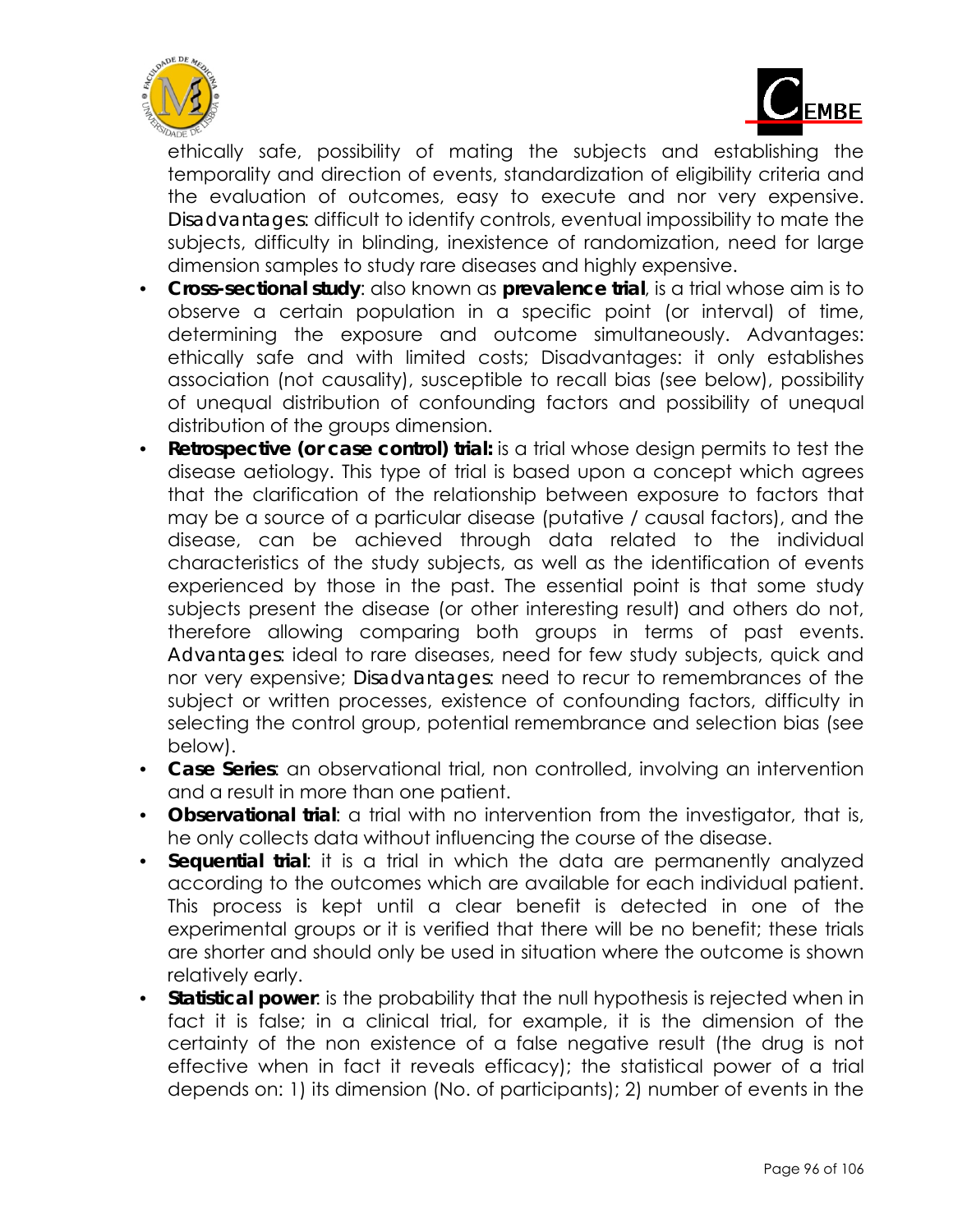



trial (e.g. acute myocardial infarctions); 3) the variation degree of a continuous outcome (e.g. weight); 4) which dimension of the effect between control and experimental groups is deemed important; and 5) which is the certainty we want to assure to avoid a false-positive result (the definition point of statistical significance).

- **Surrogate end-points**: measurements /factors related to the outcomes and that, although not practical relevant, are believed to reflect important aspects of the outcomes. The surrogate end-points are usually biochemical or physiological markers, that can be easily measured and may be used as predictive factors for important outcomes; for example, a determined cardiac biochemical value (troponin) can be a marker of the existence of coronary disease (AMY). The characteristics which a surrogate end-point should have are: 1) be reliable, reproducible, easy to measure and to obtain and present a relationship level / disease (i.e. the higher, the greatest possibility of disease); 2) it should be a real predictor of the disease (or its risk) and its relation to the disease should have a biological plausible explanation; 3) it should be sensitive (a positive result should detect most patients) and specific (a negative result should exclude most healthy individuals), and have a good predictive positive value (an abnormal value identifies patients at risk) and negative (a normal value identifies healthy individuals); 4) it should have a clear definition of what a normal value is; 5) the standardization of changes values should imply a response to therapy.
- **Importance of a trial:** it is a valorisation inference in terms of the outcomes impact of a trial / study in biomedical, epidemiological or research knowledge.
- **Bias of a clinical trial**: a bias is defined as a systematic deviation of the true value of a variable, factor or characteristic. A bias exists when the findings of a study are systematically away from the truth, due to problems with the collection, analysis, interpretation, publication or review of their data. There are several ways to introduce bias in a study: 1) systematic error in the measurement of data; 2) systematic error in the statistical calculations (medium, rates, measures of association, etc.); 3) methodological weaknesses of the study (in the collection, analysis, interpretation, publication or review of the data); 4) wrong analytical techniques applicable to the constituent factors of a test / clinical study; and 5) deviations caused by prejudices of the researchers. There are many bias described: 1) **publication bias**: it is a trend that the editors of medical journals have to publish more frequently studies that show "positive" results (especially if they are considered "news"), as opposed to studies with "negative" non significant results (especially if they confirm data already known in the literature). A major consequence of this bias is the potential to decrease the perception of the existence of an association between two factors (for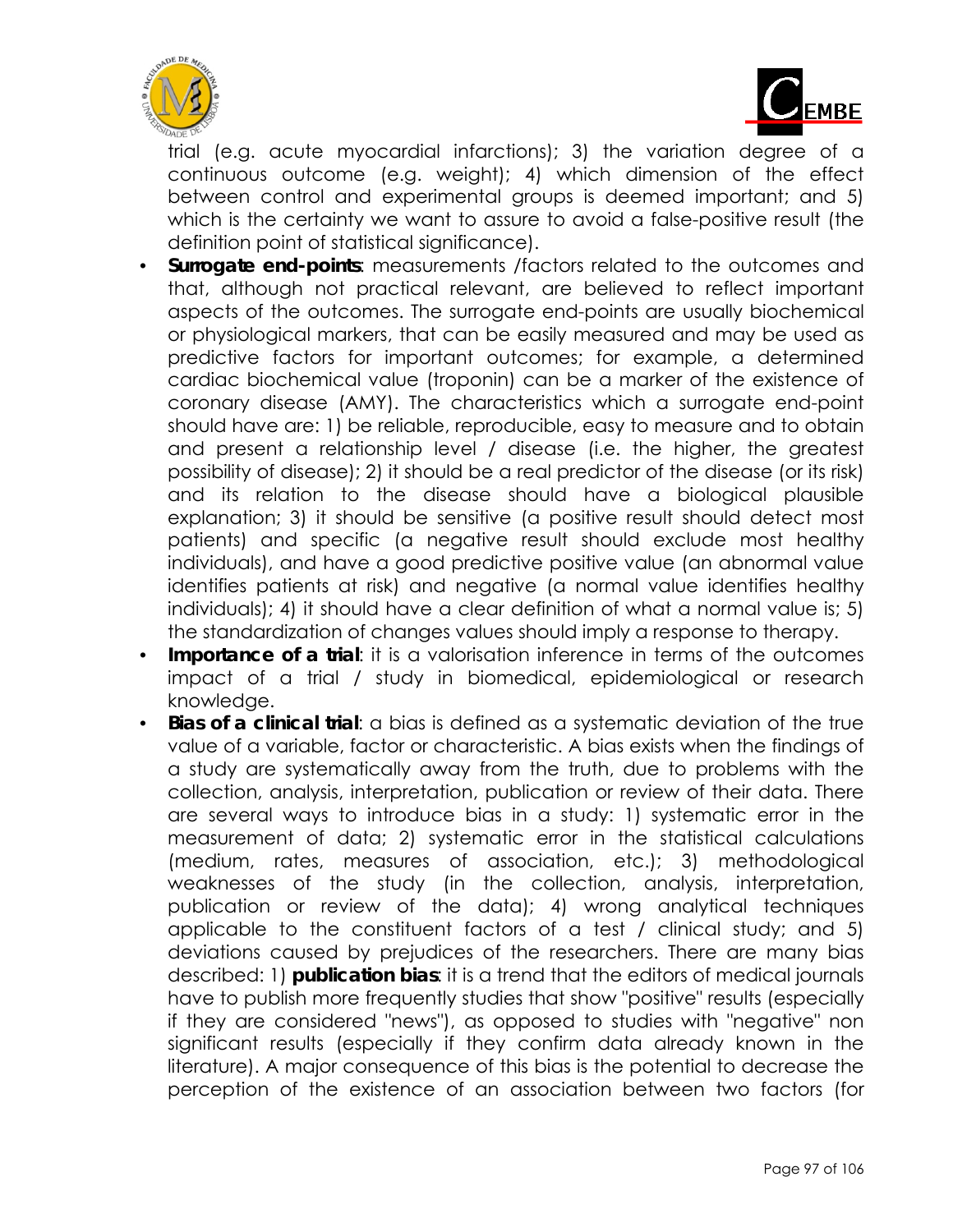



example a tumour marker with the original tumour) or the therapeutic efficacy of a new molecule (which seems more effective than in fact it is). A second major consequence is to be a source of problems in meta-analyses; 2) **volunteer bias**: the fact that the patients (or controls) that volunteer to participate in a clinical trial may have different characteristics, or respond to treatment differently from other groups selected at random; for example, there is evidence that patients who volunteer to studies on preventive measures may have, at the outset, a healthier lifestyle than most patients randomly selected from a non volunteer database; 3) **recall bias**: errors due to lack of sufficient information on retrospective studies, by difficulties of the subjects, when asked, to be able to remember precisely the relevant facts, for example, when questioned about the use of a particular drug, a patient experiencing a side effect with a particular drug, tends to recall more accurately that drug than a patient who never experienced a similar episode; 4) **selection bias**: errors due to the existence of systematic differences in the characteristics of the subjects selected for a study, versus those not selected; for example, volunteers selected as being in a certain place at a certain time (the emergency services during the night), forgetting the other potential candidates (patients going to the doctor during the day); 5) **ascertainment bias**: it is the systematic non inclusion of all potential classes or subgroups of patients supposedly representative in the formation of a sample; for example, select the population to study from hospital patients when the primary care are also important; 6) **detection bias**: systematic error in the verification, diagnosis and follow-up of patients in a trial; for example, to require analytical tests in patients in the hospital and forget the patients studied in clinic; 7) **bias of interpretation**: error from inferences and speculation (not considering all possible interpretations consistent for the facts, or ignoring the cases of exception); 8) **sampling bias**: systematic error in the study of a non-randomized sample of the population; 9) **attrition bias**: error in the comparison of results of patients in both groups of a RCT by differences in drop-outs or exclusion of those - for example due to side effects of the experimental drug.

**Sample size:** the determination of the size of the sample is the mathematical process in which the decision is based, before the start of the trial, of how many patients will be studied. This decision is based on several factors: 1) incidence or prevalence of the condition that you want to study; 2) the strength of the relationship (real or putative) among the variables included in the trial; 3) the power that want the trial to have, that is, the ability to demonstrate a causal association (if any); 4) the extent permitted that the study may have in relation to the type I error (rejection of the null hypothesis when it is true, that is, saying that a treatment is effective when in fact it is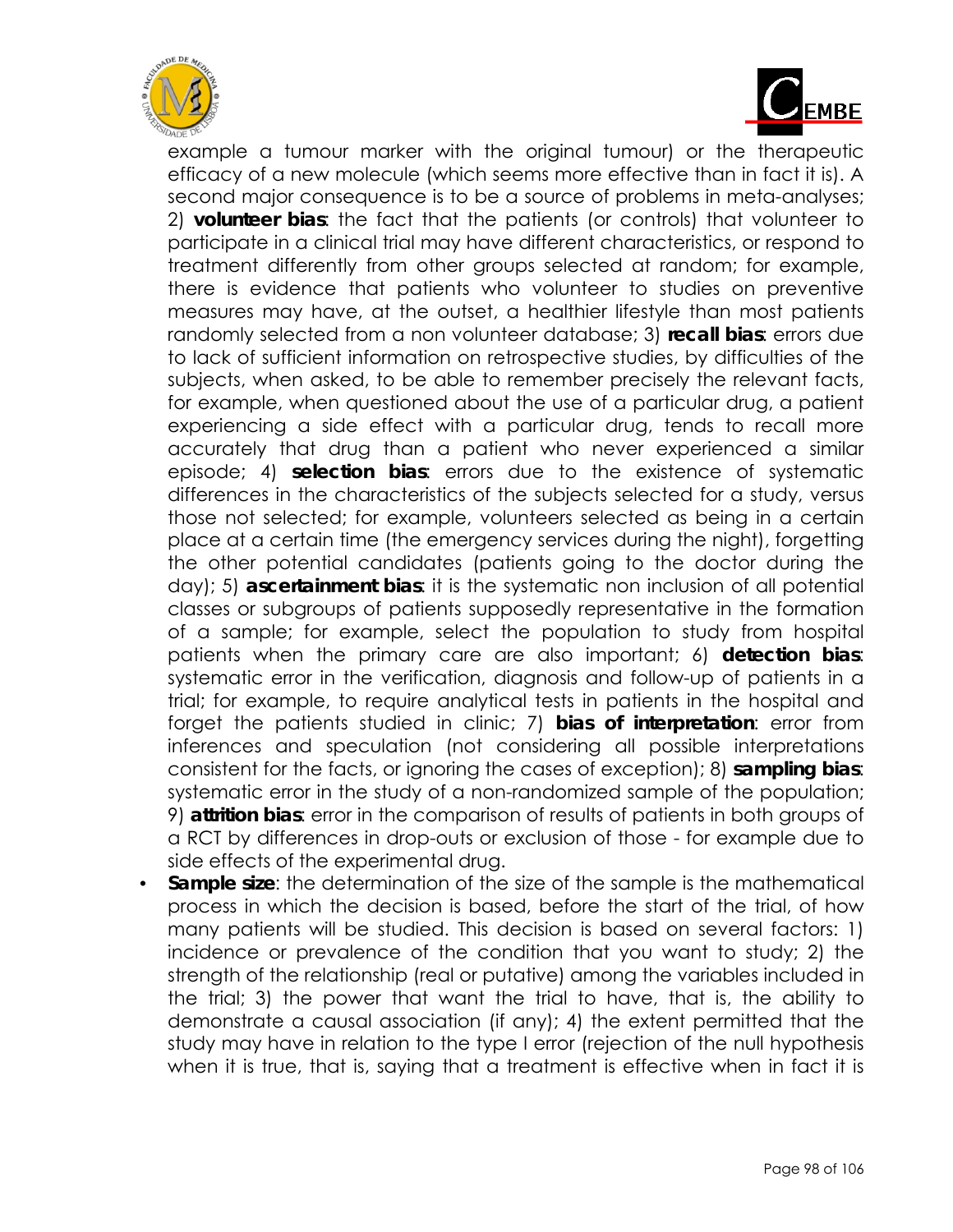



not); 5) the level of significance; 6) the existing confounding factors; 7) errors in the classification.

- **Criteria for inclusion and exclusion**: are the characteristics to be satisfied by the subjects to be included (criteria for inclusion) or excluded (criteria for exclusion) in a trial; these criteria are defined in advance and are crucial in defining the samples, and especially important in the implementation of the results of a clinical trial to the individual patient in the day-to-day (external validity). The transposition of the scientific evidence of a RCT to a therapeutic gesture involves a judgment on the applicability of that in the individual patient, and can be achieved by answering the following questions: 1) is my patient so different from the ones participating in the trial that its results can not be applied? 2) In the context in which we are, will the treatment be feasible? 3) What will be the benefits (and dangers) of treatment? 4) Will the values (moral, practical) of my patient influence the final decision?
- **Randomization**: is a method used for generation of a sequence of the random distribution of the participants in a RCT; usually, a correct randomization is achieved by using a table of random numbers or generated by computer, in which each subject is sequentially assigned a code that defines in what group he will be included. There are more sophisticated techniques of randomization for special cases: 1) stratification, where the groups are formed by having in common a confounding factor; 2) matching, in which the subjects of comparison are selected for their similarity – relating to confounding specific factors - with the studied subjects (which, in a retrospective study, present for example a given risk); and 3) techniques of multivariate regression, in which the analysis of a trial defines the outcome as the dependent variable of the equation, including in the latter the putative causal factor and the confounding factors.
- **Blinding or masking**: maintaining secrecy about which group the participants of a RCT were included in the initial randomization, the blinding can be **simple** (when patients do not know to which group they were distributed - experimental or control), **double** (besides the patient, also the investigator does not know what kind of treatment the patient is doing) and **triple** (the patient, the investigator and the statistician / investigator who analyzes the results do not know the groups in the study).
- **Concealment of allocation**: it is a process used to prevent the knowledge of the distribution of the subjects by the trial groups; is different from blinding and can be done, for example, by making the process of randomization to be done by an investigator who is not involved in recruitment of participants in the trial, or when the envelopes with the codes of randomization are opaque to light so that we can not know to which particular group will be assigned a certain patient.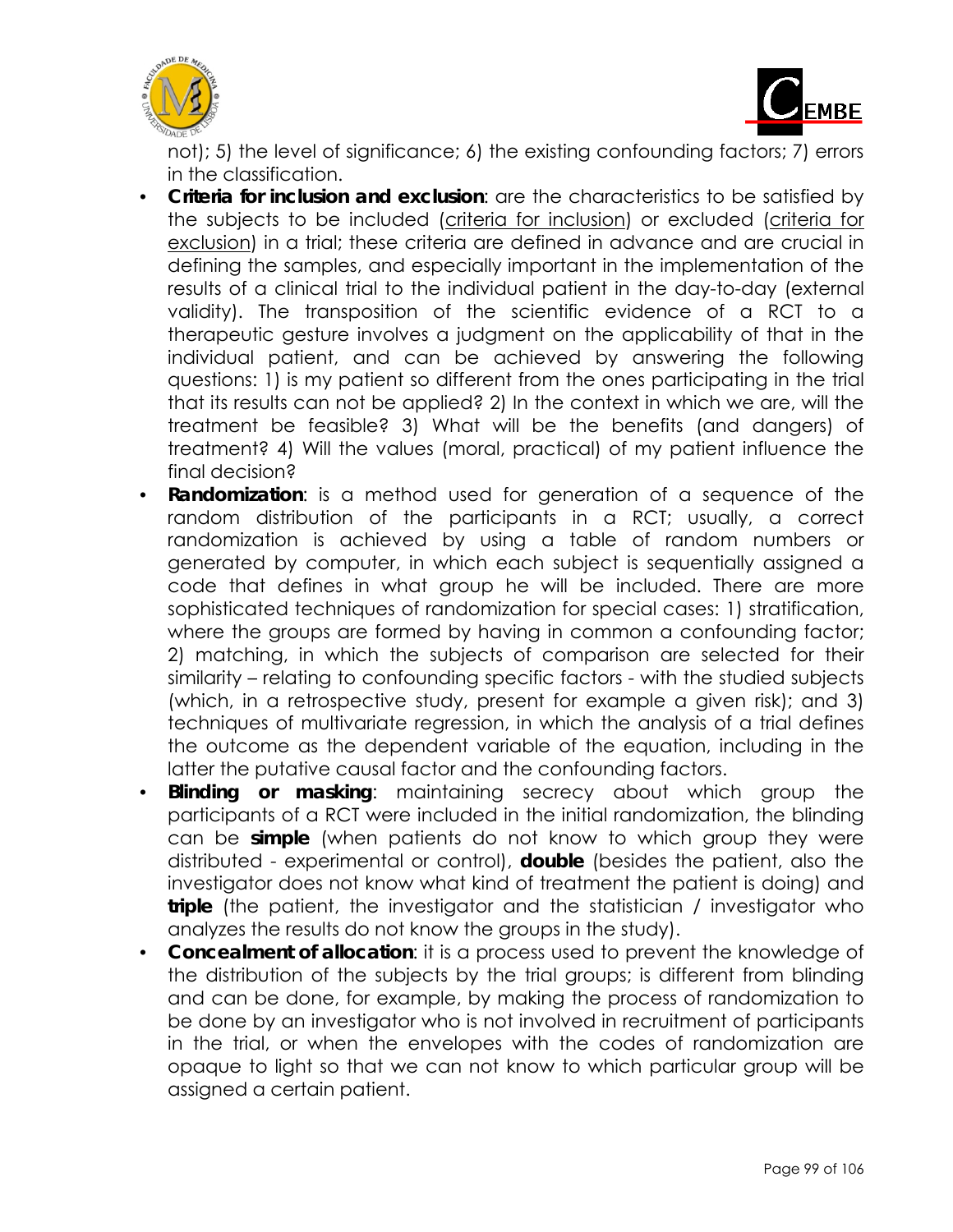



- **Overall validity of the results of a trial**: is the degree of confidence that the results of a clinical trial - especially when you want to generalize them beyond the study population - transmit to whoever analyses them, based on the methodological analysis of the study, the representativeness of the sample and in the nature of the population from which this comes. There are two types of validity: 1) *internal validity*: the two studied groups experimental and control - are selected and compared in such a way that any differences found in the variables can only be attributed to the effect under study (or possible sampling error) 2) *external validity (generalizability, applicability):* the results are applicable to other populations (not to the studied one).
- **Intention to treat analysis**: is the one that analysis all participants in a trial according to the intervention for which they had been randomized in the beginning, whether they have received it or not, for example, a patient in the experimental group will be analyzed at the end as having being treated, even if he has left the trial.
- **Factorial Design of a Test**: the participants of a trial with 2X2 factorial design are distributed to four groups: experimental I (with a particular treatment), experimental II (with a second different treatment), experimental III (both) and experimental IV (none). For example, in the prevention of an embolic stroke in patients with non-rheumatic arterial fibrillation, we could test a platelet anti-aggregant (aspirin), an anticoagulant (varfarin), both and none.

#### **31.5.6 GENERAL TERMS FOR SYSTEMATIC REVIEWS AND META-ANALYSIS**

**Systematic review:** is a scientific literature review on a particular theme, executed so that the biases are reduced to a minimum. A key feature of a systematic review is the clear and not ambiguous explanation of the criteria used for the selection, critical evaluation and the inclusion of scientific evidence. Thus, a systematic review presents formal and precise objectives and criteria for inclusion (and exclusion) of the trials thoroughly explained. The systematic review is different from the usual reviews (also designated as narrative reviews):

|                      | Narrative review             | <b>Systematic review</b>       |  |
|----------------------|------------------------------|--------------------------------|--|
| Issue/theme          | Usually broad and            | Usually focused and precise    |  |
|                      | comprehensive                |                                |  |
|                      | Non specified (and therefore | Sources comprehensive and      |  |
| Sources and research | subject to bias)             | complete; explicit research    |  |
|                      |                              | strategy                       |  |
|                      | Non specified (and therefore | Selection based in pre-defined |  |
| Selection            | subject to bias)             | criteria, uniformly applied    |  |
| Evaluation           | Variable                     | Rigorous and critical          |  |

Differences between systematic and narrative reviews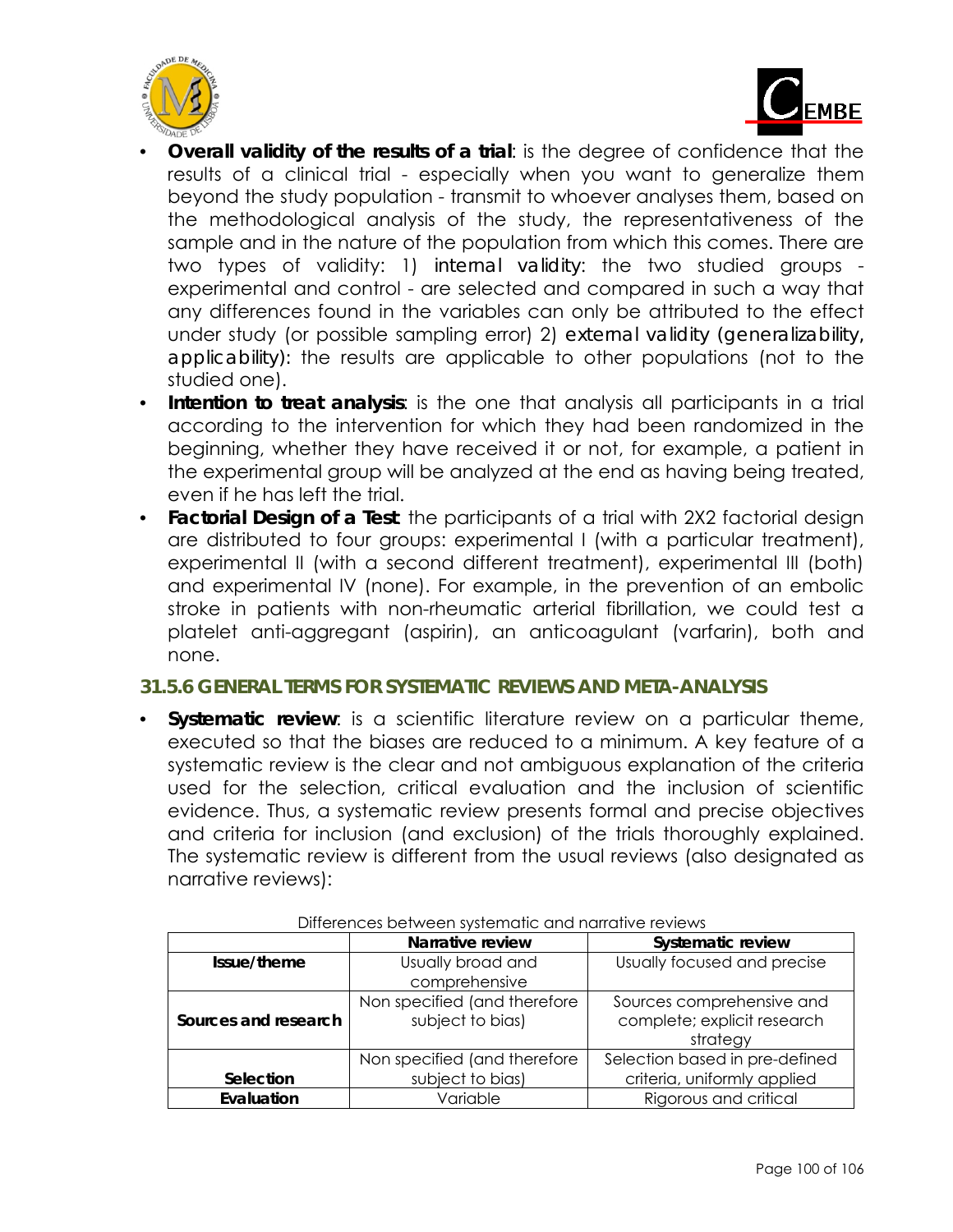



| JADE DE          |                     |                                                                                          |
|------------------|---------------------|------------------------------------------------------------------------------------------|
| <b>Synthesis</b> | Qualitative summary | Quantitative summary (if it<br>includes statistical synthesis, it is a<br>meta-analysis) |
| Inferences and   | Sometimes based on  | Always based on scientific                                                               |
| recommendations  | scientific evidence | evidence                                                                                 |

- **Meta-analysis**: is a statistical technique that allows the combination of results of different clinical trials (usually RCTs) from a systematic review. The rationale of this approach is justified by the fact that most trials do not have enough power *per si* to respond effectively to the posed question. The meta-analyses have two kinds of structural components: 1) qualitative, with application of pre-defined methodological criteria of quality (absence of bias, degree of availability of data, e.g.) and 2) quantitative, which consist on the integration of numerical information. Usually, the meta-analyses have a typical graphic representation. A meta-analysis can be considered a systematic review with formal statistical information.
- **Heterogeneity of the trials for inclusion in a meta-analysis**: the heterogeneity of the trials can be detected up into three fields: the non-uniform effects of the treatment under analysis (statistical heterogeneity), the differences in the design of the studies (methodological heterogeneity) and in the groups of patients included in the trials (clinical heterogeneity); these differences should be systematically analyzed before the inclusion of clinical trials in meta-analysis, especially in situations where there are numerous clinical differences but only a small number of trials available for analysis.
- **Cumulative meta-analysis**: the trials are added one at a time by a particular order (publication date, e.g.), but the results are summarized with each new trial that is added.
- **Funnel plot:** is a graphical representation comparing the size of the samples with the size of the therapeutic effect, in clinical trials included in a metaanalysis; in certain circumstances, it can provide clues for determining the absence of trials.
- **Patient Expected Event Rate** PEER: is the probability that the patient will demonstrate a particular event (e.g. sudden death) for a specific period of time. It is produced through prognostic studies, databases or personal experience.
- The importance of the results of a systematic review is based on the determination of NNTs, using odds ratios (OR) - especially when the results are binary - and the patient expected event rates (PEER); these calculations are different as the ORs are superior or inferior than 1 (see equation below). In the calculation of NNTs we may also use the following tables (which are based on the mentioned equations):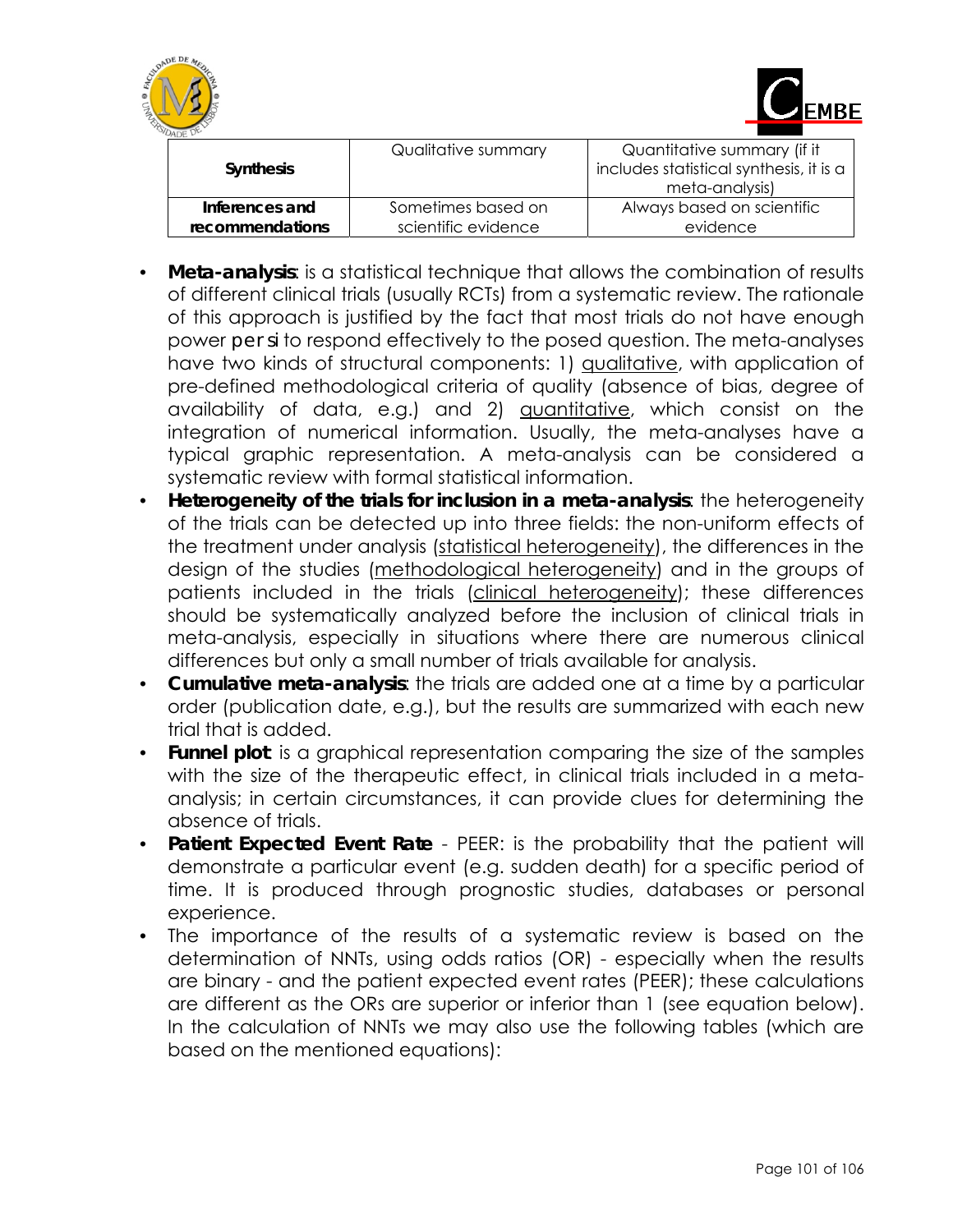



For an OR <1: NNT = 1 - [PEER x (1 - OR)] / (1 - PEER) x PEER x (1 - OR). The numbers of the table are the NNTs for the corresponding ORs in the expected level of events to the specific patient (PEER). This table applies whenever an adverse event is avoided by the therapy.

|             |      | <b>Odds Ratios</b> |            |         |          |          |
|-------------|------|--------------------|------------|---------|----------|----------|
|             |      | 0.90               | 0.80       | 0.70    | 0.60     | 0.50     |
|             | 0.05 | 209                | 104        | 69      | 52       | 41       |
|             | 0.10 | 110                | 54         | 36      | 27       | 21       |
|             | 0.20 | 61                 | 30         | 20      | 14       | 11       |
| Patient     | 0.30 | 46                 | 22         | 14      | 10       | 8        |
| <b>PEER</b> | 0.40 | 40                 | 19         | $12 \,$ | Q        |          |
|             | 0.50 | <u>38</u>          | <u> 18</u> |         | <u>8</u> | <u>0</u> |
|             | 0.70 | 44                 | 20         | 13      | Q        | 6        |
|             | 0.90 | 101                | 46         | 27      | 18       | 12       |

Note: for a given OR the NNT is the lowest when PEER = 0.50

For an OR> 1: NNT = 1 + [PEER x (OR - 1)] / (1 - PEER) x PEER x (OR - 1). The numbers of the table are the NNTs for the corresponding ORs in the expected level of events to the specific patient (PEER). This table applies whenever a beneficial event is increased by therapy and when a side effect is caused by this.

|                        |                   | <b>Odds Ratios</b> |                 |            |            |            |
|------------------------|-------------------|--------------------|-----------------|------------|------------|------------|
|                        |                   | 1.1                | 1.2             | 1.3        | 1.4        | 1.5        |
| Patient<br><b>PEER</b> | 0.05              | 212                | 106             | 71         | 54         | 43         |
|                        | 0.10              | 112                | 57              | 38         | 29         | 23         |
|                        | 0.20              | 64                 | 33              | 22         | 17         | 14         |
|                        | 0.30              | 49                 | 25              | 17         | 13         |            |
|                        | 0.40              | 43                 | 23              | 16         | 12         | 10         |
|                        | 0.50 <sup>t</sup> | <u>42</u>          | $\overline{22}$ | <u> 15</u> | <u> 12</u> | <u> 10</u> |
|                        | 0.70              | 51                 | 27              | 19         | 15         | 13         |
|                        | 0.90              | 121                | 66              | 24         | 38         | 32         |

Note: for a given OR the NNT is the lowest when PEER = 0.50

The calculation of a NNT from the Relative Risk (RR) varies according to this being greater or less than 1:

> For a RR <1: NNT =  $1 / (1-RR) \times PEER$ For a RR $> 1$ : NNT = 1 / (RR-1) x PEER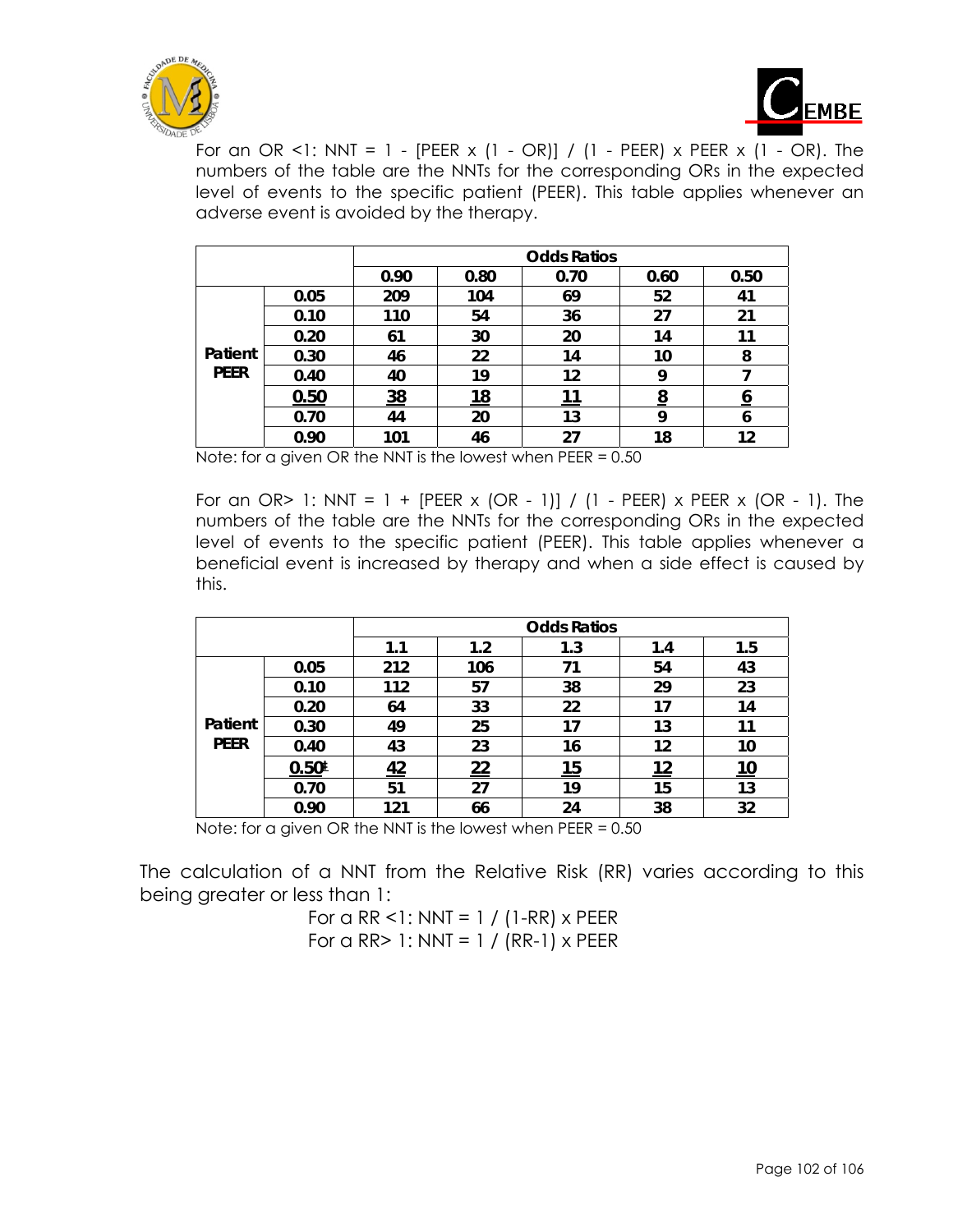



# **32. References**

- 1. Mackay J, Eriksen M. Tobacco Atlas. WHO; 2002. 2. Health behaviour in school aged children. Currie C, Roberts C, Morgan A, Smith R, Settertobulte W, Samdal O et al., editors. WHO . 2002. Ref Type: Electronic Citation
- 2. European tobacco control report 2007. WHO . 15-1-2007. 2007. Ref Type: Electronic Citation
- 3. Jee SH, Suh I, KimI IS, Appel LJ. Smoking and atherosclerotic cardiovascular disease in men with low levels of serum cholesterol: the Korea Medical Insurance Corporation Study. JAMA 2007; 282:2149-2155.
- 4. Yusuf S, Hawkens S, Ounpuu S et al. Effect of potentially modifiable risk factors associated with myocardial infarction in 52 countries (the INTERHEART study): case-control study. Lancet 2004; 364:937-952.
- 5. Critchley JA, Capewell S. Mortality risk reduction associated with smoking cessation in patients with coronary heart disease: a systematic review. JAMA 2003; 290:86-97.
- 6. van Domburg RT, Meeter K, van Berkel DF, Veldkamp RF, van Herwerden LA, Bogers AJ. Smoking cessation reduces mortality after coronary artery bypass surgery: a 20-year followup study. J Am Coll Cardiol 2000; 36:878-883.
- 7. Hasdai D, Garratt KN, Grill DE, Lerman A, Holmes DR. Effect of smoking status on the longterm outcome after successful percutaneous coronary revascularization. N Engl J Med 1997; 336:755-761.
- 8. Suskin N, Sheth T, Negassa A, Yusuf S. Relationship of current and past smoking to mortality and morbidity in patients with left ventricular dysfunction. J Am Coll Cardiol 2001; 37:1677- 1682.
- 9. Stegmayr BG. A study of patients with diabetes mellitus (type 1) and end-stage renal failure: tobacco usage may increase risk of nephropathy and death. J Int Med 1990; 228:121-123.
- 10. Augood C, Duckitt K, Templeton AA. Smoking and female infertility: a systematic review and meta-analysis. Human Reproduction 1998; 13:1532-1539.
- 11. Ellard GA, Johnstone FD, Prescott RJ, Ji-Xian W, Jian-Hua M. Smoking during pregnancy: the dose dependence of birthweight deficits. British Journal of Obstetrics and Gynaecology 1996; 103:806-813.
- 12. Montgomery SM, Ekbom A. Smoking during pregnancy and diabetes mellitus in a British longitudinal birth cohort. BMJ 2002; 324:26-27.
- 13. Jensen TK, Jorgensen N, Punab M et al. Association of in utero exposure to maternal smoking with reduced semen quality and testis size in adulthood: a cross-sectional study of 1,770 young men from the general population in five European countries. Am J Epidem 2004; 159:49-58.
- 14. Castles A, Adams EK, Melvin CL, Kelsch C, Boulton ML. Effects of smoking during pregnancy. Five meta-analyses. Am J Prev Med 1999; 16:208-215.
- 15. Doll R, Peto R. Mortality in relation to smoking: 20 years' observations on male British doctors. BMJ 1976; 2:1525-1536.
- 16. Samet JM. Health benefits of smoking cessation. Clinical Chest Medicine 1991; 12:669-679.
- 17. The American Thoracic Society. ATS Guidelines: cigarette smoking and health. American Journal of respiratory Critical Care Medicine 1996;153-861.
- 18. Centers for Disease Control and Prevention. The health effects of involuntary exposure to tobacco smoke. Rockville: 2006.
- 19. Glantz SA, Parmley WW. Passive smoking and heart disease. Mechanisms and risk. JAMA 1995; 273:1047-1053.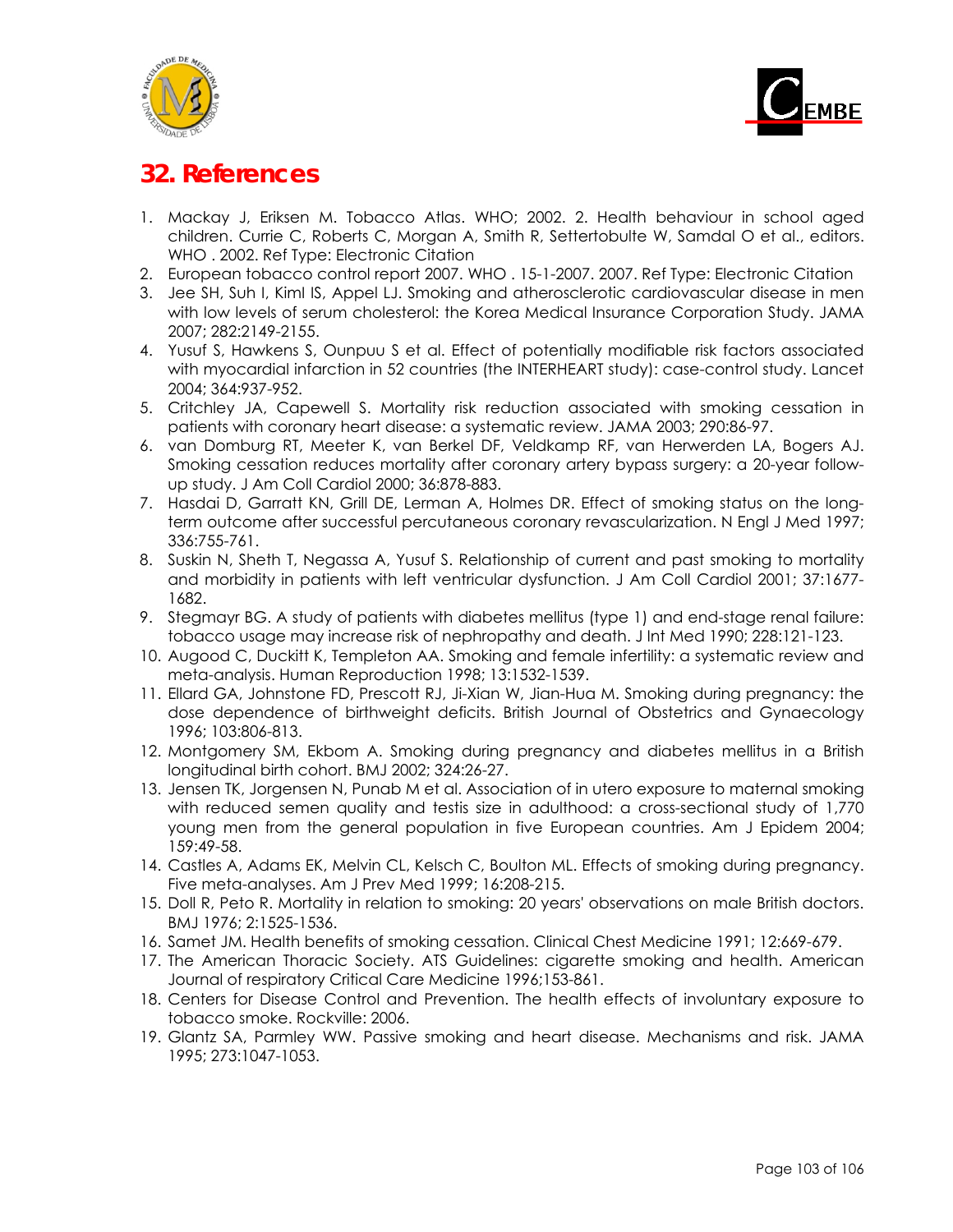



- 20. Mannino DM, Siegel M, Husten C, Rose D, Etzel R. Environmental tobacco smoke exposure and health effects in children: results from the 1991 National Health Interview Survey. Tobacco control 1996; 5:13-18.
- 21. Second hand smoke exposure: effects in children. UpToDate; 2007.
- 22. Cigarette smoking and other risks for lung cancer. UpToDate; 2007.
- 23. GRADE Working Group. Grading quality of evidence and strength of recommendations. BMJ 2004; 328:1490-1498.
- 24. Guyatt GH, Gutterman D, Baumann MH et al. Grading strength of recommendations and quality of evidence in clinical guidelines. Chest 2006; 129:174-181.
- 25. West R, Shiffman S. Effect of oral nicotine dosing forms on cigarette withdrawal symptoms and craving: a systematic review (Structured abstract). Psychopharmacology 2001; 155(2):115-122.
- 26. Etter JF, Stapleton JA. Nicotine replacement therapy for long-term smoking cessation: a meta-analysis. Tobacco control 2006; 15(4):280-285.
- 27. Wu P, Wilson K, Dimoulas P, Mills EJ. Effectiveness of smoking cessation therapies: a systematic review and meta-analysis. BMC Public Health 2006; 6:300.
- 28. Silagy C, Lancaster T, Stead L, Mant D, Fowler G. Nicotine replacement therapy for smoking cessation: Cochrane Systematic Review. Cochrane Database of Systematic Reviews 2004; Issue 3.
- 29. Fiore MC, Bailey WC, Cohen SJ, et al. Treating tobacco use and dependence. Quick Reference Guide for Clinicians 2000; 1st:1-23.
- 30. Hughes JR, Shiffman S, Callas P, Zhang J. A meta-analysis of the efficacy of over-the-counter nicotine replacement. Tobacco control 2003; 12(1):21-27.
- 31. Cepeda-Benito A, Reynoso JT, Erath S. Meta-analysis of the efficacy of nicotine replacement therapy for smoking cessation: differences between men and women. Journal of consulting and clinical psychology 2005; 74(4):712-722.
- 32. Scharf D, Shiffman S. Are there gender differences in smoking cessation, with and without bupoprion? Pooled - and meta-analyses of clinical trials of Bupoprion SR. Addiction 2004; 99(11):1462-1469.
- 33. Wagena EJ, Knipschild P, Zeegers MP. Should nortriptyline be used as a first-line aid to help smokers quit? Results from a systematic review and meta-analysis. Addiction (Abingdon, England) 2005; 100(3):317-326.
- 34. Hughes JR, Stead LF, Lancaster T. Antidepressants for smoking cessation: Cochrane Systematic Review. Cochrane Database of Systematic Reviews 2007; Issue 1.
- 35. Cahill K, Stead LF, Lancaster T. Nicotine receptor partial agonists for smoking cessation. Cochrane Database of Systematic Reviews 2007; Issue 1.
- 36. Hughes JR, Stead LF, Lancaster T. Anxiolytics for smoking cessation: Cochrane Systematic Review. Cochrane Database of Systematic Reviews 2000; Issue 4.
- 37. Gourlay SG, Stead LF, Benowitz ML. Clonidine for smoking cessation: Cochrane Systematic Review. Cochrane Database of Systematic Reviews 2004; Issue 3.
- 38. David S, Lancaster T, Stead LF, Evins AE. Opioid antagonists for smoking cessation: Cochrane Systematic Review. Cochrane Database of Systematic Reviews 2006; Issue 4.
- 39. White A.R., Rampes H., Campbell J.L. Acupuncture and related interventions for smoking cessation: Cochrane Systematic Review. Cochrane Database of Systematic Reviews 2006; Issue 1.
- 40. Abbot NC, Stead LF, White A.R., Barnes PC. Hypnotherapy for smoking cessation: Cochrane Systematic Review. Cochrane Database of Systematic Reviews 1998; Issue 2.
- 41. Lancaster T, Stead LF. Self-help interventions for smoking cessation: Cochrane Systematic Review. Cochrane Database of Systematic Reviews 2005; Issue 3.
- 42. Stead LF, Lancaster T. Group behaviour therapy programmes for smoking cessation: Cochrane Systematic Review. Cochrane Database of Systematic Reviews 2007; Issue 2.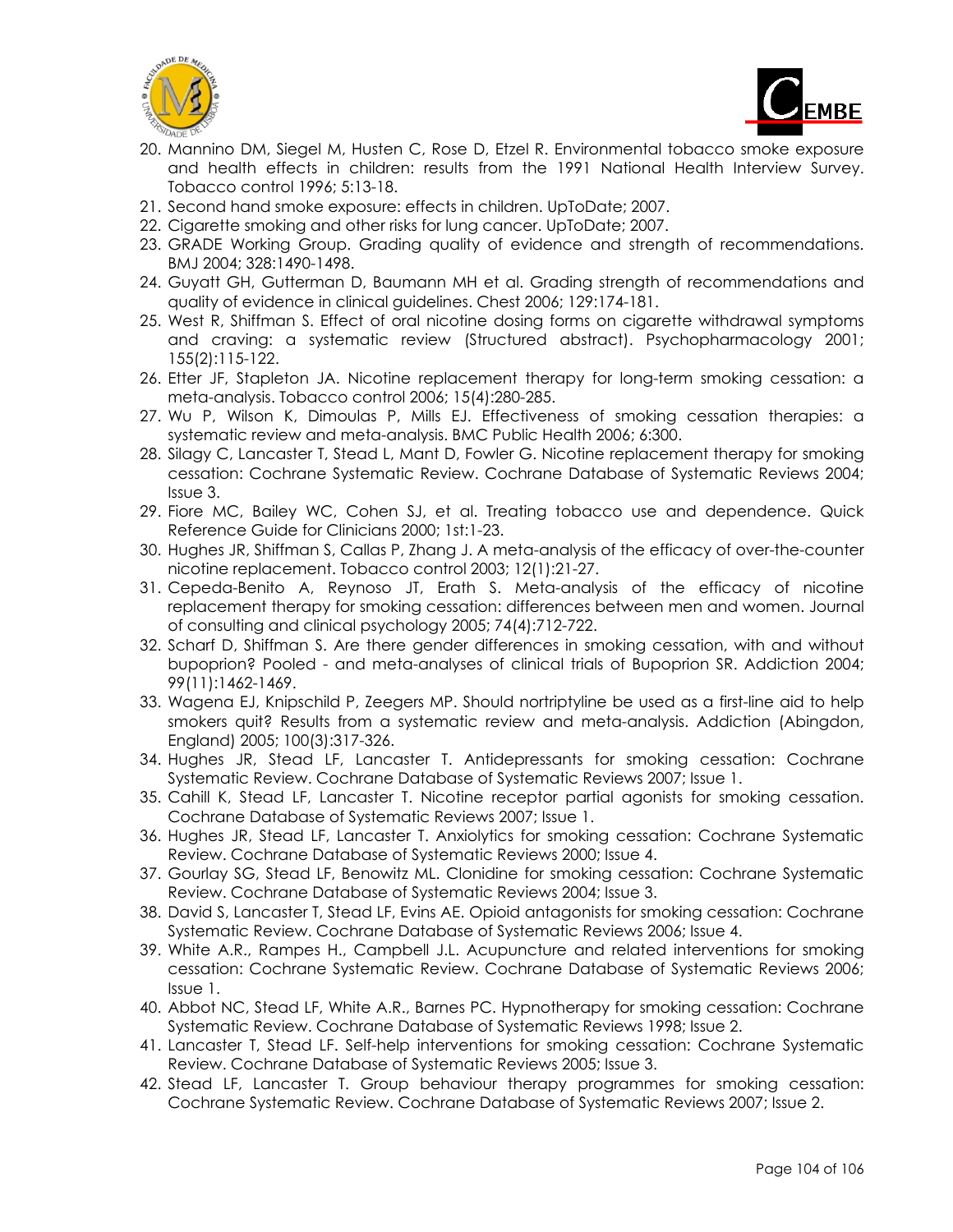



- 43. Stead LF, Perera R, Lancaster T. Telephone counselling for smoking cessation: Cochrane Systematic Review. Cochrane Database of Systematic Reviews 2006; Issue 3.
- 44. Pan W. Proactive telephone counselling as an adjunct to minimal intervention for smoking cessation: a meta-analysis. Health education research 2006; 21(3):416-427.
- 45. Solomon LJ, Marcy TW, Howe KD, Skelly JM, Reinier K, Flynn BS. Does extended proactive telephone support increase smoking cessation among low-income women using nicotine patches? Preventive medicine 2005; 40(3):306-313.
- 46. Lancaster T, Stead LF. Individual behavioural counselling for smoking cessation: Cochrane Systematic Review. Cochrane Database of Systematic Reviews 2005; Issue 2.
- 47. Riemsma RP, Pattenden J, Bridle C et al. Systematic review of the effectiveness of stage based interventions to promote smoking cessation. BMJ 2004; 326(7400):1175-1177.
- 48. Hajek P, Stead LF, West R, Jarvis M, Lancaster T. Relapse prevention interventions for smoking cessation: Cochrane Systematic Review. Cochrane Database of Systematic Reviews 2005; Issue 1.
- 49. Hajek P, Stead LF. Aversive smoking for smoking cessation: Cochrane Systematic Review. Cochrane Database of Systematic Reviews 2001; Issue 3.
- 50. Wiggers LC, Smets EM, de Haes JC, Peters RJ, Legemate DA. Smoking cessation interventions in cardiovascular patients. European journal of vascular and endovascular surgery 2003; 26(5):467-475.
- 51. Ludvig J, Miner B, Eisenberg MJ. Smoking cessation in patients with coronary artery disease. Am Heart J 2005; 149(4):565-572.
- 52. Barth J, Critchley J, Bengel J. Efficacy of psychosocial interventions for smoking cessation in patients with coronary heart disease: a systematic review and meta-analysis. Annals of behavioural medicine: a publication of the Society of Behavioural Medicine 2006; 32(1):10- 20.
- 53. Polanska K, Hanke W. Effectiveness of smoking cessation interventions for pregnant women meta-analysis of randomized trials and description of the study performed in Poland. Ginekologia polska 2006; 77(6):422-428.
- 54. Lumley J, Oliver SS, Chamberlain J, Oakley L. Interventions for promoting smoking cessation during pregnancy: Cochrane Systematic Review. Cochrane Database of Systematic Reviews 2004; Issue 4.
- 55. Hitsman B, Borrelli B, McChargue DE, Spring B, Niaura R. History of depression and smoking cessation outcome: a meta-analysis. Journal of consulting and clinical psychology 2003; 71(4):657-663.
- 56. Prochaska JJ, Delucchi K, Hall SM. A meta-analysis of smoking cessation interventions with individuals in substance abuse treatment or recovery. Journal of consulting and clinical psychology 2004; 72(6):1144-1156.
- 57. Sussman S, Sun P, Dent CW. A meta-analysis of teen cigarette smoking cessation. Health psychology: official journal of the Division of Health Psychology, American Psychological Association 2006; 25(5):549-557.
- 58. Rigotti NA, Munafo MR, Murphy MFG, Stead LF. Interventions for smoking cessation in hospitalised patients: Cochrane Systematic Review. Cochrane Database of Systematic Reviews 2002; Issue 4.
- 59. Møller A, Villebro N. Interventions for preoperative smoking cessation: Cochrane Systematic Review. Cochrane Database of Systematic Reviews 2005; Issue 3.
- 60. van der Meer RM, Wagena EJ, Ostelo RWJG, Jacobs JE, Van Schayck CP. Smoking cessation for chronic obstructive pulmonary disease: Cochrane Systematic Review. Cochrane Database of Systematic Reviews 2001; Issue 1.
- 61. Gorin SS, Heck JE. Meta-analysis of the efficacy of tobacco counselling by health care providers. Cancer epidemiology, biomarkers & prevention 2004; 13(12):2012-2022.